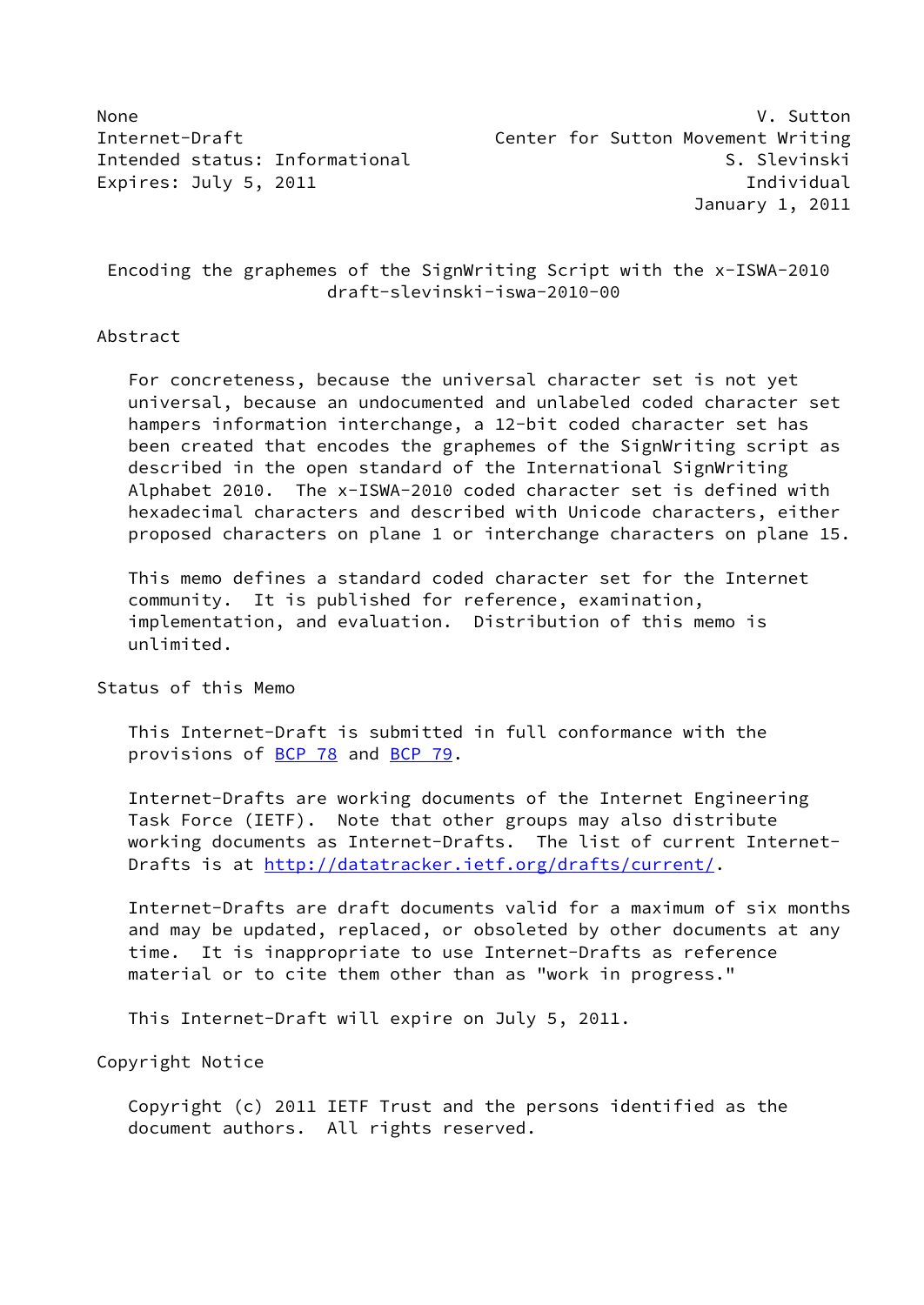Internet-Draft Encoding the graphemes of SignWriting January 2011

This document is subject to **[BCP 78](https://datatracker.ietf.org/doc/pdf/bcp78)** and the IETF Trust's Legal Provisions Relating to IETF Documents [\(http://trustee.ietf.org/license-info](http://trustee.ietf.org/license-info)) in effect on the date of publication of this document. Please review these documents carefully, as they describe your rights and restrictions with respect to this document. Code Components extracted from this document must include Simplified BSD License text as described in Section 4.e of the Trust Legal Provisions and are provided without warranty as described in the Simplified BSD License.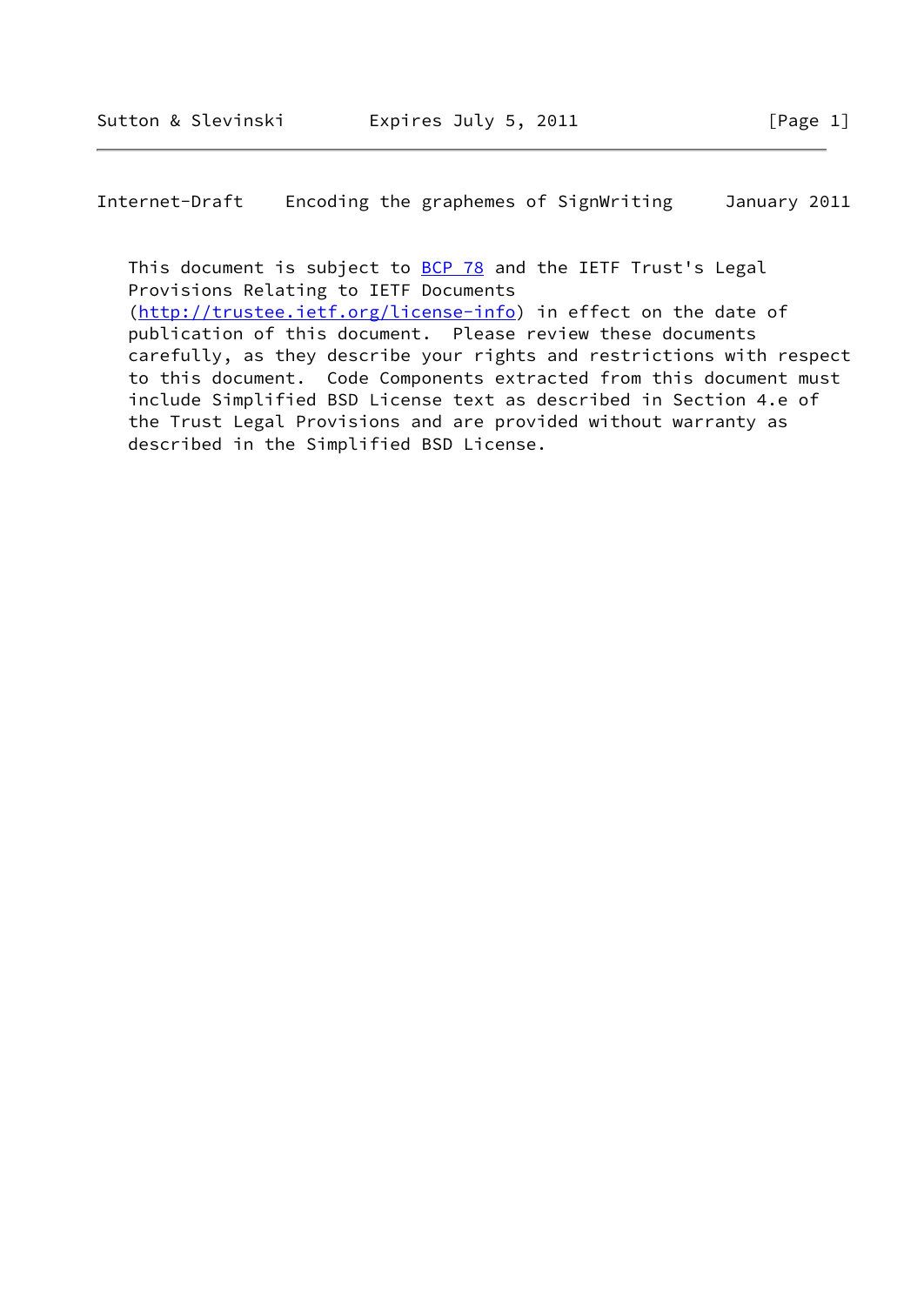## Expires July 5, 2011  $[Page 2]$

Internet-Draft Encoding the graphemes of SignWriting January 2011

## Table of Contents

| 1.     |                                    |  |  |  |  |  |  |  |  |  |  | $\overline{4}$  |
|--------|------------------------------------|--|--|--|--|--|--|--|--|--|--|-----------------|
| 1.1.   |                                    |  |  |  |  |  |  |  |  |  |  | $\overline{4}$  |
| 1.2.   |                                    |  |  |  |  |  |  |  |  |  |  | $\overline{5}$  |
| 1.3.   |                                    |  |  |  |  |  |  |  |  |  |  | $\underline{6}$ |
|        |                                    |  |  |  |  |  |  |  |  |  |  | $\overline{1}$  |
| 2.1.   |                                    |  |  |  |  |  |  |  |  |  |  | $\overline{1}$  |
| 2.2.   |                                    |  |  |  |  |  |  |  |  |  |  | $\underline{8}$ |
| 2.3.   | Text                               |  |  |  |  |  |  |  |  |  |  | $\overline{9}$  |
| 2.4.   | Viewpoints, Planes, & Perspectives |  |  |  |  |  |  |  |  |  |  | 9               |
|        |                                    |  |  |  |  |  |  |  |  |  |  | 10              |
| 3.1.   |                                    |  |  |  |  |  |  |  |  |  |  | 10              |
| 3.2.   |                                    |  |  |  |  |  |  |  |  |  |  | 10              |
| 3.3.   |                                    |  |  |  |  |  |  |  |  |  |  | 13              |
|        |                                    |  |  |  |  |  |  |  |  |  |  | 15              |
| 4.1.   |                                    |  |  |  |  |  |  |  |  |  |  | 15              |
| 4.2.   | Combined Character Sequence        |  |  |  |  |  |  |  |  |  |  | 17              |
|        |                                    |  |  |  |  |  |  |  |  |  |  | 19              |
|        |                                    |  |  |  |  |  |  |  |  |  |  | 21              |
| 5.1.   |                                    |  |  |  |  |  |  |  |  |  |  | 22              |
| 5.2.   |                                    |  |  |  |  |  |  |  |  |  |  | 23              |
|        |                                    |  |  |  |  |  |  |  |  |  |  | 26              |
| 7.     |                                    |  |  |  |  |  |  |  |  |  |  | 27              |
|        |                                    |  |  |  |  |  |  |  |  |  |  | 27              |
|        |                                    |  |  |  |  |  |  |  |  |  |  | 27              |
| A.2.   |                                    |  |  |  |  |  |  |  |  |  |  | 29              |
| A.3.   |                                    |  |  |  |  |  |  |  |  |  |  | 30              |
|        | Appendix B. Script Encoding        |  |  |  |  |  |  |  |  |  |  | 95              |
| B.1.   |                                    |  |  |  |  |  |  |  |  |  |  | 95              |
|        | B.1.1.                             |  |  |  |  |  |  |  |  |  |  | 95              |
| B.1.2. |                                    |  |  |  |  |  |  |  |  |  |  | 96              |
| B.1.3. |                                    |  |  |  |  |  |  |  |  |  |  | 96              |
| B.1.4. |                                    |  |  |  |  |  |  |  |  |  |  | 97              |
|        |                                    |  |  |  |  |  |  |  |  |  |  | 98              |
|        | B.2.1.                             |  |  |  |  |  |  |  |  |  |  | 98              |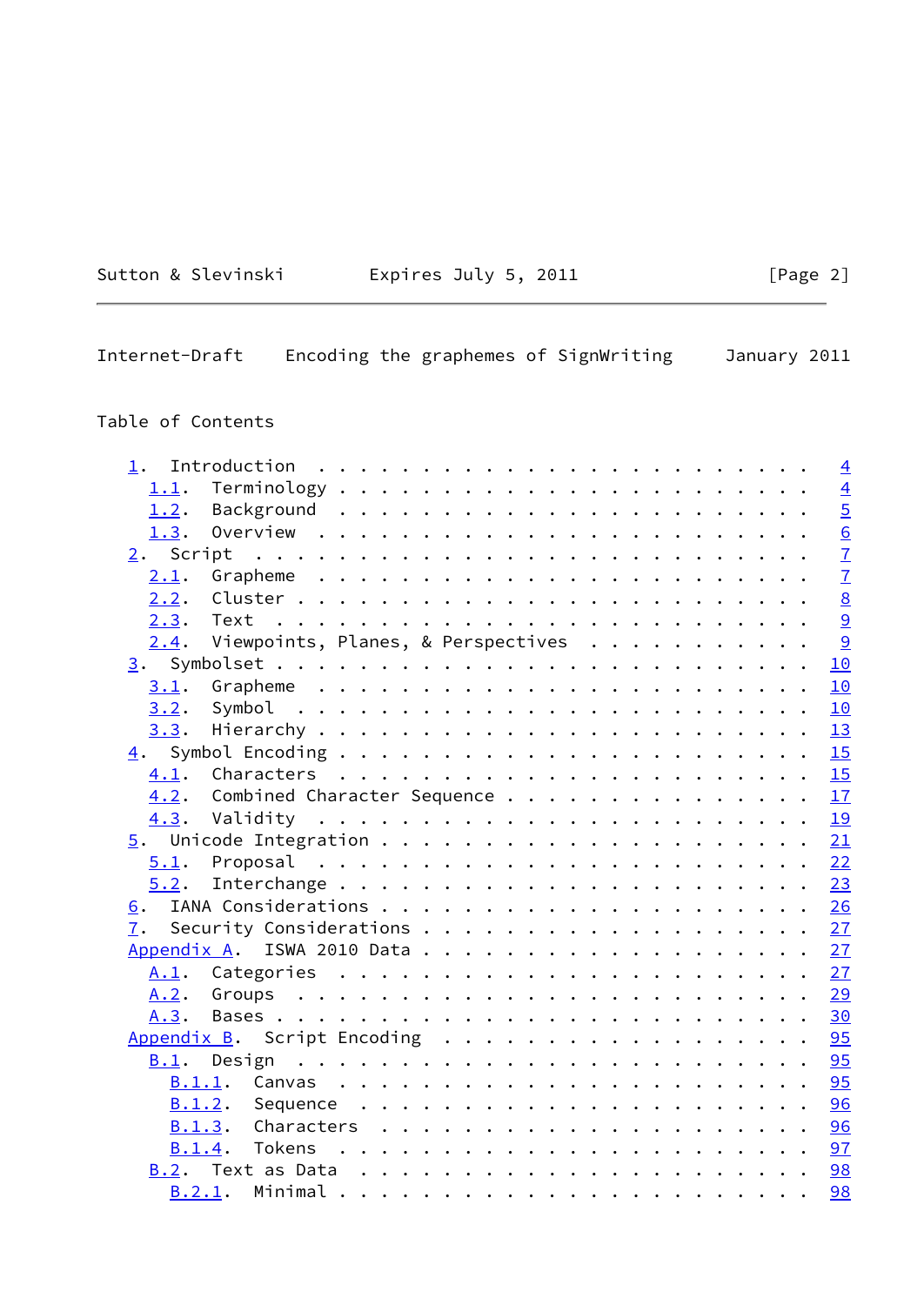Sutton & Slevinski Fxpires July 5, 2011 [Page 3]

<span id="page-3-1"></span>Internet-Draft Encoding the graphemes of SignWriting January 2011

#### <span id="page-3-0"></span>[1](#page-3-0). Introduction

 SignWriting is the universal script for writing any sign language. SignWriting is an unusual script because the graphemes of the script are used spatially before they are used sequentially. Other scripts either use a sequential list of individual graphemes or combination of graphemes that morph when used together. SignWriting is different because the writer decides the placement of static graphemes on a 2-dimensional canvas. The graphemes are static because they do not change size or shape. Some graphemes can be transformed into other graphemes through a change of variation, fill, or rotation.

 When written by hand, the variety and style of graphemes is potentially unlimited.

 When written with computers, the grapheme set must be limited and organized. This document defines the encode for a limited set of graphemes for written sign language. Encoding the graphemes is the first step to standardization. This memo defines a standard coded character set for the Internet community. It is published for reference, examination, implementation, and evaluation.

 Beyond the standardization of the graphemes, the internal structures within the script must be encoded. A practical script encoding model called Binary SignWriting is defined in [Section 5.2](#page-25-0) and [Appendix B](#page-106-0).

#### <span id="page-3-2"></span>[1.1](#page-3-2). Terminology

The terminology used for the SignWriting script will vary depending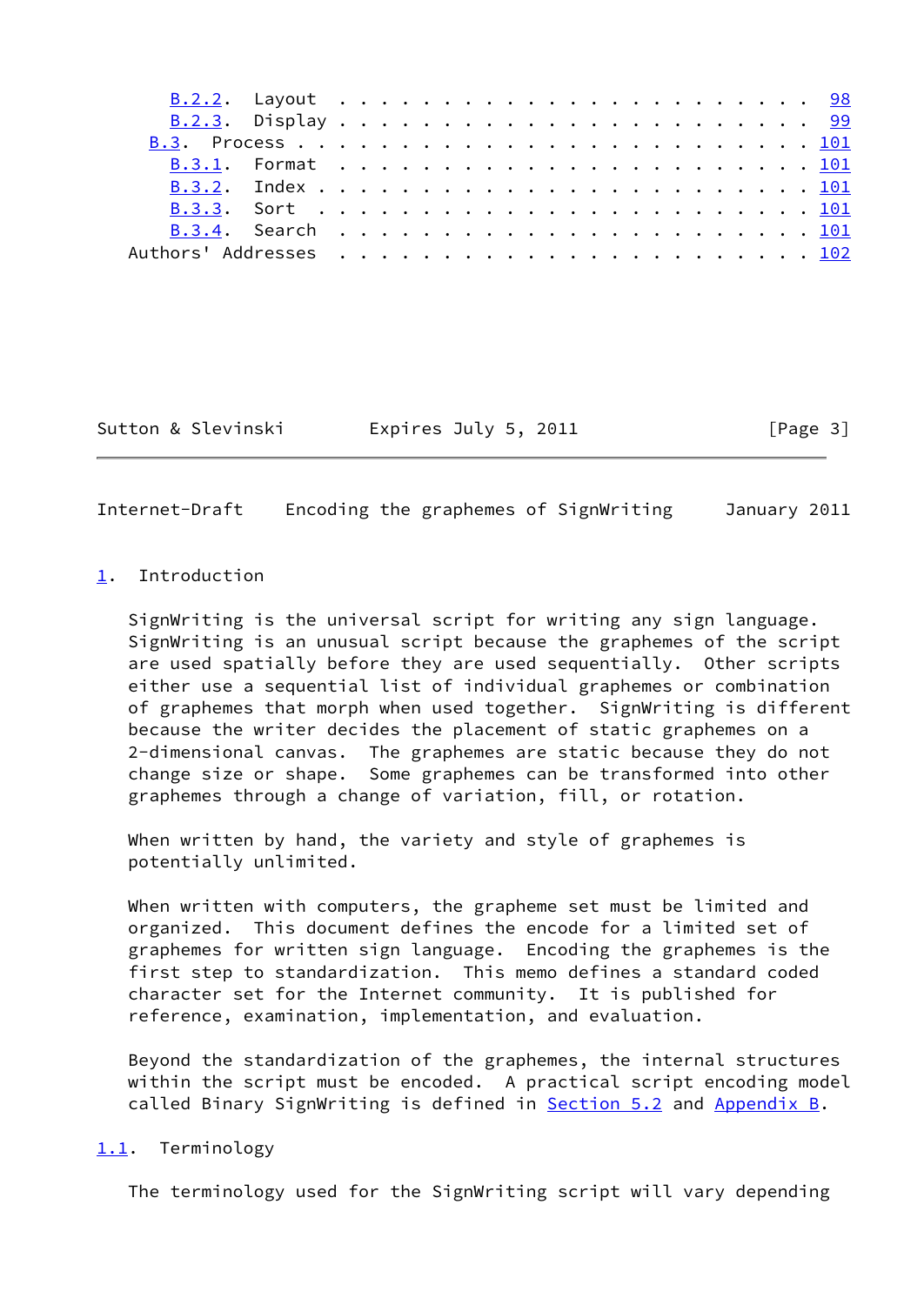on the context.

 This document contains 5 layers of contexts: a script for sign languages, a symbolset to organize a set of graphemes, a coded character set to encode the symbols, a proposal for integration with the universal character set, and a script encoding model as an appendix.

 The first context is the SignWriting script in general. This context assumes that sign languages are human languages, with all of the uses and benefits of other voiced or written languages. This section explains the usage of graphemes in clusters and the structure of sign text. [\(Section 2](#page-7-0))

 The second context is the International SignWriting Alphabet 2010 as a symbolset that organizes and structures a set of graphemes for the SignWriting script. A symbol is a reference to a grapheme rather than the grapheme itself. ([Section 3\)](#page-10-0)

| Sutton & Slevinski |                      |          |
|--------------------|----------------------|----------|
|                    | Expires July 5, 2011 | [Page 4] |

<span id="page-4-1"></span>Internet-Draft Encoding the graphemes of SignWriting January 2011

 The third context is the symbol encoding with the x-ISWA-2010 coded character set. Each symbol is divided into 3 characters of base, fill, and rotation. Each base has a list of valid fills and rotations. [\(Section 4](#page-16-0))

 The fourth context is for Unicode as the universal character set. The first part lays out the proposal for adding the ISWA 2010 to plane 1, known as the Supplementary Multilingual Plane. The second part defines interchange data with an ABNF grammar that uses plane 15, known as the Private Use Area. [\(Section 5](#page-23-0))

 The fifth context is the script encoding model of Binary SignWriting. Sign text is defined and described with tokens based on the x-BSW3 coded character set. Regular expressions can parse and validate sign text strings. (Appendix B)

#### <span id="page-4-0"></span>[1.2](#page-4-0). Background

 The SignWriting script was invented by Valerie Sutton in 1974. The script was written exclusively by hand for 10 years. The script has evolved, spread around the world, and continues to be written on paper and chalkboard.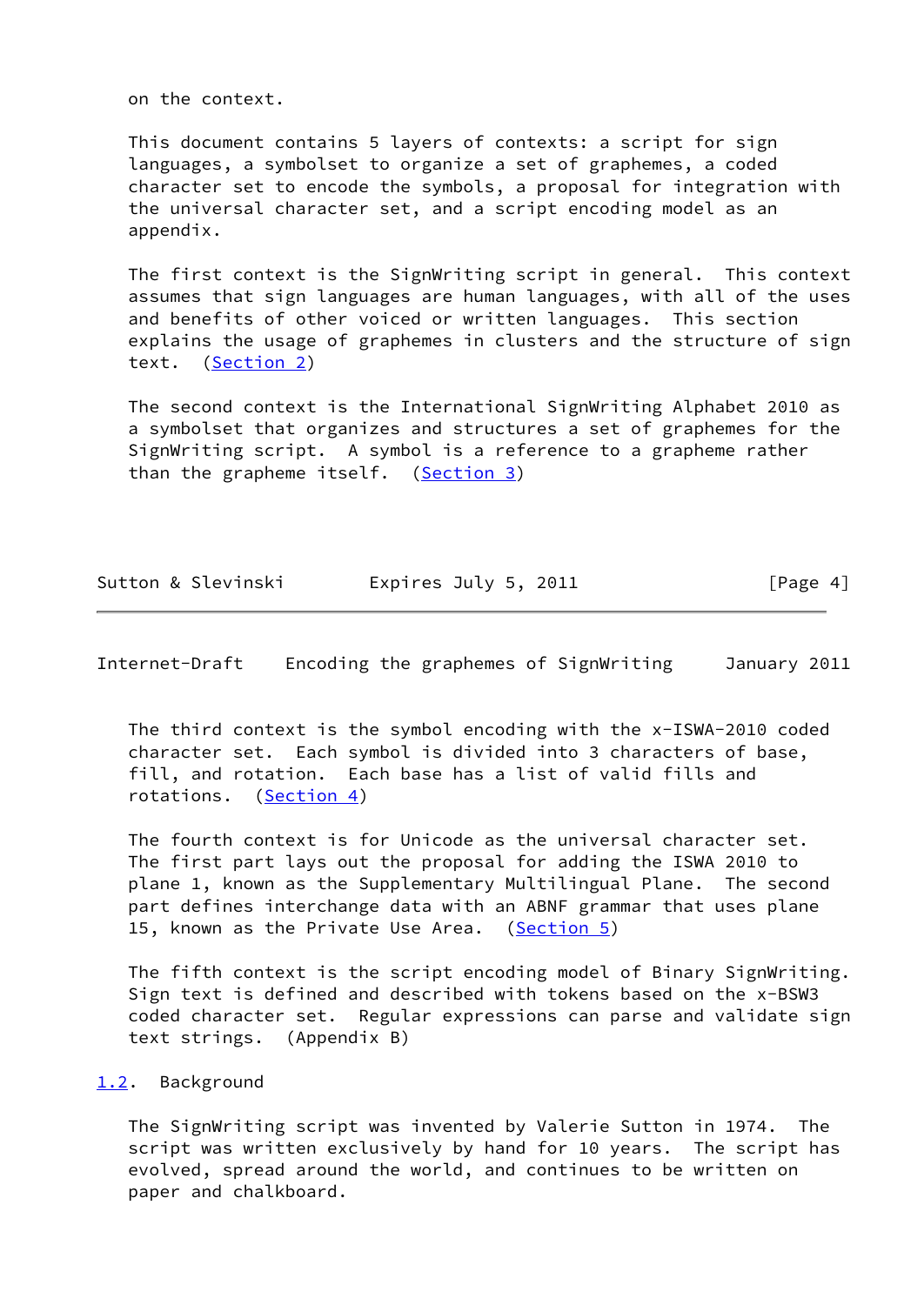In 1984, the first SignWriting prototype was created for the Apple IIe and Apple IIc. The application supported only a small subset of the SignWriting script.

 In 1986, SignWriter was conceived by Richard Gleaves. Development started on the Apple IIe and Apple IIc. The resulting symbolset was limited due to the 128KB memory limit.

 SignWriter DOS continued the development and expanded the symbolset, resulting in the SSS-95.

 The SSS-99 was created for SignWriter Java. The revamped symbolset was created without the limitations imposed upon the SSS-95.

 The SSS-2002 reorganized the structure of the symbolset imposing a multi level hierarchy with the modern symbol ID. The SSS-2002 was the first symbolset used in the SignBank 2002 application by Todd Duell.

 The SSS-2004 was created after reaching widespread international use. The SSS-2004 was the first symbolset used in the SignPuddle application by Steve Slevinski. This symbolset was expanded to include international MovementWriting concepts and became known as the International MovementWriting Alphabet.

| Expires July 5, 2011<br>Sutton & Slevinski | [Page 5] |
|--------------------------------------------|----------|
|--------------------------------------------|----------|

<span id="page-5-0"></span>Internet-Draft Encoding the graphemes of SignWriting January 2011

 The International SignWriting Alphabet 2008 was a major refactoring of the IMWA concept by eliminating the general MovementWriting symbols and focusing on the SignWriting script. The ISWA 2008 was the first symbolset released under the Open Font License.

 The International SignWriting Alphabet 2010 was a further refinement of the symbolset to incorporate additional current best practices as deep in the standard as possible. The ISWA 2010 is the result of over 35 years of an inventor working with writers from around the world, and over 25 years of an inventor working with computers and programmers. The design [\(Section 3\)](#page-10-0) balances complexity, efficiency, and usability. The ISWA 2010 defines 7 categories (Appendix A.1), 30 groups (Appendix A.2), and 652 bases (Appendix A.3). Understanding the basic concepts of the ISWA 2010 allows easy access to the graphemes without memorizing the minute details.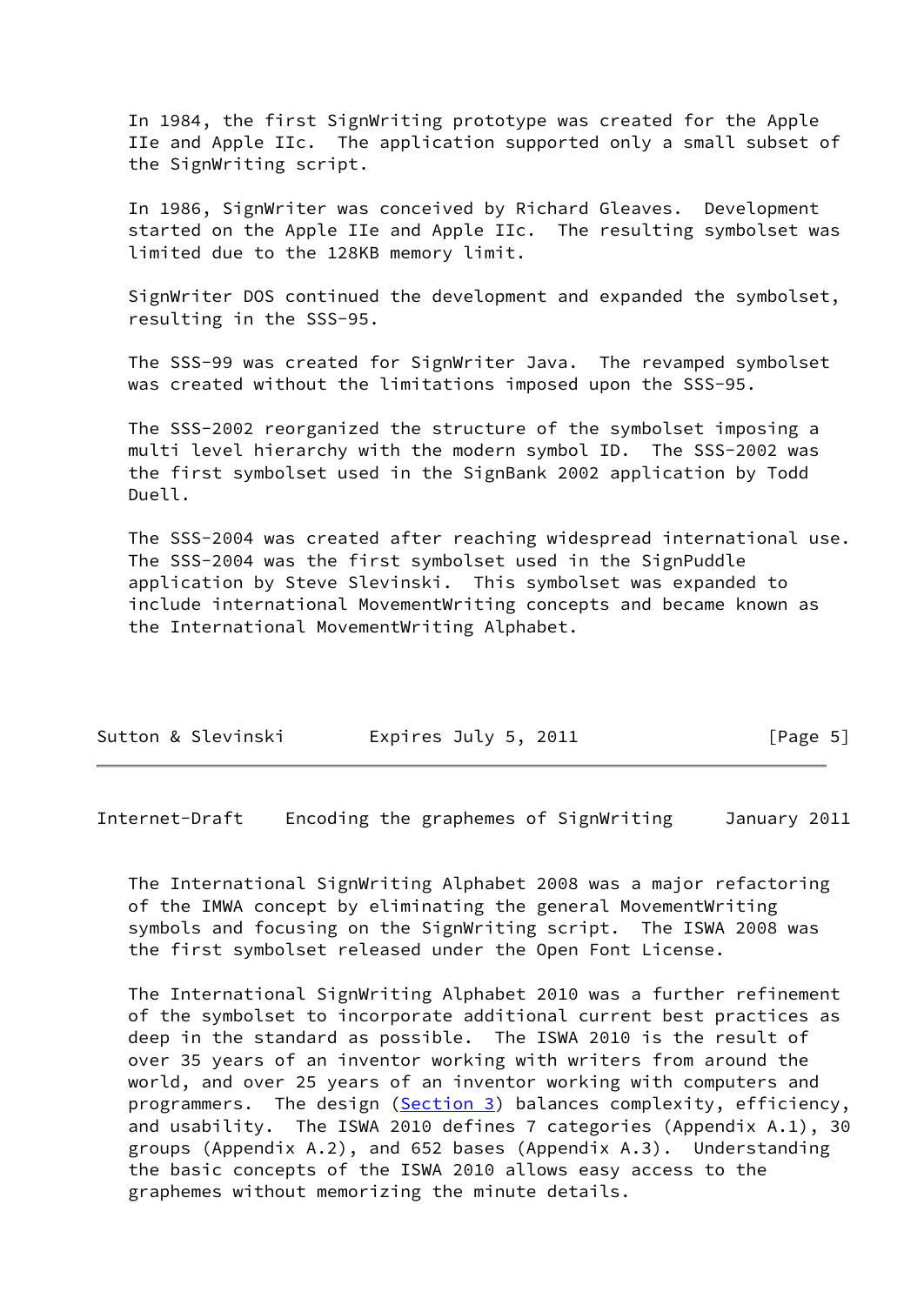The graphemes of SignWriting are not sufficient for using the script. Additional structures are required to be able to process SignWriting as text. At the very least, the structures of cluster and punctuation must be defined. Additionally, the relationship between the graphemes in the cluster must be formally defined and parsable. These two prime considerations are required for using the script.

 Binary SignWriting revision 3 (Appendix B) is the latest optimized script encoding model for SignWriting that uses the x-ISWA-2010 for symbol identity. With additional characters, BSW 3 is capable of rendering the graphemes of SignWriting as text, and includes formal searching and sorting.

#### <span id="page-6-0"></span>[1.3](#page-6-0). Overview

 This memo is the key reference to the Open Standard of SignWriting resulting from the Sutton-Slevinski collaboration that started in 2004 and continues to this day.

[Section 1](#page-3-0) includes a discussion of terminology, a historical background, and this overview of the document.

[Section 2](#page-7-0) includes a general discussion of the SignWriting script. Graphemes are written in cluster, divided by punctuation to form text.

 [Section 3](#page-10-0) documents the ISWA 2010 symbolset. A symbol is a reference to a grapheme rather than the grapheme itself. The symbols are organized in a layered hierarchy.

 [Section 4](#page-16-0) defines the x-ISWA-2010 coded character set. Each symbol can be identified with 3 characters.

| Sutton & Slevinski | Expires July 5, 2011 | [Page 6] |
|--------------------|----------------------|----------|
|--------------------|----------------------|----------|

<span id="page-6-1"></span>Internet-Draft Encoding the graphemes of SignWriting January 2011

[Section 5](#page-23-0) discusses Unicode integration with proposed characters on plane 1 or interchange characters on plane 15.

 [Appendix A](#page-29-2) documents the ISWA 2010 data for categories, groups, and bases.

[Appendix B](#page-106-0) presents a script encoding model for SignWriting. Formal structures for text, layout, searching, and sorting are included.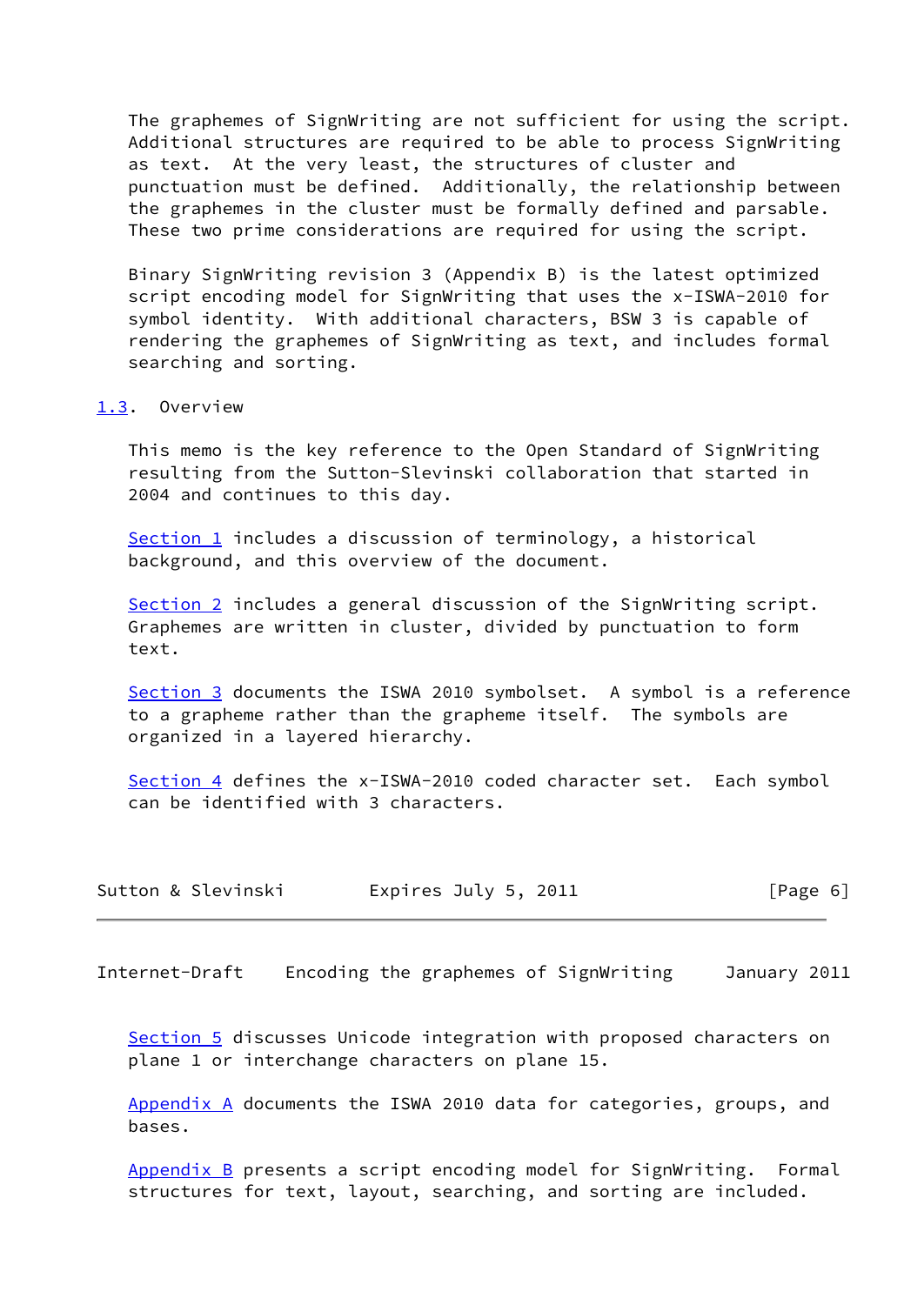#### <span id="page-7-0"></span>[2](#page-7-0). Script

 SignWriting is the universal script for writing any sign language. Started in 1974, the script was written exclusively by hand for 10 years. The script has spread around the world and continues to be written on paper and chalkboard.

#### <span id="page-7-1"></span>[2.1](#page-7-1). Grapheme

 The grapheme is the fundamental unit of writing for the SignWriting script. Many graphemes of SignWriting are visually iconic. Each grapheme is static with a defined shape and size. Some graphemes can be transformed into other graphemes through a change of variation, fill, or rotation

 The main writing graphemes of SignWriting represent a visual conception: either hands, movement, dynamics, timing, head, face, trunk, or limb. The body concept is a combination of trunk and limb. The specific size and shape of each grapheme is designed to balance and complement other graphemes.

 The writing graphemes are extensive and specifically organized for written sign language and sign gestures. The writing graphemes do not include the specific graphemes of DanceWriting or the general graphemes of MovementWriting.

 The writing graphemes are used in clusters. A cluster is a spatial grouping of graphemes written as a single unit. The graphemes do not change size or shape when combined in a visual pattern. The graphemes can overlap and obscure graphemes underneath. A cluster can represents a sign of a sign language or a visual performance of a sign gesture.

 Detailed location graphemes are separate from the main writing graphemes. Detailed location graphemes are used individually or sequentially. They represent isolated analysis that is written outside the cluster.

| Expires July 5, 2011<br>Sutton & Slevinski | [Page 7] |
|--------------------------------------------|----------|
|--------------------------------------------|----------|

<span id="page-7-2"></span>Internet-Draft Encoding the graphemes of SignWriting January 2011

Punctuation graphemes are used when writing sentences. They are used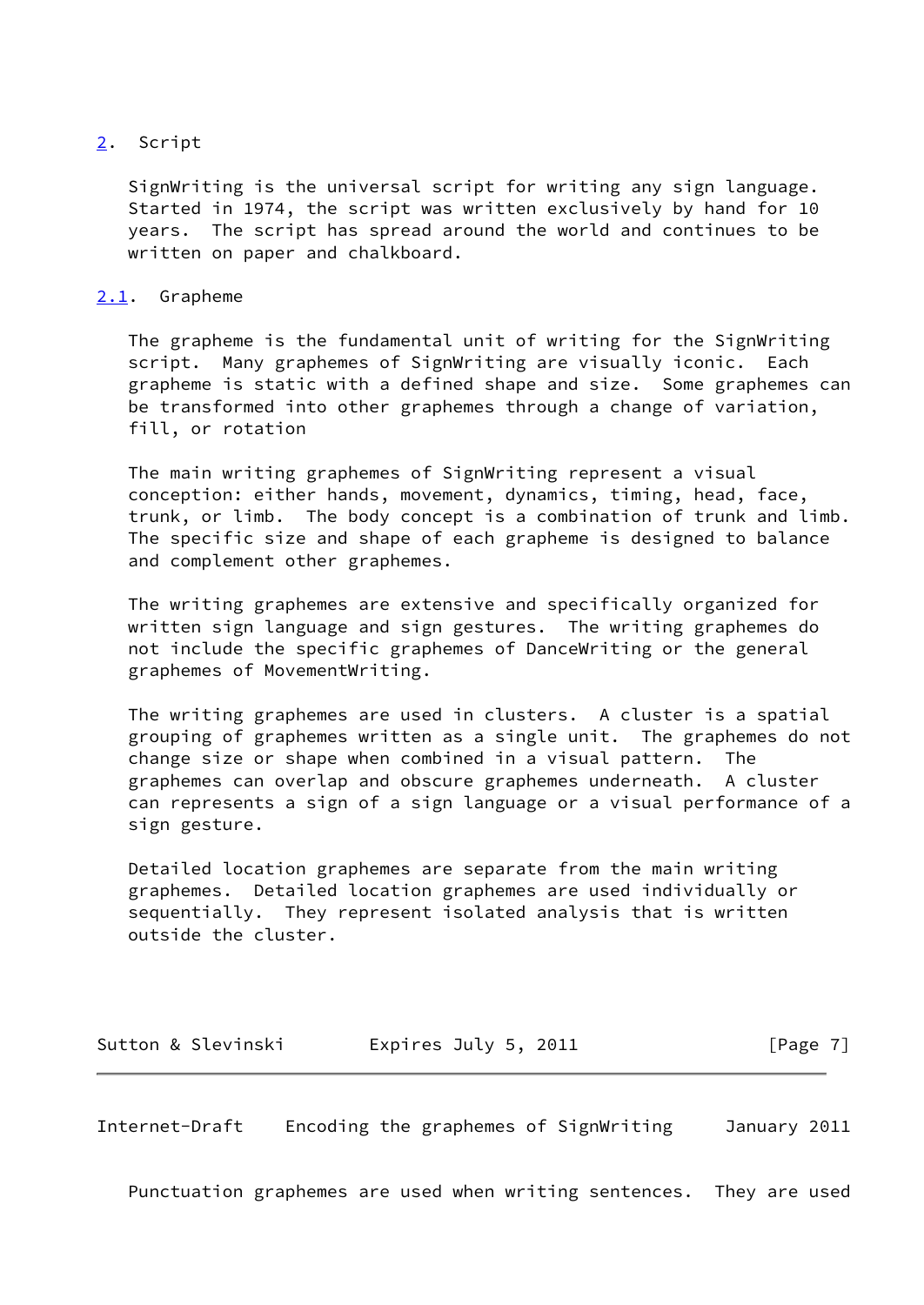individually, between clusters.

 When written by hand, lines are drawn to form each grapheme. Different styles draw different types of lines: either for personal taste, speed, or quality. The main types of handwriting are formal, cursive, and shorthand. Formal handwriting, equivalent to block printing, includes defined lines for all graphemes, specific palm facings for hand shapes, and detailed arrow heads and tails. Cursive handwriting is more fluid and less detailed. Handwriting for personal use can omit palm facings, generalize arrows, and other liberties of personal consumption. Shorthand is a further reduction of detail, written for speed. Shorthand is a memory aid to a written record and should be rewritten soon after the notes were taken.

 Understanding the ratios of size and shape for the graphemes improves hand writing. SignWriting was exclusively hand written script for 10 years.

 When written with computers, the graphemes have two aspects. The first is the line that defines the shape of the grapheme. The second aspect is the fill that is sometimes used inside the lines. Not every grapheme has fill. Fill matters when graphemes overlap. The official standard size and shape for each grapheme is defined with a 2 dimensional pixel map of line, fill, and background. Automated vector based refinements have been completed using polygon tracing. Manual vector based refinements for the ISWA 2010 should be completed in 2011.

 Each grapheme in SignWriting has two centers: absolute and artistic. The absolute center of the grapheme is based on the width and height of the grapheme. The artistic center of a grapheme is context dependent. For a hand shape grapheme, the artistic center is the center of the palm.

#### <span id="page-8-0"></span>[2.2](#page-8-0). Cluster

 The writing graphemes of the SignWriting script are arranged in spatial clusters on a variably sized 2 dimensional canvas. Many clusters of graphemes are visually iconic. Every cluster has two centers: absolute and artistic.

 The absolute center of a cluster is defined as the center of a bounding box: the smallest possible rectangle that encloses a set of graphemes. Graphemes for the head and trunk are special for centering. If a cluster includes any head or trunk graphemes, the bounding box is only placed around those head and trunk graphemes. Otherwise, the bounding box is placed around all of the graphemes in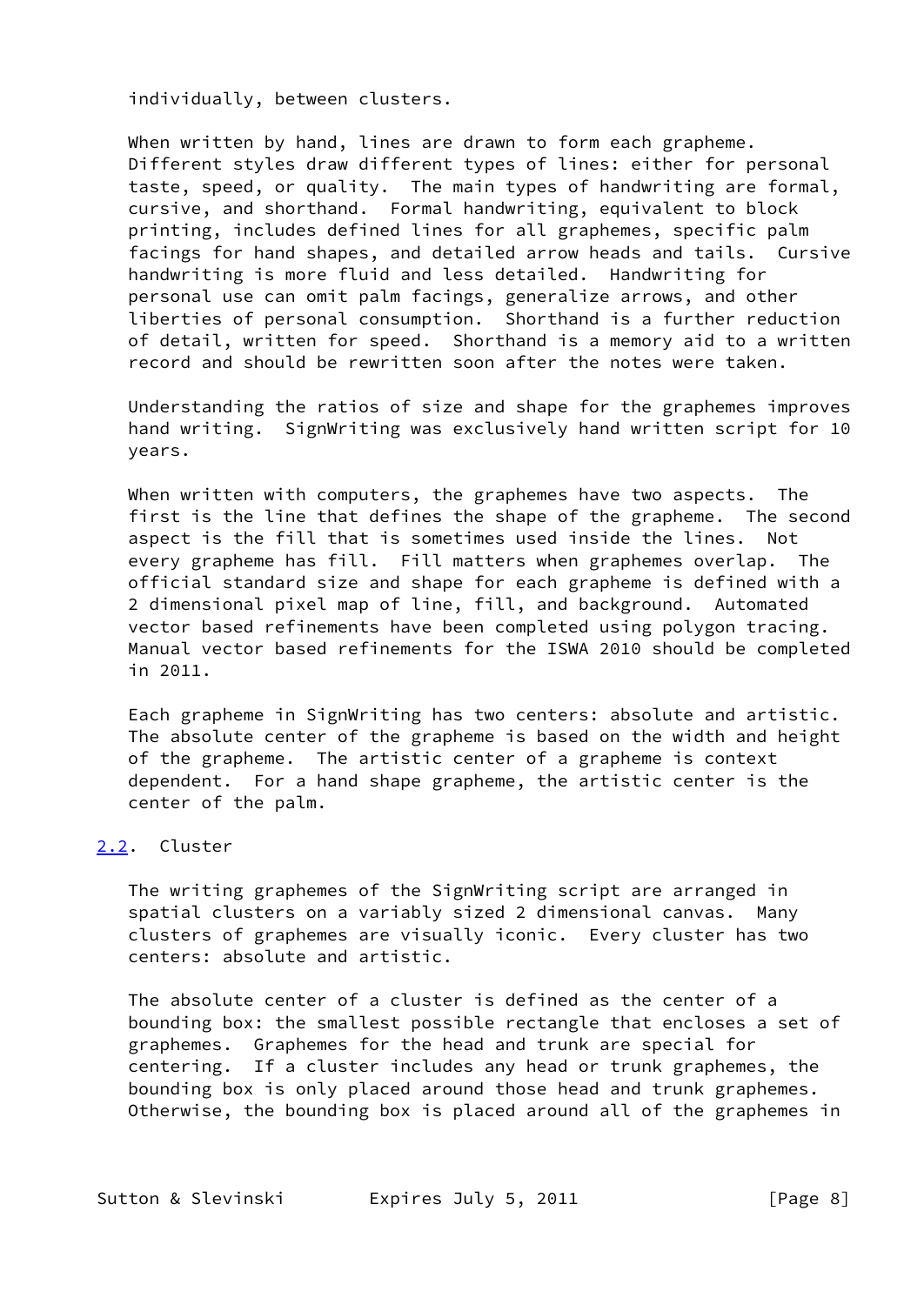<span id="page-9-1"></span>Internet-Draft Encoding the graphemes of SignWriting January 2011

the cluster.

 The artistic center of a cluster is the grapheme(s) that the other graphemes relate or revolve around. A point of contact or a hand grapheme will often represent the artistic center.

#### <span id="page-9-0"></span>[2.3](#page-9-0). Text

 The layout of the SignWriting script is based on clusters and punctuation. Each cluster represents a sign of a sign language or a visual performance of a sign gesture.

 Punctuation divides the clusters into sentences. Most commonly, the clusters are arranged vertically, from top to bottom aligned on their absolute centers. Occasionally, the signs are arranged horizontally from left to right.

 When written vertically, SignWriting can use 3 different lanes in a column of text to represent body weight shifts. Body weight shifts are important to the grammar of sign languages, used for two different aspects of sign language grammar: 1) role shifting during sign language storytelling, and 2) spatial comparisons of two items under discussion. One "role" or "item" is placed on the right side of the body (right lane), and the other on the left side of the body (left lane), and the weight shifts back and forth between the two, with the narrator in the middle (middle lane).

 For body weight shifts to one side or the other, the center of the cluster is aligned with a fixed horizontal offset from the middle lane in either the left or right lane. Punctuation is always used in the middle lane.

#### <span id="page-9-2"></span>[2.4](#page-9-2). Viewpoints, Planes, & Perspectives

 Writing based on vision uses two viewpoints: receptive and expressive. The receptive viewpoint is based on the idea of receiving an image. For the receptive viewpoint, the right hand of a signer will be written on the left side of the canvas. When SignWriting is used for transcription, the receptive view is most often used. The related writing systems of DanceWriting and MovementWriting normally use the receptive viewpoint.

 The expressive viewpoint is based on the idea of expressing a concept. For the expressive viewpoint, the right hand of a signer will be written on the right side of the canvas. When SignWriting is used for authorship, the expressive view is most often used.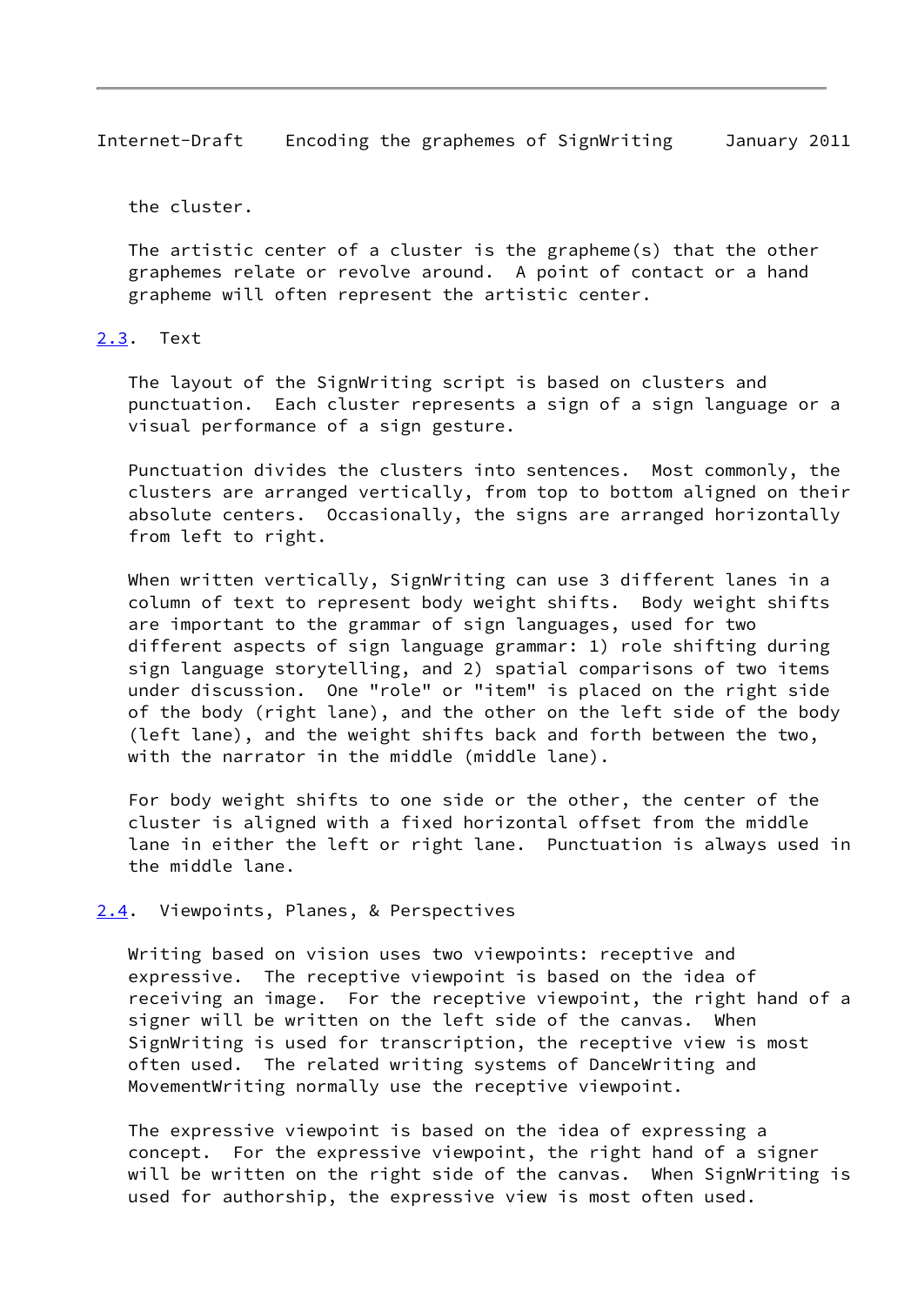The are two main writing planes: the front wall (Frontal Plane) and

Sutton & Slevinski Fxpires July 5, 2011 [Page 9]

<span id="page-10-1"></span>Internet-Draft Encoding the graphemes of SignWriting January 2011

 the floor (Transverse Plane). The choice of writing plane can affect the shape of the graphemes, such as the fill pattern for the hand graphemes or the tail for the movement arrow graphemes.

 There are two perspectives: front and top. The front perspective is a straight on view of the signer. The top perspective is a top-down view of the signer. Usually, a cluster will be written from a single perspective.

#### <span id="page-10-0"></span>[3](#page-10-0). Symbolset

 The ISWA 2010 is the abstract symbolset for the x-iswa-2010 coded character set. A symbol is a reference to a grapheme rather than the grapheme itself. Several symbols may reference the same grapheme. The "Circle" base hand shape is a prime example. The first palm facing of the "circle" base uses a single grapheme for all 16 symbols regardless of rotation. The relation between graphemes and symbols is a design feature.

#### <span id="page-10-2"></span>[3.1](#page-10-2). Grapheme

 The grapheme set for the ISWA 2010 is a practical set of unique 2 dimensional bitmaps of line, fill, and background points. This grapheme set is verbose. It includes rotations and mirrors as unique graphemes, particularly for hand shapes and movement arrows. There are 36,600 graphemes in this set.

 The ISWA 2010 graphemes are a specific implementation of the SignWriting grapheme ideal. A SignWriting grapheme is a meaningful segment that represents: hands, movement, dynamics, timing, head, face, trunk, limb, detailed location, or punctuation.

#### <span id="page-10-3"></span>[3.2](#page-10-3). Symbol

 A symbol is a reference to a grapheme rather than the grapheme itself. For the ISWA 2010, there are more symbols than graphemes. Several symbols can be assigned to the same grapheme. This results in a relationship that is not bidirectional. It is not always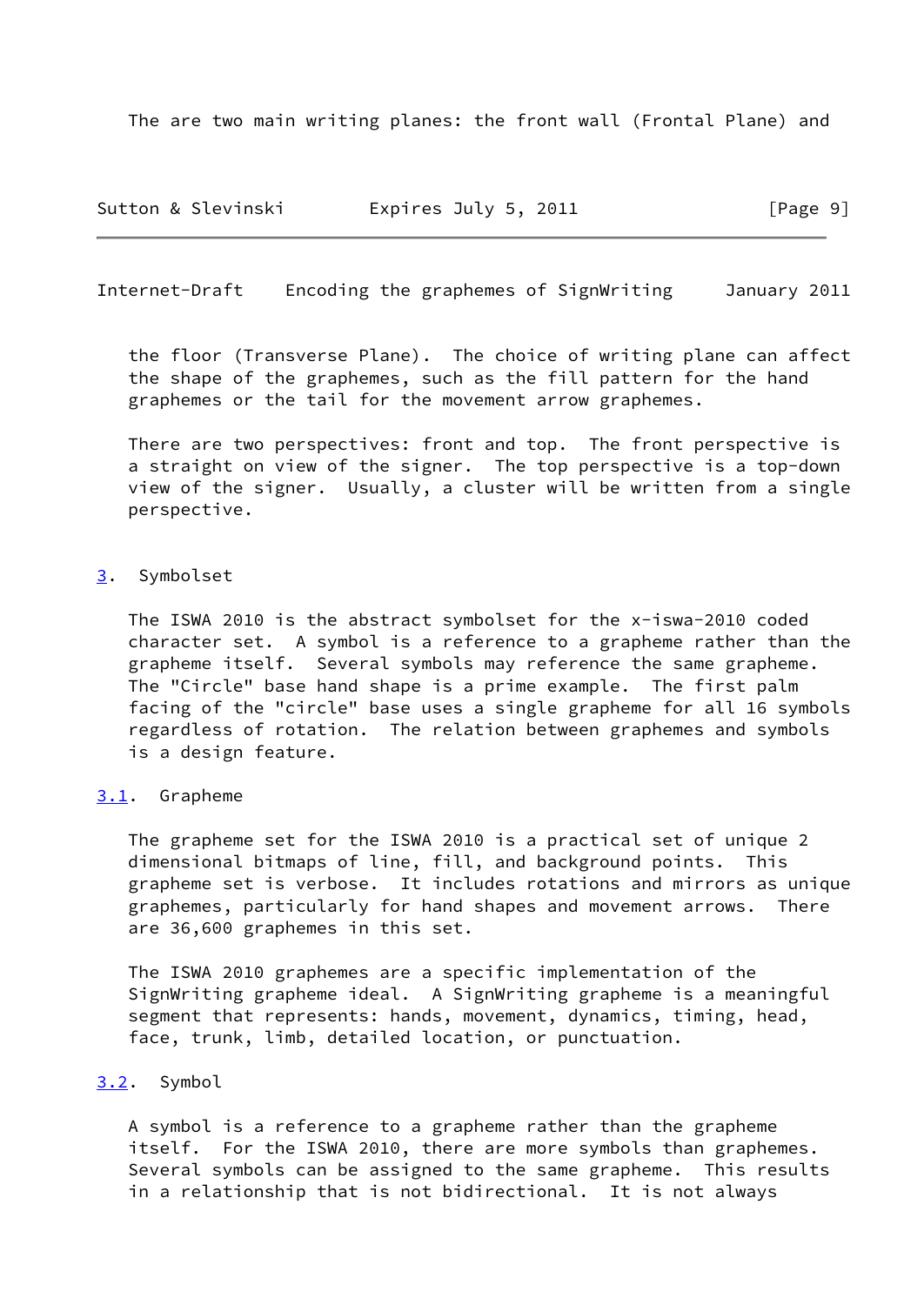possible to determine the symbol from a grapheme.

 There are 37,811 symbols, each with a unique ID. A symbol ID is a sequence of six formatted numbers of increasing detail. The first dashed number defines the category (11). The first two dashed numbers define the group (11-22). The first four dashed numbers define a base (11-22-333-44). The fifth number represents the fill (55). The sixth number represents the rotation (66). A symbol ID is a combination of base ID with a valid fill and a valid rotation. A

| Sutton & Slevinski | Expires July 5, 2011 | [Page 10] |
|--------------------|----------------------|-----------|
|--------------------|----------------------|-----------|

Internet-Draft Encoding the graphemes of SignWriting January 2011

symbol ID has the format "nn-nn-nnn-nn-nn-nn", where each "n" is a digit from 0 to 9.

 The fill modifier can best be understood through the palm facing of the hand graphemes. The palm facing is based on planes. The SignWriting script uses two planes: the Front Wall (Frontal Plane) and the Floor (Transverse Plane). There are 6 palm facings. The first three palm facings are parallel with the Front Wall. The second three palm facings are parallel with the Floor. The reader can view the signer from different viewpoints (expressive or receptive) and can view the hands from different perspectives (front or top), but no matter what the viewpoint or perspective, the first three Fills represent the palm facing parallel to the Front Wall and the second three Fills represent the palm facing parallel to the Floor.

| Fill | Indicator                                                              | Meaning                                         |
|------|------------------------------------------------------------------------|-------------------------------------------------|
| 01   | grapheme with white palm                                               | reader sees palm of hand<br>parallel Front Wall |
| 02   | grapheme with half black<br>palm                                       | reader sees side of hand<br>parallel Front Wall |
| 03   | grapheme with black palm                                               | reader sees back of hand<br>parallel Front Wall |
| 04   | grapheme with white palm and   reader sees palm of hand<br>broken line | parallel Floor                                  |
| 05   | grapheme with half black                                               | reader sees side of hand                        |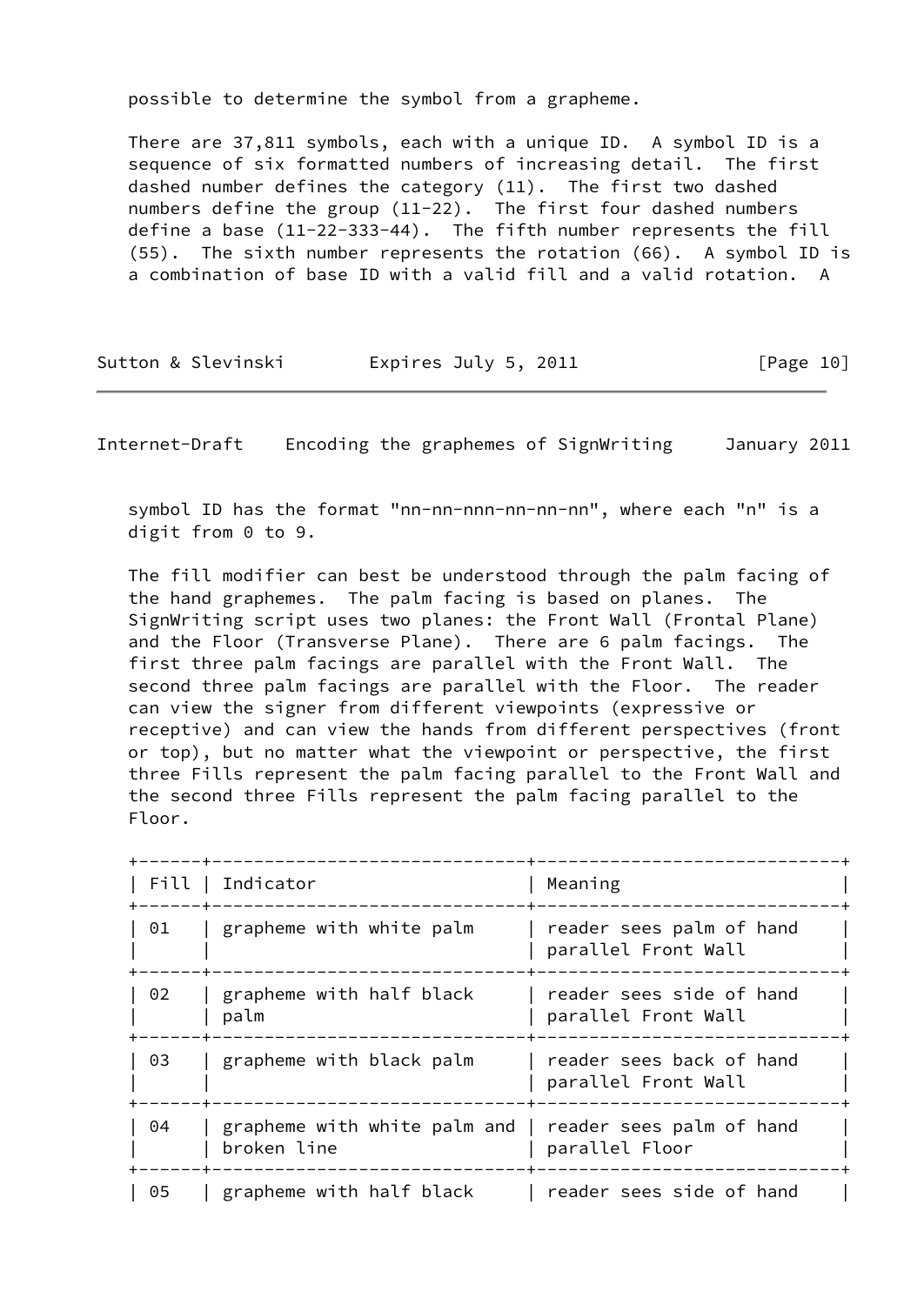|      | palm and broken line                                                   | parallel Floor » |  |
|------|------------------------------------------------------------------------|------------------|--|
| - 06 | grapheme with black palm and   reader sees palm of hand<br>broken line | parallel Floor   |  |

The fill modifier is redefined for the movement arrows of category 2.

Sutton & Slevinski Expires July 5, 2011 [Page 11]

Internet-Draft Encoding the graphemes of SignWriting January 2011

| Fill   Indicator |                                                      |                                                                                                    |  |  |  |
|------------------|------------------------------------------------------|----------------------------------------------------------------------------------------------------|--|--|--|
|                  |                                                      | Meaning                                                                                            |  |  |  |
| 01               | a grapheme with a<br>black arrow head                | movement of the right hand                                                                         |  |  |  |
| 02               | a grapheme with a<br>white arrow head                | movement of the left hand                                                                          |  |  |  |
| 03               | a grapheme with a<br>thin, unconnected<br>arrow head | spatial overlapping of movement<br>arrows for the left and right hands<br>when they move as a unit |  |  |  |
| 04               | Irregular arrow<br>stems                             | building blocks for complex movement                                                               |  |  |  |
|                  |                                                      |                                                                                                    |  |  |  |

## Table 2

 The rest of the other bases use a fill modifier for grouping and visual organization that is meaningful only for a particular base symbol or small set.

 The rotation modifier can best be understood through the hand symbols. The first 8 rotations progress 45 degrees counter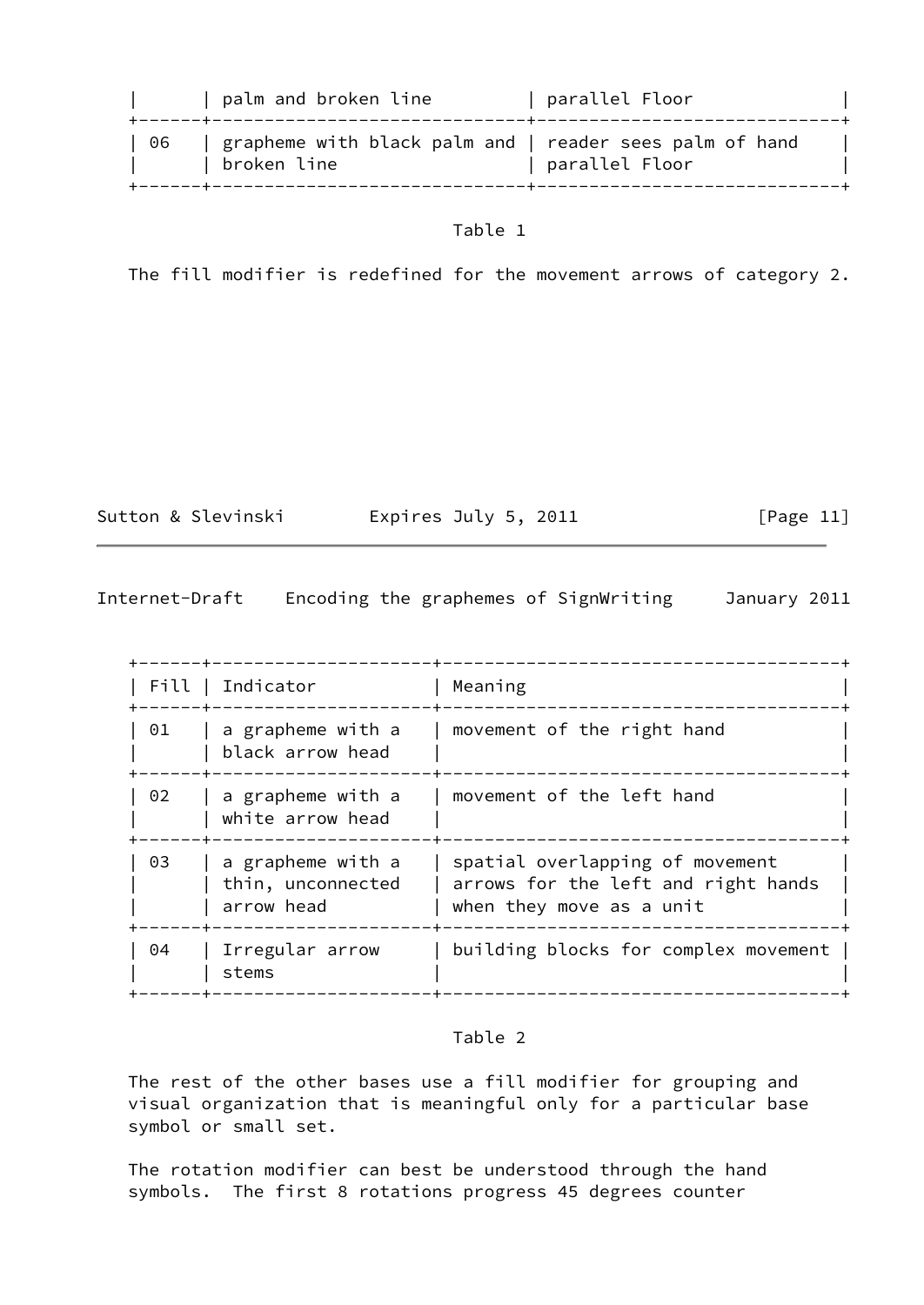clockwise. The last 8 rotations are a mirror of the first 8 and progress 45 degrees clockwise. Zero (0) degrees is understood to point to the top of the grapheme.

<span id="page-13-0"></span>

Sutton & Slevinski Expires July 5, 2011 [Page 12]

|    | Rotation   Direction    | Degrees from top |
|----|-------------------------|------------------|
| 01 | Counter Clockwise   0   |                  |
| 02 | Counter Clockwise   45  |                  |
| 03 | Counter Clockwise   90  |                  |
| 04 | Counter Clockwise   135 |                  |
| 05 | Counter Clockwise   180 |                  |
| 06 | Counter Clockwise   225 |                  |
| 07 | Counter Clockwise   270 |                  |
| 08 | Counter Clockwise   315 |                  |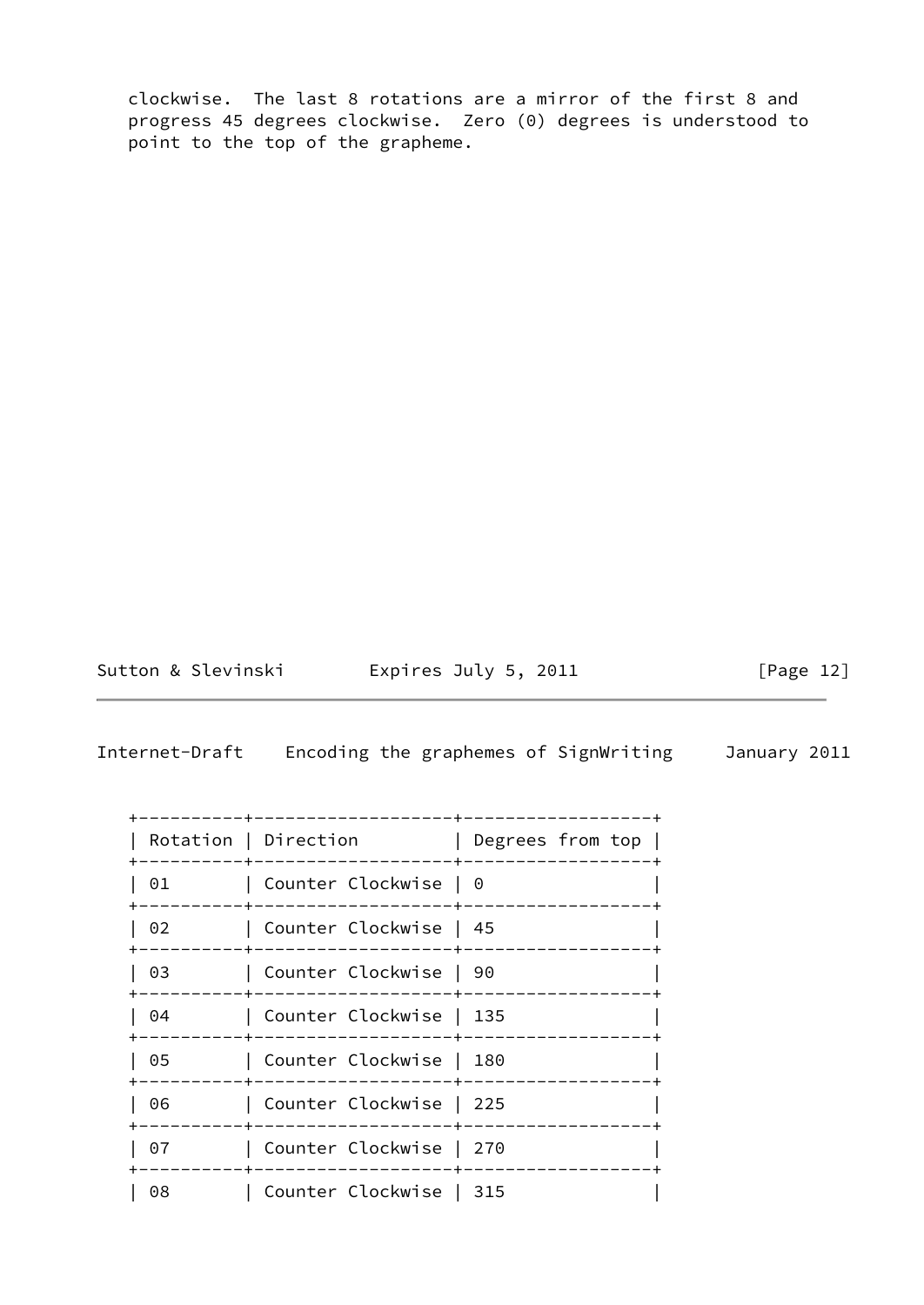| 09 | Clockwise | 0   |
|----|-----------|-----|
| 10 | Clockwise | 45  |
| 11 | Clockwise | 90  |
| 12 | Clockwise | 135 |
| 13 | Clockwise | 180 |
| 14 | Clockwise | 225 |
| 15 | Clockwise | 270 |
| 16 | Clockwise | 315 |
|    |           |     |

#### <span id="page-14-0"></span>[3.3](#page-14-0). Hierarchy

 The symbols of the ISWA 2010 are placed in a layered hierarchy for organization and access. There are 4 levels to the ISWA 2010 hierarchy: category, group, base, and symbol.

 The categories mirror the concept of grapheme classification for the SignWriting script. [\(Section 2.1](#page-7-1))

There are 7 categories. (Appendix A.1) The first number of the

Sutton & Slevinski Fxpires July 5, 2011 [Page 13]

Internet-Draft Encoding the graphemes of SignWriting January 2011

 symbol ID identifies the category. The first 5 categories contain writing symbols for use in clusters: 1) Hands, 2) Movement, 3) Dynamics & Timing, 4) Head & Face, and 5) Body. The Body category can be broken into 2 subcategories: 5.1) Trunk and 5.2) Limb.

 The 6th category is Detailed Location that contains symbols used alone or in sequence, always outside the cluster. The 7th category is Punctuation that contains symbols used between clusters for text.

 There are 30 groups. (Appendix A.2) The first 2 dashed numbers in the symbol ID identify the group. The 30 groups can be divided into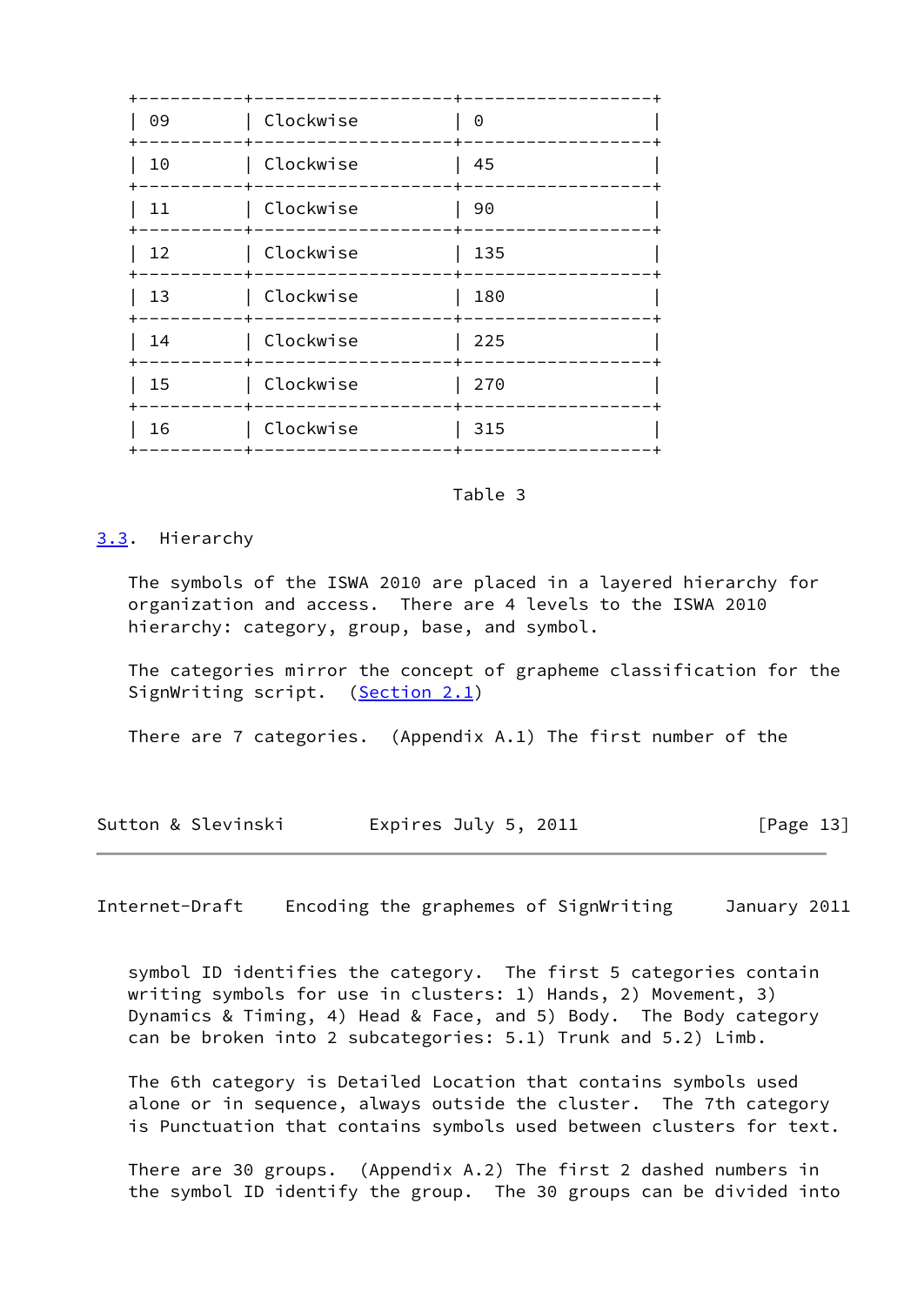3 sets of 10. The first ten are hands, category 1. The second ten are movements, category 2. The third ten are categories 3 thru 7. In order, 1 group for the Dynamics & Timing category, 1 for Head, 4 for Face, 1 for Trunk, 1 for Limb, 1 for Detailed Location, and 1 for Punctuation.

The 30 groups with symbol ID segment.

| First Set                   | Second Set                                    | Third Set                        |
|-----------------------------|-----------------------------------------------|----------------------------------|
| 01-01 Index                 | 02-01 Contact                                 | 03-01 Dynamics &<br>Timing       |
| 01-02 Index<br>Middle       | 02-02 Finger Movement                         | 04-01 Head                       |
| 01-03 Index<br>Middle Thumb | 02-03 Straight Wall<br>Plane                  | 04-02 Brow Eyes<br>Eyegaze       |
| 01-04 Four<br>Fingers       | 02-04 Straight<br>Diagonal Plane              | 04-03 Cheeks Ears<br>Nose Breath |
| 01-05 Five<br>Fingers       | 02-05 Straight Floor<br>Plane                 | 04-04 Mouth Lips                 |
| 01-06 Baby Finger           | 02-06 Curves Parallel<br>Wall Plane           | 04-05 Tongue Teeth<br>Chin Neck  |
| 01-07 Ring Finger           | 02-07 Curves Hit Wall<br>Plane                | 05-01 Trunk                      |
| 01-08 Middle<br>Finger      | 02-08 Curves Hit Floor   05-02 Limbs<br>Plane |                                  |
| 01-09 Index Thumb           | 02-09 Curves Parallel<br>Floor Plane          | 06-01 Detailed<br>Location       |

<span id="page-15-0"></span>

Sutton & Slevinski Fxpires July 5, 2011 [Page 14]

| 01-10 Thumb | 02-10 Circles                                                                                                   | 07-01 Punctuation |  |
|-------------|-----------------------------------------------------------------------------------------------------------------|-------------------|--|
|             | the contract of the contract of the contract of the contract of the contract of the contract of the contract of |                   |  |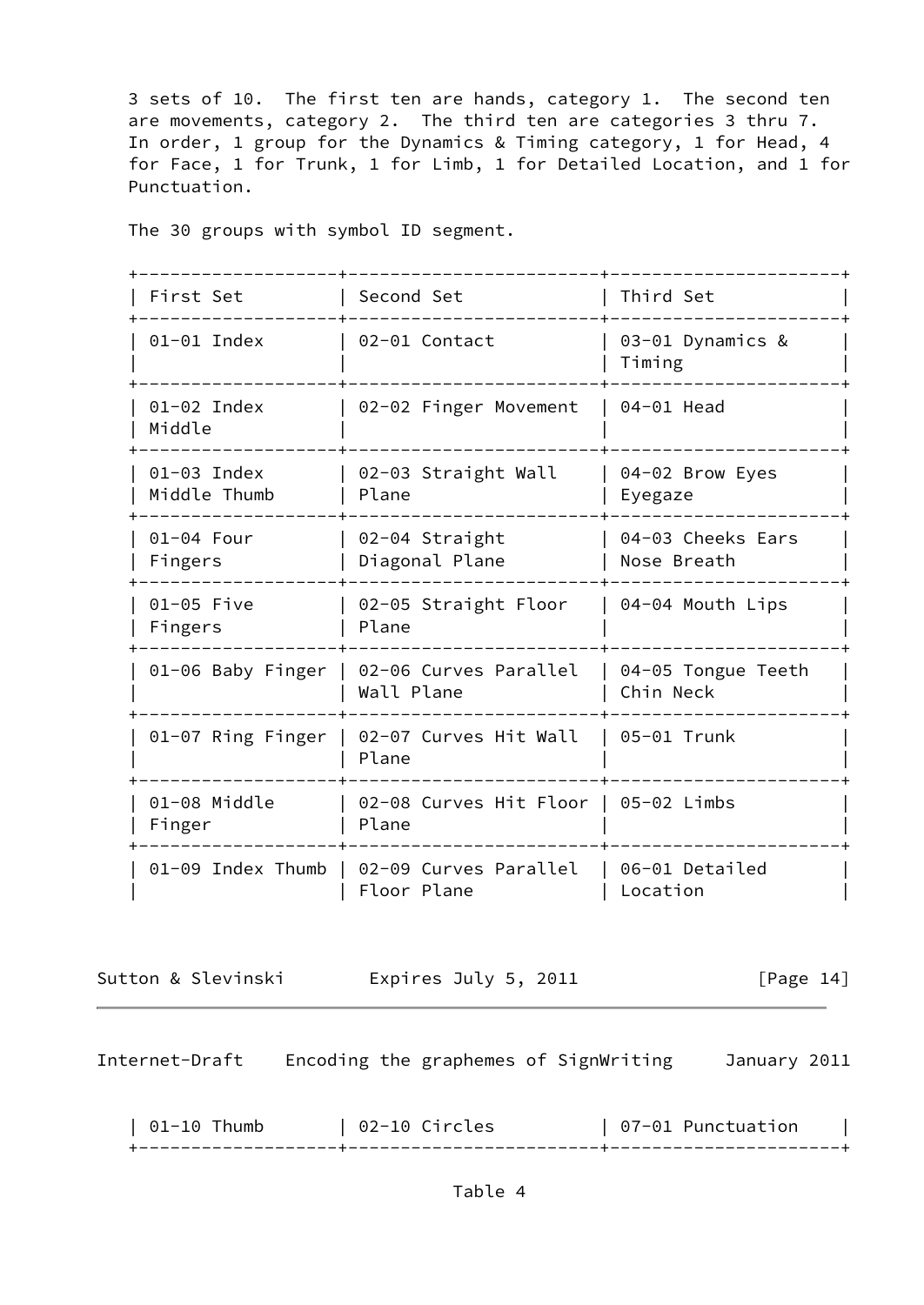There are 652 bases. (Appendix A.3) The first 4 dashed numbers of a symbol ID identify the base. The 652 bases are divided between the 30 groups. For each group, there are less than 60 bases. The bases are often displayed in columns of 10.

 Each base can have up to 96 symbols. All 6 dashed numbers of the symbol ID are required to identify a symbol. Each symbol is a combination of a base, fill, and rotation. The fill is identified by the 5th number of the symbol ID with possible values from 01 to 06. The rotation is identified by the 6th number of the symbol ID with possible values from 01 to 16.

#### <span id="page-16-0"></span>[4](#page-16-0). Symbol Encoding

 The x-iswa-2010 coded character set does not directly encode the graphemes of the SignWriting script. The x-iswa-2010 encodes the symbols of the ISWA 2010. The x-iswa-2010 does not directly encode the symbols of the ISWA 2010, but divides each symbol into a combination of 3 characters. The first character represents the base of the symbol. The next represents the fill of the symbol. The last character represents the rotation of the symbol.

 There are 674 characters defined for the x-iswa-2010 coded character set. The first 652 characters represent the symbol bases of the ISWA 2010. The next 6 characters represent the possible fills. The last 16 represent the possible rotations.

<span id="page-16-1"></span>[4.1](#page-16-1). Characters

Sutton & Slevinski Fxpires July 5, 2011 [Page 15]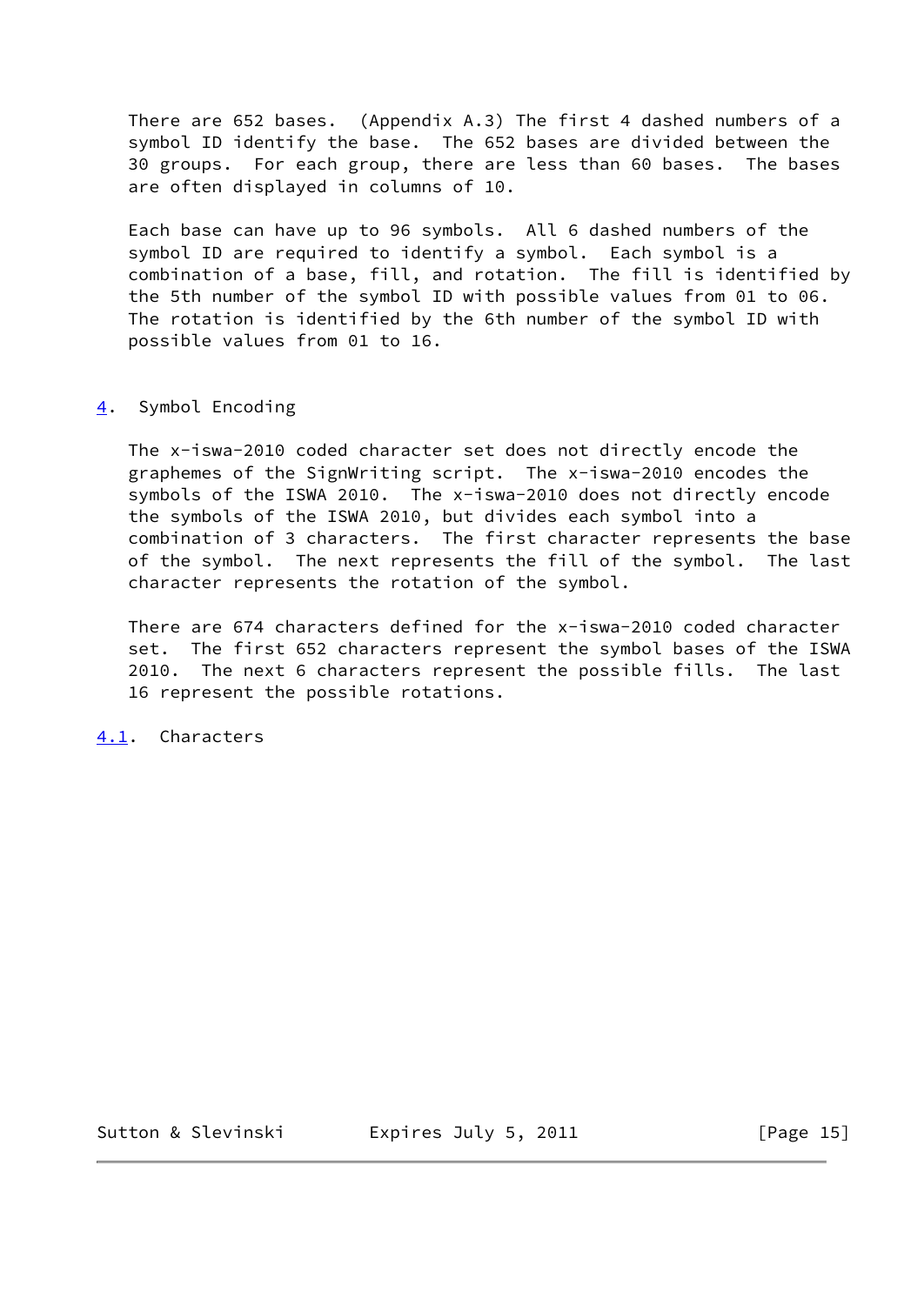| Primary                   | Secondary         | Tertiary | Code        | Hex         |
|---------------------------|-------------------|----------|-------------|-------------|
| Base                      |                   |          | $256 - 907$ | $100 - 38b$ |
| Base                      | Writing           |          | $256 - 894$ | $100 - 37e$ |
| Base                      | Writing           | Hands    | $256 - 516$ | $100 - 204$ |
| Base                      | Writing           | Movement | $517 - 758$ | $205 - 2f6$ |
| Base                      | Writing           | Dynamics | $759 - 762$ | $2f7 - 2fa$ |
| Base                      | Writing           | Timing   | $763 - 766$ | $2fb - 2fe$ |
| Base                      | Writing           | Head     | $767 - 777$ | $2ff - 309$ |
| Base                      | Writing           | Face     | $778 - 876$ | $30a - 36c$ |
| Base                      | Writing           | Trunk    | $877 - 885$ | $36d - 375$ |
| Base                      | Writing           | Limb     | $886 - 894$ | $376 - 37e$ |
| Base                      | Detailed Location |          | $895 - 902$ | $37f - 386$ |
| <b>Base</b>               | Punctuation       |          | $903 - 907$ | $387 - 38b$ |
| Modifiers                 |                   |          | $908 - 929$ | $38c - 3a1$ |
| Modifiers                 | Fill              |          | $908 - 913$ | $38c - 391$ |
| Modifiers<br>$\mathbf{I}$ | Rotation          |          | $914 - 929$ | 392 - 3a1   |
|                           |                   |          |             |             |

General Ranges of the x-ISWA-2010

Table 5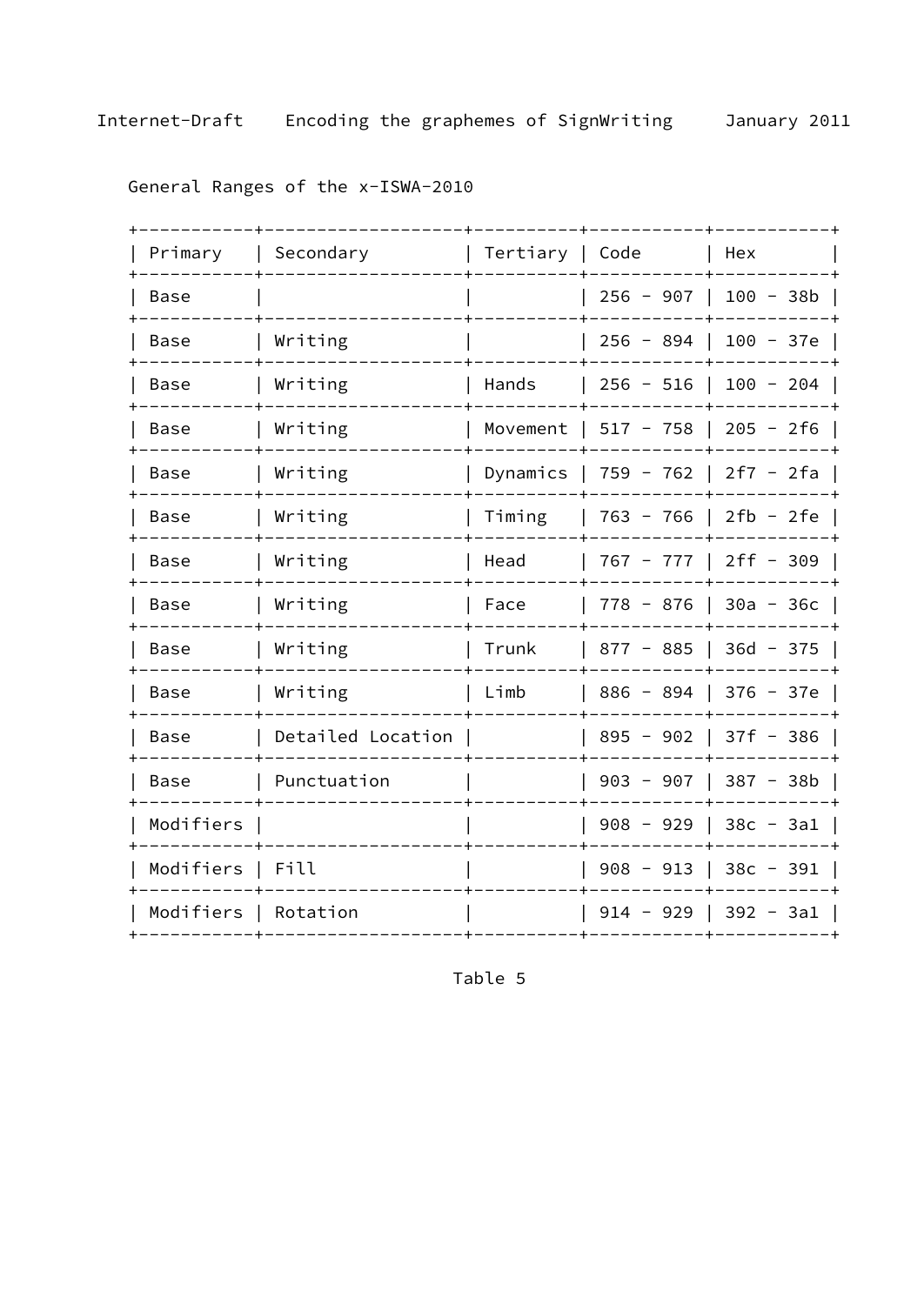Sutton & Slevinski Expires July 5, 2011 [Page 16]

## <span id="page-18-1"></span>Internet-Draft Encoding the graphemes of SignWriting January 2011

Tokenized Ranges for the x-ISWA-2010

| Range                 | Token   Code |            | Hex                    | <b>Notes</b>                                                                                      |
|-----------------------|--------------|------------|------------------------|---------------------------------------------------------------------------------------------------|
| Writing               | W            | 256<br>894 | 100<br>37e             | A writing base from category<br>$1$ thru $5$                                                      |
| Detailed<br>Location  | S            | 895<br>902 | 37f<br>386             | A detailed location symbol<br>base from category 6 used for<br>isolated or sequential<br>analysis |
| Punctuation           | P            | 903<br>907 | 387<br>38b             | A punctuation symbol from<br>category 7 used alone between<br>clusters                            |
| Fill<br>Modifiers     |              | 908<br>913 | 38 <sub>c</sub><br>391 | A fill modifier for a symbol<br>base                                                              |
| Rotation<br>Modifiers | $\Omega$     | 914<br>929 | 392<br>3a1             | A rotation modifier for a<br>symbol base                                                          |

#### Table 6

#### <span id="page-18-0"></span>[4.2](#page-18-0). Combined Character Sequence

 Each symbol of the ISWA 2010 can be expressed with a combination of 3 characters. The first character represents the base of the symbol. The next character represents the fill of the symbol. The last character represents the rotation of the symbol. Since each character can be represented with 3 hexadecimal digits, any symbol can be identified with a string of 9 hexadecimal digits, called the symbol string.

A shorter hexadecimal string, called a symbol key, can be used to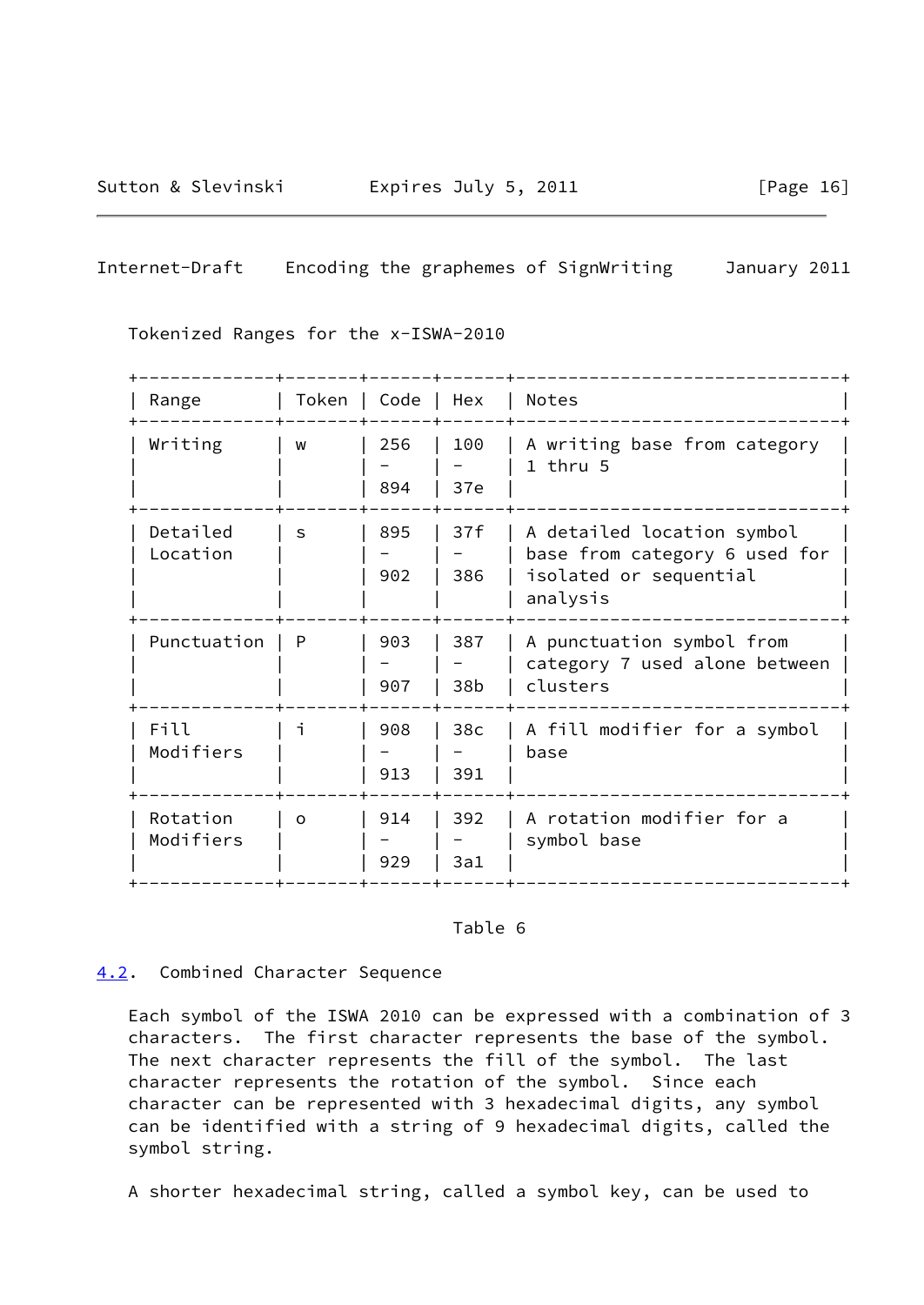identify a symbol with 5 digits. The first 3 represent the base code in hexadecimal. The 4th represents the fill key using 0-5 for fill values 1-6. The 5th represents the rotation key using 0-f for rotation values 1-16.

 The symbol string (9 hex) and the symbol key (5 hex) are equivalent representations of the same symbol. They both contain the same base hex. The fill key is equivalent to the fill hex. The rotation key

Sutton & Slevinski Fxpires July 5, 2011 [Page 17]

Internet-Draft Encoding the graphemes of SignWriting January 2011

 is equivalent to the rotation hex. Computationally, ( fill value = fill code - 907 ) and ( rotation value = rotation code - 913).

| Value          |                |     |     | Key   Fill Code   Fill Hex   Rotation Code   Rotation Hex |     |  |
|----------------|----------------|-----|-----|-----------------------------------------------------------|-----|--|
| $\mathbf{1}$   | $\Theta$       | 908 | 38c | 914                                                       | 392 |  |
| $\overline{2}$ | $\mathbf{1}$   | 909 | 38d | 915                                                       | 393 |  |
| $\mathbf{3}$   | $\overline{2}$ | 910 | 38e | 916                                                       | 394 |  |
| $\overline{4}$ | $\mathsf{3}$   | 911 | 38f | 917                                                       | 395 |  |
| 5              | $\overline{a}$ | 912 | 390 | 918                                                       | 396 |  |
| 6              | 5              | 913 | 391 | 919                                                       | 397 |  |
| $\overline{7}$ | 6              |     |     | 91a                                                       | 398 |  |
| 8              | $\overline{7}$ |     |     | 91a                                                       | 399 |  |
| 9              | $\,8\,$        |     |     | 91 <sub>b</sub>                                           | 39a |  |
| 10             | $\mathsf 9$    |     |     | 91c                                                       | 39b |  |
| 11             | $\mathsf a$    |     |     | 91d                                                       | 39c |  |
| 12             | $\mathsf b$    |     |     | 91e                                                       | 39d |  |
| 13             | $\mathsf{C}$   |     |     | 91f                                                       | 39e |  |
| 14             | d              |     |     | 920                                                       | 39f |  |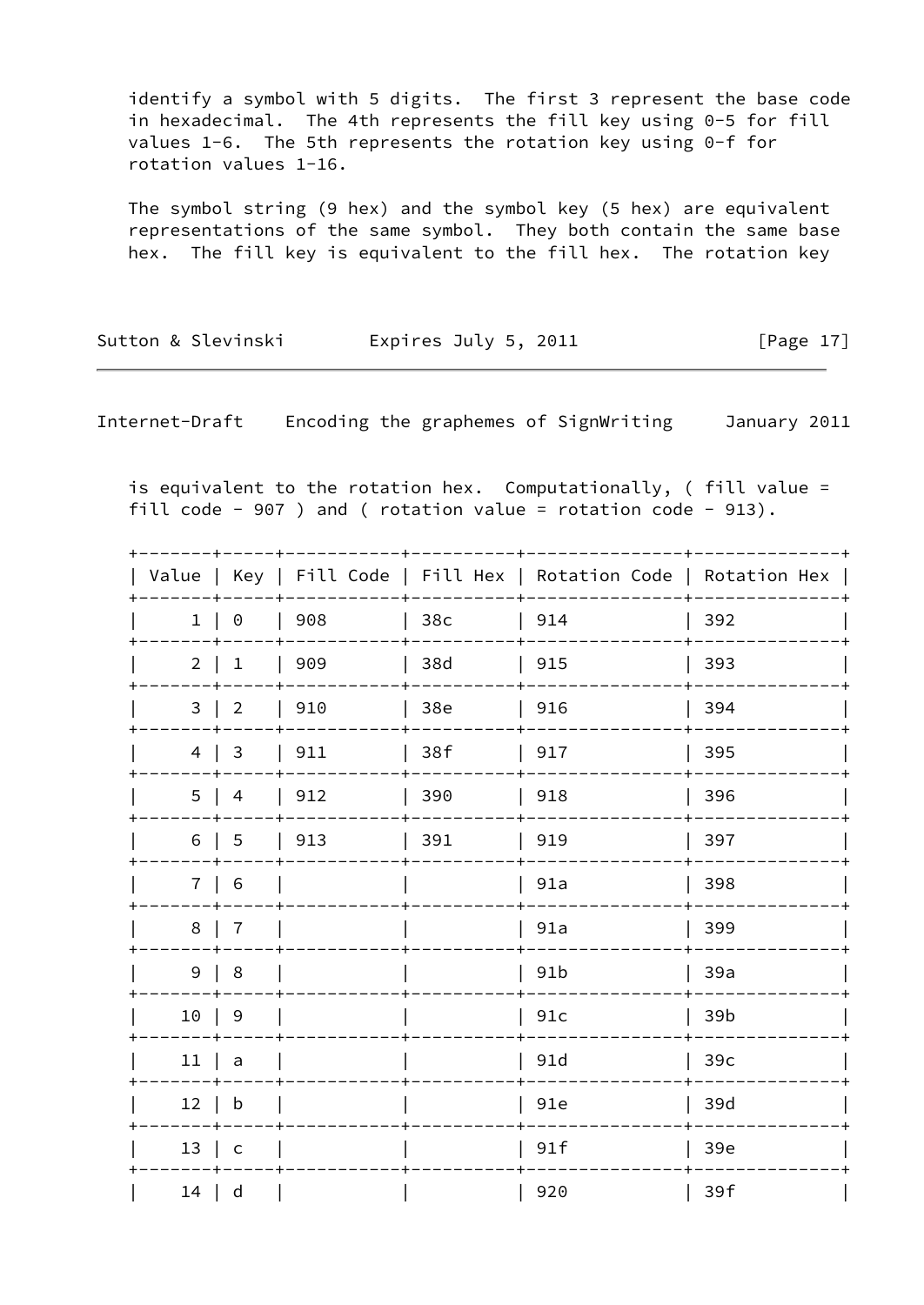| 15   e | ------+----- |  | 921 | $ $ 3a0 |
|--------|--------------|--|-----|---------|
| 16   f |              |  | 922 | 3a1     |

 Further, a 16 bit symbol code exists that is equivalent to the symbol string and the symbol key. This relationship can be stated as (symbol code = ((base code - 256) \* 96) + ((fill value - 1) \* 16) + rotation value). The first symbol code is 1 and the last valid symbol code is 62,504. The symbol code can be represented with 4 hexadecimal digits, from 0001 to f428.

| Sutton & Slevinski | Expires July 5, 2011 | [Page 18] |
|--------------------|----------------------|-----------|
|--------------------|----------------------|-----------|

<span id="page-20-1"></span>Internet-Draft Encoding the graphemes of SignWriting January 2011

#### <span id="page-20-0"></span>[4.3](#page-20-0). Validity

 Although there are 6 possible fills and 16 possible rotations, not every combination of base, fill, and rotation is valid. Each base has a set of valid fills and a set of valid rotation. These validity sets contain one or more values from the defined range.

 For each value, the inclusion in the validity set can be expressed with a binary value of "0" or "1". For fill values, lining up the binary digit from left to right, will result in a binary string 6 digits long. The value of the 6 digit binary number is 2  $\land$  (value  $-1)$ .

| ーナーーーナーーーナー                                                                            |    |
|----------------------------------------------------------------------------------------|----|
| Fill Value   1   2   3   4   5   6   Binary   Power of 2  <br>--+---+---+---+---<br>-+ |    |
| 100000<br>X                                                                            |    |
| 010000<br>X<br>2                                                                       |    |
| 001000<br>3<br>х                                                                       | 4  |
| 000100<br>X<br>4                                                                       | 8  |
| 000010<br>5<br>-+-<br>-+-                                                              | 16 |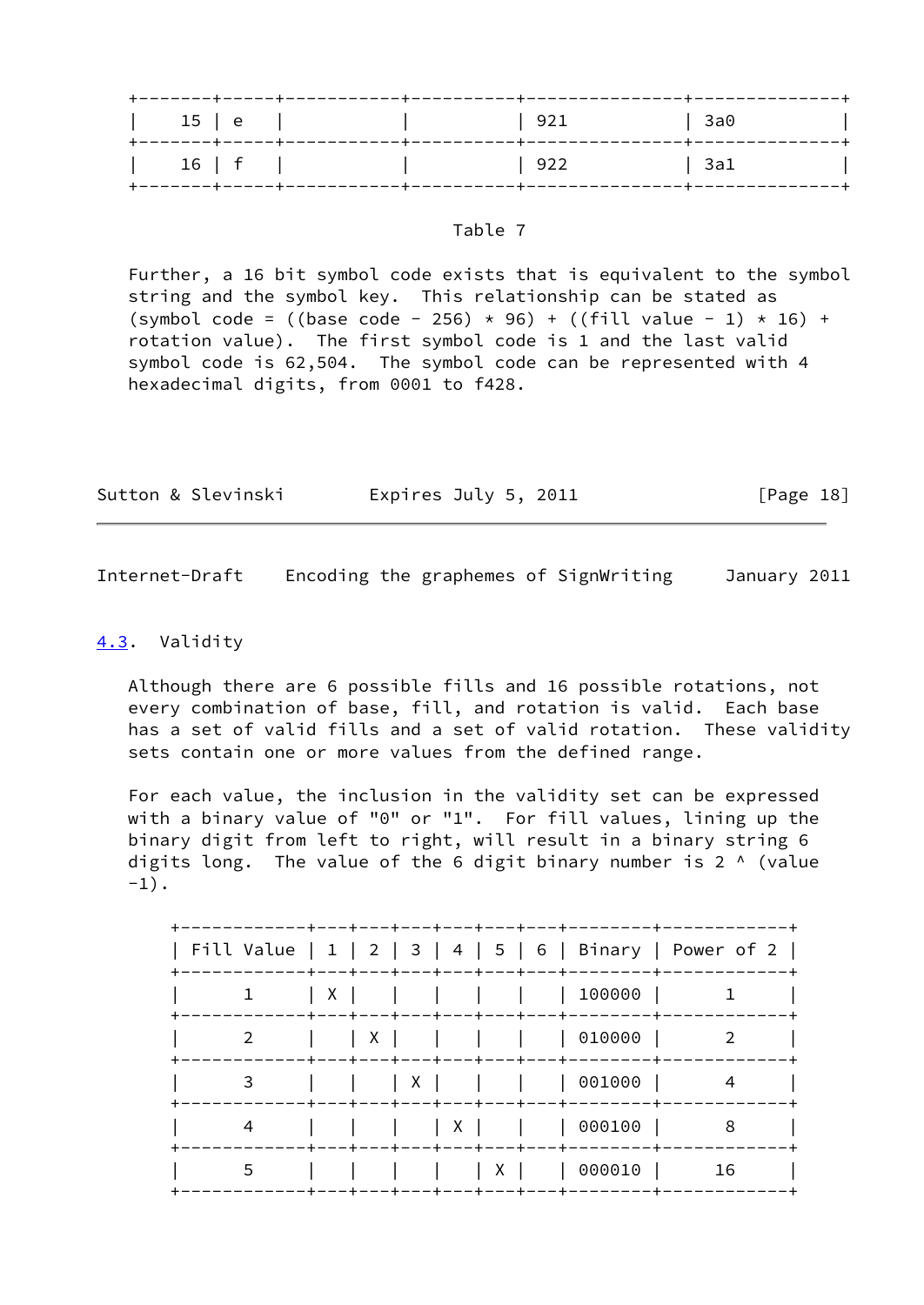|  | x<br>$\cdots$          |  |
|--|------------------------|--|
|  | +---+---+---+---+---+- |  |

 The value of any fill validity set is equal to the sum of the power of 2 for each fill value in the set. The empty set is invalid and has a sum of zero (0). The full set of all possible fills has a sum of 63.

| Fill Set $ 1 2 3 4 5 6 $ Binary   Power of 2 |  |  |  |  |
|----------------------------------------------|--|--|--|--|
| {}               000000   0                  |  |  |  |  |
|                                              |  |  |  |  |

Table 9

 Each base has a defined validity set for fills. The "Binary Fills" column in the "Bases" section. (Appendix A.3)

| Sutton & Slevinski | Expires July 5, 2011 | [Page 19] |
|--------------------|----------------------|-----------|
|--------------------|----------------------|-----------|

Internet-Draft Encoding the graphemes of SignWriting January 2011

 The rotation validity sets have a larger range than the fills. The possible rotation values range from 1 to 16. The power of 2 numbers are 16-bit.

|                   | Value   Binary   Power of 2 |
|-------------------|-----------------------------|
| $1 \mid 2^0 \, 0$ | 1                           |
| $2 \mid 2^{1}$    | $\overline{2}$              |
| $3 \mid 2^{1}2$   | -4                          |
| $4 \mid 2^{13}$   | 8                           |
| $5 \mid 2^{14}$   | 16                          |
| $6 \mid 2^{1}5$   | 32                          |
|                   |                             |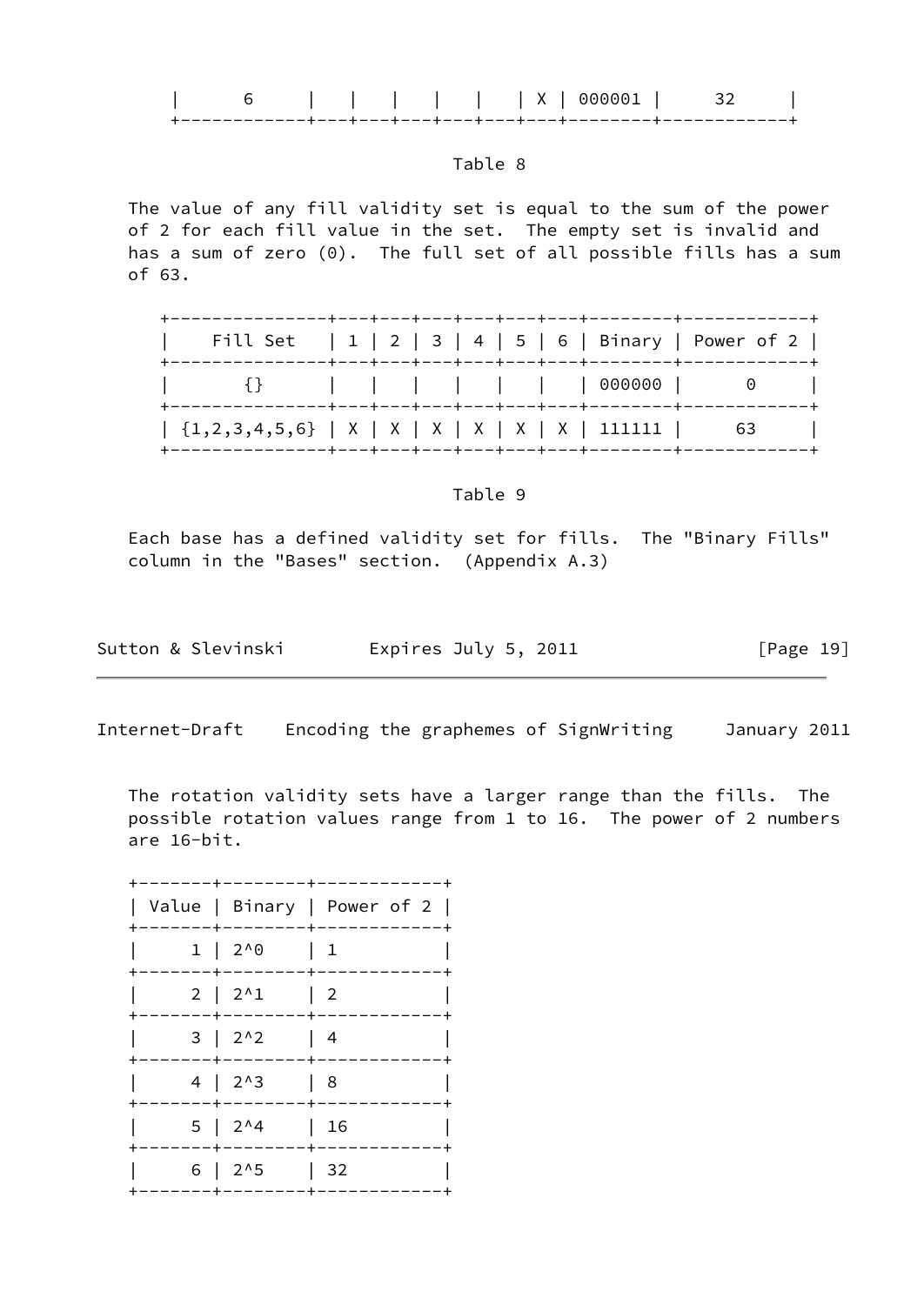| 7 I                | $2^{0.6}$              | 64    |
|--------------------|------------------------|-------|
| 8                  | $2^{\wedge}7$          | 128   |
| 9                  | $2^0.8$                | 256   |
| 10<br>$\mathbf{I}$ | $2^{0.9}$              | 512   |
|                    | $11   2^10$            | 1024  |
| $12 \mid$          | $2^{\wedge}11$         | 2048  |
| 13                 | $2^12$                 | 4096  |
|                    | $14 \mid 2^{\wedge}13$ | 8192  |
|                    | $15$   $2^{\wedge}14$  | 16384 |
|                    | 16   2^15              | 32768 |
|                    |                        |       |

 The value of a rotation validity set is the summation of the power of 2 numbers. The minimum summation is 1. The largest possible summation is 65,535 where all 16 rotations are valid.

 Each base has a defined validity set for rotations. The "Binary Rotations" column in the "Bases" section. (Appendix A.3)

| Sutton & Slevinski | Expires July 5, 2011 | [Page 20] |
|--------------------|----------------------|-----------|
|                    |                      |           |

<span id="page-22-0"></span>Internet-Draft Encoding the graphemes of SignWriting January 2011

 Interestingly enough, there are only 12 possible validity sets in the ISWA 2010.

| ------+------    | Sum   Binary | Set        |
|------------------|--------------|------------|
| . -- - - - + - . | 1   100000   | ${1}$      |
|                  | 2   010000   | ${2}$      |
|                  | 3   110000   | $\{1, 2\}$ |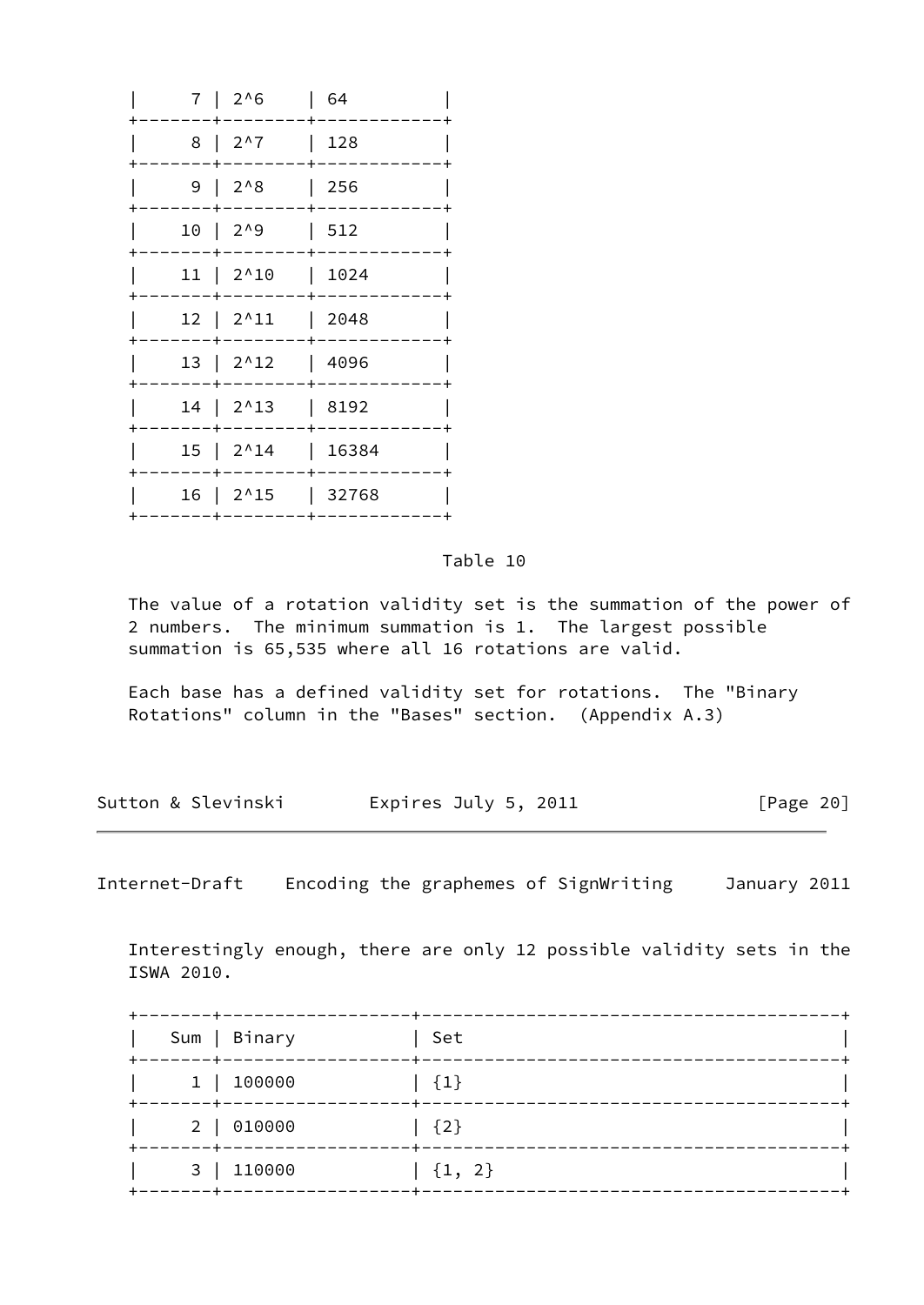|  | 7   111000     | $\left[\begin{array}{cc} \{1, 2, 3\} \end{array}\right]$                                   |
|--|----------------|--------------------------------------------------------------------------------------------|
|  | 15   111100    | $\left[\begin{array}{c} \{1, 2, 3, 4\} \end{array}\right]$                                 |
|  | 31   111110    | $\{1, 2, 3, 4, 5\}$                                                                        |
|  | 63   111111    | $\{1, 2, 3, 4, 5, 6\}$                                                                     |
|  | 187   11011101 | $\{1, 2, 4, 5, 6, 8\}$                                                                     |
|  | 255   11111111 | $\{1, 2, 3, 4, 5, 6, 7, 8\}$                                                               |
|  |                | $511$   11111111110000000   {1, 2, 3, 4, 5, 6, 7, 8, 9}                                    |
|  |                | $48059$   1101110111011101   {1, 2, 4, 5, 6, 8, 9, 10, 12, 13, 14,<br>16                   |
|  |                | $65535$   11111111111111111   $\{1, 2, 3, 4, 5, 6, 7, 8, 9, 10, 11,$<br>12, 13, 14, 15, 16 |
|  |                |                                                                                            |

#### <span id="page-23-0"></span>[5](#page-23-0). Unicode Integration

 The Unicode standard can be used as the character encoding form. The codes for the set are shifted twice. First to shift the range and second to shift the plane.

 The first shift moves the codes to a higher range. Each code is increased by 55,046 or d706 in hex. This shifts the 12 bit range of 0fa - 3a1 to the 16 bit range of d806 - daa7.

| Expires July 5, 2011<br>Sutton & Slevinski | [Page 21] |
|--------------------------------------------|-----------|
|--------------------------------------------|-----------|

<span id="page-23-1"></span>Internet-Draft Encoding the graphemes of SignWriting January 2011

Ranges of the First x-ISWA-2010 Shift

|  | Primary   Secondary | Tertiary   Hex |  |
|--|---------------------|----------------|--|
|  |                     |                |  |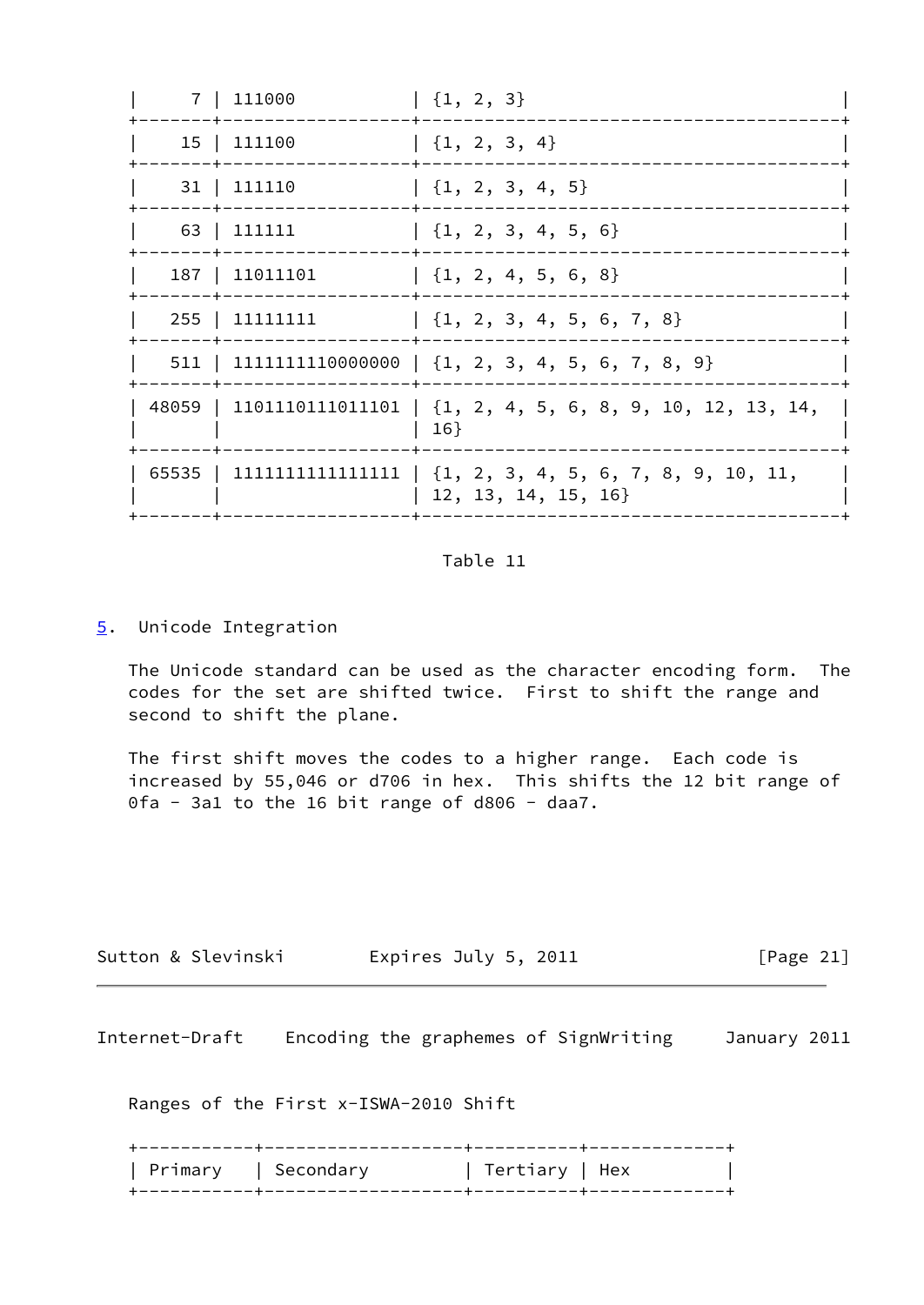| Base      |                   |          | $d806 - d391$     |
|-----------|-------------------|----------|-------------------|
| Base      | Writing           |          | $d806 - da84$     |
| Base      | Writing           | Hands    | d806 - d90a       |
| Base      | Writing           | Movement | $d90b - d9fc$     |
| Base      | Writing           | Dynamics | $d9fd - da00$     |
| Base      | Writing           | Timing   | $da@1 - da@4$     |
| Base      | Writing           | Head     | $da05 - da0f$     |
| Base      | Writing           | Face     | $da10 - da72$     |
| Base      | Writing           | Trunk    | $da73 - da7b$     |
| Base      | Writing           | Limb     | $da7c - da84$     |
| Base      | Detailed Location |          | $d$ a85 - $d$ a8c |
| Base      | Punctuation       |          | $d$ a8d - $d$ a91 |
| Modifiers |                   |          | $da92 - daa7$     |
| Modifiers | Fill              |          | $da92 - da97$     |
| Modifiers | Rotation          |          | $da98 - daa7$     |
|           |                   |          |                   |

#### <span id="page-24-0"></span>[5.1](#page-24-0). Proposal

 A second shift of the 16 bit range of d806 thru daa7 moves the characters to plane 1 with characters in the range of 1d806 thru 1daa7. This proposal will use 3 8-bits rows of Unicode Plane 1 known as the SMP: Supplementary Multilingual Plane. These rows occur inside an unassigned section of the Notational systems.

<span id="page-24-1"></span>

| Sutton & Slevinski | Expires July 5, 2011 | [Page 22] |
|--------------------|----------------------|-----------|
|--------------------|----------------------|-----------|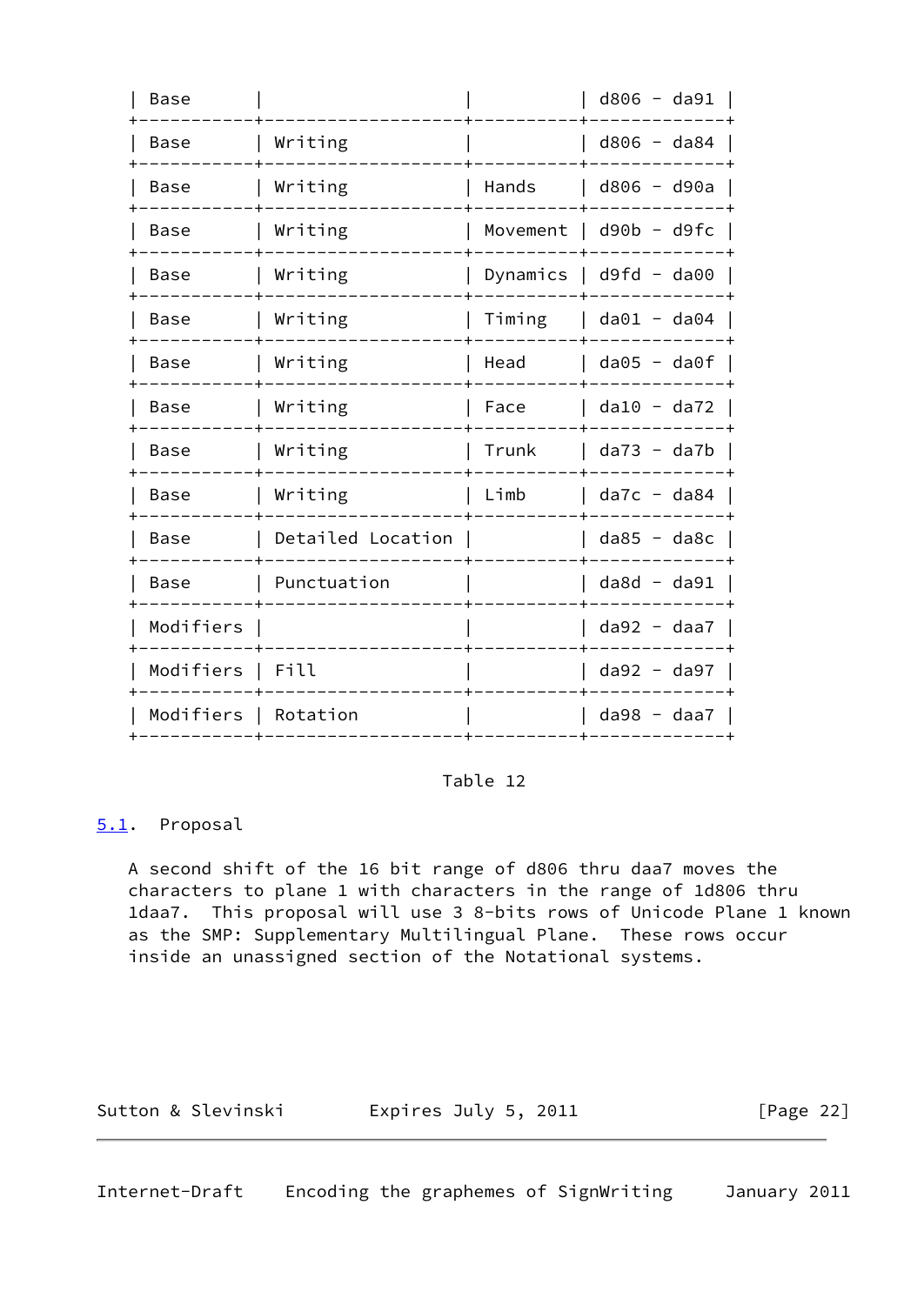Ranges of the Unicode Proposal

| Concept     | Proposed Unicode Range                                        |
|-------------|---------------------------------------------------------------|
| Writing     | $U+1D806 - U+1DAB4$                                           |
|             | Detailed Location   U+1DA85 - U+1DA8C                         |
| Punctuation | $U+1DABD - U+1DA91$<br>------------+------------------------- |
| Modifiers   | $U+1DA92 - U+1DAA7$<br>-+-----------------                    |
|             |                                                               |

### Table 13

#### <span id="page-25-0"></span>[5.2](#page-25-0). Interchange

 When using Unicode for interchange, plane 15 is used. This second shift results in a character range from U+FD800 to U+FE277. The range is larger due to the additional Binary SignWriting characters. (Appendix B).

Ranges of the Unicode Interchange

| Concept                                | Interchange Unicode Range |
|----------------------------------------|---------------------------|
| Structural Markers   U+FD800 - U+FD003 |                           |
| Writing                                | $U + FD806 - U + FDA84$   |
| Detailed Location   U+FDA85 - U+FDA8C  |                           |
| Punctuation                            | U+FDA8D - U+FDA91         |
| Fill Modifiers   U+FDA92 - U+FDA97     |                           |
| Rotation Modifiers   U+FDA98 - U+FDAA7 |                           |
| Negative Numbers $ U+FDAAB - U+FDE8E$  |                           |
| Zero                                   | U+FDE8F                   |
| Positive Numbers                       | U+FDE90 - U+FE277         |
|                                        |                           |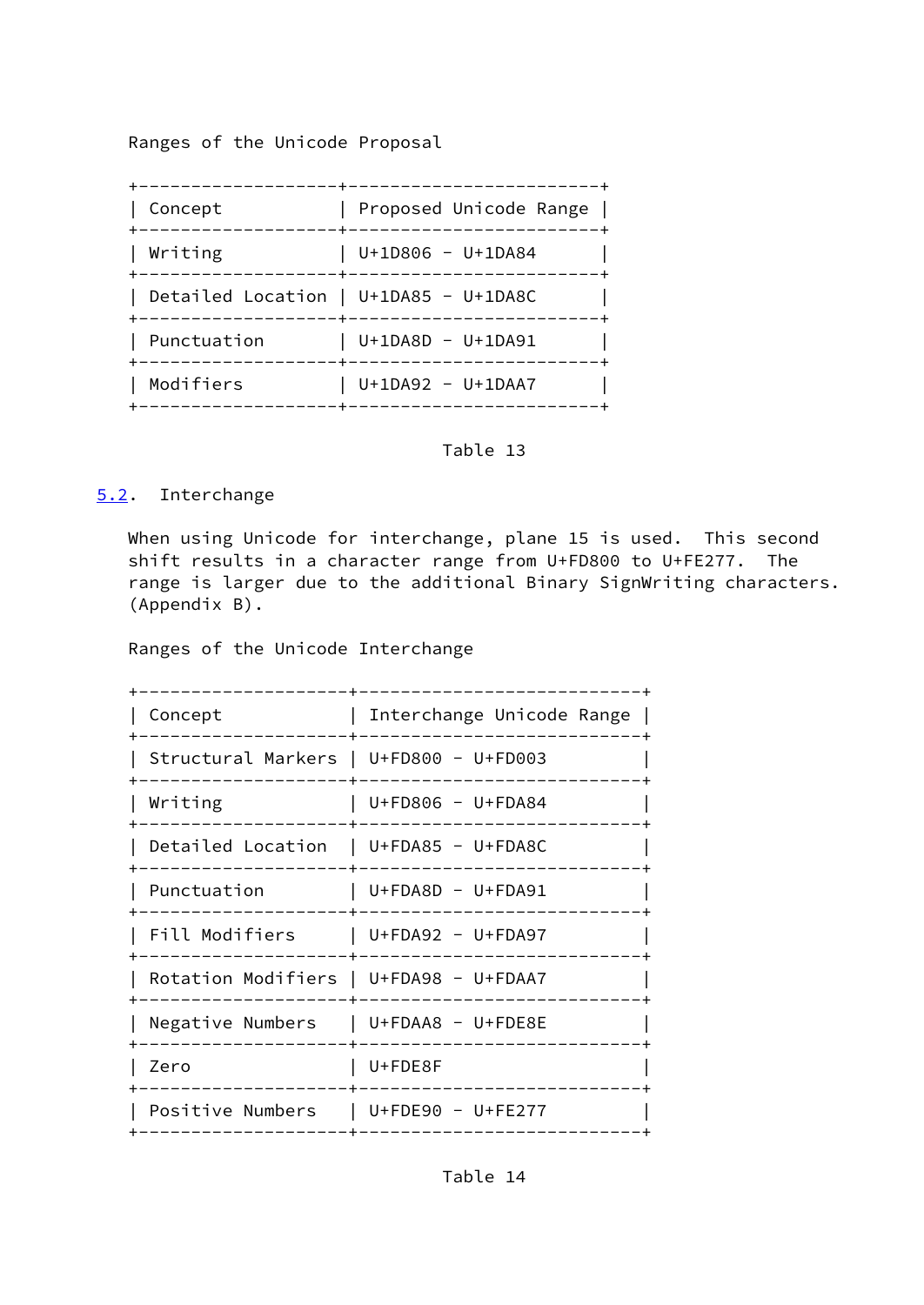| Internet-Draft |  |  | Encoding the graphemes of SignWriting | January 2011 |  |
|----------------|--|--|---------------------------------------|--------------|--|
|                |  |  |                                       |              |  |

## ABNF for SignWriting Interchange

| Rule            | Formal<br>Definition                | Meaning                                                                                    |  |  |
|-----------------|-------------------------------------|--------------------------------------------------------------------------------------------|--|--|
| <b>BASE</b>     | %xFD806-%xFDA91                     | A base symbol of the ISWA 2010,<br>either writing, detailed<br>location, or punctuation    |  |  |
| FILL            | %xFDA92-%xFDA97                     | A fill modifier of the ISWA 2010                                                           |  |  |
| <b>ROTATION</b> | %xFDA98-%xFDAA7                     | A rotation modifier of the ISWA<br>2010                                                    |  |  |
| SYMBOL          | <b>BASE FILL</b><br><b>ROTATION</b> | A potential symbol of the ISWA<br>2010. Not all possible symbol<br>combinations are valid. |  |  |
| WRITING         | %xFD806-%xFDA84<br>FILL ROTATION    | A writing symbol of the ISWA 2010                                                          |  |  |
| LOCATION        | %xFDA85-%xFDA8C<br>FILL ROTATION    | A detailed location symbol of the<br>ISWA 2010                                             |  |  |
| <b>PUNC</b>     | %xFDA8D-%xFDA91<br>FILL ROTATION    | A punctuation symbol of the ISWA<br>2010                                                   |  |  |
| <b>ZERO</b>     | %xFDE8F                             | The numerical center of every<br>canvas.                                                   |  |  |
| <b>POS</b>      | %xFDE8F-%xFE277                     | Numbers used on the X and Y axis<br>from $0$ to $1000$ .                                   |  |  |
| <b>NEG</b>      |                                     | %xFDAA8-%xFDE8E   Numbers used on the X and Y axis<br>from $-999$ to $-1$ .                |  |  |
| <b>NUM</b>      | POS / NEG                           | Numbers used on the X and Y axis<br>from -999 to 1000.                                     |  |  |
| <b>COORD</b>    | NUM NUM                             | Two numbers used as a pair of<br>coordinates for the X and Y axis.                         |  |  |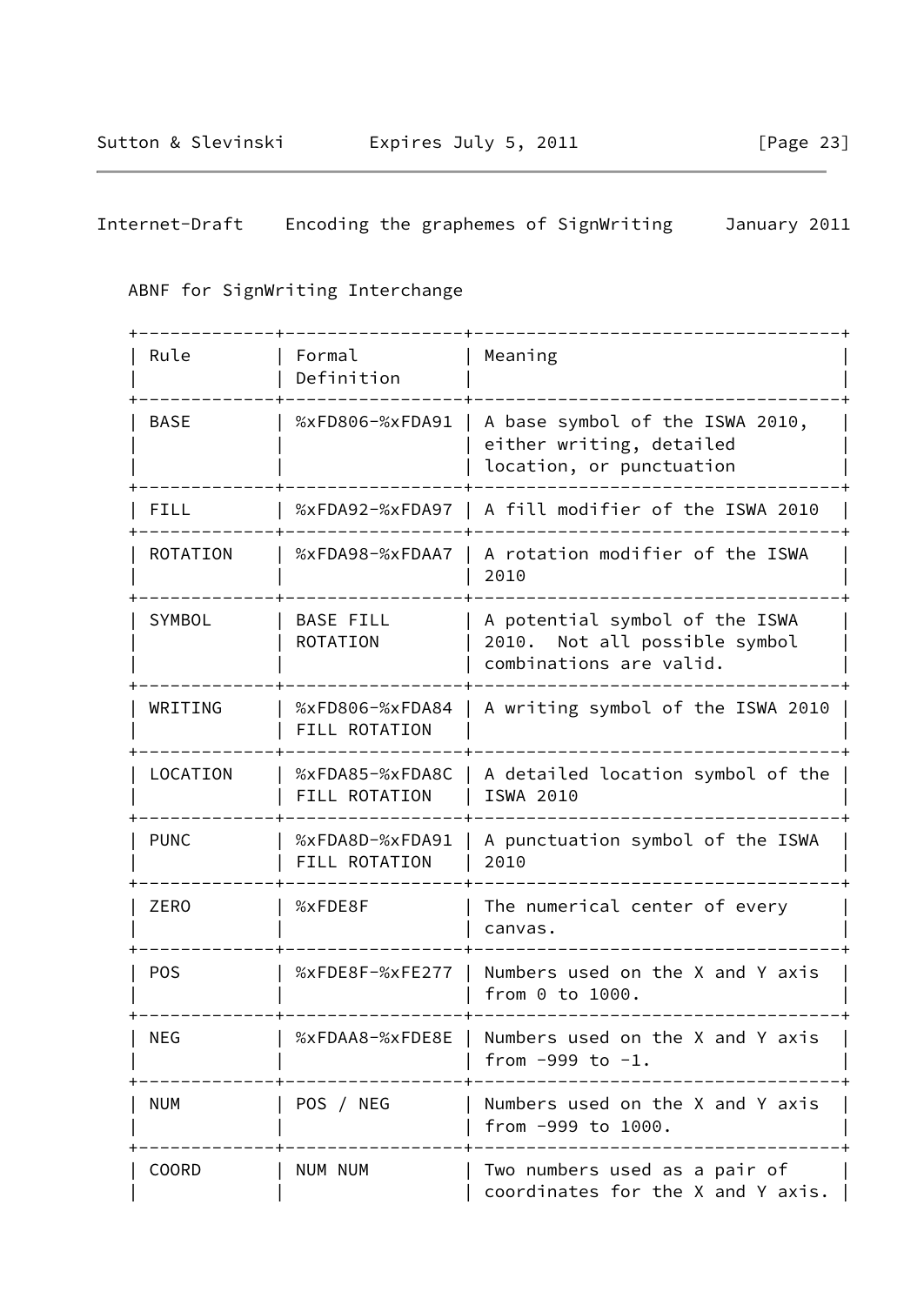| SPATIAL | WRITING COORD | A writing symbols of the ISWA<br>2010 with top-left $X,Y$<br>coordinates. |
|---------|---------------|---------------------------------------------------------------------------|
|---------|---------------|---------------------------------------------------------------------------|

Sutton & Slevinski and Expires July 5, 2011 [Page 24]

| <b>CLUSTER</b>  | *SPATIAL                                          | Zero or more writing symbols with  <br>top-left X, Y coordinates for each<br>symbol                   |  |  |
|-----------------|---------------------------------------------------|-------------------------------------------------------------------------------------------------------|--|--|
| <b>BOX</b>      | %xFD802                                           | A structural marker starting a<br>new coordinate space, in the<br>middle lane by default.             |  |  |
| <b>LEFT</b>     | %xFD801                                           | A structural marker starting a<br>new coordinate space, in the left<br>lane.                          |  |  |
| <b>RIGHT</b>    | %xFD803                                           | A structural marker starting a<br>new coordinate space, in the<br>right lane by default.              |  |  |
| <b>SIGN</b>     | (LEFT / BOX /<br>RIGHT) CLUSTER                   | A cluster of spatial symbols in<br>any lane                                                           |  |  |
| <b>SEQ</b>      | %xFD800                                           | A structural marker for a<br>sequence that will precede a<br>sign.                                    |  |  |
| SEQUENCE        | SEQ 1*(WRITING<br>/ LOCATION)                     | A sequence of writing symbols and<br>detailed location symbols on the<br><b>ISWA 2010</b>             |  |  |
| <b>SIGNTEXT</b> | $1*($ ([SEQUENCE]<br>SIGN) / PUNC)                | A sign text as a series of signs<br>preceded by optional sequences<br>divided by punctuation.         |  |  |
| SIZESIGN        | (LEFT / BOX /<br>RIGHT) POS POS<br><b>CLUSTER</b> | A cluster of spatial symbols in<br>any lane with a defined maximum<br>coordinate and assumed absolute |  |  |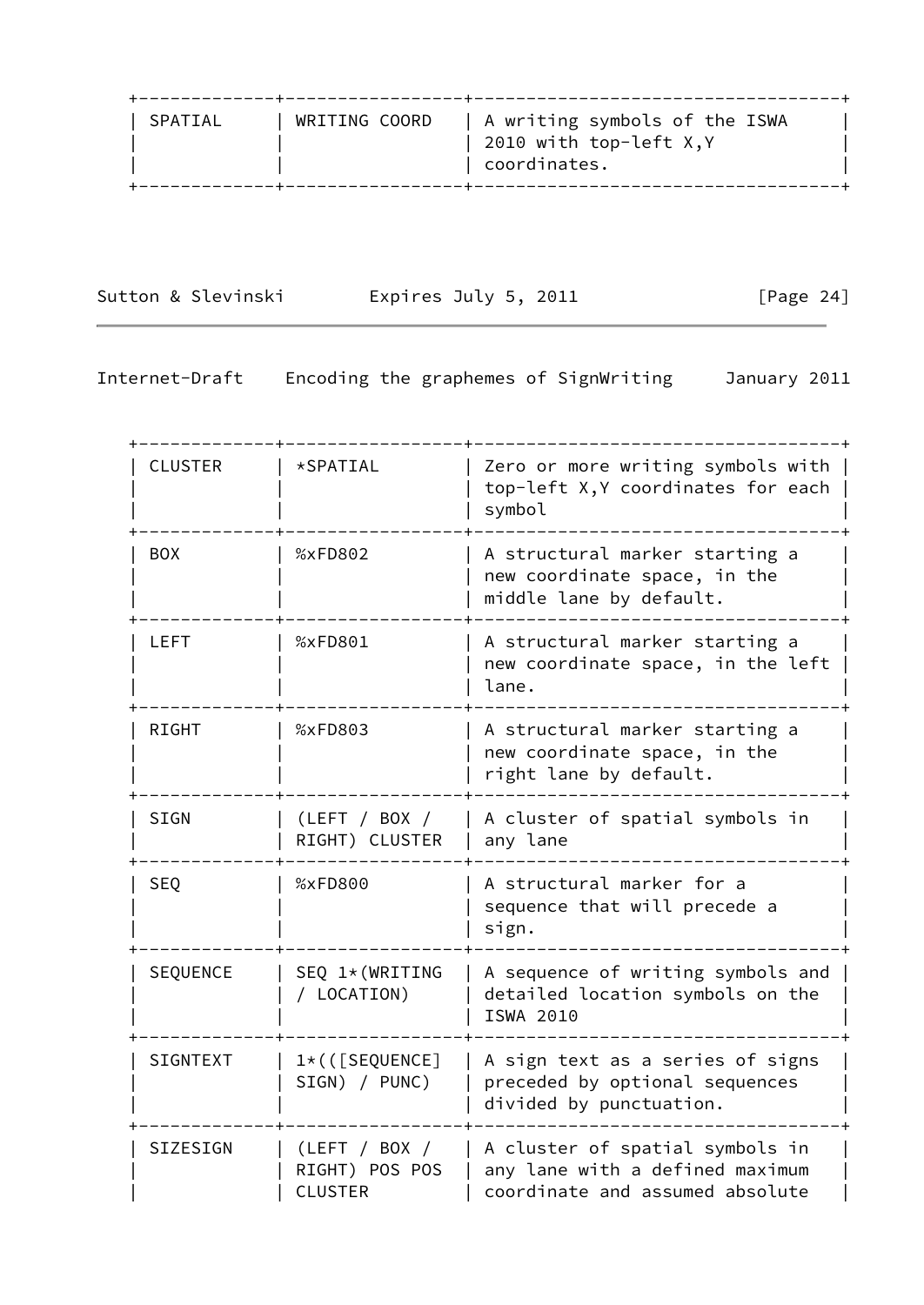|             |                                                        | center as $0,0.$                                                                                       |
|-------------|--------------------------------------------------------|--------------------------------------------------------------------------------------------------------|
| PUNCTUATION | PUNC NEG NEG                                           | A punctuation symbol with<br>top-left coordinates and assumed<br>absolute center of $0,0.$             |
| LAYOUT      | $1 \star ($ ([SEQUENCE]<br>SIZESIGN) /<br>PUNCTUATION) | Sign text for layout adds sizing<br>information. It contains all the<br>required data for text layout. |

Sutton & Slevinski Expires July 5, 2011 [Page 25]

<span id="page-28-1"></span>Internet-Draft Encoding the graphemes of SignWriting January 2011

| <b>DISPLAY</b><br>$1*(BOX POS POS)$<br>$\star$ ( (WRITING /<br>LOCATION /<br>PUNC) POS POS) | Sign text for display will<br>combine multiple signs and<br>punctuation onto a single canvas.<br>The canvas will most often<br>contain text written in columns<br>or rows. The coordinates $0,0$ are<br>assumed as the top-left of the<br>box. The bottom-right<br>coordinates are explicitly stated<br>as 2 positive numbers of width<br>and height. |
|---------------------------------------------------------------------------------------------|-------------------------------------------------------------------------------------------------------------------------------------------------------------------------------------------------------------------------------------------------------------------------------------------------------------------------------------------------------|

Table 15

<span id="page-28-0"></span>[6](#page-28-0). IANA Considerations

See IANA:<http://www.rfc-editor.org/rfc/rfc2978.txt>

Conforms with [RFC 2040](https://datatracker.ietf.org/doc/pdf/rfc2040).

 The ISWA 2010 is a stable, well documented standard that is openly available under the Open Font License.

 19th September 2008, Valerie Sutton and Steve Slevinski released the open standard of the ISWA 2008 under the open font license. Valerie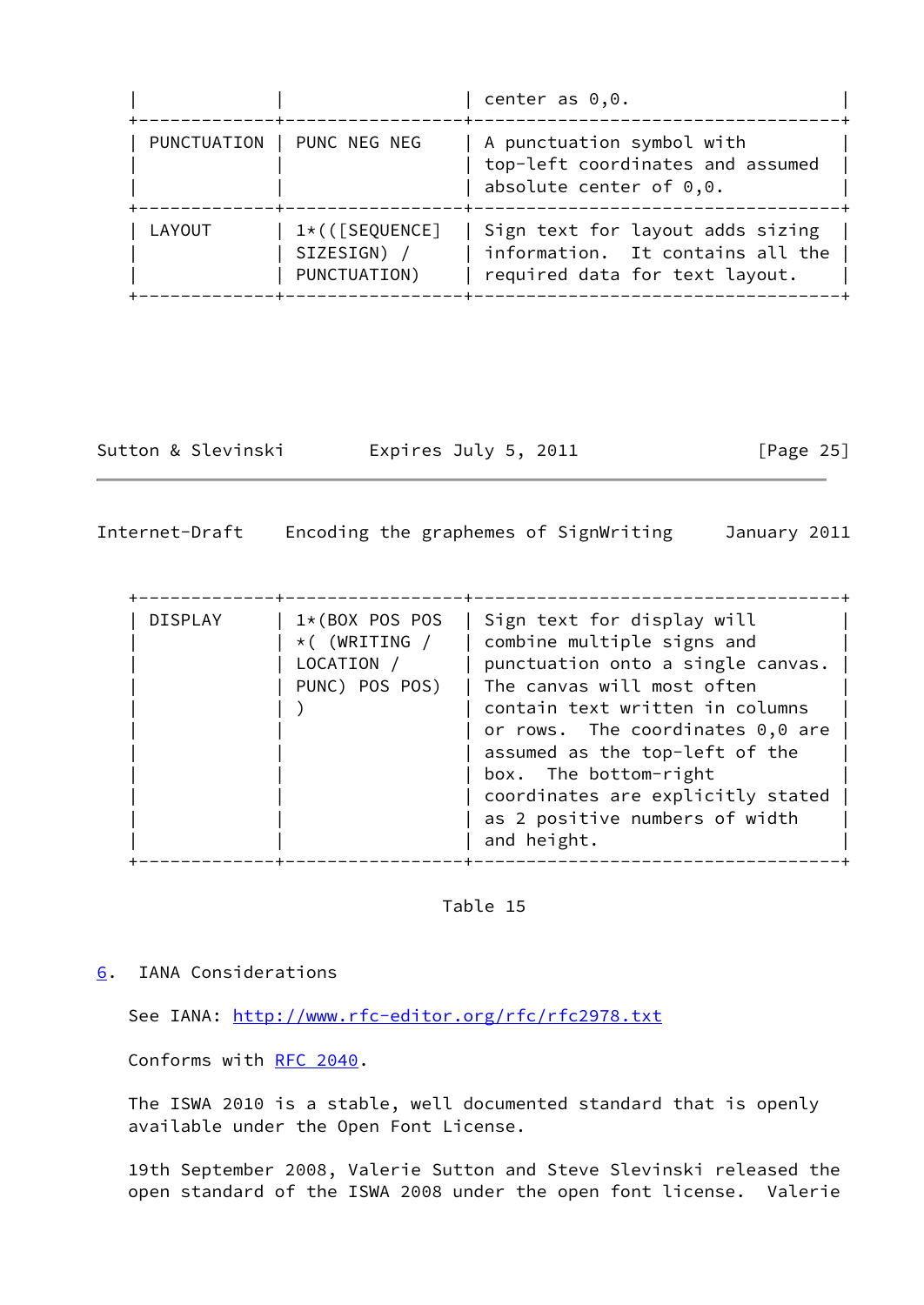organized and named 37,811 unique symbols. She hand crafted 36,600 graphemes. Steve analyzed and formatted the ISWA 2008, creating a 16-bit coded character set called the x-ISWA-2008. Steve also created the first iteration of Binary SignWriting as a script encoding model.

 The ISWA 2008 was used in a production setting for a year and a half without issue. In 2010, the ISWA 2008 was updated. 576 unused symbols had a palm facing irregularity that needed to be fixed. General size and shape of the symbols did not change.

 The small fix opened the idea to a more radical update. The ISWA 2010 was designed as a focused refactor of the ISWA 2008 concepts. The update included a restructured hierarchy, better movement symbols, variation defects were eliminated, new hand shapes were added, and hand shape variations were removed.

 11th May 2010, Valerie and Steve released the ISWA 2010. Revision 2 of Binary SignWriting was released for the ISWA 2010. The symbolset and encoding have been stable since release with only a cosmetic fix

| Sutton & Slevinski | Expires July 5, 2011 | [Page 26] |
|--------------------|----------------------|-----------|
|--------------------|----------------------|-----------|

<span id="page-29-1"></span>Internet-Draft Encoding the graphemes of SignWriting January 2011

for symbol 01-06-017-01-03-10.

 22nd June 2010, Steve refactored the coded character set as 12-bit rather than 16-bit to improve searching. The updated model was called Binary SignWriting revision 3.

 The appendix in this document defines the final optimization called Binary SignWriting revision 3. This latest model simplifies layout, display, and sorting while dramatically improving processing speed.

 No further changes are planned for the symbolset, coded character set, or script encoding model. This document is a statement of stability.

<span id="page-29-0"></span>[7](#page-29-0). Security Considerations

None.

<span id="page-29-2"></span>[Appendix A.](#page-29-2) ISWA 2010 Data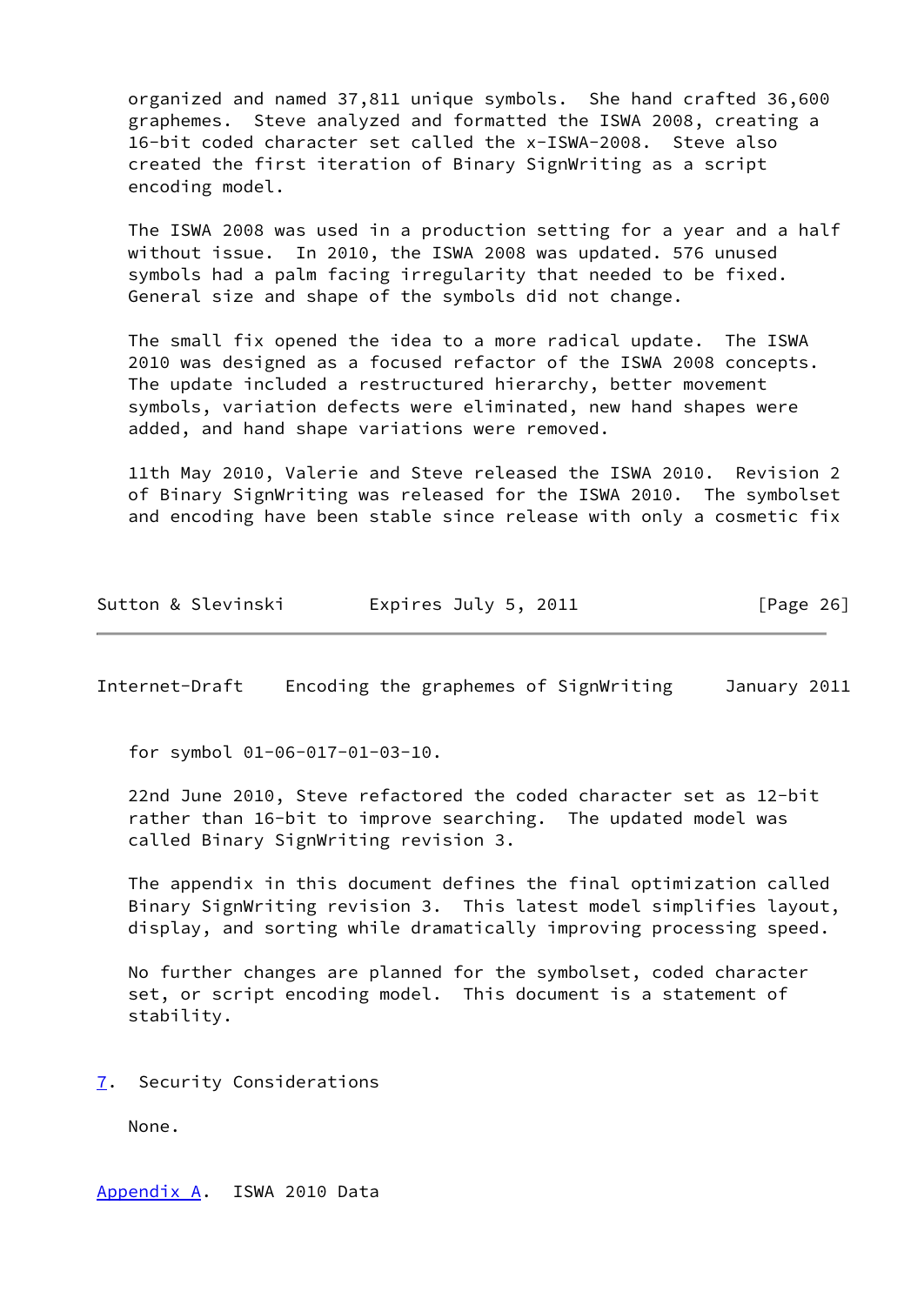## <span id="page-30-0"></span>[A.1](#page-30-0). Categories

The 7 Categories of the ISWA 2010

|   | Cat   Purpose | Name     | Description                                                                                                                                                                                                                                                                                                  |
|---|---------------|----------|--------------------------------------------------------------------------------------------------------------------------------------------------------------------------------------------------------------------------------------------------------------------------------------------------------------|
| 1 | Writing       | Hands    | Handshapes from over 40 Sign<br>Languages are placed in 10<br>groups based on the numbers<br>1-10 in American Sign Language.                                                                                                                                                                                 |
| 2 | Writing       | Movement | Contact symbols, small finger<br>movements, straight arrows,<br>curved arrows and circles are<br>placed into 10 groups based on<br>planes: The Front Wall Plane<br>includes movement that is<br>"parallel to the front wall"<br>and the Floor Plane includes<br>movement that is "parallel to<br>the floor". |

Sutton & Slevinski Fxpires July 5, 2011 [Page 27]

| $\mathbf{3}$ | Writing | Dynamics Symbols are used to<br>Dynamics &<br>give the "feeling" or "tempo"<br>Timing<br>to movement. They provide<br>emphasis on a movement or<br>expression, and combined with |                                 |
|--------------|---------|----------------------------------------------------------------------------------------------------------------------------------------------------------------------------------|---------------------------------|
|              |         |                                                                                                                                                                                  | Punctuation Symbols become the  |
|              |         |                                                                                                                                                                                  | equivalent to Exclamation       |
|              |         |                                                                                                                                                                                  | Points. The Tension Symbol,     |
|              |         |                                                                                                                                                                                  | combined with Contact Symbols,  |
|              |         |                                                                                                                                                                                  | provides the feeling of         |
|              |         |                                                                                                                                                                                  | "pressure", and combined with   |
|              |         |                                                                                                                                                                                  | facial expressions can place    |
|              |         |                                                                                                                                                                                  | emphasis or added feeling to an |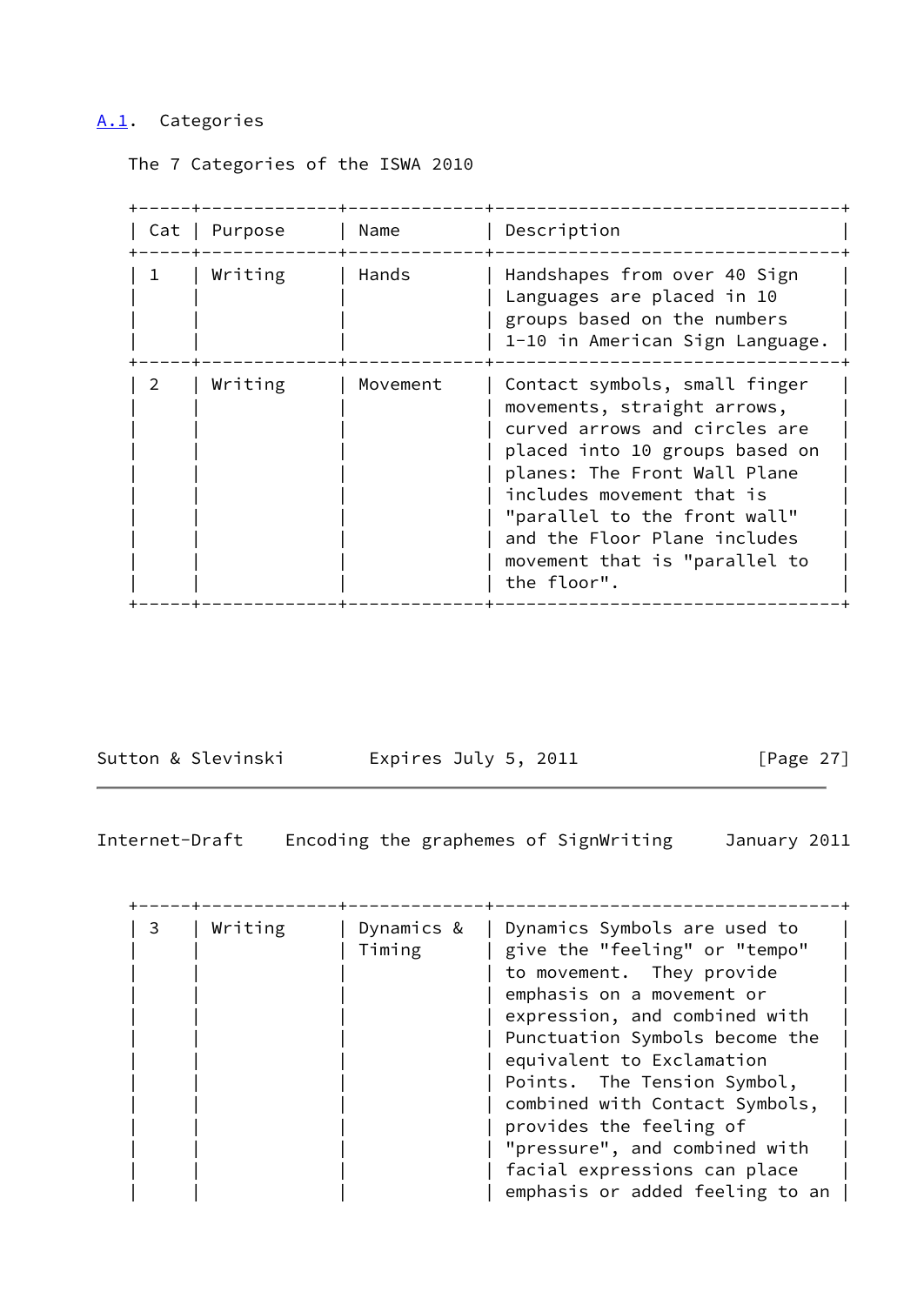|   |                      |                      | expression.<br>Timing symbols are<br>used to show alternating or<br>simultaneous movement.                                                                                                                                                                                                                                             |
|---|----------------------|----------------------|----------------------------------------------------------------------------------------------------------------------------------------------------------------------------------------------------------------------------------------------------------------------------------------------------------------------------------------|
| 4 | Writing              | Head & Face          | Starting with the head and then<br>from the top of the face and<br>moving down.                                                                                                                                                                                                                                                        |
| 5 | Writing              | Body                 | Torso movement, shoulders,<br>hips, and the limbs are used in<br>Sign Languages as a part of<br>grammar, especially when<br>describing conversations<br>between people, called Role<br>Shifting, or making spatial<br>comparisons between items on<br>the left and items on the<br>right.                                              |
| 6 | Detailed<br>Location | Detailed<br>Location | Detailed Location symbols used<br>are used alone or in sequence<br>outside of the cluster. They<br>may be useful for sorting large<br>dictionaries, refining<br>animation, simplifying<br>translation between scripts and<br>notation systems, and for<br>detailed analysis of location<br>sometimes needed in linguistic<br>research. |

<span id="page-31-0"></span>

Sutton & Slevinski and Expires July 5, 2011 [Page 28]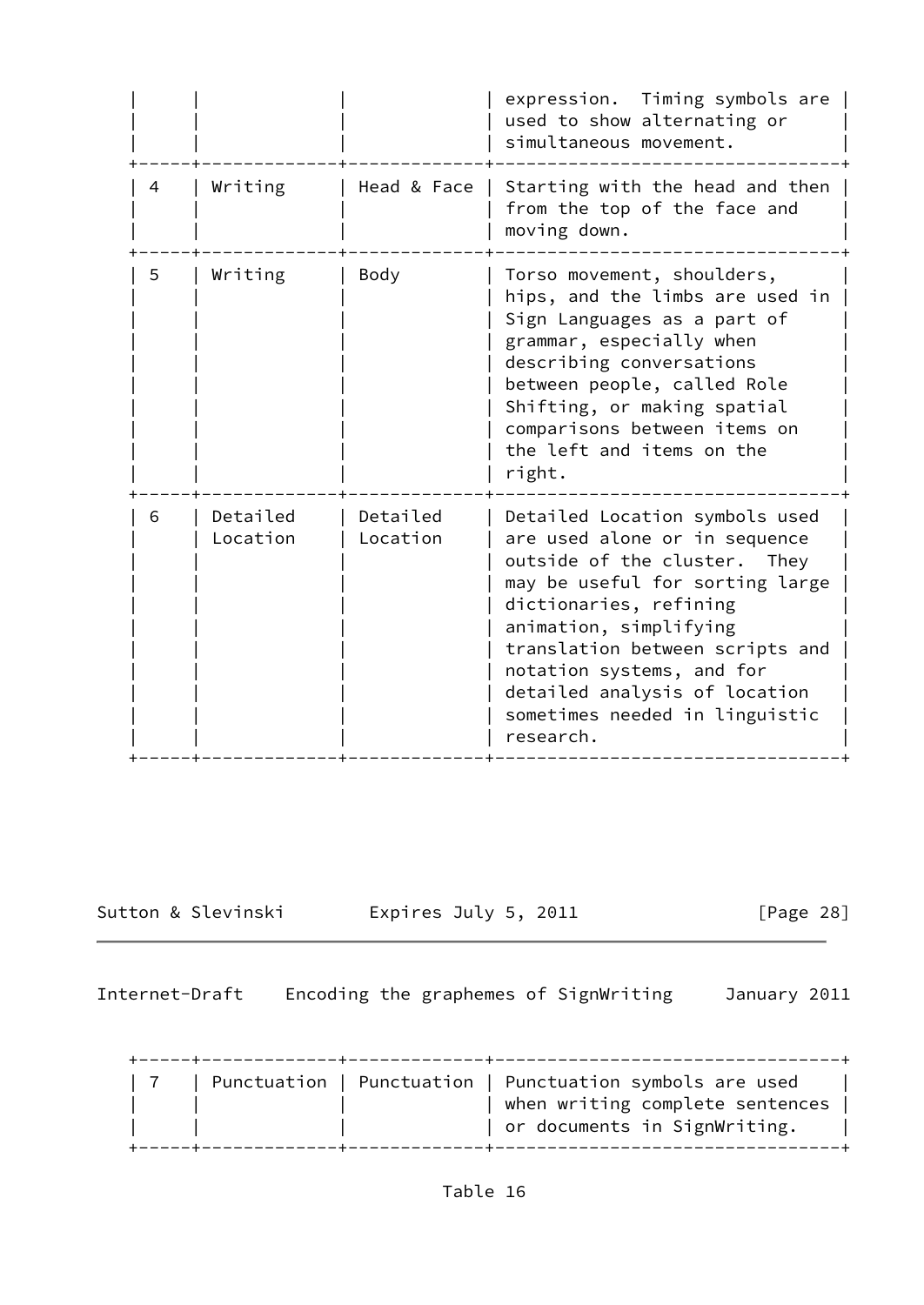### <span id="page-32-0"></span>[A.2](#page-32-0). Groups

The 30 Groups of the ISWA 2010

| Code | Hex             | Group          | Symbol<br>ΙD | Name                       | Token | Color  |
|------|-----------------|----------------|--------------|----------------------------|-------|--------|
| 256  | 100             | 1              | $01 - 01$    | Index                      | W     | 0000CC |
| 270  | 10e             | $\overline{2}$ | $01 - 02$    | Index Middle               | W     | 0000CC |
| 286  | 11e             | 3              | $01 - 03$    | Index Middle<br>Thumb      | W     | 0000CC |
| 324  | 144             | $\overline{4}$ | $01 - 04$    | Four Fingers               | W     | 0000CC |
| 332  | 14 <sub>c</sub> | 5              | $01 - 05$    | Five Fingers               | W     | 0000CC |
| 390  | 186             | 6              | $01 - 06$    | Baby Finger                | W     | 0000CC |
| 420  | 1a4             | 7              | $01 - 07$    | Ring Finger                | W     | 0000CC |
| 442  | 1ba             | 8              | $01 - 08$    | Middle Finger              | W     | 0000CC |
| 461  | 1 <sub>cd</sub> | $\mathsf 9$    | $01 - 09$    | Index Thumb                | W     | 0000CC |
| 501  | 1f5             | 10             | $01 - 10$    | Thumb                      | W     | 0000CC |
| 517  | 205             | 11             | $02 - 01$    | Contact                    | W     | CC0000 |
| 534  | 216             | 12             | $02 - 02$    | Finger Movement            | W     | CC0000 |
| 554  | 22a             | 13             | $02 - 03$    | Straight Wall<br>Plane     | W     | CC0000 |
| 597  | 255             | 14             | $02 - 04$    | Straight Diagonal<br>Plane | W     | CC0000 |
|      |                 |                |              |                            |       |        |

<span id="page-32-1"></span>

Sutton & Slevinski and Expires July 5, 2011 [Page 29]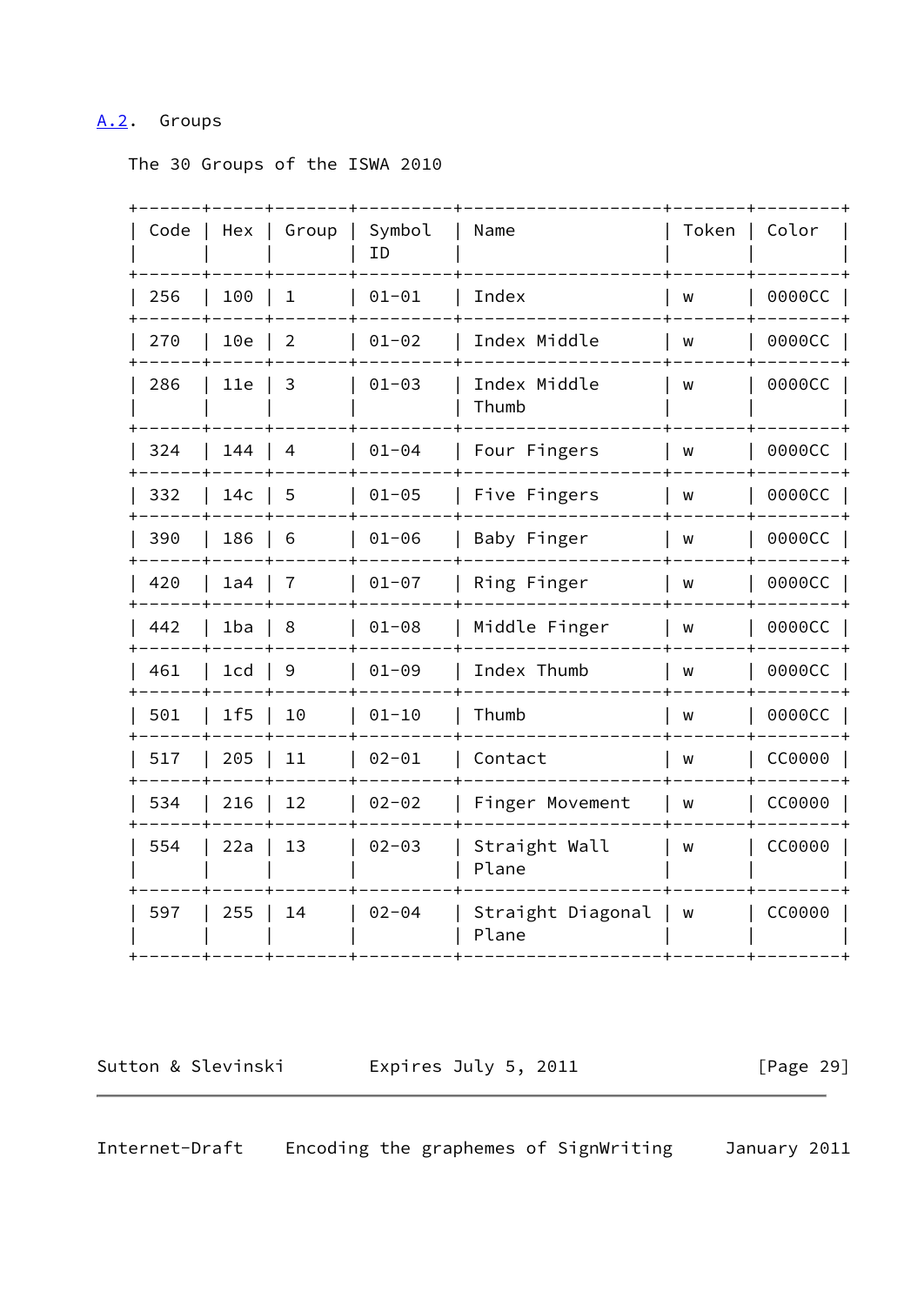| 613 | 265             | 15           | $02 - 05$ | Straight Floor<br>Plane           | W           | CC0000 |
|-----|-----------------|--------------|-----------|-----------------------------------|-------------|--------|
| 648 | 288             | 16           | $02 - 06$ | Curves Parallel<br>Wall Plane     | W           | CC0000 |
| 678 | 2a6             | 17           | $02 - 07$ | Curves Hit Wall<br>Plane          | W           | CC0000 |
| 695 | 2b7             | 18           | $02 - 08$ | Curves Hit Floor<br>Plane         | W           | CC0000 |
| 725 | 2d5             | 19           | $02 - 09$ | Curves Parallel<br>Floor Plane    | W           | CC0000 |
| 739 | 2e3             | 20           | $02 - 10$ | Circles                           | W           | CC0000 |
| 759 | 2f7             | 21           | $03 - 01$ | Dynamics & Timing                 | W           | FF0099 |
| 767 | 2ff             | 22           | $04 - 01$ | Head                              | w           | 006600 |
| 778 | 30a             | 23           | $04 - 02$ | Brow Eyes Eyegaze                 | W           | 006600 |
| 810 | 32a             | 24           | $04 - 03$ | Cheeks Ears Nose<br><b>Breath</b> | W           | 006600 |
| 827 | 33 <sub>b</sub> | 25           | $04 - 04$ | Mouth Lips                        | W           | 006600 |
| 857 | 359             | 26           | $04 - 05$ | Tongue Teeth Chin<br>Neck         | W           | 006600 |
| 877 | 36d             | 27           | $05 - 01$ | Trunk                             | W           | 000000 |
| 886 | 376             | 28           | $05 - 02$ | Limbs                             | W           | 000000 |
| 895 | 37f             | 29           | $06 - 01$ | Detailed Location                 | $\mathsf S$ | 884411 |
| 903 | 387             | 30<br>------ | $07 - 01$ | Punctuation                       | P           | FF9900 |
|     |                 |              |           |                                   |             |        |

Table 17

## <span id="page-33-0"></span>A.3. Bases

The 652 Bases of the ISWA 2010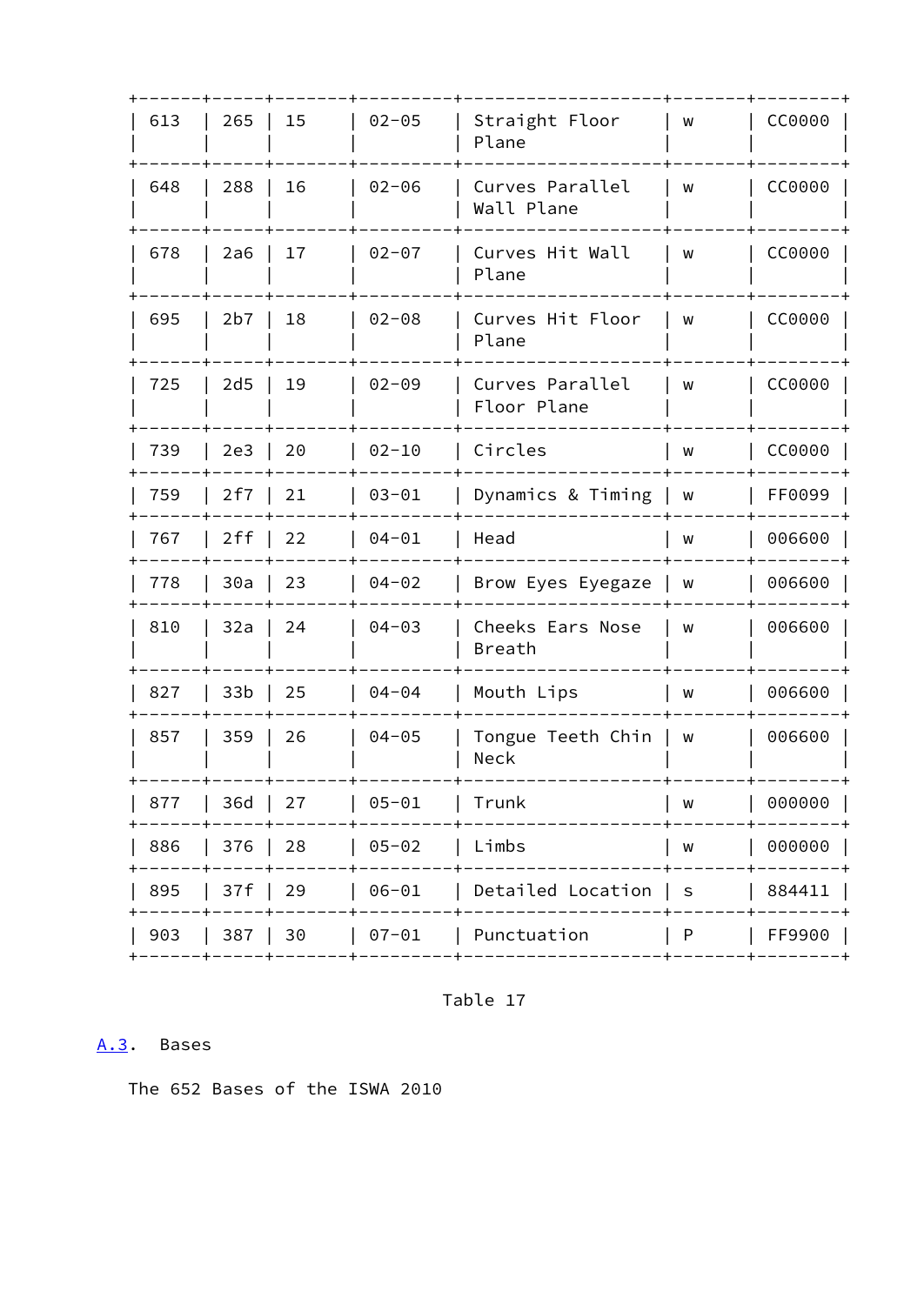| Code | Hex | Base<br>Num    | Symbol Base                                                  | Binary  <br>Fills | Binary | Binary<br>Rotation   Variations |
|------|-----|----------------|--------------------------------------------------------------|-------------------|--------|---------------------------------|
| 256  | 100 | 1              | $01 - 01 - 001 - 01$<br>Index                                | 63                | 65535  | $\mathbf{1}$                    |
| 257  | 101 | $\overline{2}$ | $01 - 01 - 002 - 01$<br>Index on<br>Circle                   | 63                | 65535  | $\mathbf 1$                     |
| 258  | 102 | 3              | $01 - 01 - 003 - 01$<br>Index on Cup                         | 63                | 65535  | $\mathbf{1}$                    |
| 259  | 103 | 4              | $01 - 01 - 004 - 01$<br>Index on<br>Oval                     | 63                | 65535  | $\mathbf{1}$                    |
| 260  | 104 | 5              | $01 - 01 - 005 - 01$<br>Index on<br>Hinge                    | 63                | 65535  | $\mathbf 1$                     |
| 261  | 105 | 6              | $01 - 01 - 006 - 01$<br>Index on<br>Angle                    | 63                | 65535  | $\mathbf{1}$                    |
| 262  | 106 | 7              | $01 - 01 - 007 - 01$<br>Index Bent                           | 63                | 65535  | $\mathbf{1}$                    |
| 263  | 107 | 8              | $01 - 01 - 008 - 01$<br>Index Bent<br>on Circle              | 63                | 65535  | $\mathbf 1$                     |
| 264  | 108 | 9              | $01 - 01 - 009 - 01$<br>Index Bent<br>on Fist<br>Thumb Under | 63                | 65535  | ı                               |
| 265  | 109 | 10             | $01 - 01 - 010 - 01$<br>Index Raised<br>Knuckle              | 63                | 65535  | $\mathbf 1$                     |
| 266  | 10a | 11             | $01 - 01 - 011 - 01$                                         | 63                | 65535  | $\mathbf{1}$                    |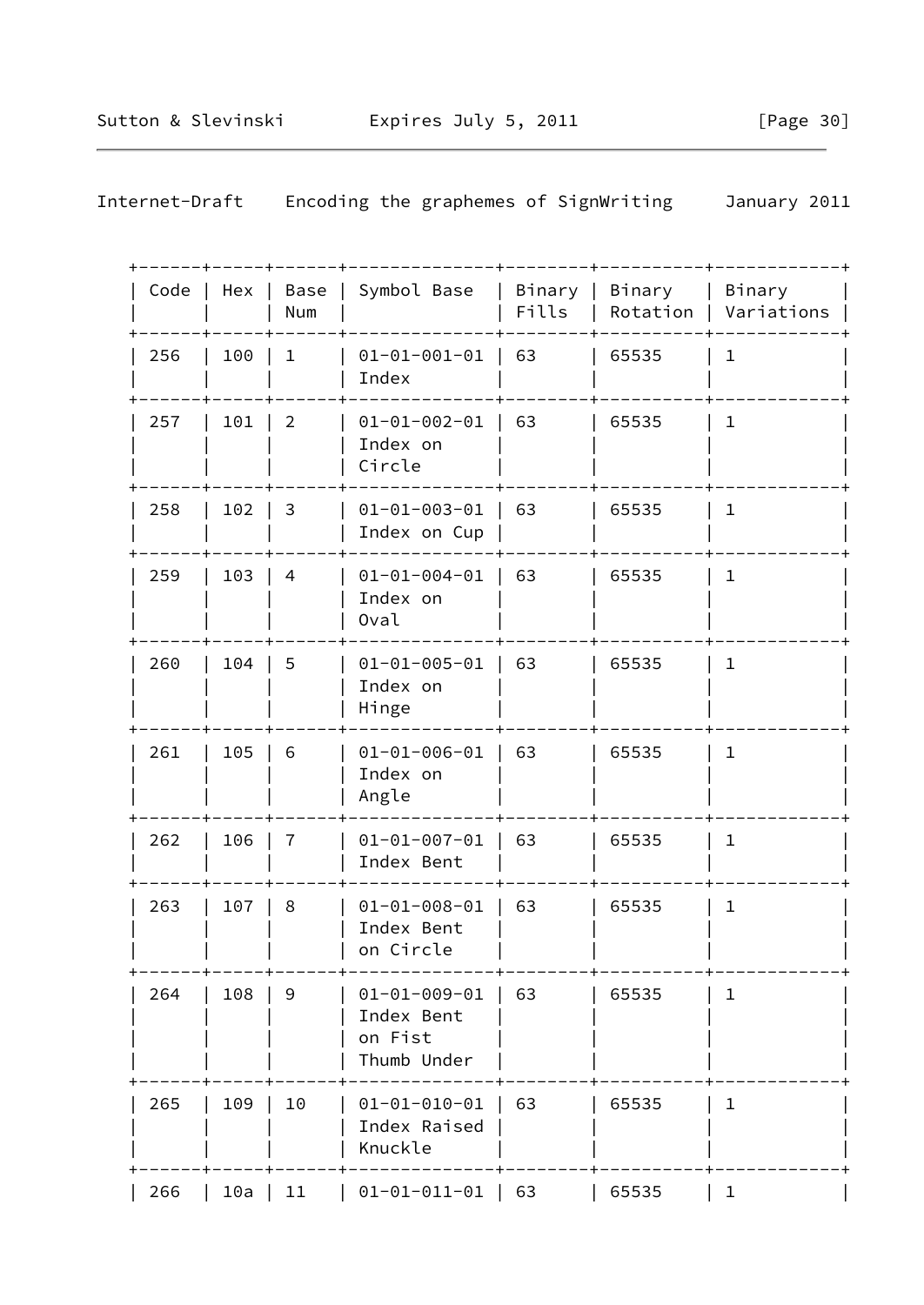| $\vert$ 01-01-012-01 $\vert$ 63<br>267   10b   12<br>65535<br>Index Hinge |  |  | Index Cup<br>_____+_____+_____+_______________ |  |  |
|---------------------------------------------------------------------------|--|--|------------------------------------------------|--|--|
|                                                                           |  |  |                                                |  |  |

Sutton & Slevinski Fxpires July 5, 2011 [Page 31]

| 268 | 10c | 13 | $01 - 01 - 013 - 01$<br>Index Hinge<br>Low                 | 63 | 65535 | $\mathbf 1$  |
|-----|-----|----|------------------------------------------------------------|----|-------|--------------|
| 269 | 10d | 14 | $01 - 01 - 014 - 01$<br>Index Hinge<br>on Circle           | 63 | 65535 | $\mathbf{1}$ |
| 270 | 10e | 15 | $01 - 02 - 001 - 01$<br>Index Middle                       | 63 | 65535 | $\mathbf{1}$ |
| 271 | 10f | 16 | $01 - 02 - 002 - 01$<br>Index Middle<br>on Circle          | 63 | 65535 | $\mathbf{1}$ |
| 272 | 110 | 17 | $01 - 02 - 003 - 01$<br>Index Middle<br>Bent               | 63 | 65535 | $\mathbf 1$  |
| 273 | 111 | 18 | $01 - 02 - 004 - 01$<br>Index Middle<br>Raised<br>Knuckles | 63 | 65535 | $\mathbf{1}$ |
| 274 | 112 | 19 | $01 - 02 - 005 - 01$<br>Index Middle<br>Hinge              | 63 | 65535 | $\mathbf{1}$ |
| 275 | 113 | 20 | $01 - 02 - 006 - 01$<br>Index Up,<br>Middle Hinge          | 63 | 65535 | $1\,$        |
| 276 | 114 | 21 | $01 - 02 - 007 - 01$<br>Index Hinge,<br>Middle Up          | 63 | 65535 | $\mathbf{1}$ |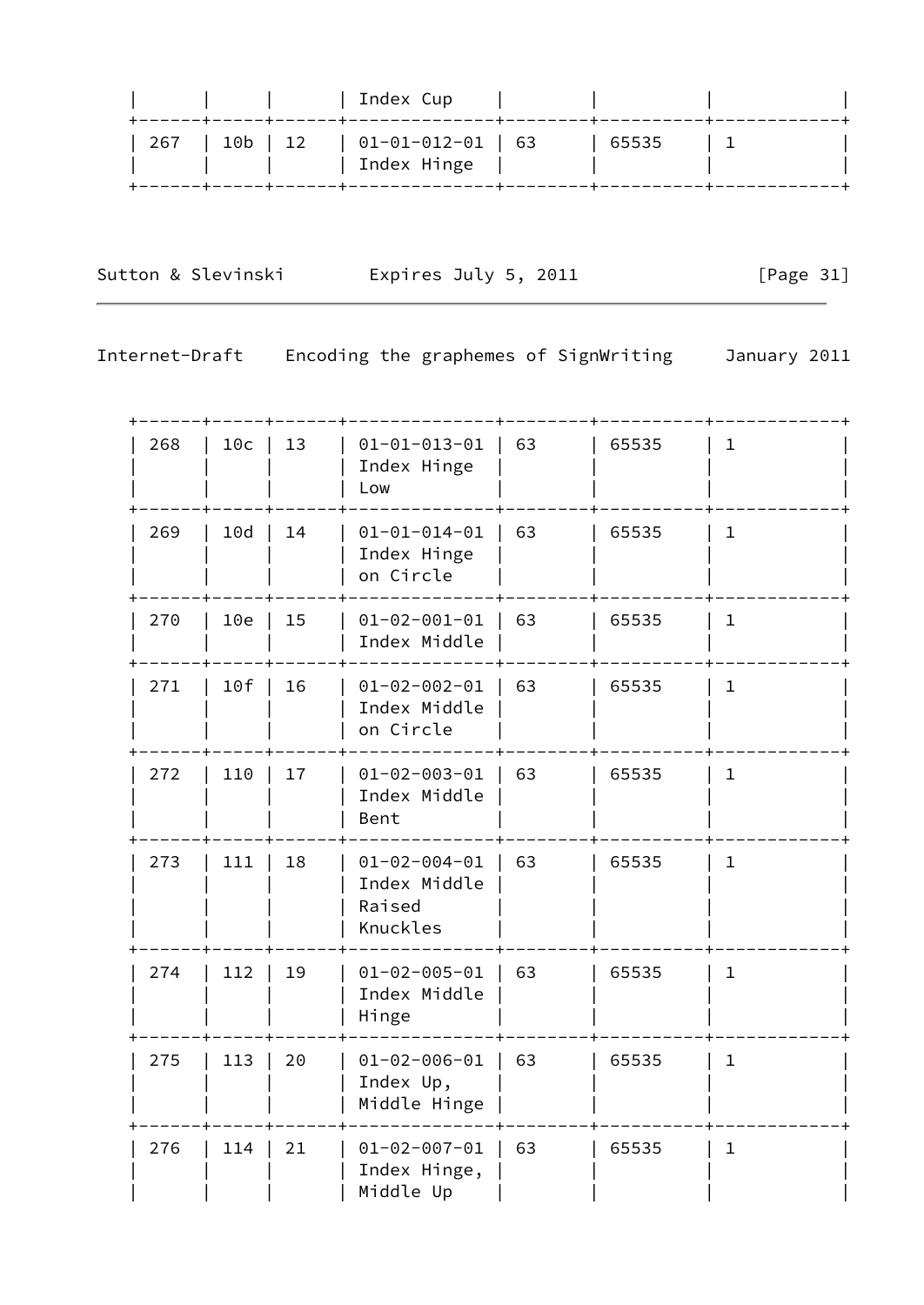| 277 | 115   22 | -----+-----+------+----------------<br>$\vert$ 01-02-008-01 $\vert$ 63<br>Index Middle<br>Unit | 65535 |  |
|-----|----------|------------------------------------------------------------------------------------------------|-------|--|
| 278 | 116   23 | $\vert$ 01-02-009-01   63<br>Index Middle<br>Unit, Index<br>Bent                               | 65535 |  |

Sutton & Slevinski Expires July 5, 2011 [Page 32]

| 279 | 117             | 24 | $01 - 02 - 010 - 01$<br>Index Middle<br>Unit, Middle<br>Bent | 63 | 65535 | $\mathbf{1}$ |
|-----|-----------------|----|--------------------------------------------------------------|----|-------|--------------|
| 280 | 118             | 25 | $01 - 02 - 011 - 01$<br>Index Middle<br>Unit, Cup            | 63 | 65535 | $\mathbf{1}$ |
| 281 | 119             | 26 | $01 - 02 - 012 - 01$<br>Index Middle<br>Unit, Hinge          | 63 | 65535 | $\mathbf 1$  |
| 282 | 11a             | 27 | $01 - 02 - 013 - 01$<br>Index Middle<br>Cross                | 63 | 65535 | $\mathbf{1}$ |
| 283 | 11 <sub>b</sub> | 28 | $01 - 02 - 014 - 01$<br>Index Middle<br>Cross on<br>Circle   | 63 | 65535 | $\mathbf{1}$ |
| 284 | 11c             | 29 | $01 - 02 - 015 - 01$<br>Middle Bent<br>Over Index            | 63 | 65535 | $\mathbf{1}$ |
| 285 | 11d             | 30 | $01 - 02 - 016 - 01$<br>Index Bent                           | 63 | 65535 | $\mathbf{1}$ |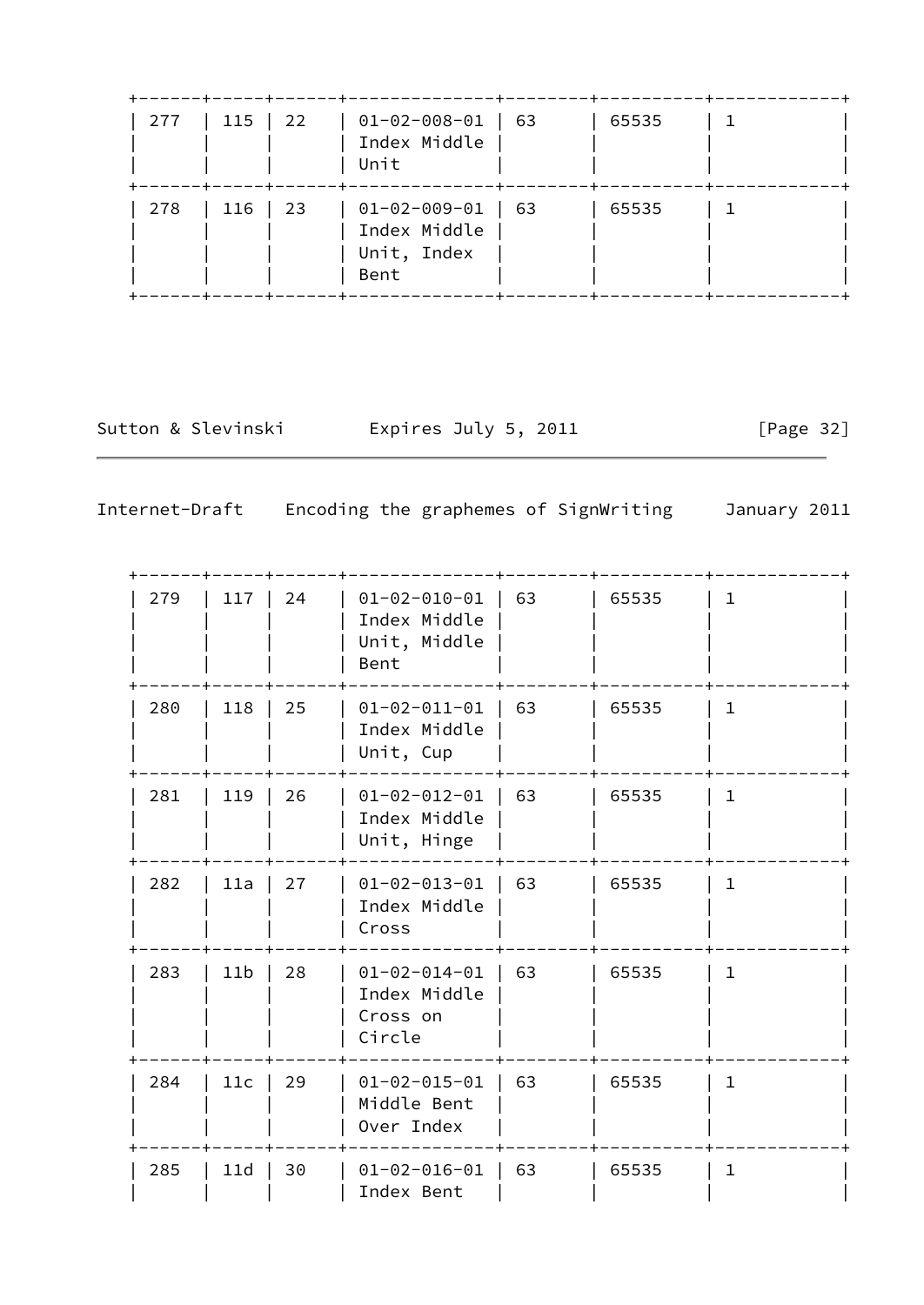|     |     |    | Over Middle                                                     |    |       |  |
|-----|-----|----|-----------------------------------------------------------------|----|-------|--|
| 286 | 11e | 31 | $01 - 03 - 001 - 01$<br>Index Middle<br>Thumb                   | 63 | 65535 |  |
| 287 | 11f | 32 | $01 - 03 - 002 - 01$<br>Index Middle<br>Thumb on<br>Circle      | 63 | 65535 |  |
| 288 | 120 | 33 | $01 - 03 - 003 - 01$<br>Index Middle<br>Straight,<br>Thumb Bent | 63 | 65535 |  |

Sutton & Slevinski Expires July 5, 2011 [Page 33]

| 289 | 121 | 34 | $01 - 03 - 004 - 01$<br>Index Middle<br>Bent, Thumb<br>Straight        | 63 | 65535 | 1. |
|-----|-----|----|------------------------------------------------------------------------|----|-------|----|
| 290 | 122 | 35 | $01 - 03 - 005 - 01$<br>Index Middle<br>Thumb Bent                     | 63 | 65535 | 1  |
| 291 | 123 | 36 | $01 - 03 - 006 - 01$<br>Index Middle<br>Hinge<br>Spread,<br>Thumb Side | 63 | 65535 | 1  |
| 292 | 124 | 37 | $01 - 03 - 007 - 01$<br>Index Up,<br>Middle<br>Hinge, Thumb<br>Side    | 63 | 65535 | 1. |
|     |     |    |                                                                        |    |       |    |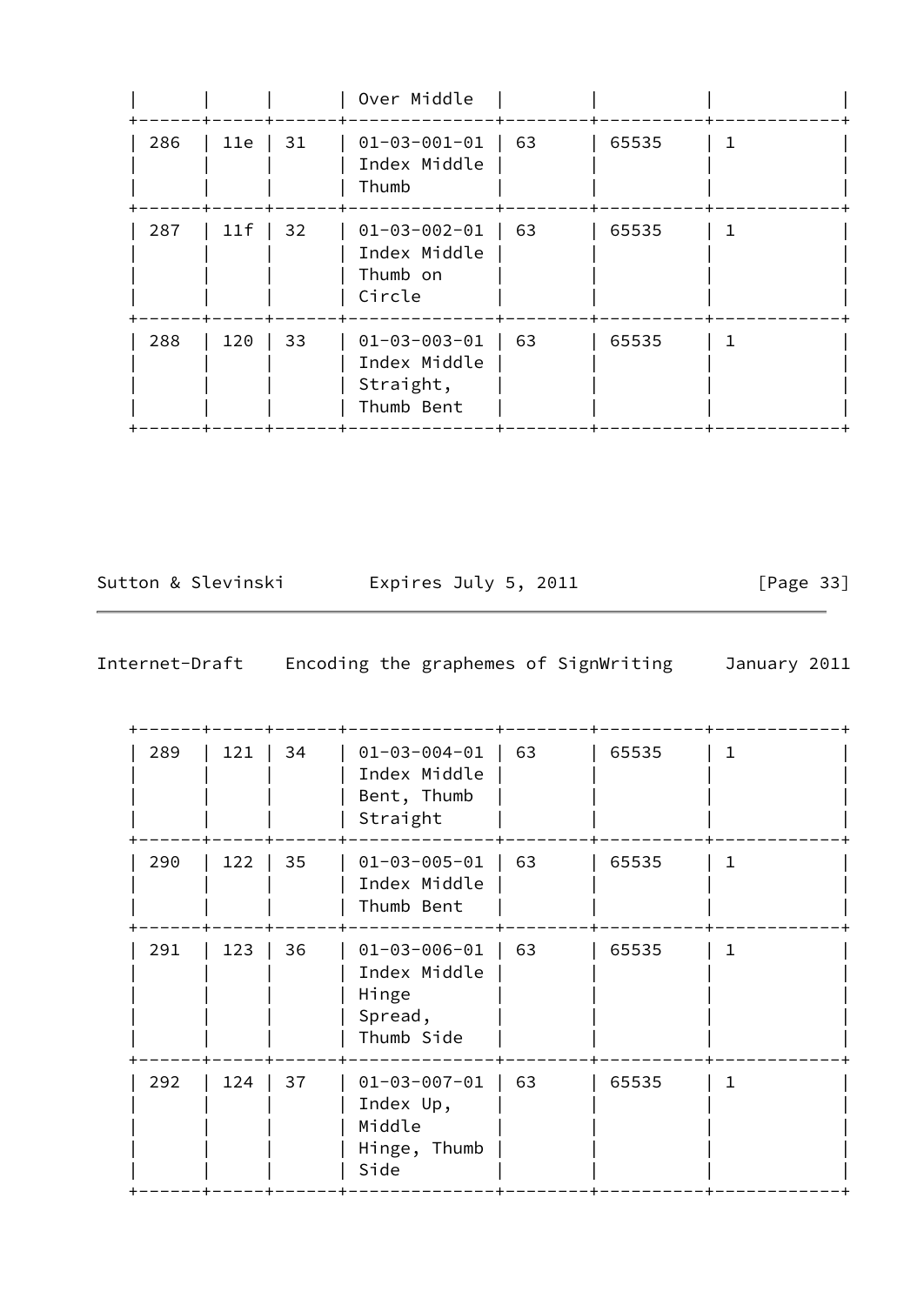| $01 - 03 - 009 - 01$<br>63<br>65535<br>294<br>126<br>39<br>1<br>Index Hinge,<br>Middle Up,<br>Thumb Side<br>63<br>40<br>$01 - 03 - 010 - 01$<br>65535<br>295<br>127<br>1.<br>Index Middle<br>Up Spread,<br>Thumb<br>Forward<br>41<br>$01 - 03 - 011 - 01$<br>63<br>65535<br>296<br>128<br>$\mathbf{1}$<br>Index Middle<br>Thumb Cup<br>42<br>$01 - 03 - 012 - 01$<br>63<br>65535<br>297<br>129<br>$\mathbf{1}$<br>Index Middle<br>Thumb Circle | 293 | 125 | 38 | $01 - 03 - 008 - 01$<br>Index Up,<br>Middle<br>Hinge, Thumb<br>Unit | 63 | 65535 | 1 |
|------------------------------------------------------------------------------------------------------------------------------------------------------------------------------------------------------------------------------------------------------------------------------------------------------------------------------------------------------------------------------------------------------------------------------------------------|-----|-----|----|---------------------------------------------------------------------|----|-------|---|
|                                                                                                                                                                                                                                                                                                                                                                                                                                                |     |     |    |                                                                     |    |       |   |
|                                                                                                                                                                                                                                                                                                                                                                                                                                                |     |     |    |                                                                     |    |       |   |
|                                                                                                                                                                                                                                                                                                                                                                                                                                                |     |     |    |                                                                     |    |       |   |
|                                                                                                                                                                                                                                                                                                                                                                                                                                                |     |     |    |                                                                     |    |       |   |

Sutton & Slevinski Expires July 5, 2011 [Page 34]

Internet-Draft Encoding the graphemes of SignWriting January 2011

 +------+-----+------+--------------+--------+----------+------------+ | 298 | 12a | 43 | 01-03-013-01 | 63 | 65535 | 1 | | | | | Index Middle | | | | | Thumb Hook | +------+-----+------+--------------+--------+----------+------------+ | 299 | 12b | 44 | 01-03-014-01 | 63 | 65535 | 1 | | | | | Index Middle | | | |  $|$  Thumb Hinge  $|$  | +------+-----+------+--------------+--------+----------+------------+ | 300 | 12c | 45 | 01-03-015-01 | 63 | 65535 | 1 | | Thumb | Between | | | | Index Middle | | Straight | +------+-----+------+--------------+--------+----------+------------+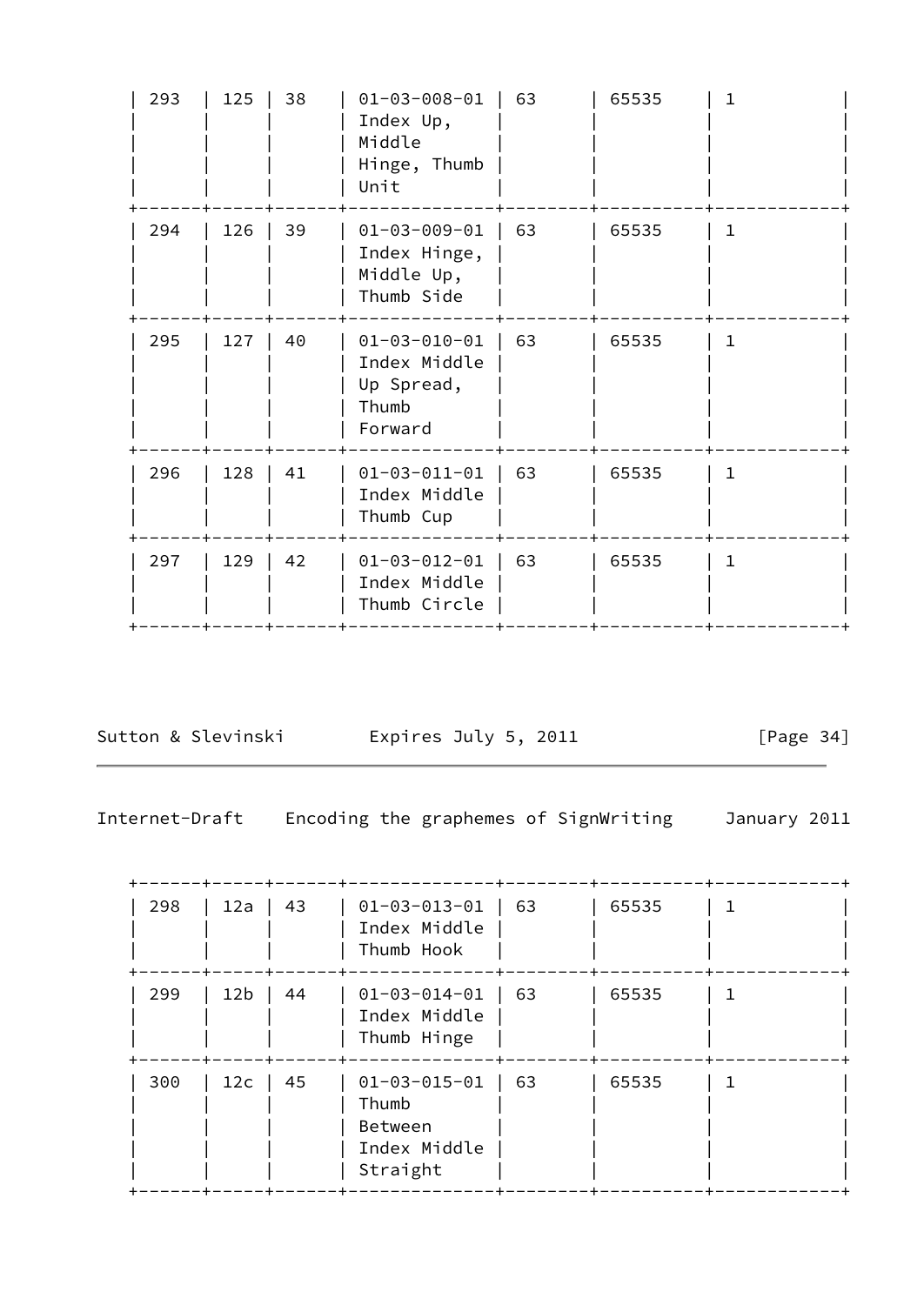| 301 | 12d | 46 | $01 - 03 - 016 - 01$<br>Index Middle<br>Unit, Thumb<br>Side       | 63 | 65535 | $\mathbf 1$  |
|-----|-----|----|-------------------------------------------------------------------|----|-------|--------------|
| 302 | 12e | 47 | $01 - 03 - 017 - 01$<br>Index Middle<br>Unit, Thumb<br>Side Unit  | 63 | 65535 | $\mathbf 1$  |
| 303 | 12f | 48 | $01 - 03 - 018 - 01$<br>Index Middle<br>Unit, Thumb<br>Side Bent  | 63 | 65535 | $\mathbf{1}$ |
| 304 | 130 | 49 | $01 - 03 - 019 - 01$<br>Middle Thumb<br>Hook, Index<br>Up         | 63 | 65535 | $\mathbf{1}$ |
| 305 | 131 | 50 | $01 - 03 - 020 - 01$<br>Index Thumb<br>Hook, Middle<br>Up         | 63 | 65535 | $\mathbf{1}$ |
| 306 | 132 | 51 | $01 - 03 - 021 - 01$<br>Index Middle<br>Unit Hinge,<br>Thumb Side | 63 | 65535 | $\mathbf{1}$ |
|     |     |    |                                                                   |    |       |              |

Sutton & Slevinski Expires July 5, 2011 [Page 35]

| $307$   133   52 | -----+-----+-----+ | $01-03-022-01$   63<br>Index Middle<br>Cross, Thumb<br>Side       | 65535 |  |
|------------------|--------------------|-------------------------------------------------------------------|-------|--|
| $308$   134   53 |                    | -----+-----+------+-------<br>$01-03-023-01$   63<br>Index Middle | 65535 |  |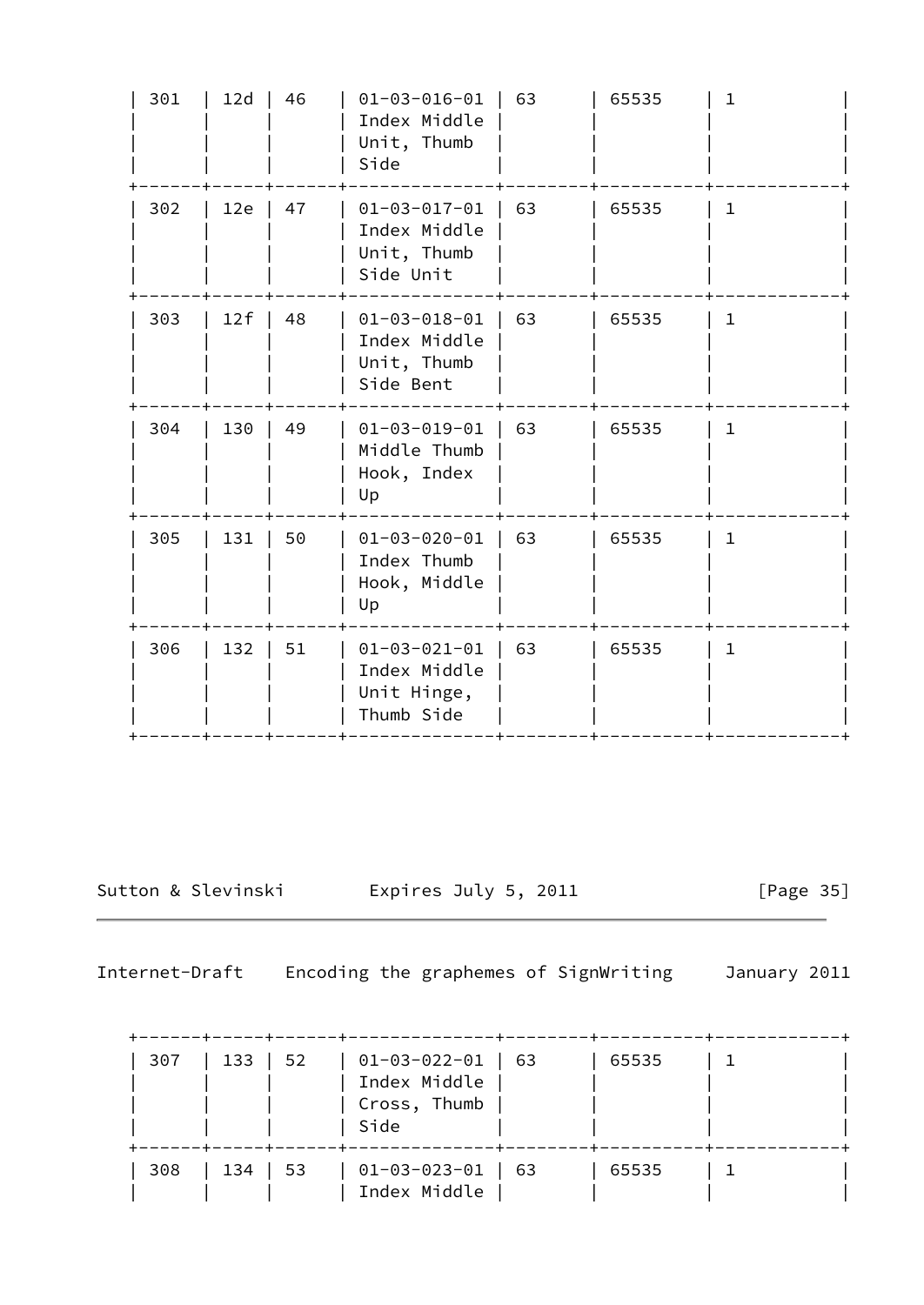|     |                 |    | Unit, Thumb<br>Forward                                                |    |       |              |
|-----|-----------------|----|-----------------------------------------------------------------------|----|-------|--------------|
| 309 | 135             | 54 | $01 - 03 - 024 - 01$<br>Index Middle<br>Unit Cup,<br>Thumb<br>Forward | 63 | 65535 | $\mathbf{1}$ |
| 310 | 136             | 55 | $01 - 03 - 025 - 01$<br>Middle Thumb<br>Cup, Index<br>Up              | 63 | 65535 | $\mathbf{1}$ |
| 311 | 137             | 56 | $01 - 03 - 026 - 01$<br>Index Thumb<br>Cup, Middle<br>Up              | 63 | 65535 | $\mathbf{1}$ |
| 312 | 138             | 57 | $01 - 03 - 027 - 01$<br>Middle Thumb<br>Circle,<br>Index Up           | 63 | 65535 | $\mathbf{1}$ |
| 313 | 139             | 58 | $01 - 03 - 028 - 01$<br>Middle Thumb<br>Circle,<br>Index Hinge        | 63 | 65535 | $\mathbf{1}$ |
| 314 | 13a             | 59 | $01 - 03 - 029 - 01$<br>Index Thumb<br>Angle Out,<br>Middle Up        | 63 | 65535 | $\mathbf{1}$ |
| 315 | 13 <sub>b</sub> | 60 | $01 - 03 - 030 - 01$<br>Index Thumb<br>Angle In,<br>Middle Up         | 63 | 65535 | $\mathbf 1$  |
|     |                 |    |                                                                       |    |       |              |

Sutton & Slevinski Fxpires July 5, 2011 [Page 36]

Internet-Draft Encoding the graphemes of SignWriting January 2011

+------+-----+------+--------------+--------+----------+------------+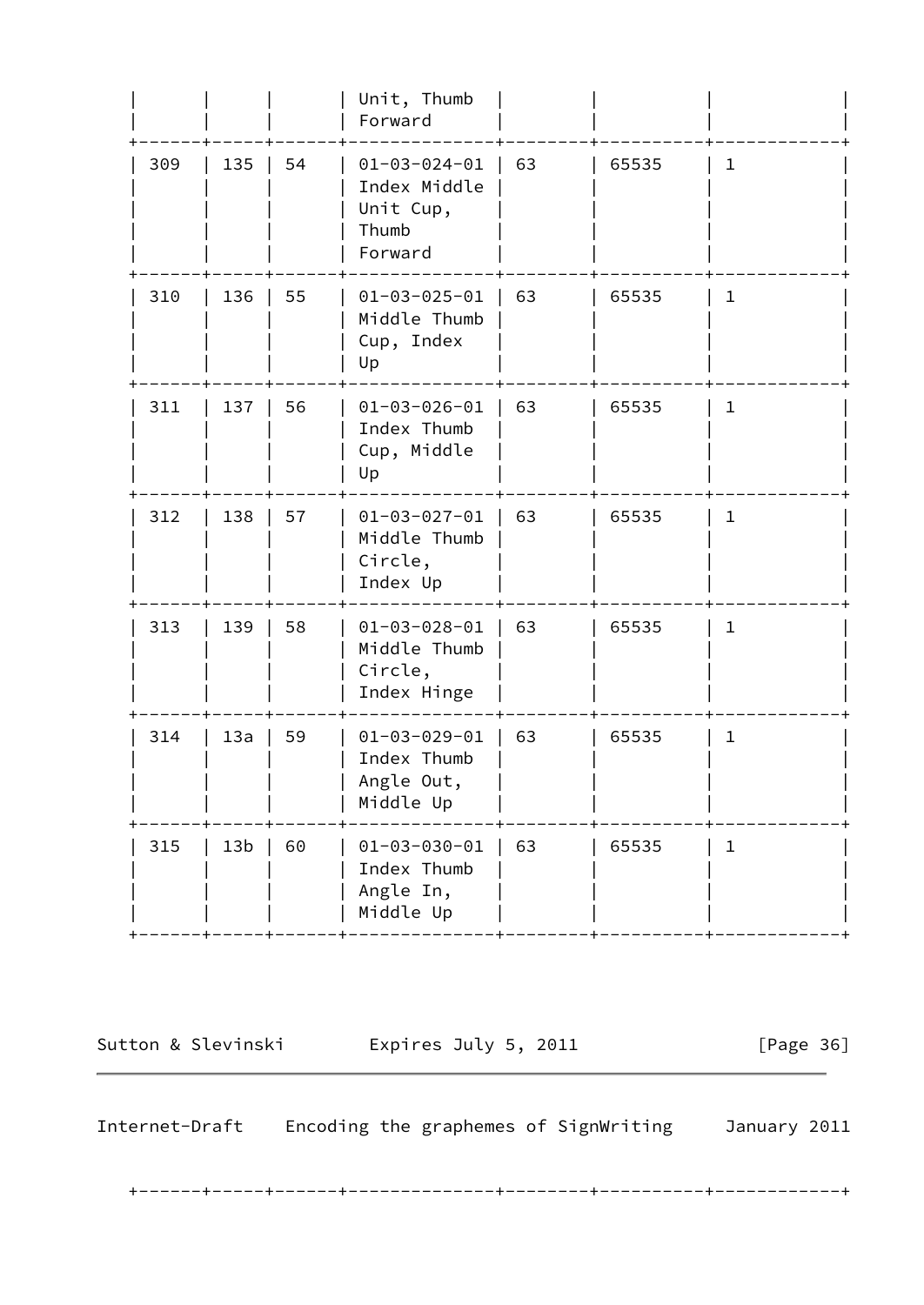| 316 | 13c | 61 | $01 - 03 - 031 - 01$<br>Index Thumb<br>Circle,<br>Middle Up            | 63 | 65535 | $\mathbf 1$  |
|-----|-----|----|------------------------------------------------------------------------|----|-------|--------------|
| 317 | 13d | 62 | $01 - 03 - 032 - 01$<br>Index Middle<br>Thumb, Unit<br>Hinge           | 63 | 65535 | $\mathbf{1}$ |
| 318 | 13e | 63 | $01 - 03 - 033 - 01$<br>Index Middle<br>Thumb, Angle<br>Out            | 63 | 65535 | $\mathbf{1}$ |
| 319 | 13f | 64 | $01 - 03 - 034 - 01$<br>Index Middle<br>Thumb, Angle                   | 63 | 65535 | $\mathbf 1$  |
| 320 | 140 | 65 | $01 - 03 - 035 - 01$<br>Middle Thumb<br>Angle Out,<br>Index Up         | 63 | 65535 | $\mathbf{1}$ |
| 321 | 141 | 66 | $01 - 03 - 036 - 01$<br>Middle Thumb<br>Angle Out,<br>Index<br>Crossed | 63 | 65535 | $\mathbf{1}$ |
| 322 | 142 | 67 | $01 - 03 - 037 - 01$<br>Middle Thumb<br>Angle, Index<br>Up             | 63 | 65535 | $\mathbf{1}$ |
| 323 | 143 | 68 | $01 - 03 - 038 - 01$<br>Index Thumb<br>Hook, Middle<br>Hinge           | 63 | 65535 | $\mathbf{1}$ |
| 324 | 144 | 69 | $01 - 04 - 001 - 01$<br>Four Fingers                                   | 63 | 65535 | $\mathbf{1}$ |
| 325 | 145 | 70 | $01 - 04 - 002 - 01$<br>Four Fingers<br>Bent                           | 63 | 65535 | $\mathbf{1}$ |
|     |     |    |                                                                        |    |       |              |

Sutton & Slevinski Expires July 5, 2011 [Page 37]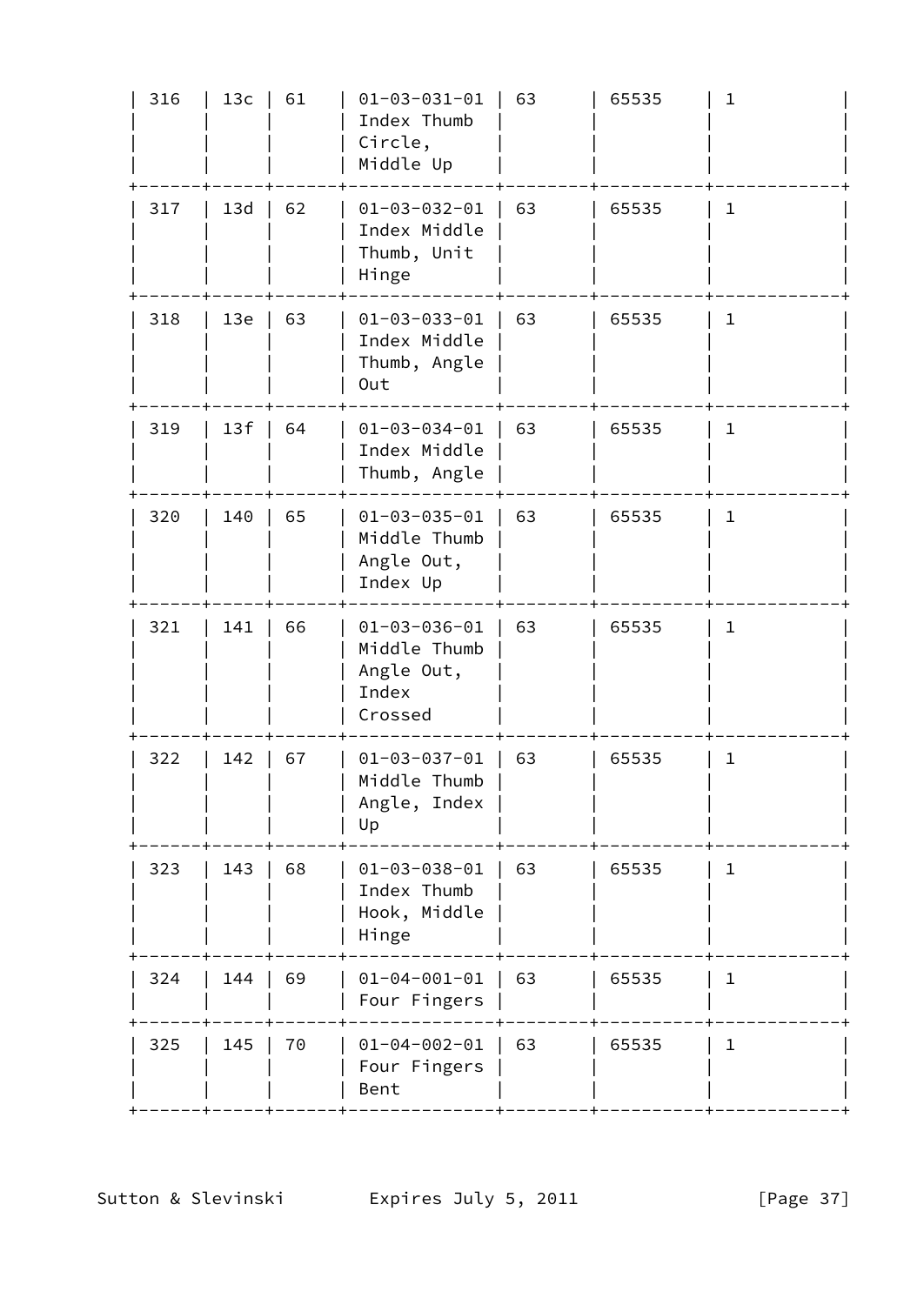| 326 | 146             | 71 | $01 - 04 - 003 - 01$<br>Four Fingers<br>Hinge                     | 63             | 65535 | 1            |
|-----|-----------------|----|-------------------------------------------------------------------|----------------|-------|--------------|
| 327 | 147             | 72 | $01 - 04 - 004 - 01$<br>Four Fingers<br>Unit                      | 63             | 65535 | $\mathbf{1}$ |
| 328 | 148             | 73 | $01 - 04 - 005 - 01$<br>Four Fingers<br>Unit Split                | 63             | 65535 | 1            |
| 329 | 149             | 74 | $01 - 04 - 006 - 01$<br>Four Fingers<br>Unit Claw                 | 63             | 65535 | ı            |
| 330 | 14a             | 75 | $01 - 04 - 007 - 01$<br>Four Fingers<br>Unit Bent                 | 63             | 65535 | 1            |
| 331 | 14 <sub>b</sub> | 76 | $01 - 04 - 008 - 01$<br>Four Fingers<br>Unit Hinge                | 63             | 65535 | 1            |
| 332 | 14 <sub>c</sub> | 77 | $01 - 05 - 001 - 01$<br>Five Fingers<br>Spread                    | 63             | 65535 | $\mathbf{1}$ |
| 333 | 14d             | 78 | $01 - 05 - 002 - 01$<br>Five Fingers<br>Spread Heel               | $\overline{2}$ | 65535 | ı            |
| 334 | 14e             | 79 | $01 - 05 - 003 - 01$<br>Five Fingers<br>Spread, Four<br>Bent      | 63             | 65535 | 1            |
| 335 | 14f             | 80 | $01 - 05 - 004 - 01$<br>Five Fingers<br>Spread, Four<br>Bent Heel | $\vert$ 2      | 65535 | 1            |
| 336 | 150             | 81 | $01 - 05 - 005 - 01$<br>Five Fingers<br>Spread Bent               | 63             | 65535 | 1            |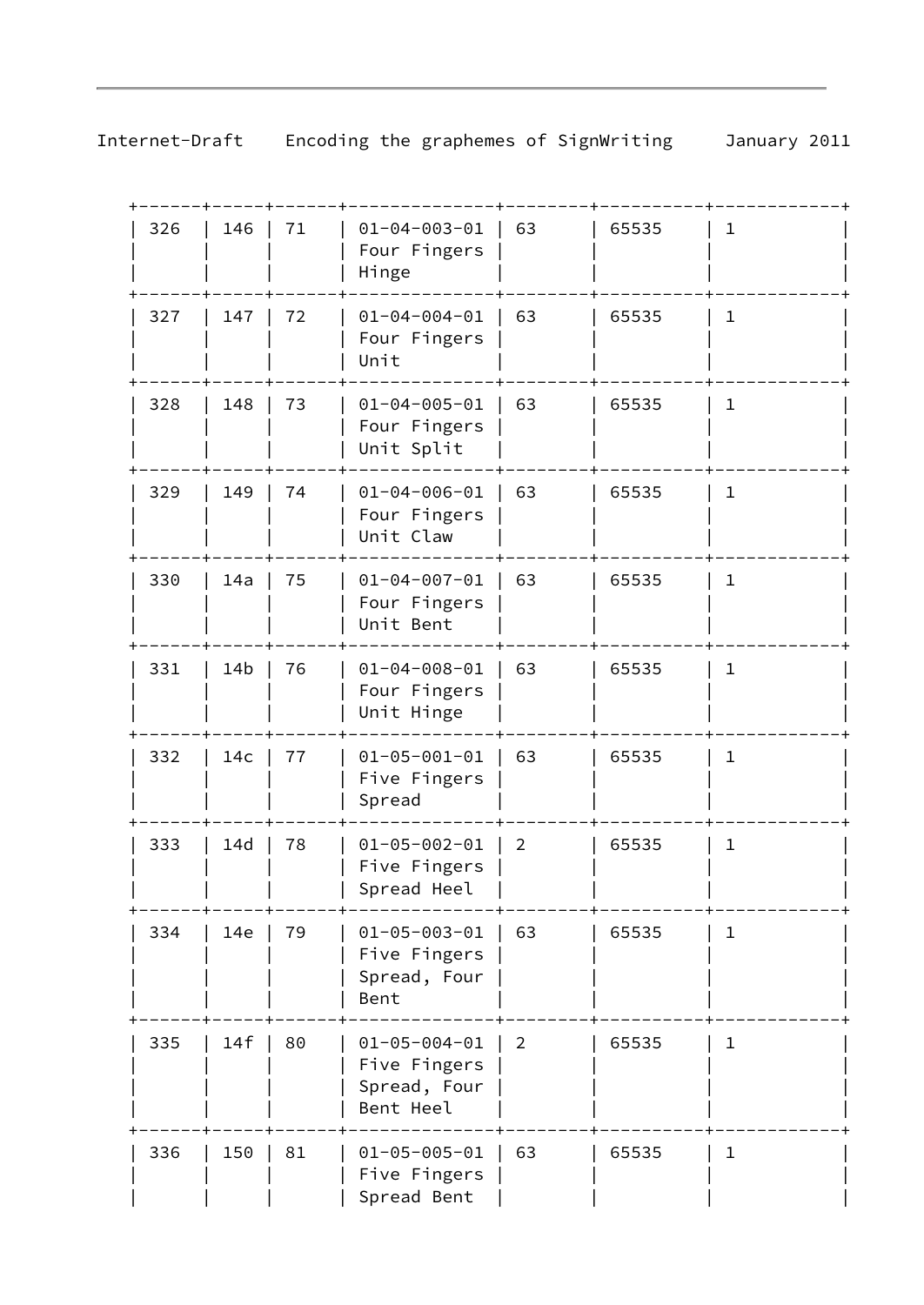| 337 | 151 | 82 | $01 - 05 - 006 - 01$<br>Five Fingers<br>Spread Bent<br>Heel            | $\overline{2}$ | 65535 | $\mathbf 1$  |
|-----|-----|----|------------------------------------------------------------------------|----------------|-------|--------------|
| 338 | 152 | 83 | $01 - 05 - 007 - 01$<br>Five Fingers<br>Spread,<br>Thumb<br>Forward    | 63             | 65535 | $\mathbf{1}$ |
| 339 | 153 | 84 | $01 - 05 - 008 - 01$<br>Five Fingers<br>Spread Cup                     | 63             | 65535 | 1            |
| 340 | 154 | 85 | $01 - 05 - 009 - 01$<br>Five Fingers<br>Spread Cup<br><b>Open</b>      | 63             | 65535 | $\mathbf 1$  |
| 341 | 155 | 86 | $01 - 05 - 010 - 01$<br>Five Fingers<br>Spread Hinge<br><b>Open</b>    | 63             | 65535 | $\mathbf 1$  |
| 342 | 156 | 87 | $01 - 05 - 011 - 01$<br>Five Fingers<br>Spread Oval                    | 63             | 65535 | $\mathbf 1$  |
| 343 | 157 | 88 | $01 - 05 - 012 - 01$<br>Five Fingers<br>Spread Hinge                   | 63             | 65535 | $\mathbf 1$  |
| 344 | 158 | 89 | $01 - 05 - 013 - 01$<br>Five Fingers<br>Spread<br>Hinge, Thumb<br>Side | 63             | 65535 | 1            |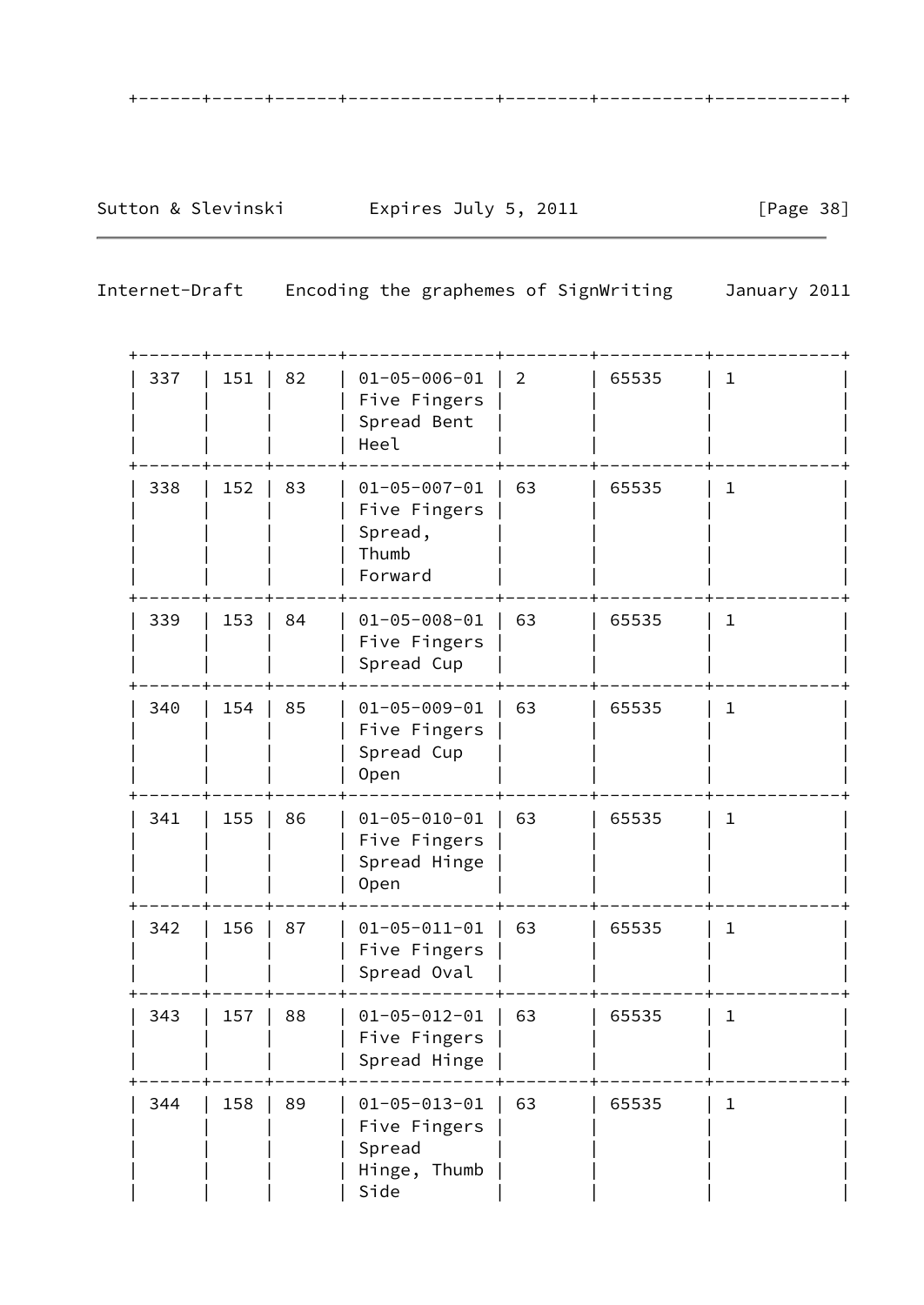| 345 | 159 | 90 | 01-05-014-01<br>Five Fingers<br>Spread<br>Hinge, No<br>Thumb | 63 | 65535 |  |
|-----|-----|----|--------------------------------------------------------------|----|-------|--|
| 346 | 15a | 91 | $01 - 05 - 015 - 01$<br>Flat                                 | 63 | 65535 |  |

Sutton & Slevinski and Expires July 5, 2011 [Page 39]

| 347 | 15 <sub>b</sub> | 92 | $01 - 05 - 016 - 01$<br>Flat,<br>Between Palm<br>Facings   | 15             | 65535 | $\mathbf{1}$ |  |
|-----|-----------------|----|------------------------------------------------------------|----------------|-------|--------------|--|
| 348 | 15c             | 93 | $01 - 05 - 017 - 01$<br>Flat Heel                          | $\overline{2}$ | 65535 | $\mathbf{1}$ |  |
| 349 | 15d             | 94 | $01 - 05 - 018 - 01$<br>Flat, Thumb<br>Side                | 63             | 65535 | $\mathbf 1$  |  |
| 350 | 15e             | 95 | $01 - 05 - 019 - 01$<br>Flat, Thumb<br>Side Heel           | $\overline{2}$ | 65535 | $\mathbf{1}$ |  |
| 351 | 15f             | 96 | $01 - 05 - 020 - 01$<br>Flat, Thumb<br>Bent                | 63             | 65535 | $\mathbf{1}$ |  |
| 352 | 160             | 97 | $01 - 05 - 021 - 01$<br>Flat, Thumb<br>Forward             | 63             | 65535 | $\mathbf{1}$ |  |
| 353 | 161             | 98 | $01 - 05 - 022 - 01$<br>Flat Split<br>Index, Thumb<br>Side | 63             | 65535 | $\mathbf{1}$ |  |
| 354 | 162             | 99 | $01 - 05 - 023 - 01$<br>Flat Split<br>Center               | 63             | 65535 | $\mathbf{1}$ |  |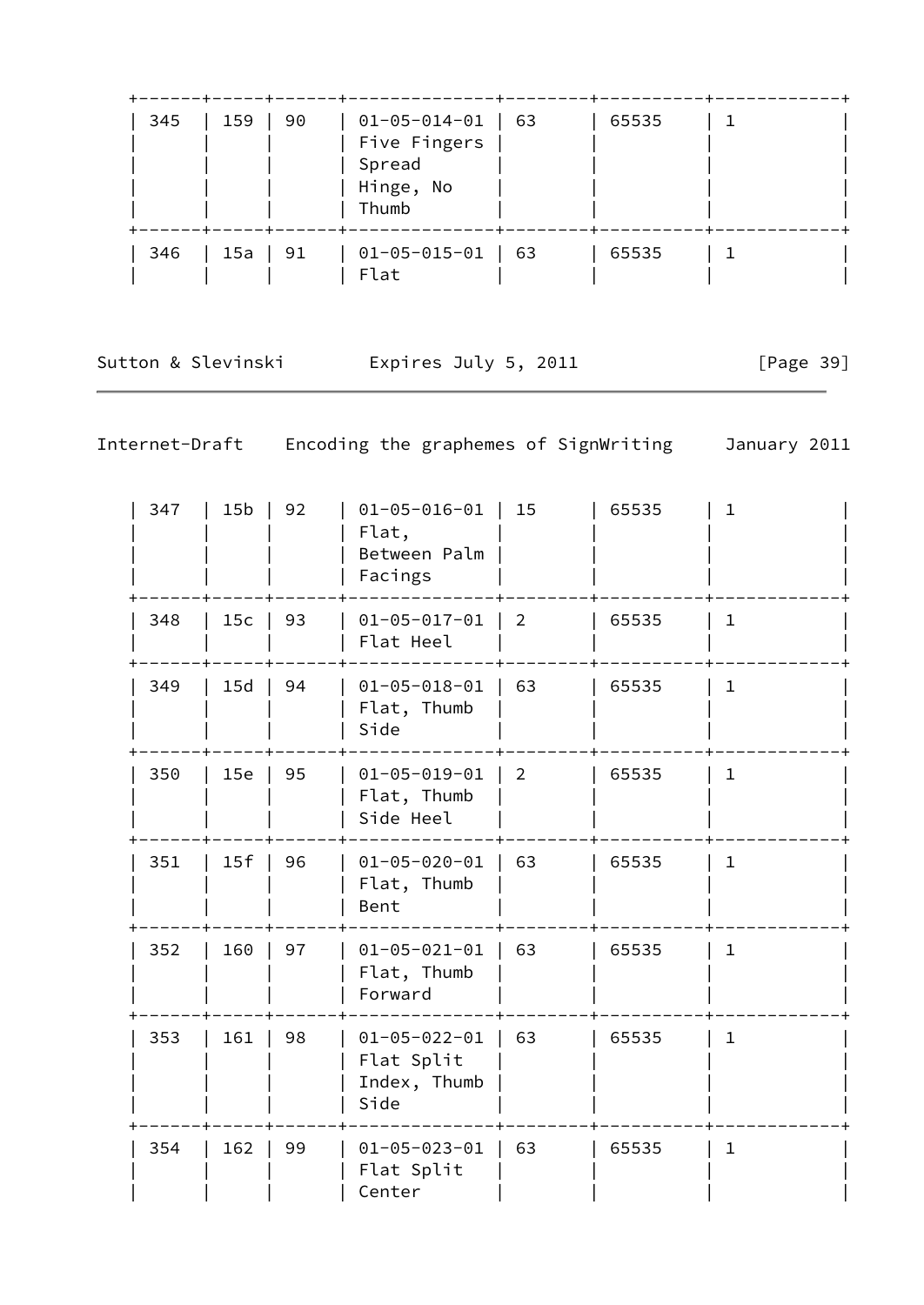| 355 | 163 | 100 | $01 - 05 - 024 - 01$<br>Flat Split<br>Center,<br>Thumb Side         | 63 | 65535 |  |
|-----|-----|-----|---------------------------------------------------------------------|----|-------|--|
| 356 | 164 | 101 | $01 - 05 - 025 - 01$<br>Flat Split<br>Center,<br>Thumb Side<br>Bent | 63 | 65535 |  |
| 357 | 165 | 102 | $01 - 05 - 026 - 01$<br>Flat Split<br>Baby                          | 63 | 65535 |  |

Sutton & Slevinski  $\qquad \qquad$  Expires July 5, 2011 [Page 40]

| 358 | 166             | 103 | $01 - 05 - 027 - 01$<br>Claw                   | 63 | 65535 | $\mathbf{1}$ |  |
|-----|-----------------|-----|------------------------------------------------|----|-------|--------------|--|
| 359 | 167             | 104 | $01 - 05 - 028 - 01$<br>Claw, Thumb<br>Side    | 63 | 65535 | 1            |  |
| 360 | 168             | 105 | $01 - 05 - 029 - 01$<br>Claw, No<br>Thumb      | 63 | 65535 | 1            |  |
| 361 | 169             | 106 | $01 - 05 - 030 - 01$<br>Claw, Thumb<br>Forward | 63 | 65535 | $\mathbf{1}$ |  |
| 362 | 16a             | 107 | $01 - 05 - 031 - 01$<br>Hook<br>Curlicue       | 63 | 65535 | 1            |  |
| 363 | 16b             | 108 | $01 - 05 - 032 - 01$<br>Hook                   | 63 | 65535 | $\mathbf{1}$ |  |
| 364 | 16 <sub>c</sub> | 109 | $01 - 05 - 033 - 01$<br>Cup Open               | 63 | 65535 | 1.           |  |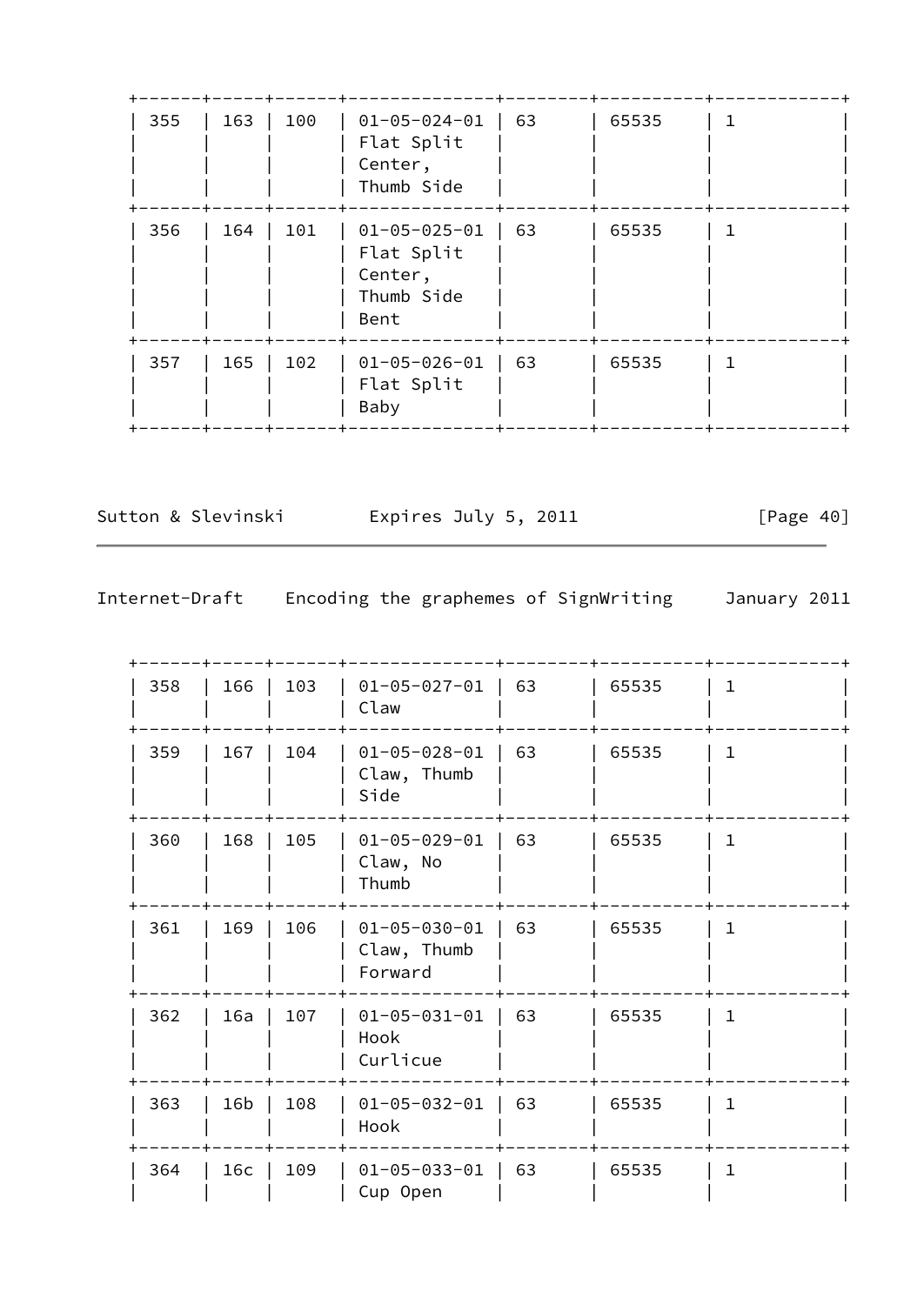| 365 | 16d | 110 | $01 - 05 - 034 - 01$<br>Cup                     | 63 | 65535 |              |
|-----|-----|-----|-------------------------------------------------|----|-------|--------------|
| 366 | 16e | 111 | $01 - 05 - 035 - 01$<br>Cup Open,<br>Thumb Side | 63 | 65535 | 1            |
| 367 | 16f | 112 | $01 - 05 - 036 - 01$<br>Cup, Thumb<br>Side      | 63 | 65535 | $\mathbf{1}$ |
| 368 | 170 | 113 | $01 - 05 - 037 - 01$<br>Cup Open, No<br>Thumb   | 63 | 65535 | $\mathbf 1$  |
| 369 | 171 | 114 | $01 - 05 - 038 - 01$<br>Cup, No<br>Thumb        | 63 | 65535 | 1            |
|     |     |     |                                                 |    |       |              |

Sutton & Slevinski and Expires July 5, 2011 [Page 41]

| 370 | 172 | 115 | $01 - 05 - 039 - 01$<br>Cup Open,<br>Thumb<br>Forward | 63 | 65535 |  |
|-----|-----|-----|-------------------------------------------------------|----|-------|--|
| 371 | 173 | 116 | $01 - 05 - 040 - 01$<br>Cup, Thumb<br>Forward         | 63 | 65535 |  |
| 372 | 174 | 117 | $01 - 05 - 041 - 01$<br>Curlicue<br>0pen              | 63 | 65535 |  |
| 373 | 175 | 118 | $01 - 05 - 042 - 01$<br>Curlicue                      | 63 | 65535 |  |
| 374 | 176 | 119 | $01 - 05 - 043 - 01$                                  | 63 | 65535 |  |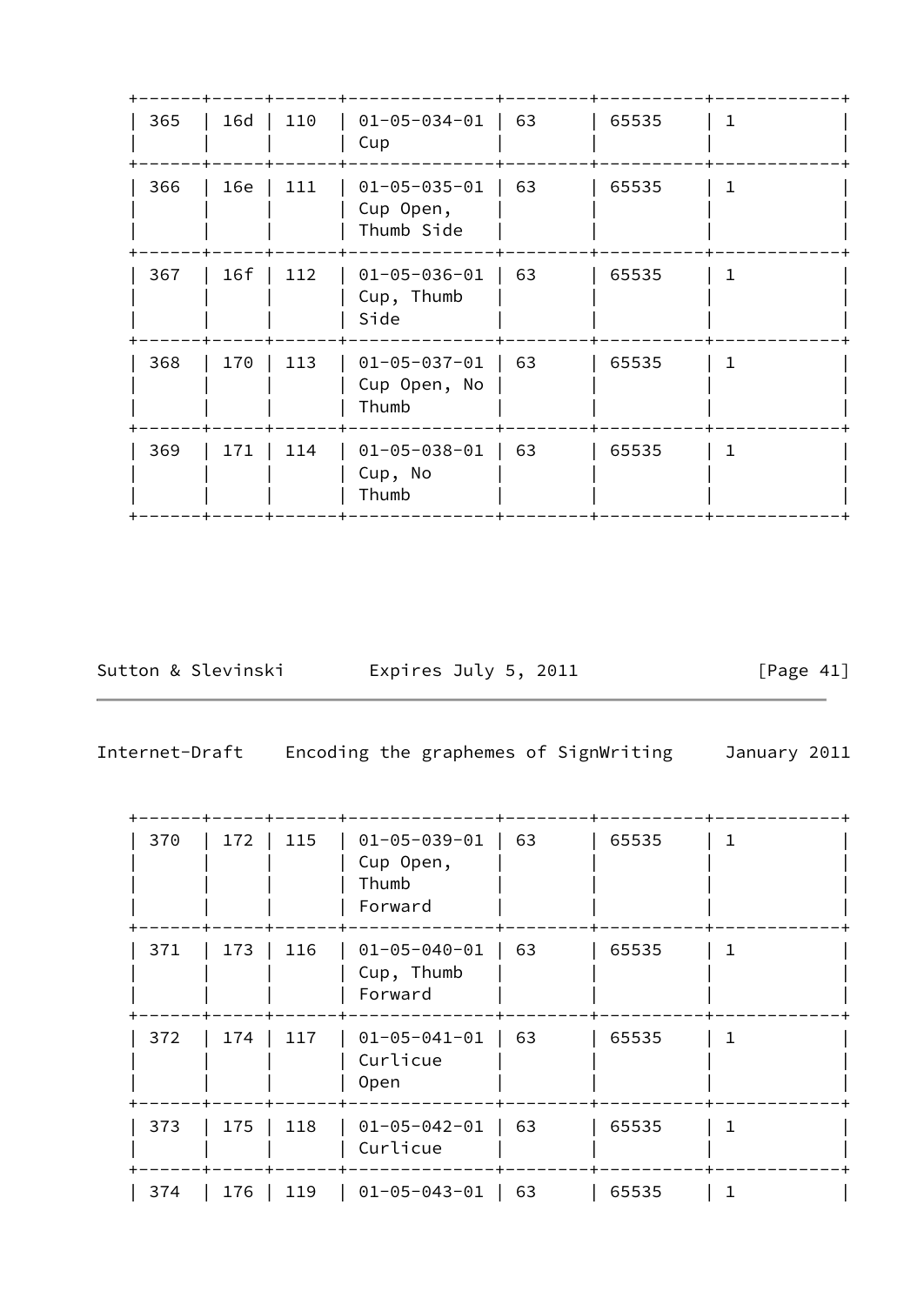|     |                 |     | Circle                                                  |    |       |              |  |
|-----|-----------------|-----|---------------------------------------------------------|----|-------|--------------|--|
| 375 | 177             | 120 | $01 - 05 - 044 - 01$<br>Oval                            | 63 | 65535 | $\mathbf{1}$ |  |
| 376 | 178             | 121 | $01 - 05 - 045 - 01$<br>Oval, Thumb<br>Side             | 63 | 65535 | $\mathbf{1}$ |  |
| 377 | 179             | 122 | $01 - 05 - 046 - 01$<br>Oval, No<br>Thumb               | 63 | 65535 | 1            |  |
| 378 | 17a             | 123 | $01 - 05 - 047 - 01$<br>Oval, Thumb<br>Forward          | 63 | 65535 | 1            |  |
| 379 | 17 <sub>b</sub> | 124 | $01 - 05 - 048 - 01$<br>Hinge Open                      | 63 | 65535 | $\mathbf{1}$ |  |
| 380 | 17c             | 125 | $01 - 05 - 049 - 01$<br>Hinge Open,<br>Thumb<br>Forward | 63 | 65535 | $\mathbf{1}$ |  |
| 381 | 17d             | 126 | $01 - 05 - 050 - 01$<br>Hinge                           | 63 | 65535 | $\mathbf{1}$ |  |
| 382 | 17e             | 127 | $01 - 05 - 051 - 01$<br>Hinge Small                     | 63 | 65535 | $\mathbf{1}$ |  |

Sutton & Slevinski and Expires July 5, 2011 [Page 42]

| 383 | 17f | 128 | $01 - 05 - 052 - 01$<br>Hinge Open,<br>Thumb Side | 63 | 65535 |  |
|-----|-----|-----|---------------------------------------------------|----|-------|--|
| 384 | 180 | 129 | $01 - 05 - 053 - 01$<br>Hinge, Thumb<br>Side      | 63 | 65535 |  |
| 385 | 181 | 130 | $01 - 05 - 054 - 01$<br>Hinge Open,<br>No Thumb   | 63 | 65535 |  |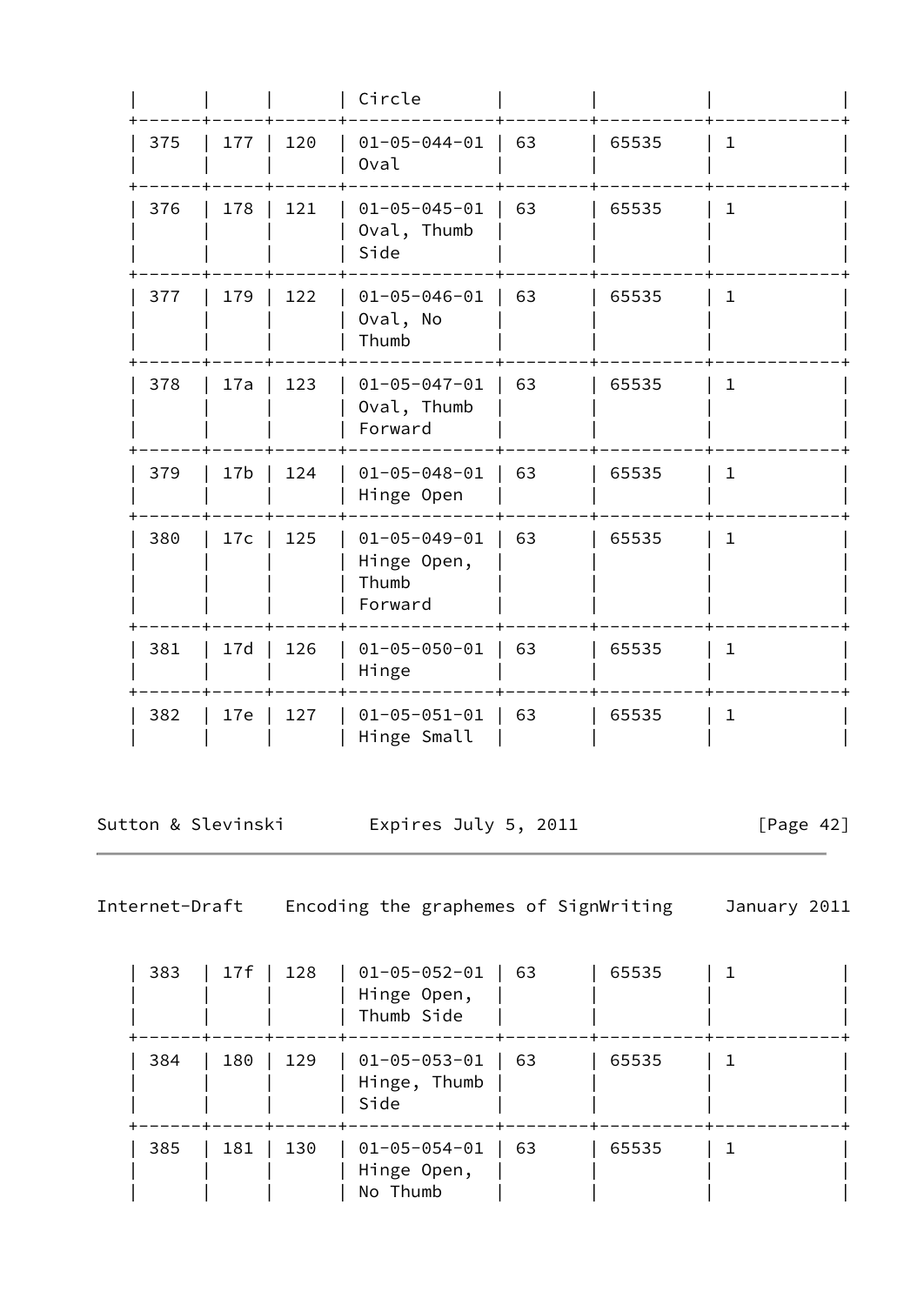| 386 | 182   | 131 | $01 - 05 - 055 - 01$<br>Hinge, No<br>Thumb                     | 63 | 65535 | 1            |
|-----|-------|-----|----------------------------------------------------------------|----|-------|--------------|
| 387 | 183   | 132 | $01 - 05 - 056 - 01$<br>Hinge, Thumb<br>Side Touches<br>Index  | 63 | 65535 | $\mathbf{1}$ |
| 388 | 184   | 133 | $01 - 05 - 057 - 01$<br>Hinge, Thumb<br>Between<br>Middle Ring | 63 | 65535 | 1            |
| 389 | $185$ | 134 | $01 - 05 - 058 - 01$   63<br>Angle                             |    | 65535 | 1            |
| 390 | 186   | 135 | $01 - 06 - 001 - 01$<br>Index Middle<br>Ring                   | 63 | 65535 | 1            |
| 391 | 187   | 136 | $01 - 06 - 002 - 01$<br>Index Middle<br>Ring on<br>Circle      | 63 | 65535 | 1            |
| 392 | 188   | 137 | $01 - 06 - 003 - 01$<br>Index Middle<br>Ring on<br>Hinge       | 63 | 65535 | $\mathbf{1}$ |
| 393 | 189   | 138 | $01 - 06 - 004 - 01$<br>Index Middle<br>Ring on<br>Angle       | 63 | 65535 | $\mathbf 1$  |
|     |       |     |                                                                |    |       |              |

Sutton & Slevinski and Expires July 5, 2011 [Page 43]

|  |  | 394   18a   139   01-06-005-01   63<br>  Baby Hinge | 65535 |  |
|--|--|-----------------------------------------------------|-------|--|
|  |  |                                                     |       |  |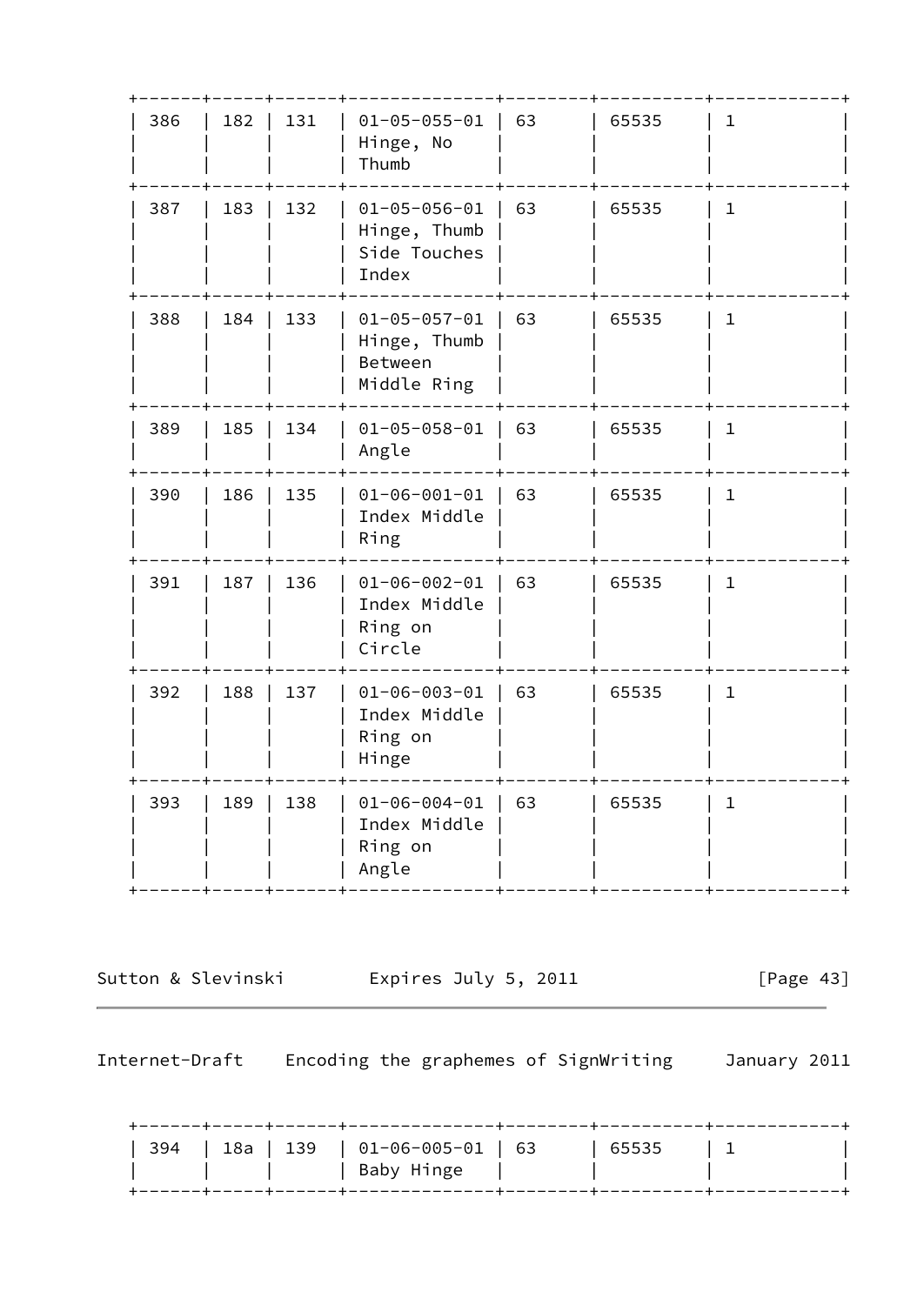| 395 | 18 <sub>b</sub> | 140       | $01 - 06 - 006 - 01$<br>Index Middle<br>Ring, Bent          | 63 | 65535 | $\mathbf 1$  |
|-----|-----------------|-----------|-------------------------------------------------------------|----|-------|--------------|
| 396 | 18 <sub>c</sub> | 141       | $01 - 06 - 007 - 01$<br>Index Middle<br>Ring, Unit          | 63 | 65535 | $\mathbf 1$  |
| 397 | 18d             | 142       | $01 - 06 - 008 - 01$<br>Index Middle<br>Ring, Unit<br>Hinge | 63 | 65535 | $\mathbf 1$  |
| 398 | 18e             | 143       | $01 - 06 - 009 - 01$<br>Baby Down                           | 63 | 65535 | $\mathbf{1}$ |
| 399 | 18f             | 144       | $01 - 06 - 010 - 01$<br>Baby Down,<br>Ripple<br>Straight    | 63 | 65535 | $\mathbf{1}$ |
| 400 | 190             | 145       | $01 - 06 - 011 - 01$<br>Baby Down,<br>Ripple<br>Curved      | 63 | 65535 | $\mathbf{1}$ |
| 401 | 191             | 146       | $01 - 06 - 012 - 01$<br>Baby Down,<br>Others<br>Circle      | 63 | 65535 | $\mathbf 1$  |
| 402 |                 | 192   147 | $01 - 06 - 013 - 01$ 63<br>Baby Up                          |    | 65535 | 1.           |
| 403 | 193             | 148       | $01 - 06 - 014 - 01$<br>Baby Up on<br>Fist Thumb<br>Under   | 63 | 65535 | $\mathbf{1}$ |
| 404 | 194             | 149       | $01 - 06 - 015 - 01$<br>Baby Up on<br>Circle                | 63 | 65535 | 1            |
|     |                 |           |                                                             |    |       |              |

Sutton & Slevinski  $\qquad \qquad$  Expires July 5, 2011 [Page 44]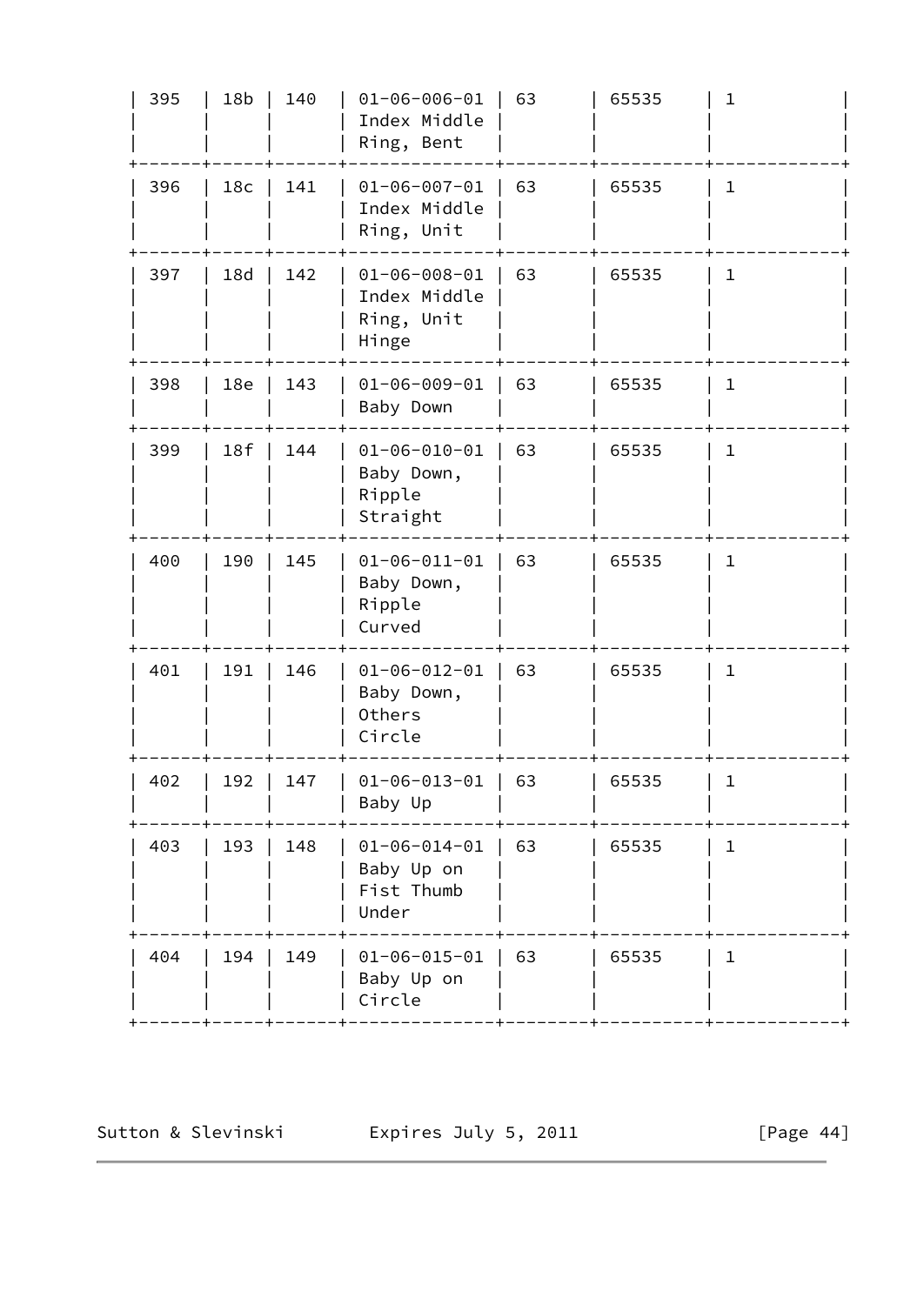| 405 | 195             | 150 | $01 - 06 - 016 - 01$<br>Baby Up on<br>Oval                               | 63 | 65535 | ı            |
|-----|-----------------|-----|--------------------------------------------------------------------------|----|-------|--------------|
| 406 | 196             | 151 | $01 - 06 - 017 - 01$<br>Baby Up on<br>Angle                              | 63 | 65535 | $\mathbf 1$  |
| 407 | 197             | 152 | $01 - 06 - 018 - 01$<br>Baby Raised<br>Knuckle                           | 63 | 65535 | $\mathbf 1$  |
| 408 | 198             | 153 | $01 - 06 - 019 - 01$<br>Baby Bent                                        | 63 | 65535 | $\mathbf 1$  |
| 409 | 199             | 154 | $01 - 06 - 020 - 01$<br>Baby Touches<br>Thumb                            | 63 | 65535 | $\mathbf 1$  |
| 410 | 19a             | 155 | $01 - 06 - 021 - 01$<br>Baby Thumb                                       | 63 | 65535 | $\mathbf 1$  |
| 411 | 19 <sub>b</sub> | 156 | $01 - 06 - 022 - 01$<br>Baby Thumb<br>on Hinge                           | 63 | 65535 | 1            |
| 412 | 19 <sub>c</sub> | 157 | $01 - 06 - 023 - 01$<br>Baby Index<br>Thumb                              | 63 | 65535 | $\mathbf{1}$ |
| 413 | 19d             | 158 | $01 - 06 - 024 - 01$<br>Baby Index<br>Thumb on<br>Hinge                  | 63 | 65535 | $\mathbf{1}$ |
| 414 | 19e             | 159 | $01 - 06 - 025 - 01$<br>Baby Index<br>Thumb, Index<br>Thumb Angle<br>0ut | 63 | 65535 | $\mathbf 1$  |
| 415 | 19f             | 160 | $01 - 06 - 026 - 01$<br>Baby Index<br>Thumb, Index<br>Thumb Angle        | 63 | 65535 | 1            |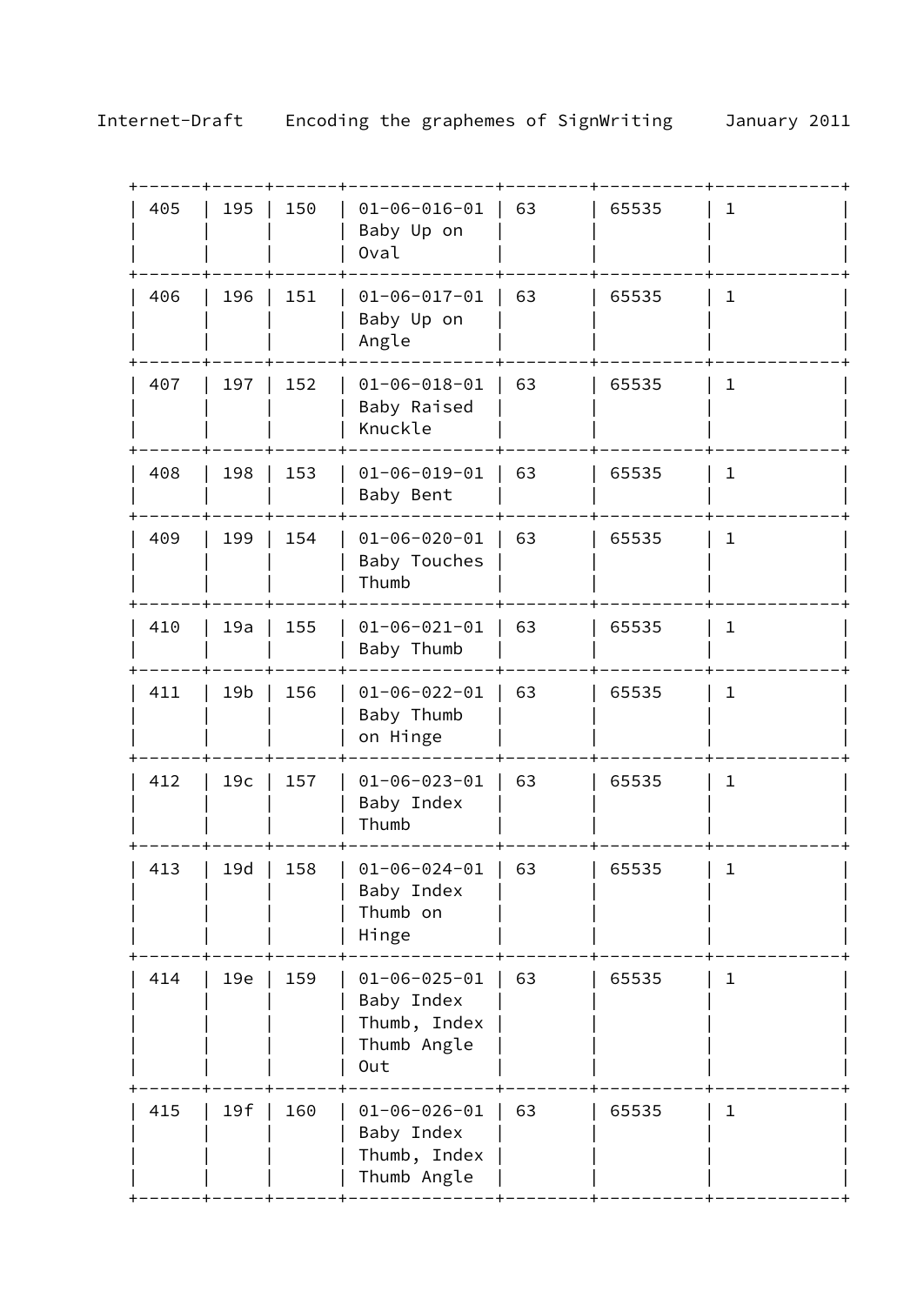| 416 | 1a0 | 161 | $01 - 06 - 027 - 01$<br>Baby Index                        | 63 | 65535 | $\mathbf 1$  |
|-----|-----|-----|-----------------------------------------------------------|----|-------|--------------|
| 417 | 1a1 | 162 | $01 - 06 - 028 - 01$<br>Baby Index<br>on Circle           | 63 | 65535 | $\mathbf 1$  |
| 418 | 1a2 | 163 | $01 - 06 - 029 - 01$<br>Baby Index<br>on Hinge            | 63 | 65535 | $\mathbf 1$  |
| 419 | 1a3 | 164 | $01 - 06 - 030 - 01$<br>Baby Index<br>on Angle            | 63 | 65535 | $\mathbf 1$  |
| 420 | 1a4 | 165 | $01 - 07 - 001 - 01$<br>Index Middle<br>Baby              | 63 | 65535 | $\mathbf{1}$ |
| 421 | 1a5 | 166 | $01 - 07 - 002 - 01$<br>Index Middle<br>Baby on<br>Circle | 63 | 65535 | $\mathbf{1}$ |
| 422 | 1a6 | 167 | $01 - 07 - 003 - 01$<br>Index Middle<br>Baby on<br>Hinge  | 63 | 65535 | $\mathbf{1}$ |
| 423 | 1a7 | 168 | $01 - 07 - 004 - 01$<br>Ring Hinge                        | 63 | 65535 | $\mathbf 1$  |
| 424 | 1a8 | 169 | $01 - 07 - 005 - 01$<br>Index Middle<br>Baby on<br>Angle  | 63 | 65535 | ı            |
| 425 | 1a9 | 170 | $01 - 07 - 006 - 01$<br>Index Middle                      | 63 | 65535 | $\mathbf 1$  |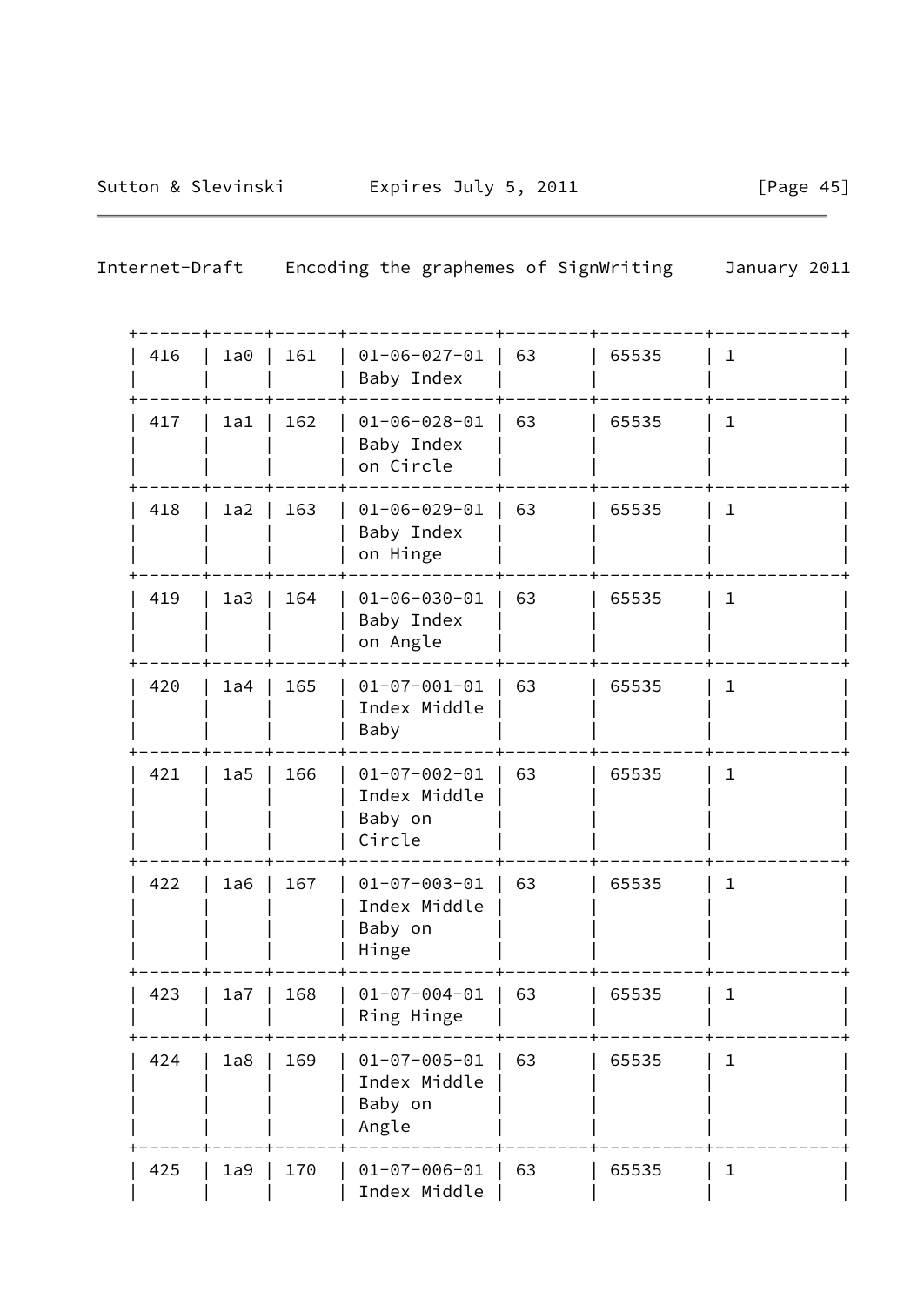|     |           | Cross with<br>Baby                              |       |  |
|-----|-----------|-------------------------------------------------|-------|--|
| 426 | 1aa   171 | 01-07-007-01   63<br>Index Middle<br>Cross with | 65535 |  |
|     |           | Baby on<br>Circle                               |       |  |

Sutton & Slevinski Expires July 5, 2011 [Page 46]

| 427 | 1ab             | 172 | $01 - 07 - 008 - 01$<br>Ring Down                                           | 63 | 65535 | $\mathbf 1$  |
|-----|-----------------|-----|-----------------------------------------------------------------------------|----|-------|--------------|
| 428 | 1ac             | 173 | $01 - 07 - 009 - 01$<br>Ring Down,<br>Index Thumb<br>Hook, Middle<br>Hinge  | 63 | 65535 | $\mathbf{1}$ |
| 429 | 1ad             | 174 | $01 - 07 - 010 - 01$<br>Ring Down,<br>Middle Thumb<br>Angle, Index<br>Cross | 63 | 65535 | $\mathbf{1}$ |
| 430 | 1ae             | 175 | $01 - 07 - 011 - 01$<br>Ring Up                                             | 63 | 65535 | $\mathbf 1$  |
| 431 | 1af             | 176 | $01 - 07 - 012 - 01$<br>Ring Raised<br>Knuckle                              | 63 | 65535 | $\mathbf{1}$ |
| 432 | 1b0             | 177 | $01 - 07 - 013 - 01$<br>Ring Baby                                           | 63 | 65535 | $\mathbf{1}$ |
| 433 | 1b1             | 178 | $01 - 07 - 014 - 01$<br>Ring Baby on<br>Circle                              | 63 | 65535 | $\mathbf{1}$ |
| 434 | 1 <sub>b2</sub> | 179 | $01 - 07 - 015 - 01$<br>Ring Baby on<br>Oval                                | 63 | 65535 | $\mathbf{1}$ |
|     |                 |     |                                                                             |    |       |              |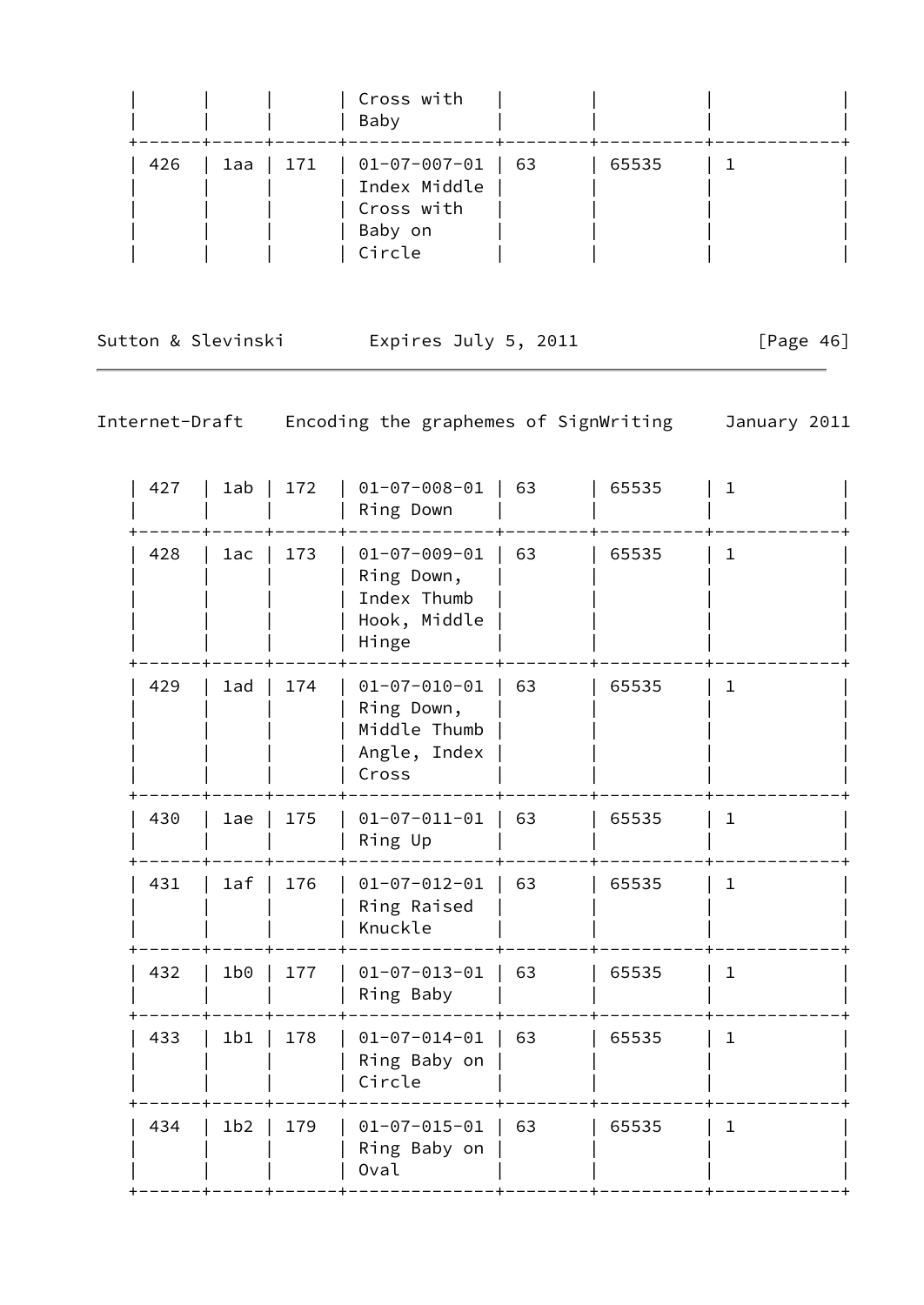| 435 | 1 <sub>b3</sub> | 180 | $01 - 07 - 016 - 01$<br>Ring Baby on<br>Angle             | 63 | 65535 |  |
|-----|-----------------|-----|-----------------------------------------------------------|----|-------|--|
| 436 | 1b4             | 181 | $01 - 07 - 017 - 01$<br>Ring Middle                       | 63 | 65535 |  |
| 437 | 1 <sub>b5</sub> | 182 | $01 - 07 - 018 - 01$<br>Ring Middle<br>Unit               | 63 | 65535 |  |
| 438 | 1 <sub>b6</sub> | 183 | $01 - 07 - 019 - 01$<br>Ring Middle<br>Raised<br>Knuckles | 63 | 65535 |  |

Sutton & Slevinski  $\qquad \qquad$  Expires July 5, 2011 [Page 47]

| 439 | 1 <sub>b7</sub> | 184 | $01 - 07 - 020 - 01$<br>Ring Index                        | 63 | 65535 | 1.           |
|-----|-----------------|-----|-----------------------------------------------------------|----|-------|--------------|
| 440 | 1b8             | 185 | $01 - 07 - 021 - 01$<br>Ring Thumb                        | 63 | 65535 | $\mathbf 1$  |
| 441 | 1 <sub>b9</sub> | 186 | $01 - 07 - 022 - 01$<br>Ring Thumb<br>Hook                | 63 | 65535 | $\mathbf{1}$ |
| 442 | 1ba             | 187 | $01 - 08 - 001 - 01$<br>Index Ring<br>Baby                | 63 | 65535 | 1            |
| 443 | 1bb             | 188 | $01 - 08 - 002 - 01$<br>Index Ring<br>Baby on<br>Circle   | 63 | 65535 | 1            |
| 444 | 1bc             | 189 | $01 - 08 - 003 - 01$<br>Index Ring<br>Baby on<br>Curlicue | 63 | 65535 | $\mathbf{1}$ |
| 445 | 1bd             | 190 | $01 - 08 - 004 - 01$<br>Index Ring                        | 63 | 65535 | $\mathbf{1}$ |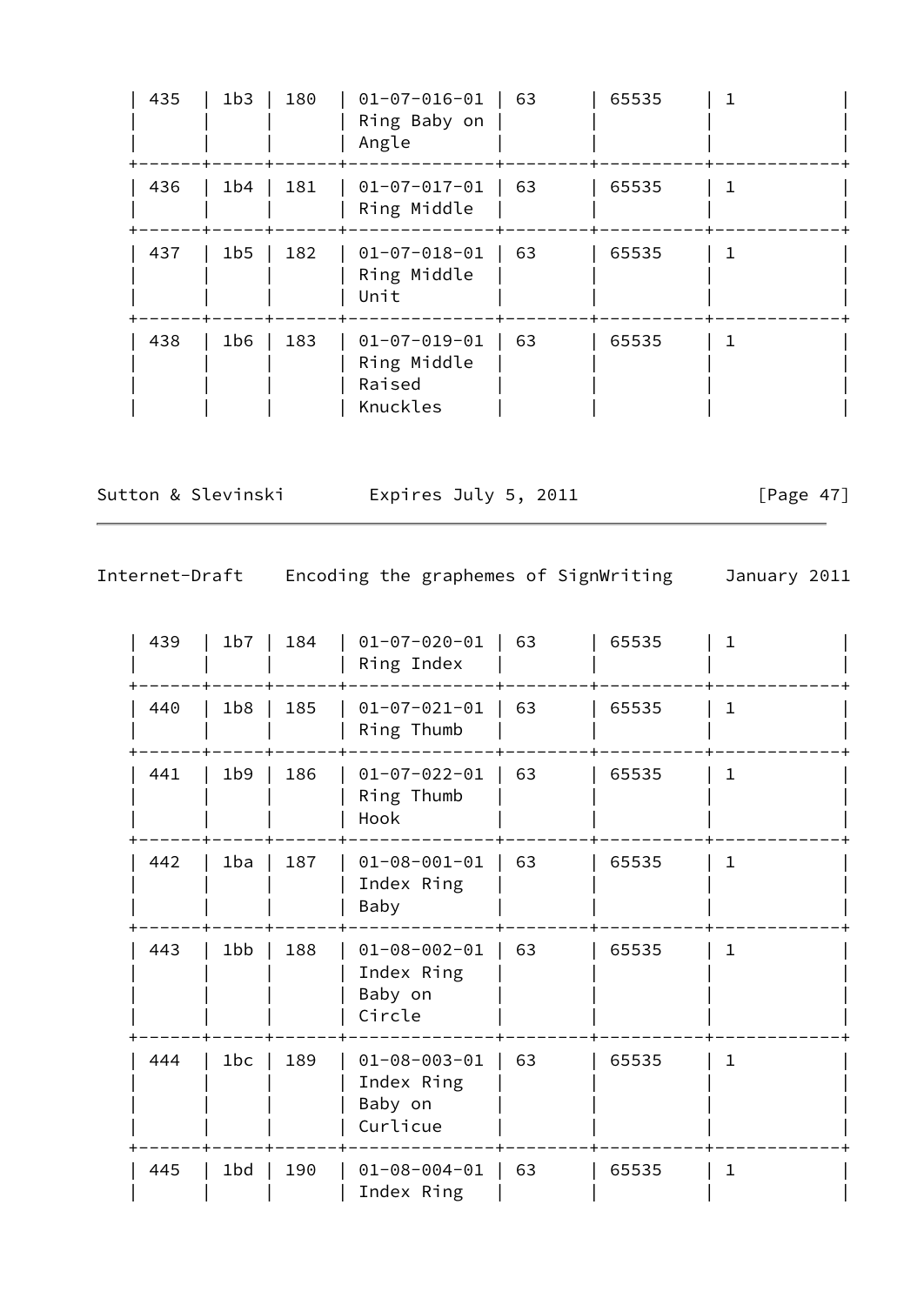|     |                  |     | Baby on Hook<br>Out                                         |    |       |   |
|-----|------------------|-----|-------------------------------------------------------------|----|-------|---|
| 446 | 1be              | 191 | $01 - 08 - 005 - 01$<br>Index Ring<br>Baby on Hook<br>In    | 63 | 65535 | 1 |
| 447 | 1 <sub>b</sub> f | 192 | $01 - 08 - 006 - 01$<br>Index Ring<br>Baby on Hook<br>Under | 63 | 65535 | 1 |
| 448 | 1c0              | 193 | $01 - 08 - 007 - 01$<br>Index Ring<br>Baby on Cup           | 63 | 65535 | 1 |
| 449 | 1c1              | 194 | $01 - 08 - 008 - 01$<br>Index Ring<br>Baby on<br>Hinge      | 63 | 65535 | 1 |

Sutton & Slevinski Expires July 5, 2011 [Page 48]

| 450 | 1c2 | 195 | $01 - 08 - 009 - 01$<br>Index Ring<br>Baby on<br>Angle Out | 63 | 65535 |  |
|-----|-----|-----|------------------------------------------------------------|----|-------|--|
| 451 | 1c3 | 196 | $01 - 08 - 010 - 01$<br>Index Ring<br>Baby on<br>Angle     | 63 | 65535 |  |
| 452 | 1c4 | 197 | $01 - 08 - 011 - 01$<br>Middle Down                        | 63 | 65535 |  |
| 453 | 1c5 | 198 | $01 - 08 - 012 - 01$<br>Middle Hinge                       | 63 | 65535 |  |
| 454 | 1c6 | 199 | $01 - 08 - 013 - 01$<br>Middle Up                          | 63 | 65535 |  |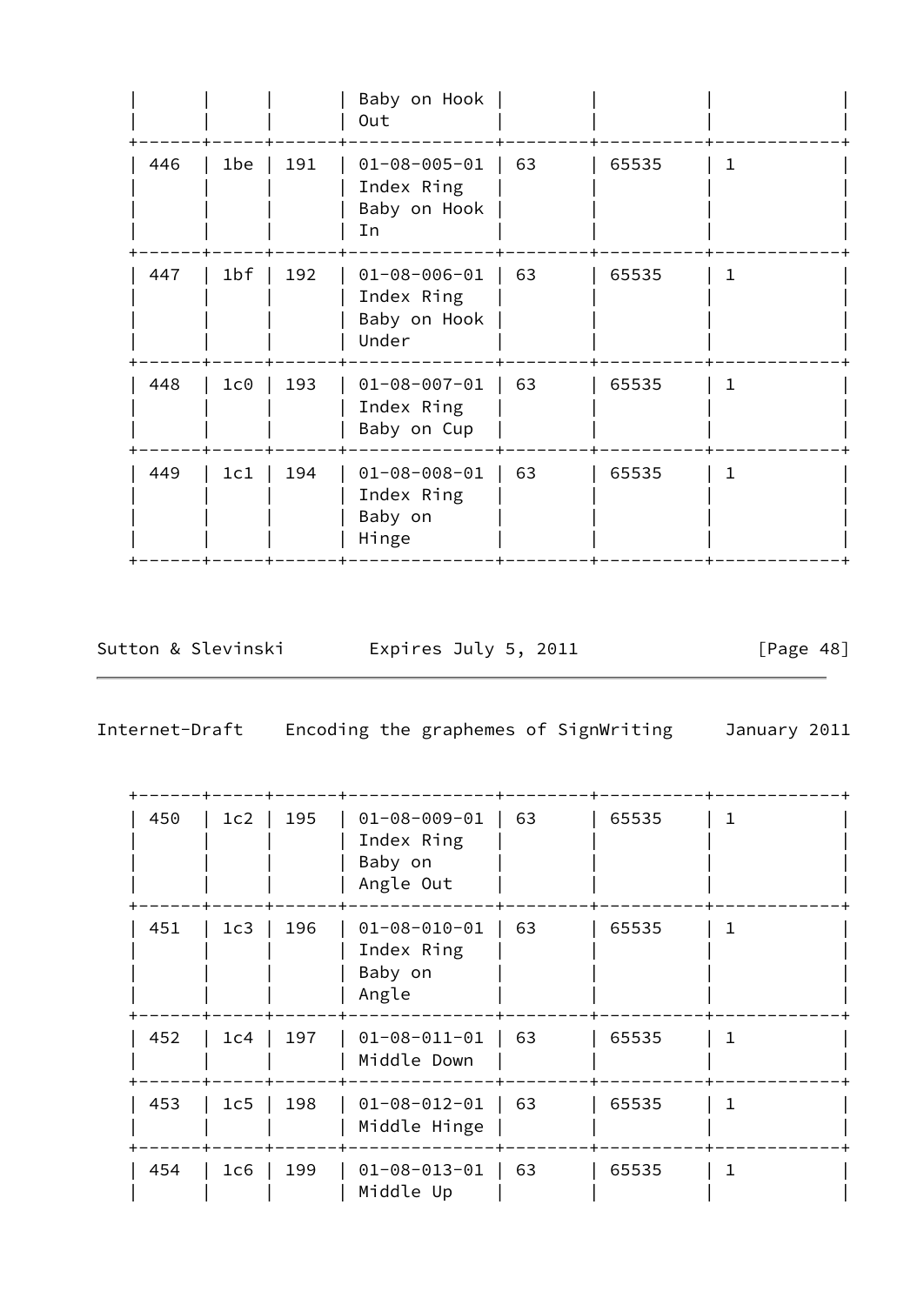| 63<br>455<br>200<br>65535<br>1c7<br>$01 - 08 - 014 - 01$<br>1.<br>Middle Up on<br>Circle<br>201<br>$01 - 08 - 015 - 01$<br>63<br>456<br>1c8<br>65535<br>$\mathbf{1}$<br>Middle<br>Raised<br>Knuckle<br>202<br>$01 - 08 - 016 - 01$<br>63<br>$\mathbf{1}$<br>457<br>1c9<br>65535<br>Middle Up, |  |
|-----------------------------------------------------------------------------------------------------------------------------------------------------------------------------------------------------------------------------------------------------------------------------------------------|--|
|                                                                                                                                                                                                                                                                                               |  |
|                                                                                                                                                                                                                                                                                               |  |
| Thumb Side                                                                                                                                                                                                                                                                                    |  |
| 63<br>458<br>203<br>$01 - 08 - 017 - 01$<br>65535<br>1ca<br>$\mathbf{1}$<br>Middle Thumb<br>Hook                                                                                                                                                                                              |  |
| 63<br>204<br>$01 - 08 - 018 - 01$<br>459<br>1 <sub>cb</sub><br>65535<br>$\mathbf{1}$<br>Middle Thumb<br>Baby                                                                                                                                                                                  |  |
| $01 - 08 - 019 - 01$<br>63<br>205<br>65535<br>$\mathbf{1}$<br>460<br>1cc<br>Middle Baby                                                                                                                                                                                                       |  |
| 63<br>461<br>206<br>$01 - 09 - 001 - 01$<br>65535<br>$\mathbf{1}$<br>1 <sub>cd</sub><br>Middle Ring<br>Baby                                                                                                                                                                                   |  |

Sutton & Slevinski Fxpires July 5, 2011 [Page 49]

| 462 | 1ce | 207 | $01 - 09 - 002 - 01$<br>Middle Ring<br>Baby on<br>Circle   | 63 | 65535 |  |
|-----|-----|-----|------------------------------------------------------------|----|-------|--|
| 463 | 1cf | 208 | $01 - 09 - 003 - 01$<br>Middle Ring<br>Baby on<br>Curlicue | 63 | 65535 |  |
| 464 | 1d0 | 209 | $01 - 09 - 004 - 01$                                       | 63 | 65535 |  |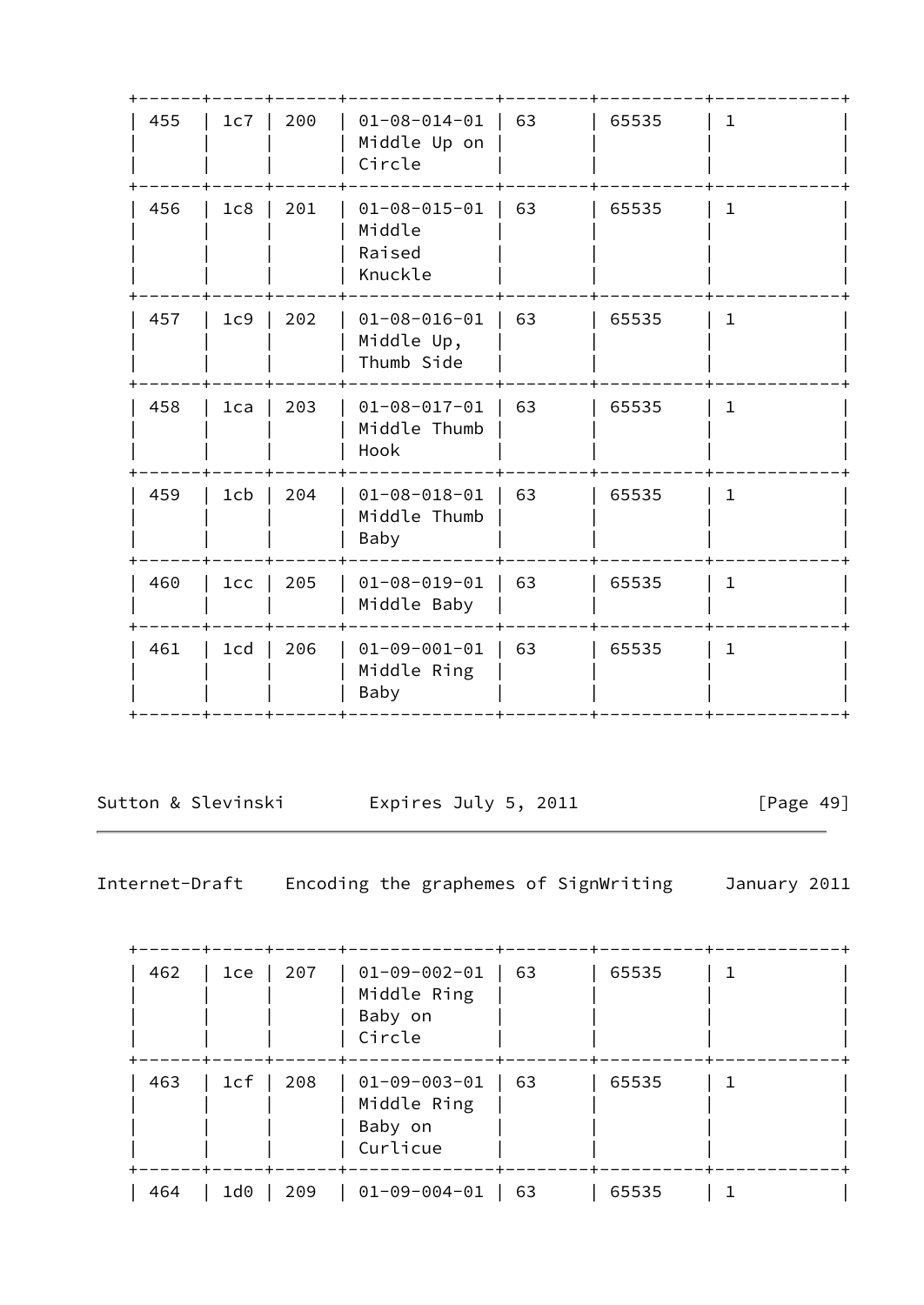|     |     |     | Middle Ring<br>Baby on Cup                                       |    |       |              |
|-----|-----|-----|------------------------------------------------------------------|----|-------|--------------|
| 465 | 1d1 | 210 | $01 - 09 - 005 - 01$<br>Middle Ring<br>Baby on<br>Hinge          | 63 | 65535 | $\mathbf{1}$ |
| 466 | 1d2 | 211 | $01 - 09 - 006 - 01$<br>Middle Ring<br>Baby on<br>Angle Out      | 63 | 65535 | 1            |
| 467 | 1d3 | 212 | $01 - 09 - 007 - 01$<br>Middle Ring<br>Baby on<br>Angle In       | 63 | 65535 | $\mathbf{1}$ |
| 468 | 1d4 | 213 | $01 - 09 - 008 - 01$<br>Middle Ring<br>Baby on<br>Angle          | 63 | 65535 | $\mathbf{1}$ |
| 469 | 1d5 | 214 | $01 - 09 - 009 - 01$<br>Middle Ring<br>Baby Bent                 | 63 | 65535 | $\mathbf 1$  |
| 470 | 1d6 | 215 | $01 - 09 - 010 - 01$<br>Middle Ring<br>Baby Unit on<br>Claw      | 63 | 65535 | $\mathbf{1}$ |
| 471 | 1d7 | 216 | $01 - 09 - 011 - 01$<br>Middle Ring<br>Baby Unit on<br>Claw Side | 63 | 65535 | $\mathbf 1$  |

Sutton & Slevinski Expires July 5, 2011 [Page 50]

Internet-Draft Encoding the graphemes of SignWriting January 2011

 | 472 | 1d8 | 217 | 01-09-012-01 | 63 | 65535 | 1 | | Middle Ring | | | | Baby Unit on | | Hook Out +------+-----+------+--------------+--------+----------+------------+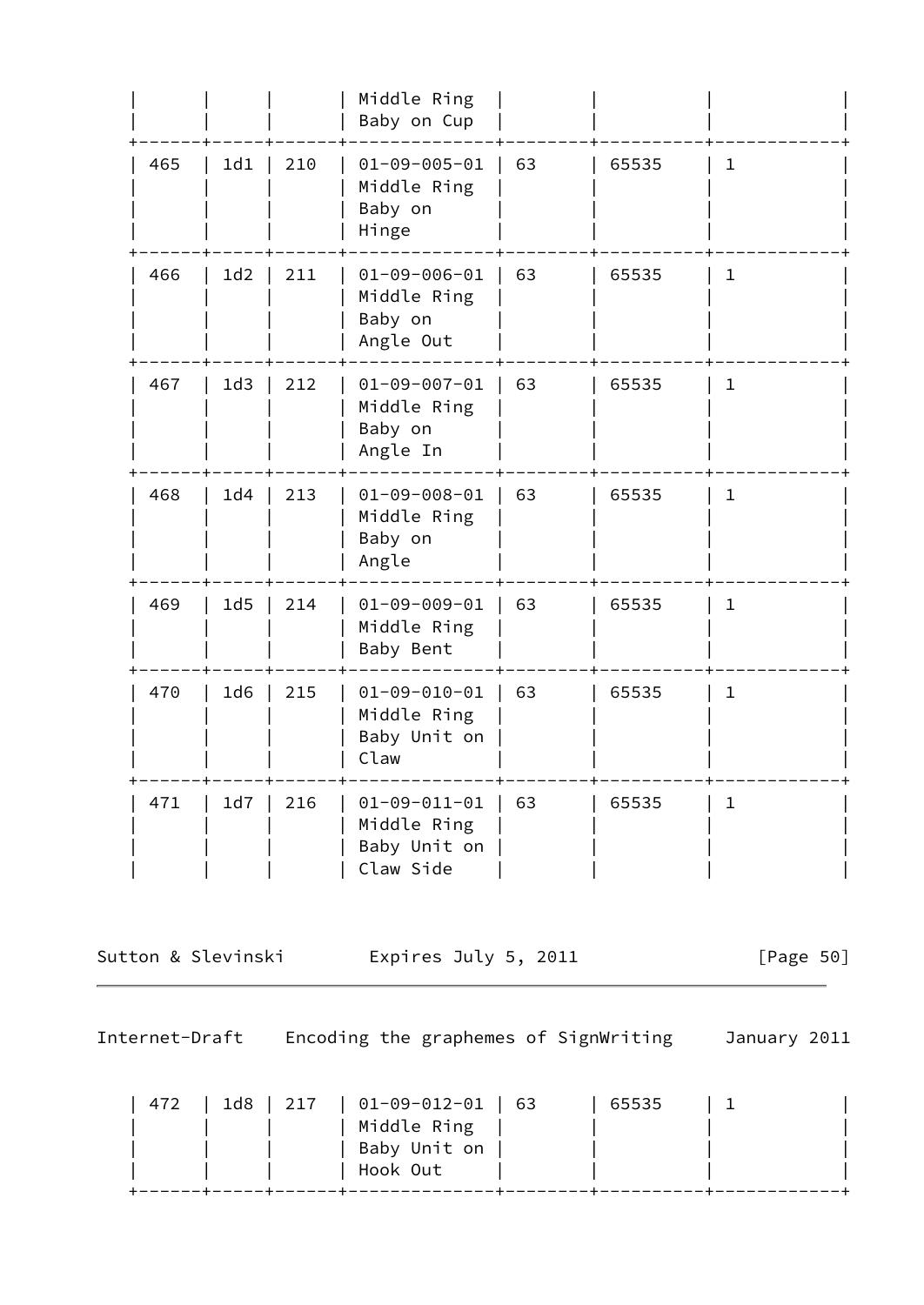| 473 | 1d9   | 218 | $01 - 09 - 013 - 01$<br>Middle Ring<br>Baby Unit on<br>Hook In | 63 | 65535 | 1            |
|-----|-------|-----|----------------------------------------------------------------|----|-------|--------------|
| 474 | 1da   | 219 | $01 - 09 - 014 - 01$<br>Middle Ring<br>Baby Unit on<br>Hook    | 63 | 65535 | $\mathbf 1$  |
| 475 | 1db   | 220 | $01 - 09 - 015 - 01$<br>Index Hinge                            | 63 | 65535 | $\mathbf{1}$ |
| 476 | 1dc   | 221 | $01 - 09 - 016 - 01$<br>Index Thumb<br>Side                    | 63 | 65535 | $\mathbf 1$  |
| 477 | 1dd   | 222 | $01 - 09 - 017 - 01$<br>Index Thumb<br>Side on<br>Hinge        | 63 | 65535 | 1            |
| 478 | 1de   | 223 | $01 - 09 - 018 - 01$<br>Index Thumb<br>Side, Thumb<br>Diagonal | 63 | 65535 | $\mathbf 1$  |
| 479 | 1df   | 224 | $01 - 09 - 019 - 01$<br>Index Thumb<br>Side, Thumb<br>Unit     | 63 | 65535 | 1            |
| 480 | $1e0$ | 225 | $01 - 09 - 020 - 01$<br>Index Thumb<br>Side, Thumb<br>Bent     | 63 | 65535 | 1            |
| 481 | 1e1   | 226 | $01 - 09 - 021 - 01$<br>Index Thumb<br>Side, Index<br>Bent     | 63 | 65535 | 1            |
|     |       |     |                                                                |    |       |              |

Sutton & Slevinski Expires July 5, 2011 [Page 51]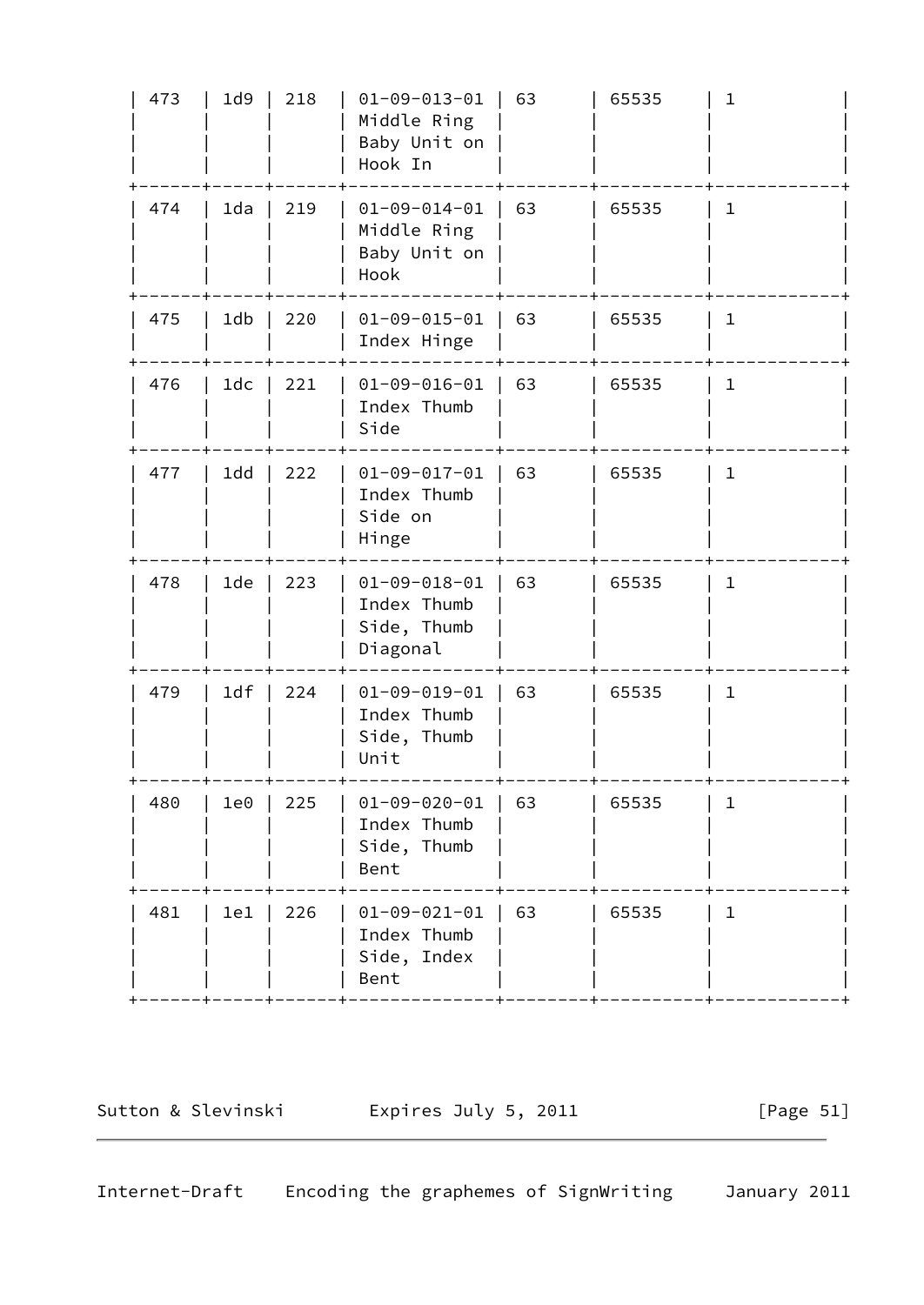| 63<br>482<br>227<br>$01 - 09 - 022 - 01$<br>1e2<br>65535<br>1<br>Index Thumb<br>Side, Both<br>Bent<br>$01 - 09 - 023 - 01$<br>63<br>483<br>228<br>65535<br>$\mathbf{1}$<br>1e3<br>Index Thumb<br>Side, Index<br>Hinge<br>229<br>$01 - 09 - 024 - 01$<br>63<br>484<br>65535<br>$\mathbf{1}$<br>1e4<br>Index Thumb<br>Forward,<br>Index<br>Straight<br>$01 - 09 - 025 - 01$<br>63<br>485<br>230<br>65535<br>$\mathbf{1}$<br>1e5<br>Index Thumb<br>Forward,<br>Index Bent<br>231<br>$01 - 09 - 026 - 01$<br>63<br>486<br>65535<br>$\mathbf{1}$<br>1e6<br>Index Thumb<br>Hook<br>63<br>487<br>232<br>$01 - 09 - 027 - 01$<br>65535<br>$\mathbf{1}$<br>1e7<br>Index Thumb<br>Curlicue<br>488<br>1e8<br>233<br>$01 - 09 - 028 - 01$<br>63<br>65535<br>$1\,$<br>Index Thumb<br>Curve, Thumb<br>Inside<br>63<br>489<br>234<br>$01 - 09 - 029 - 01$<br>65535<br>1e9<br>$\mathbf{1}$<br>Index Thumb<br>Curve, Thumb<br>Inside on<br>Claw<br>63<br>235<br>$01 - 09 - 030 - 01$<br>65535<br>$\mathbf{1}$<br>490<br>1ea<br>Index Thumb<br>Curve, Thumb<br>Under |  |  |  |  |
|----------------------------------------------------------------------------------------------------------------------------------------------------------------------------------------------------------------------------------------------------------------------------------------------------------------------------------------------------------------------------------------------------------------------------------------------------------------------------------------------------------------------------------------------------------------------------------------------------------------------------------------------------------------------------------------------------------------------------------------------------------------------------------------------------------------------------------------------------------------------------------------------------------------------------------------------------------------------------------------------------------------------------------------------------|--|--|--|--|
|                                                                                                                                                                                                                                                                                                                                                                                                                                                                                                                                                                                                                                                                                                                                                                                                                                                                                                                                                                                                                                                    |  |  |  |  |
|                                                                                                                                                                                                                                                                                                                                                                                                                                                                                                                                                                                                                                                                                                                                                                                                                                                                                                                                                                                                                                                    |  |  |  |  |
|                                                                                                                                                                                                                                                                                                                                                                                                                                                                                                                                                                                                                                                                                                                                                                                                                                                                                                                                                                                                                                                    |  |  |  |  |
|                                                                                                                                                                                                                                                                                                                                                                                                                                                                                                                                                                                                                                                                                                                                                                                                                                                                                                                                                                                                                                                    |  |  |  |  |
|                                                                                                                                                                                                                                                                                                                                                                                                                                                                                                                                                                                                                                                                                                                                                                                                                                                                                                                                                                                                                                                    |  |  |  |  |
|                                                                                                                                                                                                                                                                                                                                                                                                                                                                                                                                                                                                                                                                                                                                                                                                                                                                                                                                                                                                                                                    |  |  |  |  |
|                                                                                                                                                                                                                                                                                                                                                                                                                                                                                                                                                                                                                                                                                                                                                                                                                                                                                                                                                                                                                                                    |  |  |  |  |
|                                                                                                                                                                                                                                                                                                                                                                                                                                                                                                                                                                                                                                                                                                                                                                                                                                                                                                                                                                                                                                                    |  |  |  |  |
|                                                                                                                                                                                                                                                                                                                                                                                                                                                                                                                                                                                                                                                                                                                                                                                                                                                                                                                                                                                                                                                    |  |  |  |  |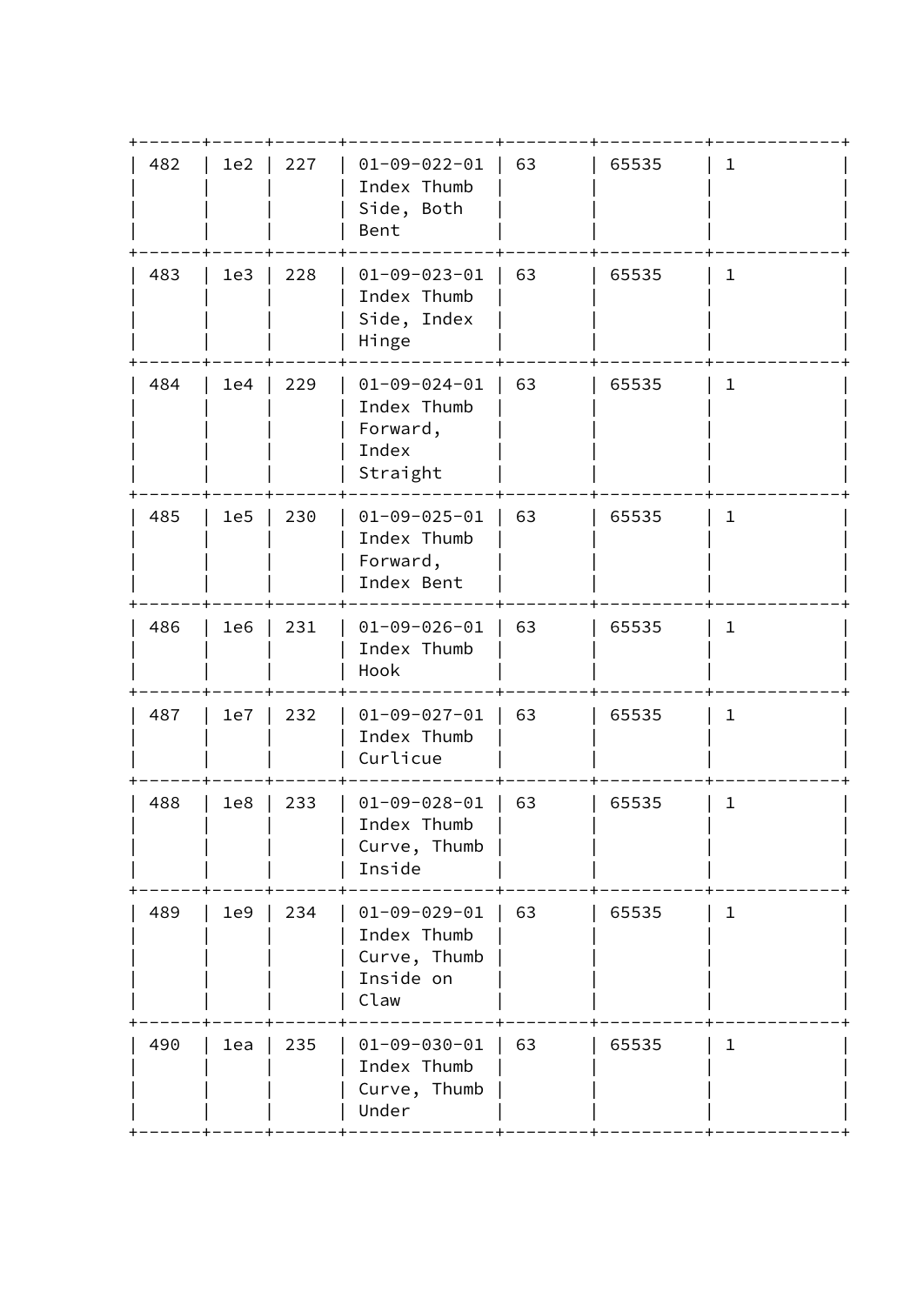| Internet-Draft |     | Encoding the graphemes of SignWriting<br>January 2011 |    |       |              |  |  |
|----------------|-----|-------------------------------------------------------|----|-------|--------------|--|--|
| 491<br>1eb     | 236 | $01 - 09 - 031 - 01$<br>Index Thumb<br>Circle         | 63 | 65535 | $\mathbf 1$  |  |  |
| 492<br>1ec     | 237 | $01 - 09 - 032 - 01$<br>Index Thumb<br>Cup            | 63 | 65535 | 1            |  |  |
| 493<br>1ed     | 238 | $01 - 09 - 033 - 01$<br>Index Thumb<br>Cup Open       | 63 | 65535 | 1            |  |  |
| 494<br>1ee     | 239 | $01 - 09 - 034 - 01$<br>Index Thumb<br>Hinge Open     | 63 | 65535 | 1            |  |  |
| 495<br>1ef     | 240 | $01 - 09 - 035 - 01$<br>Index Thumb<br>Hinge Large    | 63 | 65535 | $\mathbf{1}$ |  |  |
| 1f0<br>496     | 241 | $01 - 09 - 036 - 01$<br>Index Thumb<br>Hinge          | 63 | 65535 | 1            |  |  |
| 1f1<br>497     | 242 | $01 - 09 - 037 - 01$<br>Index Thumb<br>Hinge Small    | 63 | 65535 | 1            |  |  |
| 1f2<br>498     | 243 | $01 - 09 - 038 - 01$<br>Index Thumb<br>Angle Out      | 63 | 65535 | 1            |  |  |
| 499<br>1f3     | 244 | $01 - 09 - 039 - 01$<br>Index Thumb<br>Angle In       | 63 | 65535 | 1            |  |  |
| 1f4<br>500     | 245 | $01 - 09 - 040 - 01$<br>Index Thumb<br>Angle          | 63 | 65535 | 1            |  |  |
| 1f5<br>501     | 246 | $01 - 10 - 001 - 01$                                  | 63 | 65535 | $\mathbf{1}$ |  |  |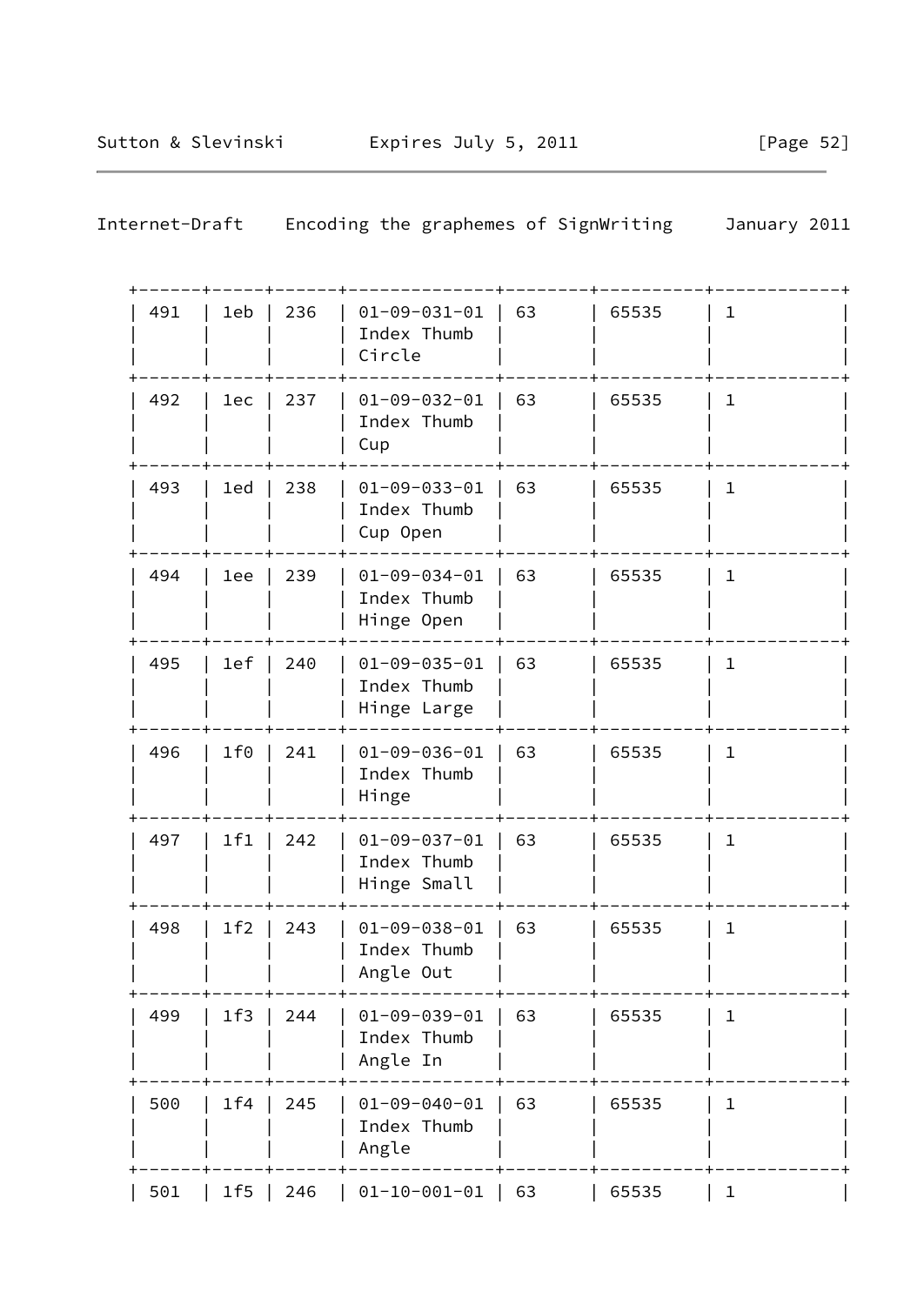| 502   1f6   247   01-10-002-01   2<br>65535<br>  Thumb Heel |  | Thumb |  |  |
|-------------------------------------------------------------|--|-------|--|--|
|                                                             |  |       |  |  |

Sutton & Slevinski Expires July 5, 2011 [Page 53]

 $\overline{\phantom{0}}$ 

| 503 | 1f7   | 248 | $01 - 10 - 003 - 01$<br>Thumb Side<br>Diagonal           | 63 | 65535 | $\mathbf{1}$ |  |
|-----|-------|-----|----------------------------------------------------------|----|-------|--------------|--|
| 504 | 1f8   | 249 | $01 - 10 - 004 - 01$<br>Thumb Side<br>Unit               | 63 | 65535 | 1            |  |
| 505 | 1f9   | 250 | $01 - 10 - 005 - 01$<br>Thumb Side<br>Bent               | 63 | 65535 | $\mathbf{1}$ |  |
| 506 | $1fa$ | 251 | $01 - 10 - 006 - 01$  <br>Thumb<br>Forward               | 63 | 65535 | $\mathbf{1}$ |  |
| 507 | 1fb   | 252 | $01 - 10 - 007 - 01$<br>Thumb<br>Between<br>Index Middle | 63 | 65535 | 1            |  |
| 508 | $1fc$ | 253 | $01 - 10 - 008 - 01$<br>Thumb<br>Between<br>Middle Ring  | 63 | 65535 | $\mathbf{1}$ |  |
| 509 | $1fd$ | 254 | $01 - 10 - 009 - 01$<br>Thumb<br>Between Ring<br>Baby    | 63 | 65535 | $\mathbf{1}$ |  |
| 510 | 1fe   | 255 | $01 - 10 - 010 - 01$<br>Thumb Under<br>Two Fingers       | 63 | 65535 | $\mathbf{1}$ |  |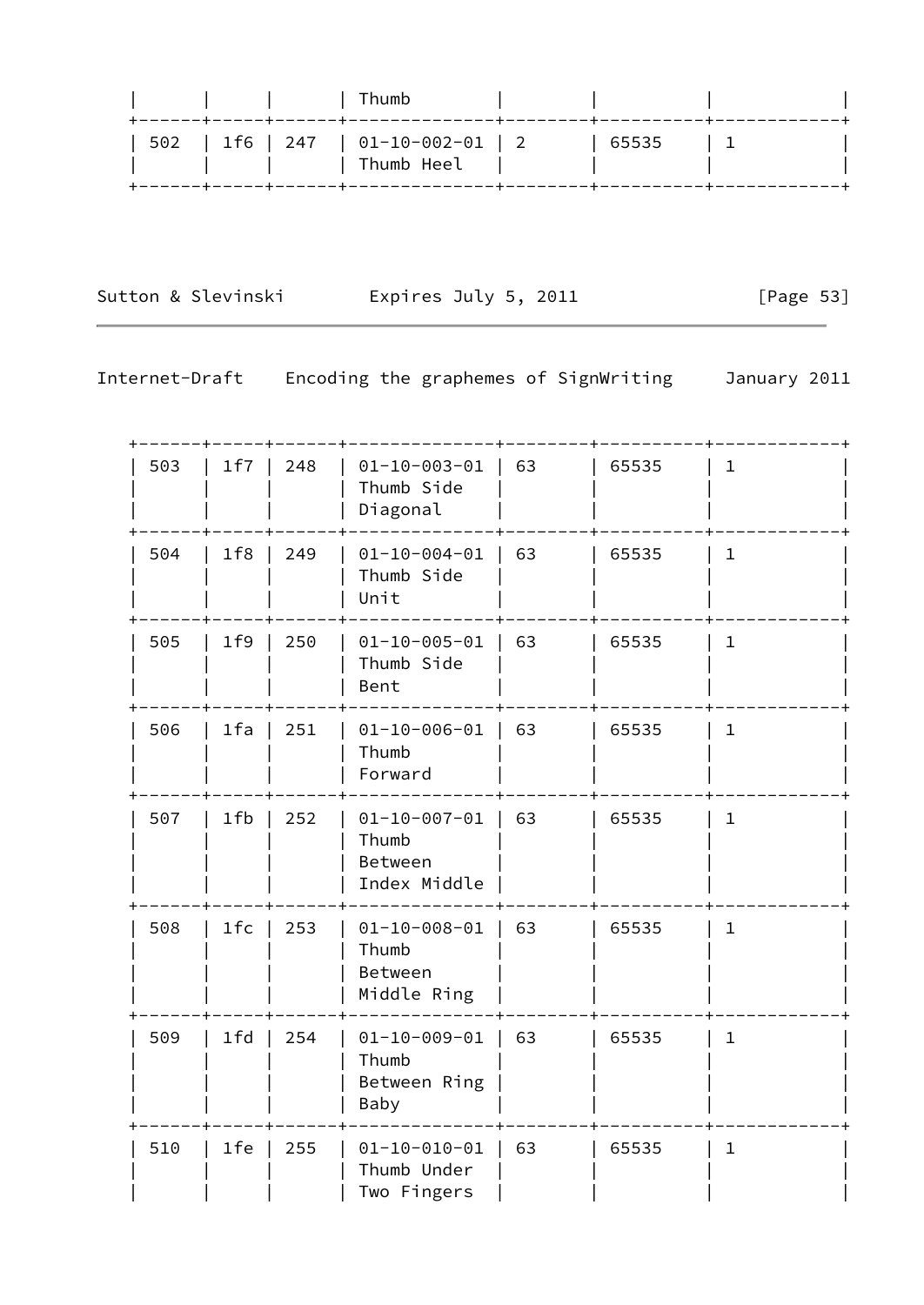| 511 | 1ff | 256 | $01-10-011-01$<br>Thumb Over<br>Two Fingers             | 63 | 65535 |  |
|-----|-----|-----|---------------------------------------------------------|----|-------|--|
| 512 | 200 | 257 | $01 - 10 - 012 - 01$<br>Thumb Under<br>Three<br>Fingers | 63 | 65535 |  |
| 513 | 201 | 258 | $01 - 10 - 013 - 01$<br>Thumb Under<br>Four Fingers     | 63 | 65535 |  |

Sutton & Slevinski and Expires July 5, 2011 [Page 54]

| 514 | 202 | 259 | $01 - 10 - 014 - 01$<br>Thumb Over<br>Four Raised<br>Knuckles | 63             | 65535        | $\mathbf{1}$ |  |
|-----|-----|-----|---------------------------------------------------------------|----------------|--------------|--------------|--|
| 515 | 203 | 260 | $01 - 10 - 015 - 01$<br>Fist                                  | 63             | 65535        | $\mathbf{1}$ |  |
| 516 | 204 | 261 | $01 - 10 - 016 - 01$<br>Fist Heel                             | $\overline{2}$ | 65535        | $\mathbf 1$  |  |
| 517 | 205 | 262 | $02 - 11 - 001 - 01$<br>Touch Single                          | $1\,$          | $\mathbf{1}$ | $\mathbf{1}$ |  |
| 518 | 206 | 263 | $02 - 11 - 002 - 01$<br>Touch<br>Multiple                     | 3              | 15           | $\mathbf{1}$ |  |
| 519 | 207 | 264 | $02 - 11 - 003 - 01$<br>Touch<br>Between                      | 3              | 15           | $\mathbf{1}$ |  |
| 520 | 208 | 265 | $02 - 11 - 004 - 01$<br>Grasp Single                          | $\mathbf{1}$   | $\mathbf{1}$ | $\mathbf{1}$ |  |
| 521 | 209 | 266 | $02 - 11 - 005 - 01$<br>Grasp<br>Multiple                     | 3              | 15           | $\mathbf{1}$ |  |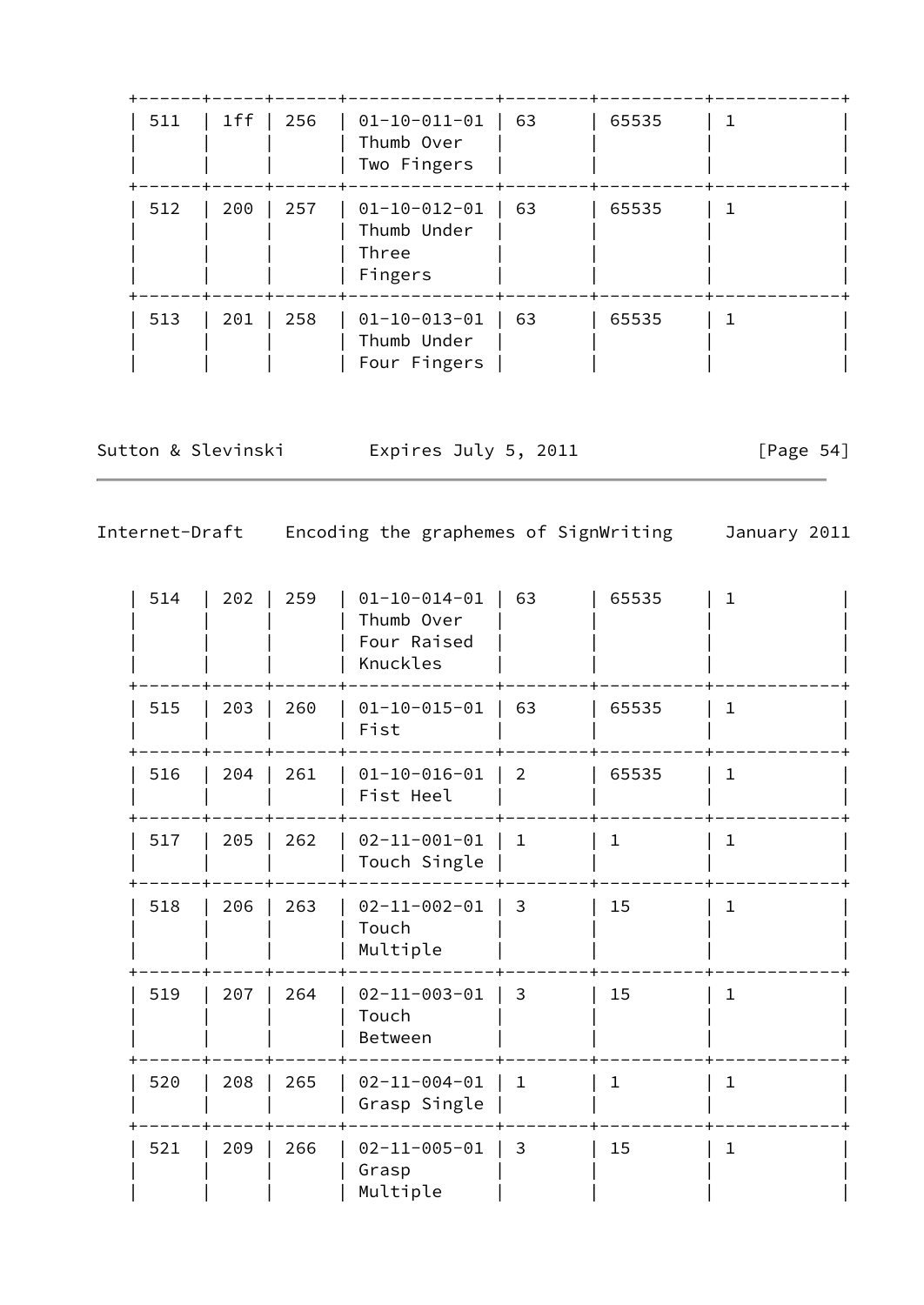| 522 | 20a             | 267 | $02 - 11 - 006 - 01$<br>Grasp<br>Between   | 3            | 15 |  |
|-----|-----------------|-----|--------------------------------------------|--------------|----|--|
| 523 | 20 <sub>b</sub> | 268 | $02 - 11 - 007 - 01$<br>Strike<br>Single   | $\mathbf 1$  | 1  |  |
| 524 | 20c             | 269 | $02 - 11 - 008 - 01$<br>Strike<br>Multiple | 3            | 15 |  |
| 525 | 20d             | 270 | $02 - 11 - 009 - 01$<br>Strike<br>Between  | 3            | 15 |  |
| 526 | 20e             | 271 | $02 - 11 - 010 - 01$<br>Brush Single       | $\mathbf{1}$ |    |  |

Sutton & Slevinski Expires July 5, 2011

[Page 55]

| 527 | 20f | 272 | $02 - 11 - 011 - 01$<br><b>Brush</b><br>Multiple | 3  | 15           | ı |
|-----|-----|-----|--------------------------------------------------|----|--------------|---|
| 528 | 210 | 273 | $02 - 11 - 012 - 01$<br><b>Brush</b><br>Between  | 3  | 15           | 1 |
| 529 | 211 | 274 | $02 - 11 - 013 - 01$<br>Rub Single               | 1. | $\mathbf{1}$ |   |
| 530 | 212 | 275 | $02 - 11 - 014 - 01$<br>Rub Multiple             | 3  | 15           | 1 |
| 531 | 213 | 276 | $02 - 11 - 015 - 01$<br>Rub Between              | 3  | 15           |   |
| 532 | 214 | 277 | $02 - 11 - 016 - 01$<br>Surface<br>Symbols       | 3  | 255          | 1 |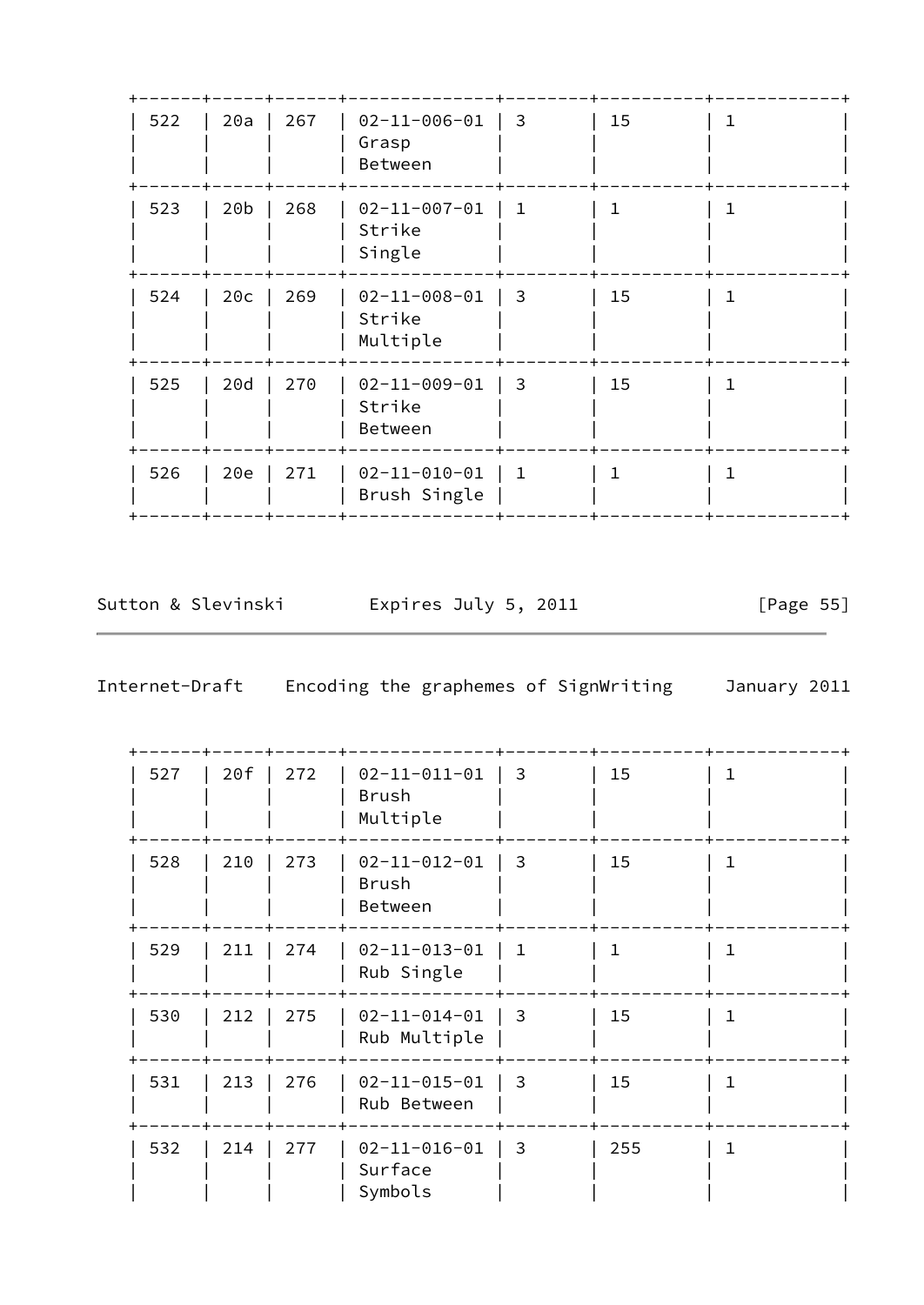| 533 | 215 | 278 | $02 - 11 - 017 - 01$<br>Surface<br>Between           | $\overline{3}$ | 15           | 1. |
|-----|-----|-----|------------------------------------------------------|----------------|--------------|----|
| 534 | 216 | 279 | $02 - 12 - 001 - 01$<br>Squeeze<br>Large Single      | $\mathbf{1}$   | $\mathbf{1}$ | 3  |
| 535 | 217 | 280 | $02 - 12 - 001 - 02$<br>Squeeze<br>Small Single      | $\mathbf{1}$   | $\mathbf{1}$ | 3  |
| 536 | 218 | 281 | $02 - 12 - 002 - 01$<br>Squeeze<br>Large<br>Multiple | 3              | 15           | 3  |
| 537 | 219 | 282 | $02 - 12 - 002 - 02$<br>Squeeze<br>Small<br>Multiple | 3              | 15           | 3  |
| 538 | 21a | 283 | $02 - 12 - 003 - 01$<br>Squeeze<br>Sequential        | 63             | 65535        | 1  |

Sutton & Slevinski Expires July 5, 2011 [Page 56]

| 539 | 21b | 284 | $02 - 12 - 004 - 01$<br>Flick Large<br>Single   | - 1       |    | 3 |  |
|-----|-----|-----|-------------------------------------------------|-----------|----|---|--|
| 540 | 21c | 285 | $02 - 12 - 004 - 02$<br>Flick Small<br>Single   | -1        |    | 3 |  |
| 541 | 21d | 286 | $02 - 12 - 005 - 01$<br>Flick Large<br>Multiple | $\vert$ 3 | 15 | 3 |  |
| 542 | 21e | 287 | 02-12-005-02                                    | $\vert$ 3 | 15 |   |  |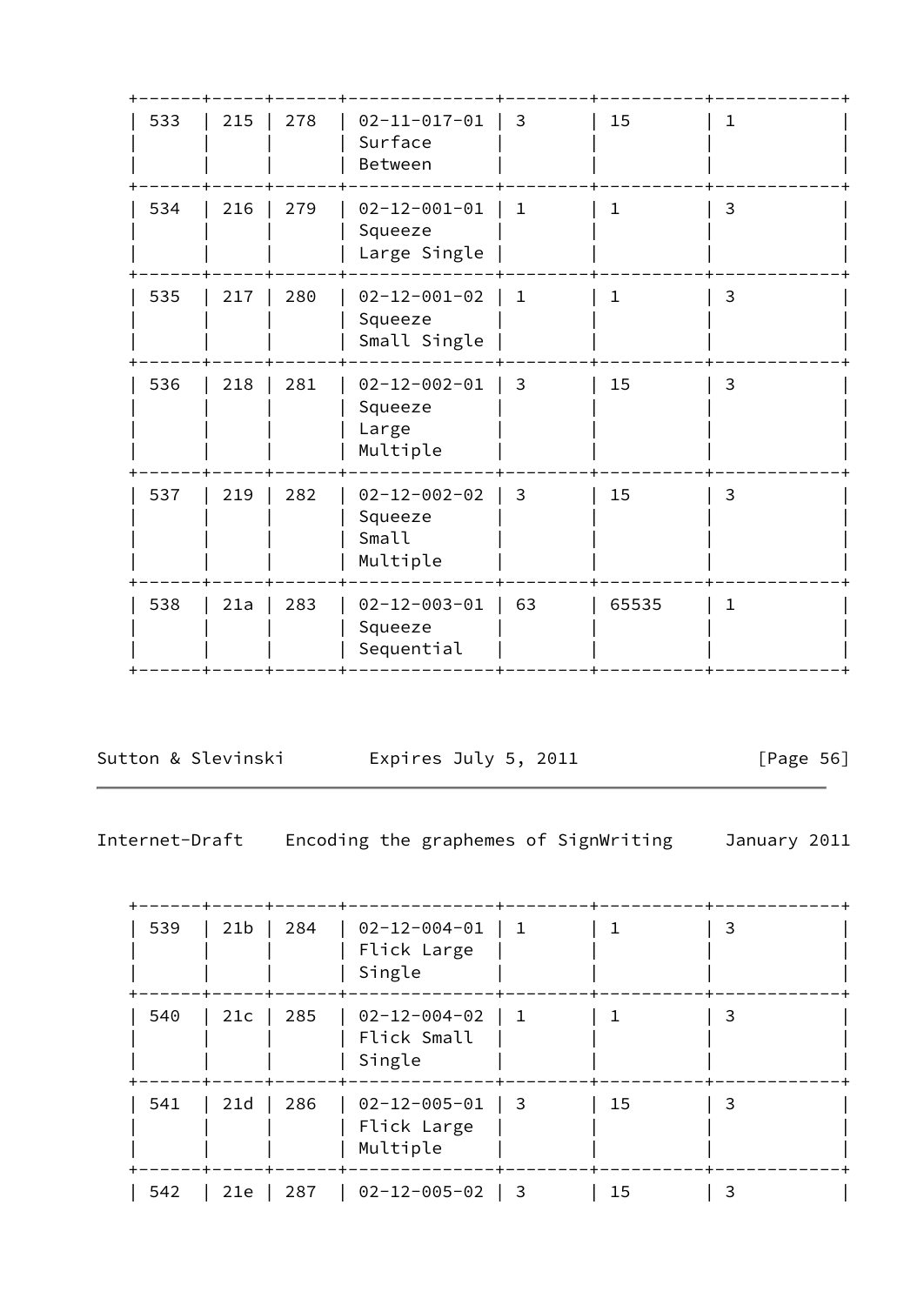|     |     |     | Flick Small<br>Multiple                                          |    |       |              |
|-----|-----|-----|------------------------------------------------------------------|----|-------|--------------|
| 543 | 21f | 288 | $02 - 12 - 006 - 01$<br>Flick<br>Sequential                      | 63 | 65535 | $\mathbf{1}$ |
| 544 | 220 | 289 | $02 - 12 - 007 - 01$<br>Squeeze<br>Flick<br>Alternating          | 3  | 255   | $\mathbf{1}$ |
| 545 | 221 | 290 | $02 - 12 - 008 - 01$<br>Hinge<br>Movement, Up<br>Down Large      | 31 | 255   | 3            |
| 546 | 222 | 291 | $02 - 12 - 008 - 02$<br>Hinge<br>Movement, Up<br>Down Small      | 31 | 255   | 3            |
| 547 | 223 | 292 | $02 - 12 - 009 - 01$<br>Hinge<br>Movement, Up<br>Sequential      | 63 | 65535 | 3            |
| 548 | 224 | 293 | $02 - 12 - 009 - 02$<br>Hinge<br>Movement,<br>Down<br>Sequential | 63 | 65535 | 3            |
|     |     |     |                                                                  |    |       |              |

Sutton & Slevinski Expires July 5, 2011 [Page 57]

| 549 | 225 | $\begin{array}{c} \begin{array}{c} \end{array} \end{array}$ | $\vert$ 02-12-010-01   15 | 255 |  |
|-----|-----|-------------------------------------------------------------|---------------------------|-----|--|
|     |     |                                                             | Hinge                     |     |  |
|     |     |                                                             | Movement, Up              |     |  |
|     |     |                                                             | Down                      |     |  |
|     |     |                                                             | Alternating               |     |  |
|     |     |                                                             | Large                     |     |  |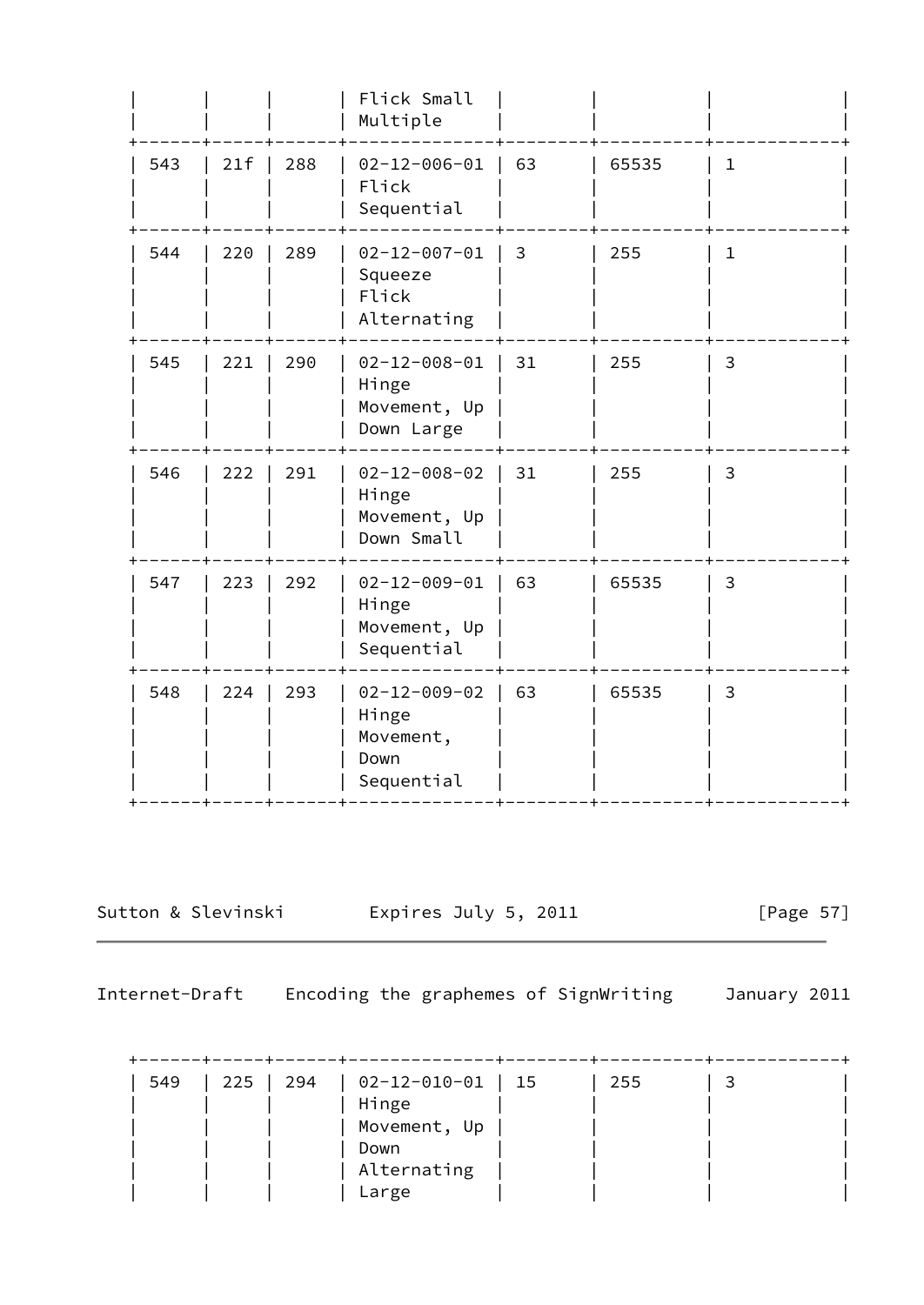| 550 | 226 | 295 | $02 - 12 - 010 - 02$<br>Hinge<br>Movement, Up<br>Down<br>Alternating<br>Small   | 15 | 255 | 3           |
|-----|-----|-----|---------------------------------------------------------------------------------|----|-----|-------------|
| 551 | 227 | 296 | $02 - 12 - 011 - 01$<br>Hinge<br>Movement,<br>Side to Side<br>Scissors          | 15 | 255 | 1           |
| 552 | 228 | 297 | $02 - 12 - 012 - 01$  <br>Finger<br>Contact<br>Movement,<br>Wall Plane          | 31 | 255 | $\mathbf 1$ |
| 553 | 229 | 298 | $02 - 12 - 013 - 01$<br>Finger<br>Contact<br>Movement,<br>Floor Plane           | 31 | 255 | $\mathbf 1$ |
| 554 | 22a | 299 | $02 - 13 - 001 - 01$<br>Single<br>Straight<br>Movement,<br>Wall Plane<br>Small  | 15 | 255 | 31          |
| 555 | 22b | 300 | $02 - 13 - 001 - 02$<br>Single<br>Straight<br>Movement,<br>Wall Plane<br>Medium | 15 | 255 | 31          |

Sutton & Slevinski Fxpires July 5, 2011 [Page 58]

Internet-Draft Encoding the graphemes of SignWriting January 2011

 $\overline{\phantom{0}}$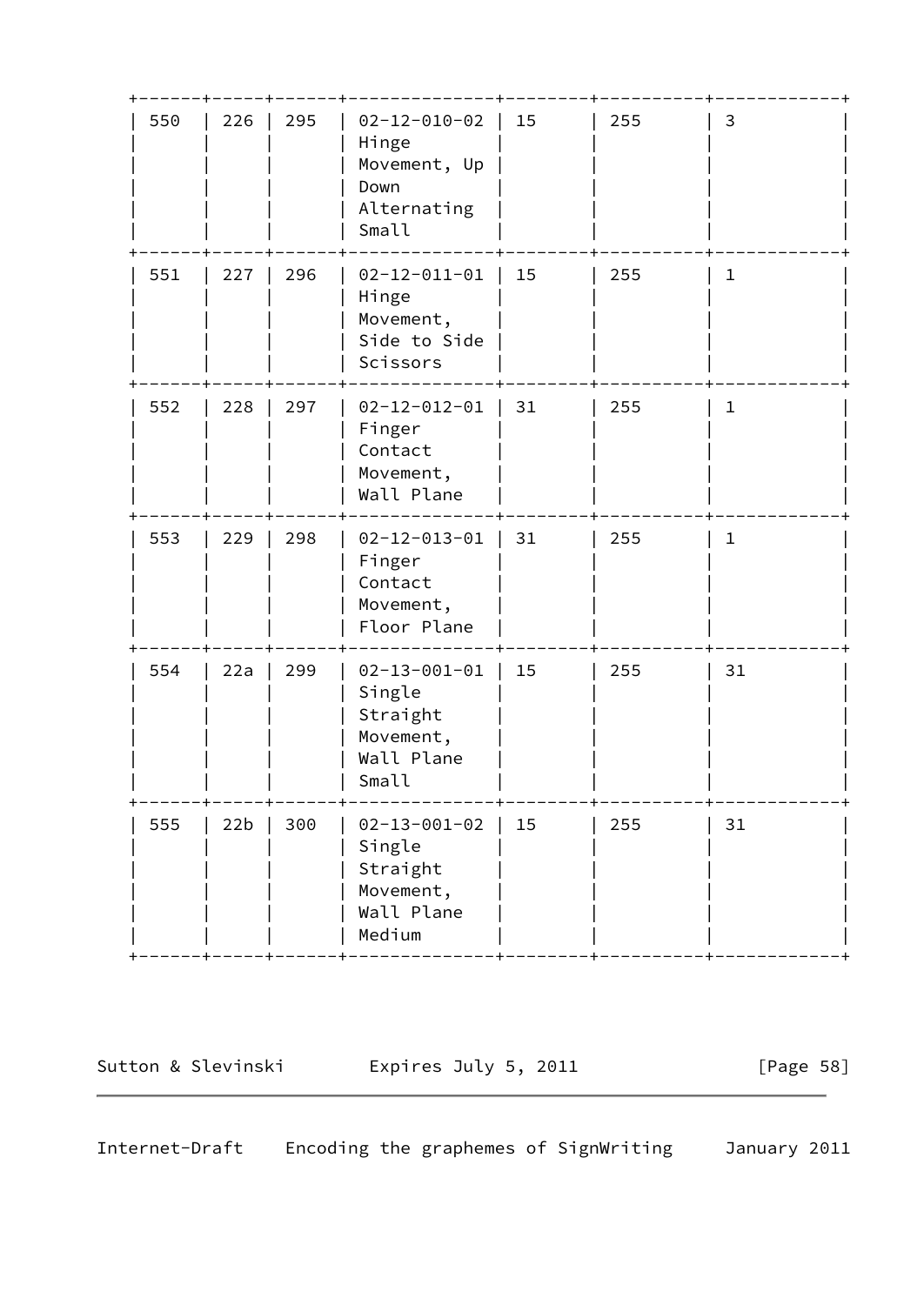| 556<br>557 | 22c<br>22d | 301 | $02 - 13 - 001 - 03$<br>Single<br>Straight<br>Movement,<br>Wall Plane<br>Large   | 15             | 255   | 31 |
|------------|------------|-----|----------------------------------------------------------------------------------|----------------|-------|----|
|            |            |     |                                                                                  |                |       |    |
|            |            | 302 | $02 - 13 - 001 - 04$<br>Single<br>Straight<br>Movement,<br>Wall Plane<br>Largest | 15             | 255   | 31 |
| 558        | 22e        | 303 | $02 - 13 - 001 - 05$<br>Single Wrist<br>Flex, Wall<br>Plane                      | 15             | 255   | 31 |
| 559        | 22f        | 304 | $02 - 13 - 002 - 01$<br>Double<br>Straight<br>Movement,<br>Wall Plane            | $\overline{7}$ | 255   | 3  |
| 560        | 230        | 305 | $02 - 13 - 002 - 02$<br>Double Wrist<br>Flex, Wall<br>Plane                      | $\overline{7}$ | 255   | 3  |
| 561        | 231        | 306 | $02 - 13 - 003 - 01$<br>Double<br>Alternating<br>Movement,<br>Wall Plane         | 7              | 65535 | 3  |
| 562        | 232        | 307 | $02 - 13 - 003 - 02$<br>Double<br>Alternating<br>Wrist Flex,<br>Wall Plane       | $\overline{7}$ | 65535 | 3  |
| 563        | 233        | 308 | $02 - 13 - 004 - 01$<br>Cross<br>Movement,<br>Wall Plane                         | 7              | 65535 | 1  |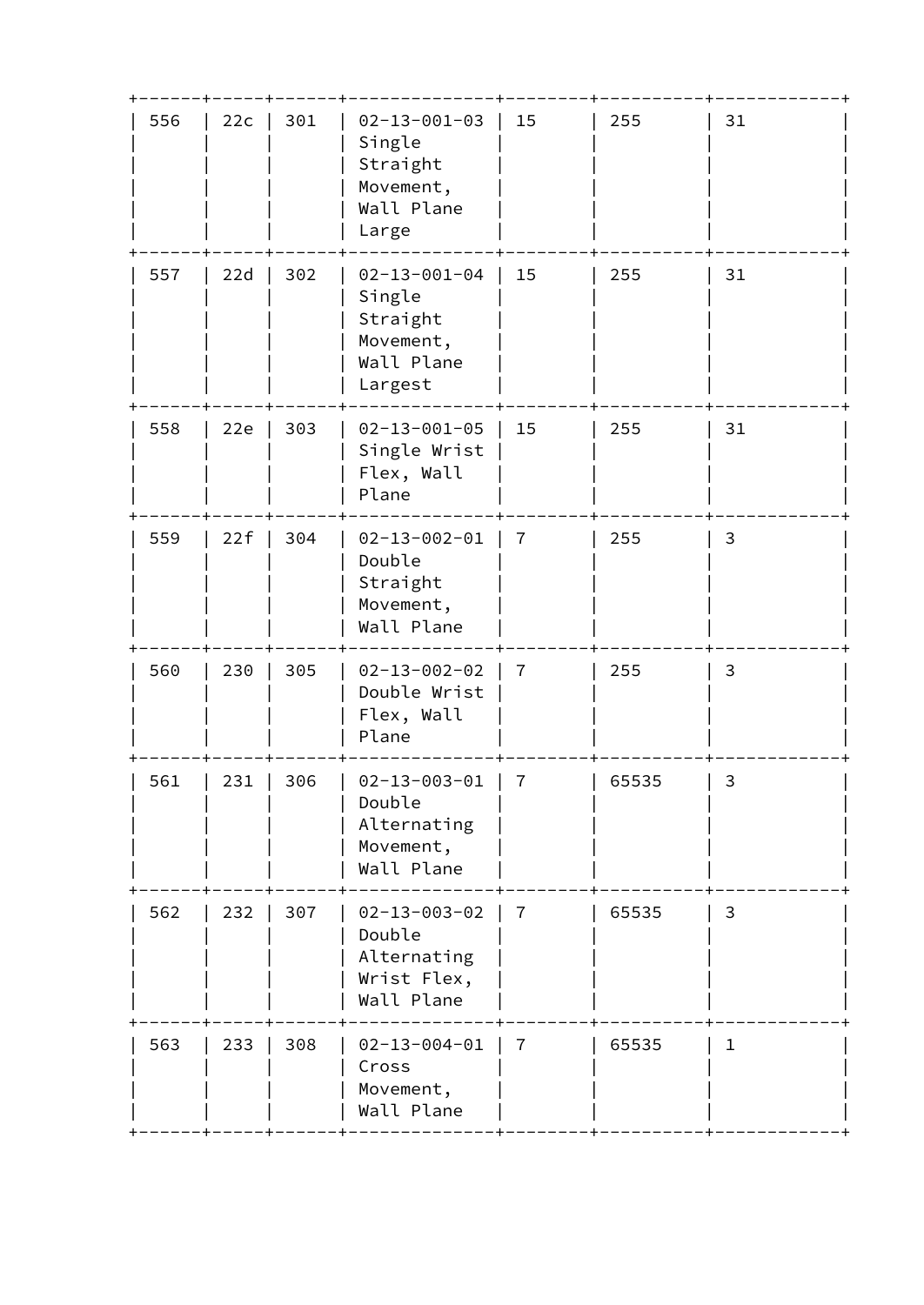| 564 | 234             | 309 | $02 - 13 - 005 - 01$<br>Triple<br>Straight<br>Movement,<br>Wall Plane      | 7              | 255   | 3              |  |
|-----|-----------------|-----|----------------------------------------------------------------------------|----------------|-------|----------------|--|
| 565 | 235             | 310 | $02 - 13 - 005 - 02$<br>Triple Wrist<br>Flex, Wall<br>Plane                | $\overline{7}$ | 255   | 3              |  |
| 566 | 236             | 311 | $02 - 13 - 006 - 01$<br>Triple<br>Alternating<br>Movement,<br>Wall Plane   | $\overline{7}$ | 65535 | 3              |  |
| 567 | 237             | 312 | $02 - 13 - 006 - 02$<br>Triple<br>Alternating<br>Wrist Flex,<br>Wall Plane | $\overline{7}$ | 65535 | 3              |  |
| 568 | 238             | 313 | $02 - 13 - 007 - 01$<br>Bend, Wall<br>Plane Small                          | 15             | 65535 | $\overline{7}$ |  |
| 569 | 239             | 314 | $02 - 13 - 007 - 02$<br>Bend, Wall<br>Plane Medium                         | 15             | 65535 | $\overline{7}$ |  |
| 570 | 23a             | 315 | $02 - 13 - 007 - 03$<br>Bend, Wall<br>Plane Large                          | 15             | 65535 | 7              |  |
| 571 | 23 <sub>b</sub> | 316 | $02 - 13 - 008 - 01$<br>Corner, Wall<br>Plane Small                        | 15             | 65535 | 15             |  |
| 572 | 23c             | 317 | $02 - 13 - 008 - 02$<br>Corner, Wall<br>Plane Medium                       | 15             | 65535 | 15             |  |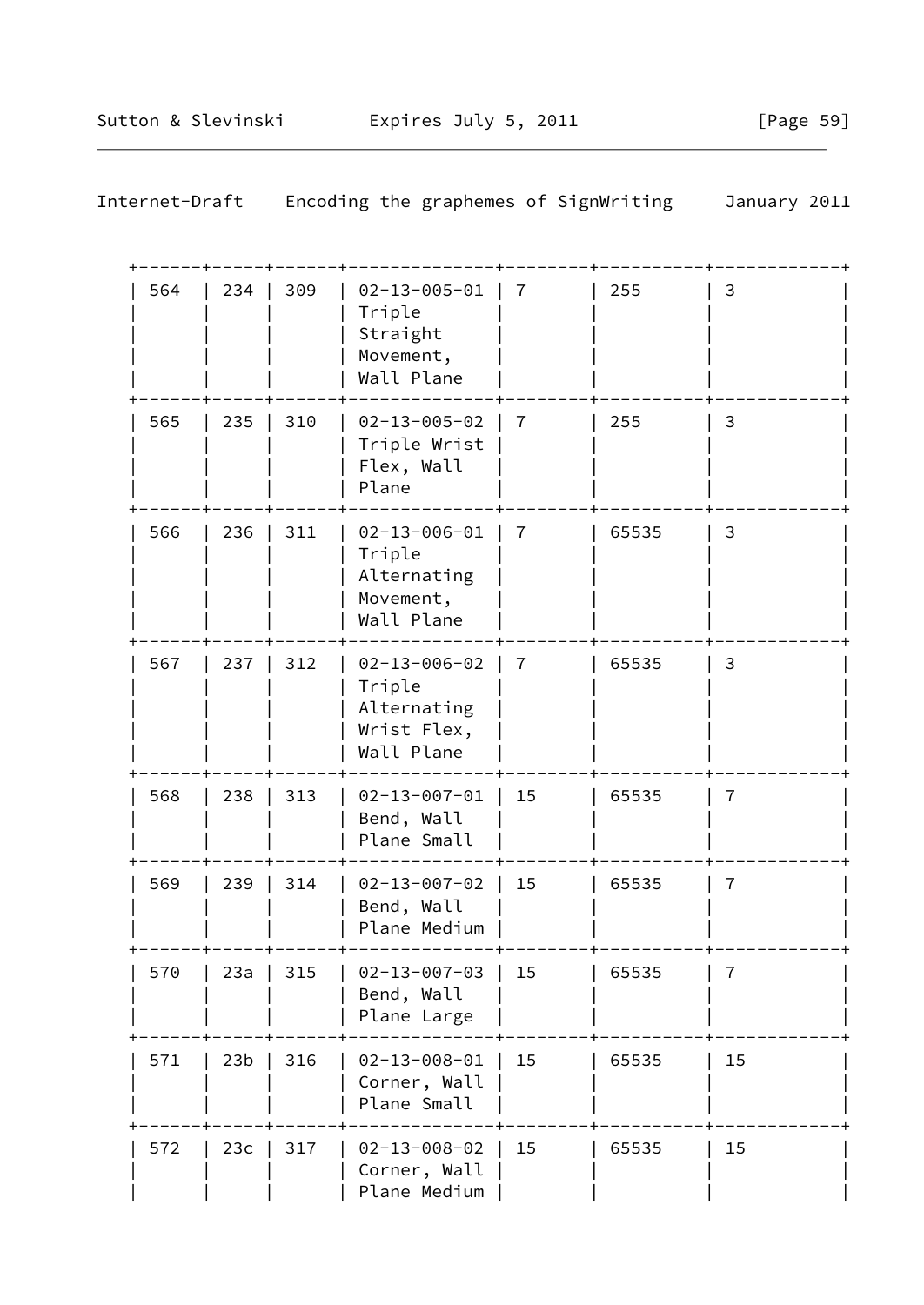|  | . _ _ _ _ + _ _ _ _ _ + _ _ _ _ _ _ + _ _ _ _ _ _ _ _ _ _ _ _ _ _ _ |       |      |
|--|---------------------------------------------------------------------|-------|------|
|  | 573   23d   318   02-13-008-03   15                                 | 65535 | l 15 |
|  | ' Corner, Wall <sub>I</sub>                                         |       |      |
|  | Plane Large                                                         |       |      |
|  |                                                                     |       |      |

Sutton & Slevinski Fxpires July 5, 2011 [Page 60]

| 574 | 23e | 319 | $02 - 13 - 008 - 04$<br>Corner, Wall<br>Plane with<br>Rotation | 15 | 65535 | 15             |  |
|-----|-----|-----|----------------------------------------------------------------|----|-------|----------------|--|
| 575 | 23f | 320 | $02 - 13 - 009 - 01$<br>Check, Wall<br>Plane Small             | 15 | 65535 | 7              |  |
| 576 | 240 | 321 | $02 - 13 - 009 - 02$<br>Check, Wall<br>Plane Medium            | 15 | 65535 | 7              |  |
| 577 | 241 | 322 | $02 - 13 - 009 - 03$<br>Check, Wall<br>Plane Large             | 15 | 65535 | $\overline{7}$ |  |
| 578 | 242 | 323 | $02 - 13 - 010 - 01$<br>Box, Wall<br>Plane Small               | 15 | 65535 | 7              |  |
| 579 | 243 | 324 | $02 - 13 - 010 - 02$<br>Box, Wall<br>Plane Medium              | 15 | 65535 | 7              |  |
| 580 | 244 | 325 | $02 - 13 - 010 - 03$<br>Box, Wall<br>Plane Large               | 15 | 65535 | 7              |  |
| 581 | 245 | 326 | $02 - 13 - 011 - 01$<br>Zigzag, Wall<br>Plane Small            | 15 | 65535 | 7              |  |
| 582 | 246 | 327 | $02 - 13 - 011 - 02$<br>Zigzag, Wall                           | 15 | 65535 | 7              |  |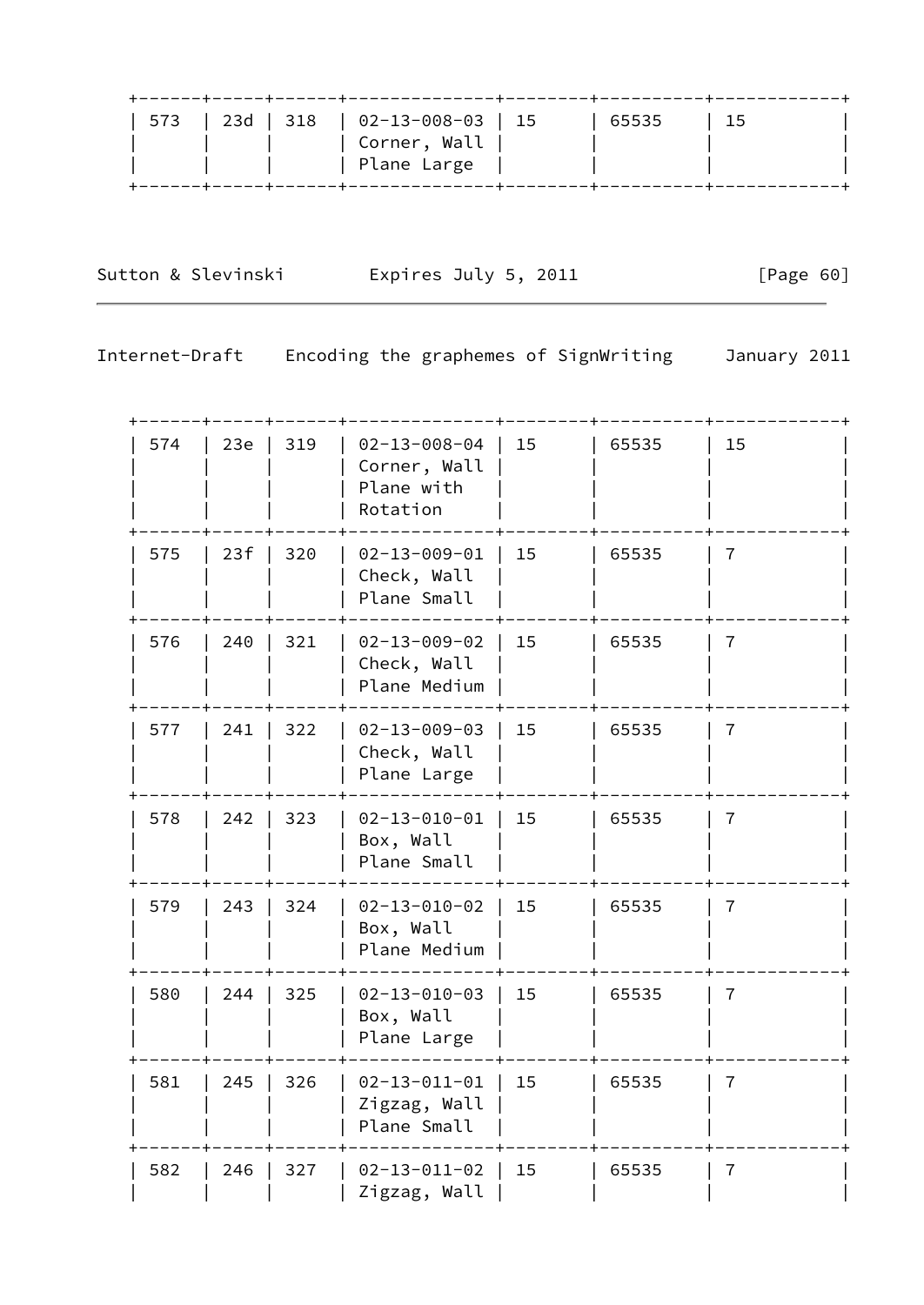|     |           |      | Plane Medium                                                     |       |  |
|-----|-----------|------|------------------------------------------------------------------|-------|--|
| 583 | 247   328 |      | $\vert$ 02-13-011-03 $\vert$ 15<br>Zigzag, Wall  <br>Plane Large | 65535 |  |
| 584 | 248       | -329 | $  02 - 13 - 012 - 01   15$<br>Peaks, Wall<br>Plane Small        | 65535 |  |

Sutton & Slevinski Expires July 5, 2011 [Page 61]

| 585 | 249             | 330 | $02 - 13 - 012 - 02$<br>Peaks, Wall<br>Plane Medium                      | 15 | 65535 | 7            |
|-----|-----------------|-----|--------------------------------------------------------------------------|----|-------|--------------|
| 586 | 24a             | 331 | $02 - 13 - 012 - 03$<br>Peaks, Wall<br>Plane Large                       | 15 | 65535 | 7            |
| 587 | 24 <sub>b</sub> | 332 | $02 - 13 - 013 - 01$<br>Travel<br>Rotation,<br>Single Wall<br>Plane      | 63 | 65535 | $\mathbf 1$  |
| 588 | 24c             | 333 | $02 - 13 - 014 - 01$<br>Travel<br>Rotation,<br>Double Wall<br>Plane      | 63 | 65535 | $\mathbf{1}$ |
| 589 | 24d             | 334 | $02 - 13 - 015 - 01$<br>Travel<br>Rotation,<br>Alternating<br>Wall Plane | 63 | 65535 | $\mathbf{1}$ |
| 590 | 24e             | 335 | $02 - 13 - 016 - 01$<br>Travel                                           | 63 | 48059 | $\mathbf{1}$ |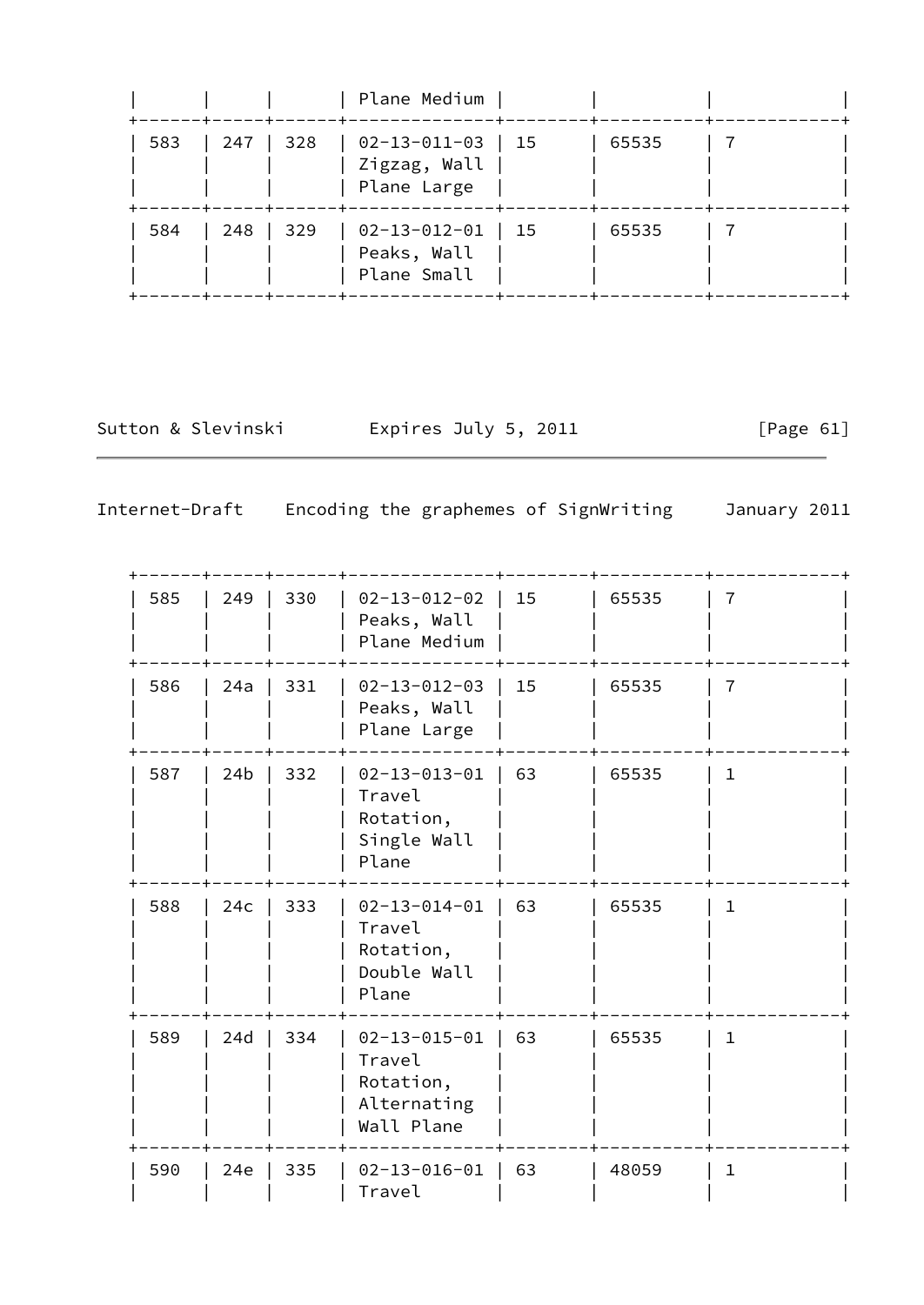|     |     |     | Rotation,<br>Single Floor<br>Plane                                        |    |       |  |
|-----|-----|-----|---------------------------------------------------------------------------|----|-------|--|
| 591 | 24f | 336 | $02 - 13 - 017 - 01$<br>Travel<br>Rotation,<br>Double Floor<br>Plane      | 63 | 48059 |  |
| 592 | 250 | 337 | $02 - 13 - 018 - 01$<br>Travel<br>Rotation,<br>Alternating<br>Floor Plane | 63 | 48059 |  |

Sutton & Slevinski Fxpires July 5, 2011 [Page 62]

| 593 | 251 | 338 | $02 - 13 - 019 - 01$<br>Travel<br>Shaking,<br>Wall Plane           | 7  | 255   | ı  |
|-----|-----|-----|--------------------------------------------------------------------|----|-------|----|
| 594 | 252 | 339 | $02 - 13 - 020 - 01$<br>Travel Arm<br>Spiral, Wall<br>Plane Single | 7  | 65535 | 7  |
| 595 | 253 | 340 | $02 - 13 - 020 - 02$<br>Travel Arm<br>Spiral, Wall<br>Plane Double | 7  | 65535 | 7  |
| 596 | 254 | 341 | $02 - 13 - 020 - 03$<br>Travel Arm<br>Spiral, Wall<br>Plane Triple | 7  | 65535 | 7  |
| 597 | 255 | 342 | $02 - 14 - 001 - 01$                                               | 31 | 187   | 15 |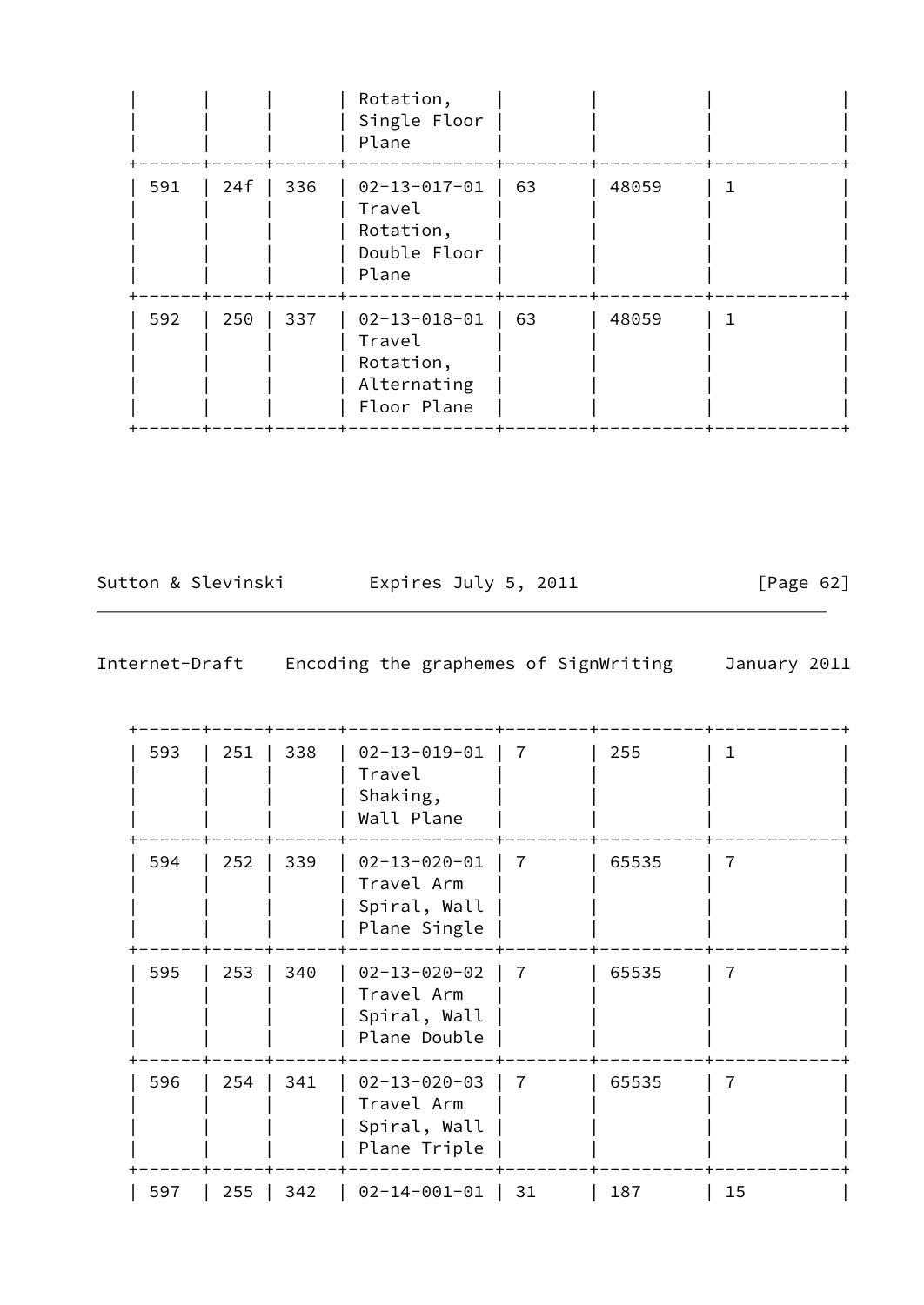|     |     |     | Diagonal<br>Away<br>Movement<br>Small                           |    |     |    |
|-----|-----|-----|-----------------------------------------------------------------|----|-----|----|
| 598 | 256 | 343 | $02 - 14 - 001 - 02$<br>Diagonal<br>Away<br>Movement<br>Medium  | 31 | 187 | 15 |
| 599 | 257 | 344 | $02 - 14 - 001 - 03$<br>Diagonal<br>Away<br>Movement<br>Large   | 31 | 187 | 15 |
| 600 | 258 | 345 | $02 - 14 - 001 - 04$<br>Diagonal<br>Away<br>Movement<br>Largest | 31 | 187 | 15 |

Sutton & Slevinski Fxpires July 5, 2011 [Page 63]

| 601 | 259             | 346 | $02 - 14 - 002 - 01$<br>Diagonal<br>Towards<br>Movement<br>Small  | 31 | 187 | 15 |
|-----|-----------------|-----|-------------------------------------------------------------------|----|-----|----|
| 602 | 25a             | 347 | $02 - 14 - 002 - 02$<br>Diagonal<br>Towards<br>Movement<br>Medium | 31 | 187 | 15 |
| 603 | 25 <sub>b</sub> | 348 | $02 - 14 - 002 - 03$<br>Diagonal                                  | 31 | 187 | 15 |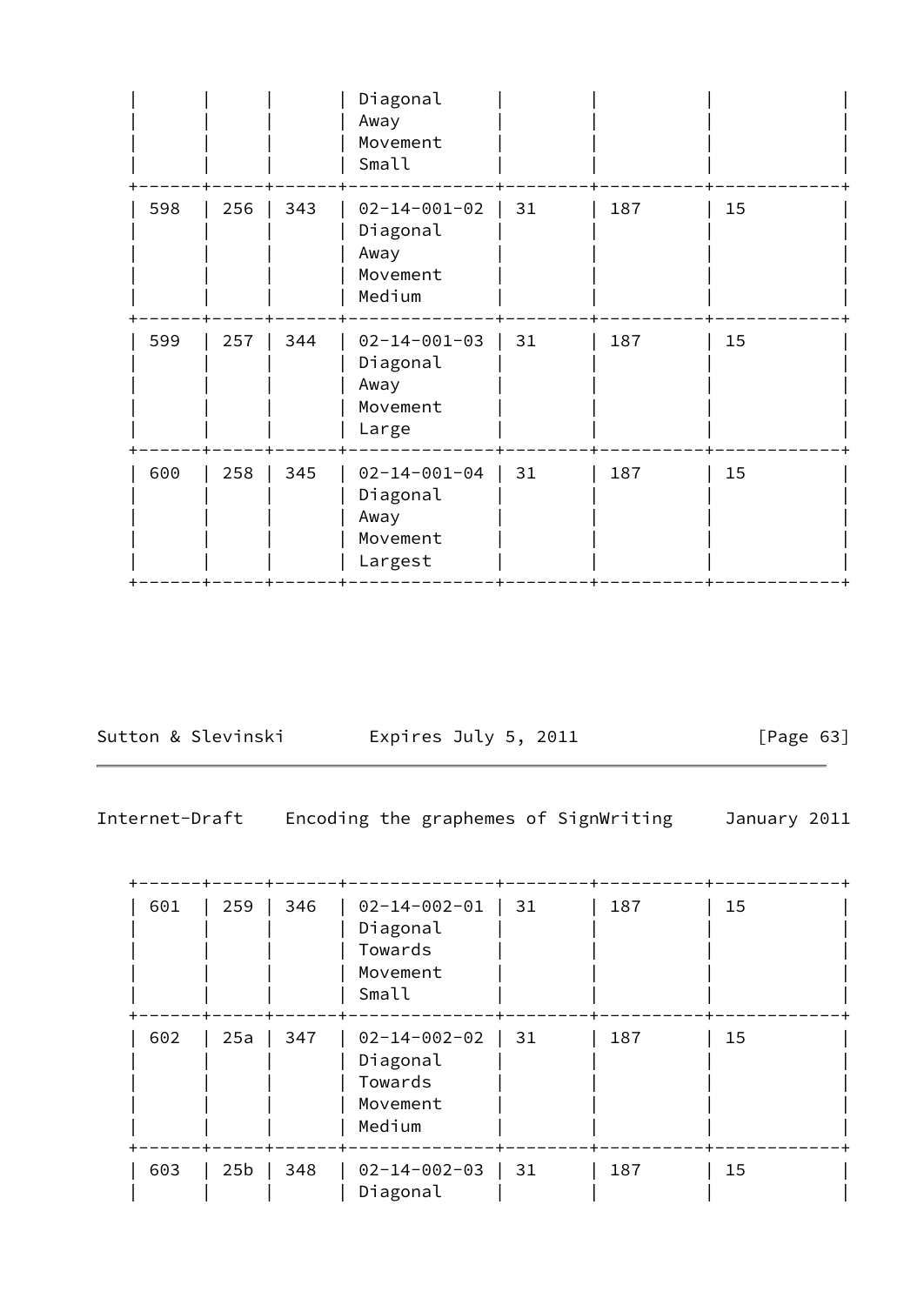|     |     |     | Towards<br>Movement<br>Large                                       |    |     |    |
|-----|-----|-----|--------------------------------------------------------------------|----|-----|----|
| 604 | 25c | 349 | $02 - 14 - 002 - 04$<br>Diagonal<br>Towards<br>Movement<br>Largest | 31 | 187 | 15 |
| 605 | 25d | 350 | $02 - 14 - 003 - 01$<br>Diagonal<br>Between Away<br>Small          | 15 | 187 | 15 |
| 606 | 25e | 351 | $02 - 14 - 003 - 02$<br>Diagonal<br>Between Away<br>Medium         | 15 | 187 | 15 |
| 607 | 25f | 352 | $02 - 14 - 003 - 03$<br>Diagonal<br>Between Away<br>Large          | 15 | 187 | 15 |
| 608 | 260 | 353 | $02 - 14 - 003 - 04$<br>Diagonal<br>Between Away<br>Largest        | 15 | 187 | 15 |
|     |     |     |                                                                    |    |     |    |

Sutton & Slevinski and Expires July 5, 2011 [Page 64]

| 609 | 261 | 354 | 02-14-004-01<br>Diagonal | $\vert$ 15 | 187 | 15 |  |
|-----|-----|-----|--------------------------|------------|-----|----|--|
|     |     |     | Between                  |            |     |    |  |
|     |     |     | Towards<br>Small         |            |     |    |  |
| 610 | 262 | 355 | $02 - 14 - 004 - 02$     | 15         | 187 | 15 |  |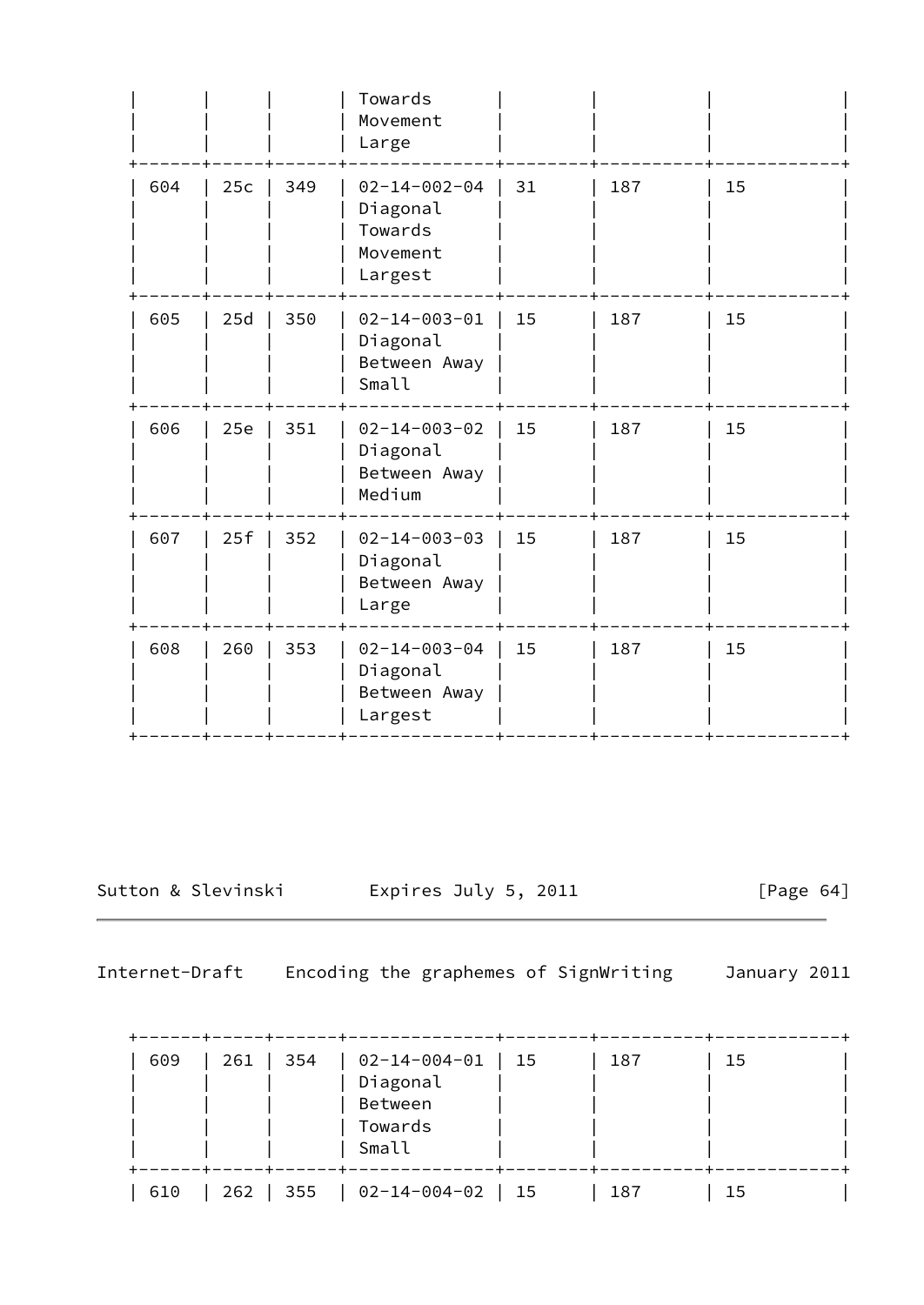|     |     |     | Diagonal<br>Between<br>Towards<br>Medium                                         |     |     |    |
|-----|-----|-----|----------------------------------------------------------------------------------|-----|-----|----|
| 611 | 263 | 356 | $02 - 14 - 004 - 03$<br>Diagonal<br>Between<br>Towards<br>Large                  | 15  | 187 | 15 |
| 612 | 264 | 357 | $02 - 14 - 004 - 04$<br>Diagonal<br>Between<br>Towards<br>Largest                | 15  | 187 | 15 |
| 613 | 265 | 358 | $02 - 15 - 001 - 01$<br>Single<br>Straight<br>Movement,<br>Floor Plane<br>Small  | 15  | 255 | 31 |
| 614 | 266 | 359 | $02 - 15 - 001 - 02$<br>Single<br>Straight<br>Movement,<br>Floor Plane<br>Medium | 15  | 255 | 31 |
| 615 | 267 | 360 | $02 - 15 - 001 - 03$<br>Single<br>Straight<br>Movement,<br>Floor Plane<br>Large  | 1.5 | 255 | 31 |

Sutton & Slevinski Expires July 5, 2011 [Page 65]

Internet-Draft Encoding the graphemes of SignWriting January 2011

+------+-----+------+--------------+--------+----------+------------+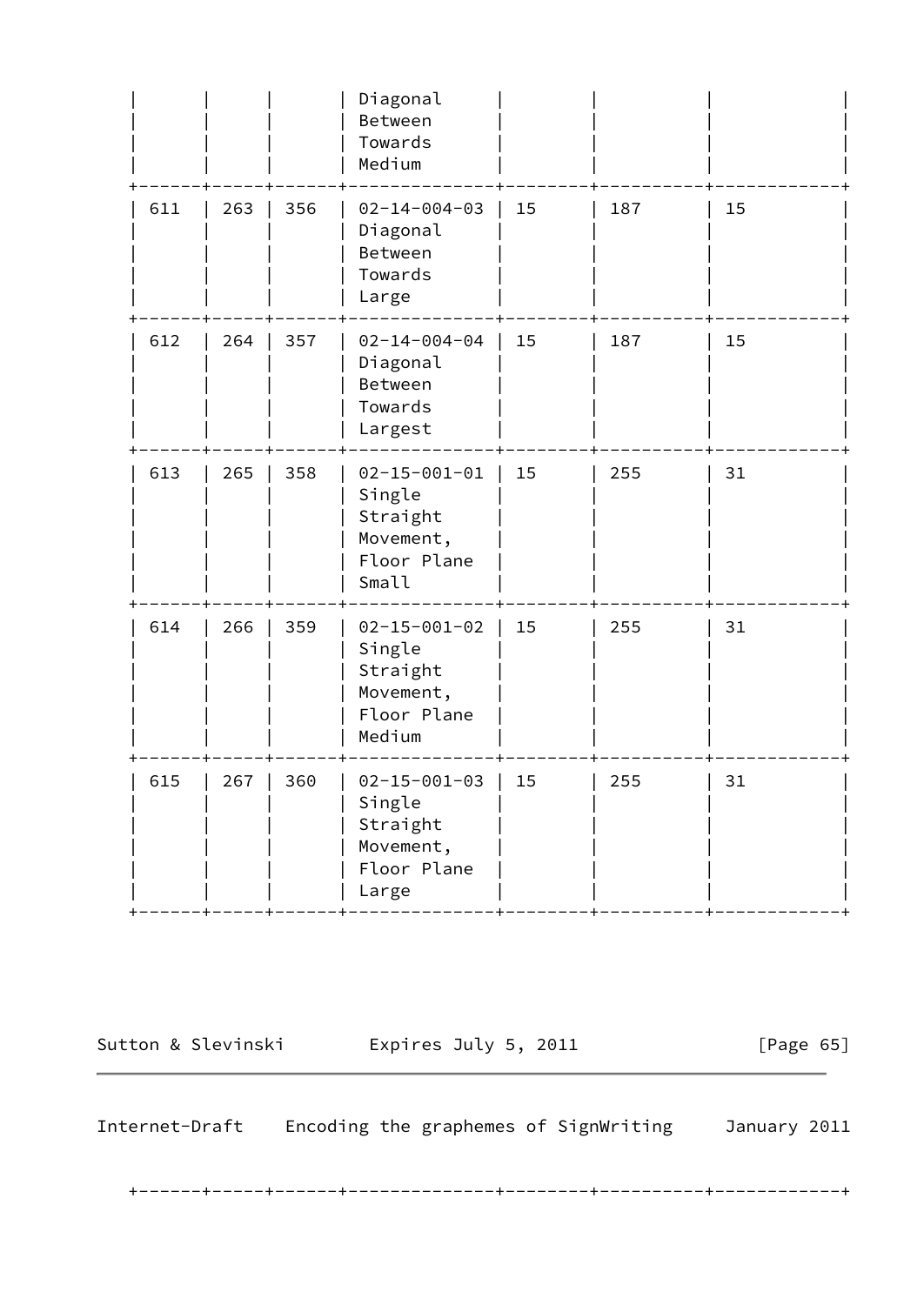| 616 | 268 | 361 | $02 - 15 - 001 - 04$<br>Single<br>Straight<br>Movement,<br>Floor Plane<br>Largest | 15             | 255   | 31           |
|-----|-----|-----|-----------------------------------------------------------------------------------|----------------|-------|--------------|
| 617 | 269 | 362 | $02 - 15 - 001 - 05$<br>Single Wrist<br>Flex, Floor<br>Plane                      | 15             | 255   | 31           |
| 618 | 26a | 363 | $02 - 15 - 002 - 01$<br>Double<br>Straight<br>Movement,<br>Floor Plane            | 7              | 255   | 3            |
| 619 | 26b | 364 | $02 - 15 - 002 - 02$<br>Double Wrist<br>Flex, Floor<br>Plane                      | $\overline{7}$ | 255   | 3            |
| 620 | 26c | 365 | $02 - 15 - 003 - 01$<br>Double<br>Alternating<br>Movement,<br>Floor Plane         | 7              | 65535 | 3            |
| 621 | 26d | 366 | $02 - 15 - 003 - 02$<br>Double<br>Alternating<br>Wrist Flex,<br>Floor Plane       | $\overline{7}$ | 65535 | 3            |
| 622 | 26e | 367 | $02 - 15 - 004 - 01$<br>Cross<br>Movement,<br>Floor Plane                         | $\overline{7}$ | 65535 | $\mathbf{1}$ |
| 623 | 26f | 368 | $02 - 15 - 005 - 01$<br>Triple<br>Straight<br>Movement,<br>Floor Plane            | $\overline{7}$ | 255   | 3            |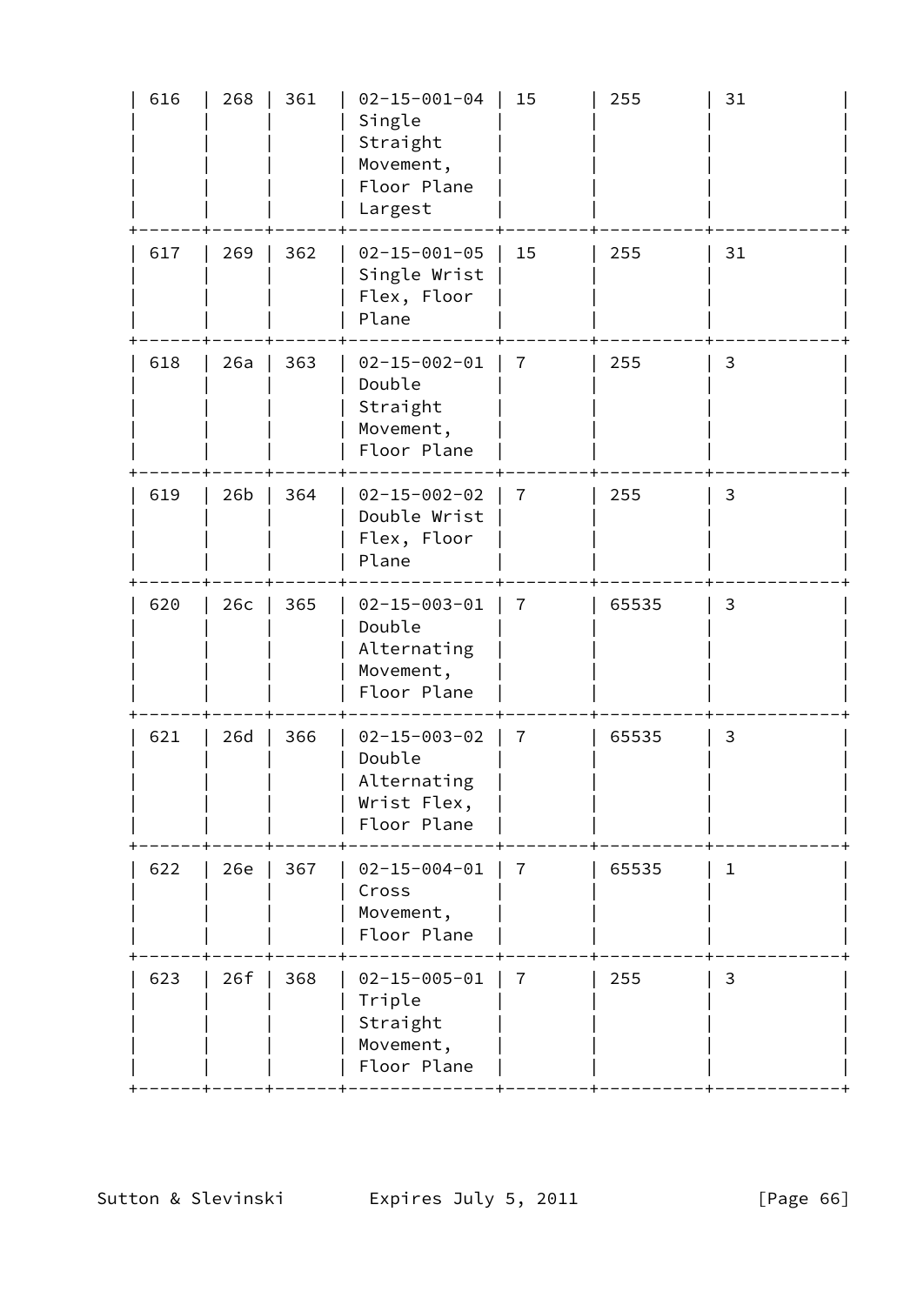| 624 | 270 | 369 | $02 - 15 - 005 - 02$<br>Triple Wrist<br>Flex, Floor<br>Plane                | 7              | 255   | 3              |
|-----|-----|-----|-----------------------------------------------------------------------------|----------------|-------|----------------|
| 625 | 271 | 370 | $02 - 15 - 006 - 01$<br>Triple<br>Alternating<br>Movement,<br>Floor Plane   | 7              | 65535 | 3              |
| 626 | 272 | 371 | $02 - 15 - 006 - 02$<br>Triple<br>Alternating<br>Wrist Flex,<br>Floor Plane | $\overline{7}$ | 65535 | 3              |
| 627 | 273 | 372 | $02 - 15 - 007 - 01$<br>Bend, Floor<br>Plane                                | 15             | 65535 | $\mathbf{1}$   |
| 628 | 274 | 373 | $02 - 15 - 008 - 01$<br>Corner,<br>Floor Plane<br>Small                     | 15             | 65535 | $\overline{7}$ |
| 629 | 275 | 374 | $02 - 15 - 008 - 02$<br>Corner,<br>Floor Plane<br>Medium                    | 15             | 65535 | $\overline{7}$ |
| 630 | 276 | 375 | $02 - 15 - 008 - 03$<br>Corner,<br>Floor Plane<br>Large                     | 15             | 65535 | 7              |
| 631 | 277 | 376 | $02 - 15 - 009 - 01$<br>Check, Floor<br>Plane                               | 15             | 65535 | $\mathbf{1}$   |
| 632 | 278 | 377 | $02 - 15 - 010 - 01$<br>Box, Floor<br>Plane Small                           | 15             | 65535 | 7              |
| 633 | 279 | 378 | $02 - 15 - 010 - 02$                                                        | 15             | 65535 | 7              |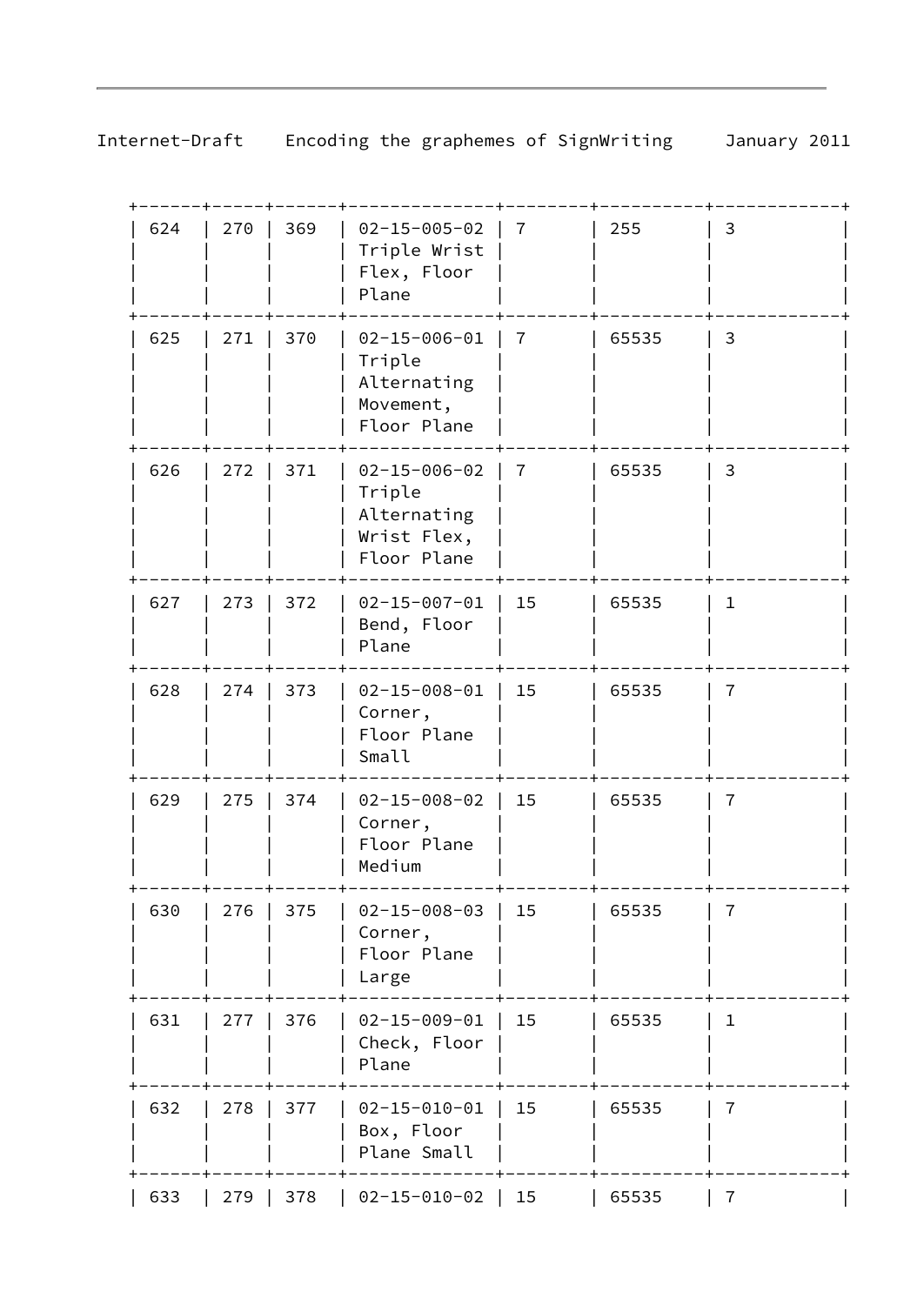|     |                 |                | Plane Medium                                                        |    |                      |                                       |
|-----|-----------------|----------------|---------------------------------------------------------------------|----|----------------------|---------------------------------------|
|     |                 |                |                                                                     |    |                      | [Page $67$ ]                          |
|     |                 | January 2011   |                                                                     |    |                      |                                       |
| 634 | 27a             | 379            | $02 - 15 - 010 - 03$<br>Box, Floor<br>Plane Large                   | 15 | 65535                | $\overline{7}$                        |
| 635 | 27 <sub>b</sub> | 380            | $02 - 15 - 011 - 01$<br>Zigzag,<br>Floor Plane<br>Small             | 15 | 65535                | $\overline{7}$                        |
| 636 | 27c             | 381            | $02 - 15 - 011 - 02$<br>Zigzag,<br>Floor Plane<br>Medium            | 15 | 65535                | 7                                     |
| 637 | 27d             | 382            | $02 - 15 - 011 - 03$<br>Zigzag,<br>Floor Plane<br>Large             | 15 | 65535                | 7                                     |
| 638 | 27e             | 383            | $02 - 15 - 012 - 01$<br>Peaks, Floor<br>Plane Small                 | 15 | 65535                | 7                                     |
| 639 | 27f             | 384            | $02 - 15 - 012 - 02$<br>Peaks, Floor<br>Plane Medium                | 15 | 65535                | 7                                     |
| 640 | 280             | 385            | $02 - 15 - 012 - 03$<br>Peaks, Floor<br>Plane Large                 | 15 | 65535                | 7                                     |
| 641 | 281             | 386            | $02 - 15 - 013 - 01$<br>Travel<br>Rotation<br>Single Floor<br>Plane | 63 | 65535                | $\mathbf 1$                           |
|     |                 | Internet-Draft | Sutton & Slevinski                                                  |    | Expires July 5, 2011 | Encoding the graphemes of SignWriting |

 | 642 | 282 | 387 | 02-15-014-01 | 63 | 65535 | 1 | | | | | Travel | | | |

| | | | Box, Floor | | | |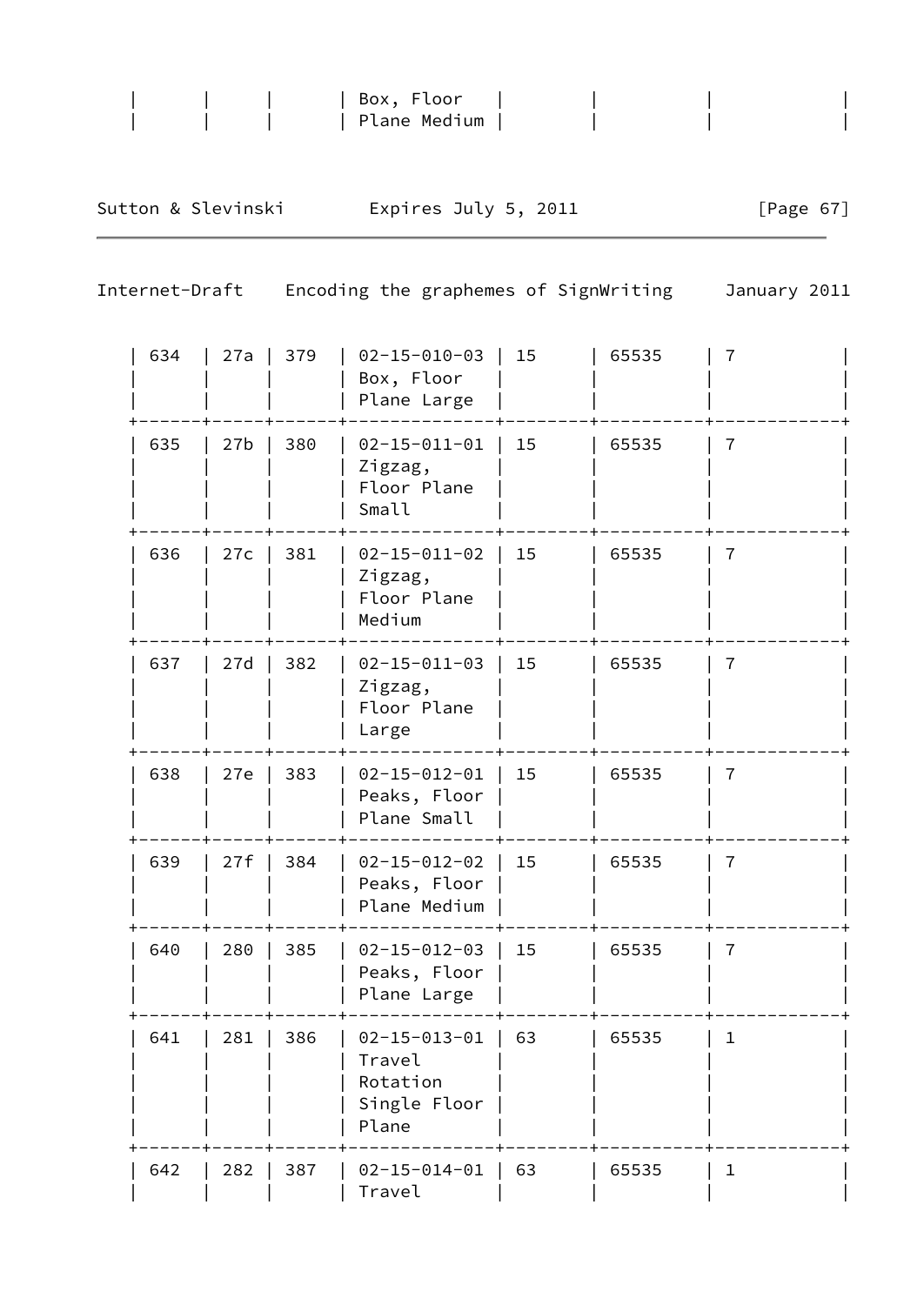|     |     |                                                             | Rotation<br>Double Floor<br>Plane                                     |       |  |
|-----|-----|-------------------------------------------------------------|-----------------------------------------------------------------------|-------|--|
| 643 | 283 | $\begin{array}{c} \begin{array}{c} \end{array} \end{array}$ | 02-15-015-01   63<br>Travel<br>Rotation<br>Alternating<br>Floor Plane | 65535 |  |

Sutton & Slevinski and Expires July 5, 2011 [Page 68]

| 644 | 284 | 389 | $02 - 15 - 016 - 01$<br>Travel<br>Rotation<br>Single Wall<br>Plane      | 63             | 65535 | $\mathbf{1}$ |
|-----|-----|-----|-------------------------------------------------------------------------|----------------|-------|--------------|
| 645 | 285 | 390 | $02 - 15 - 017 - 01$<br>Travel<br>Rotation<br>Double Wall<br>Plane      | 63             | 65535 | $\mathbf{1}$ |
| 646 | 286 | 391 | $02 - 15 - 018 - 01$<br>Travel<br>Rotation<br>Alternating<br>Wall Plane | 63             | 65535 | $\mathbf{1}$ |
| 647 | 287 | 392 | $02 - 15 - 019 - 01$<br>Travel<br>Shaking<br>Floor Plane                | $\overline{7}$ | 255   | $\mathbf{1}$ |
| 648 | 288 | 393 | $02 - 16 - 001 - 01$<br>Curve Wall<br>Plane,<br>Quarter<br>Small        | 15             | 65535 | 15           |
| 649 | 289 | 394 | $02 - 16 - 001 - 02$<br>Curve Wall<br>Plane,                            | 15             | 65535 | 15           |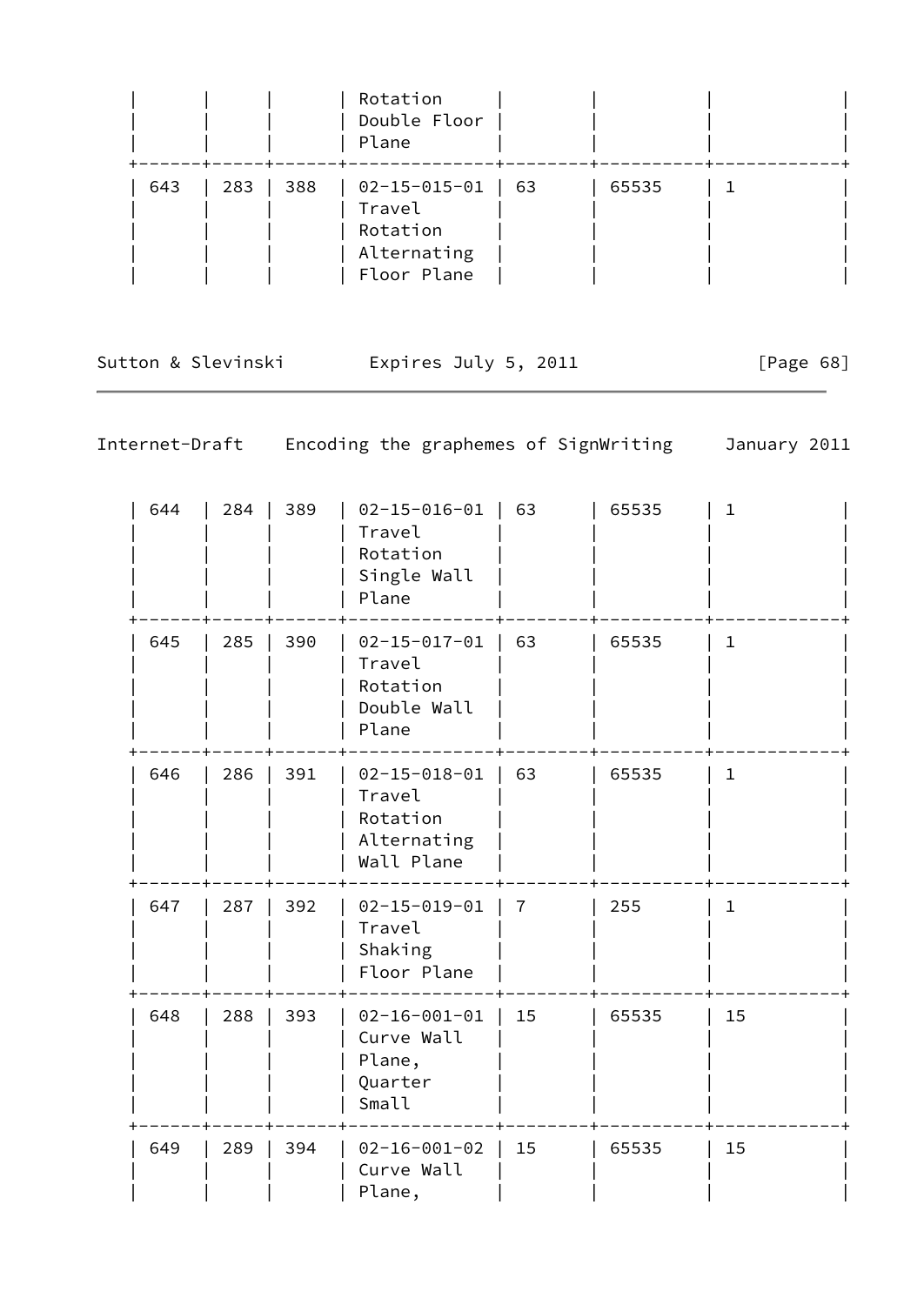|     |                 |     | Quarter<br>Medium                                                  |    |       |    |
|-----|-----------------|-----|--------------------------------------------------------------------|----|-------|----|
| 650 | 28a             | 395 | $02 - 16 - 001 - 03$<br>Curve Wall<br>Plane,<br>Quarter<br>Large   | 15 | 65535 | 15 |
| 651 | 28 <sub>b</sub> | 396 | $02 - 16 - 001 - 04$<br>Curve Wall<br>Plane,<br>Quarter<br>Largest | 15 | 65535 | 15 |

Sutton & Slevinski Expires July 5, 2011 [Page 69]

| 652 | 28c | 397 | $02 - 16 - 002 - 01$<br>Curve Wall<br>Plane, Half<br>Circle Small      | 15 | 65535 | 15 |  |
|-----|-----|-----|------------------------------------------------------------------------|----|-------|----|--|
| 653 | 28d | 398 | $02 - 16 - 002 - 02$<br>Curve Wall<br>Plane, Half<br>Circle<br>Medium  | 15 | 65535 | 15 |  |
| 654 | 28e | 399 | $02 - 16 - 002 - 03$<br>Curve Wall<br>Plane, Half<br>Circle Large      | 15 | 65535 | 15 |  |
| 655 | 28f | 400 | $02 - 16 - 002 - 04$<br>Curve Wall<br>Plane, Half<br>Circle<br>Largest | 15 | 65535 | 15 |  |
| 656 | 290 | 401 | $02 - 16 - 003 - 01$<br>Curve Wall                                     | 15 | 65535 | 3  |  |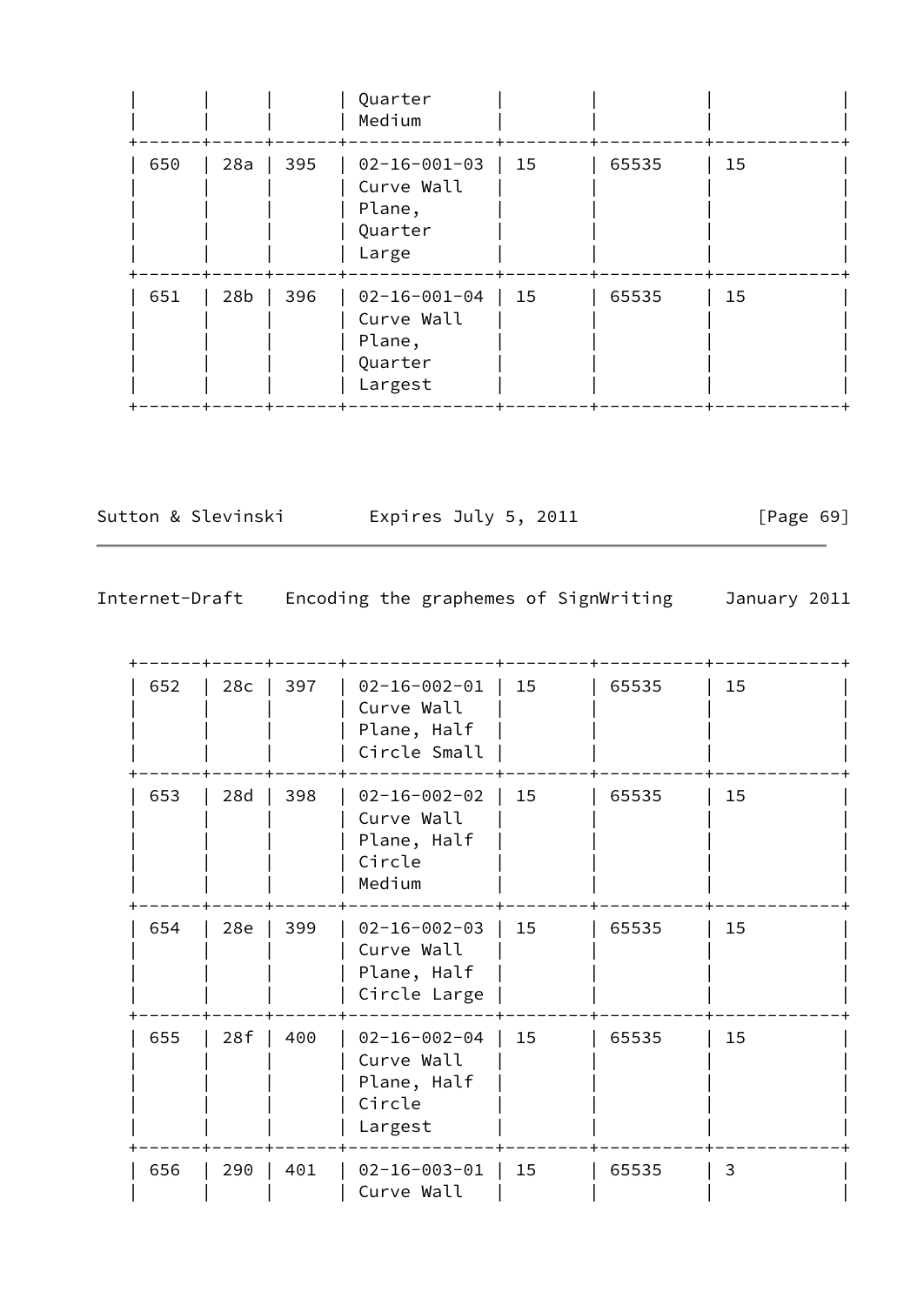|     |     |     | Plane, 3<br>Quarter<br>Circle Small                                           |    |       |   |
|-----|-----|-----|-------------------------------------------------------------------------------|----|-------|---|
| 657 | 291 | 402 | $02 - 16 - 003 - 02$<br>Curve Wall<br>Plane, 3<br>Quarter<br>Circle<br>Medium | 15 | 65535 | 3 |
| 658 | 292 | 403 | $02 - 16 - 004 - 01$<br>Hump Wall<br>Plane Small                              | 15 | 65535 |   |
| 659 | 293 | 404 | $02 - 16 - 004 - 02$<br>Hump Wall<br>Plane Medium                             | 15 | 65535 | 7 |
| 660 | 294 | 405 | $02 - 16 - 004 - 03$<br>Hump Wall<br>Plane Large                              | 15 | 65535 | 7 |
|     |     |     |                                                                               |    |       |   |

Sutton & Slevinski Expires July 5, 2011 [Page 70]

| 661 | 295 | 406 | $02 - 16 - 005 - 01$<br>Loop Wall<br>Plane Small           | 15 | 65535 | 15 |
|-----|-----|-----|------------------------------------------------------------|----|-------|----|
| 662 | 296 | 407 | $02 - 16 - 005 - 02$<br>Loop Wall<br>Plane Medium          | 15 | 65535 | 15 |
| 663 | 297 | 408 | $02 - 16 - 005 - 03$<br>Loop Wall<br>Plane Large           | 15 | 65535 | 15 |
| 664 | 298 | 409 | $02 - 16 - 005 - 04$<br>Loop Wall<br>Plane Small<br>Double | 15 | 65535 | 15 |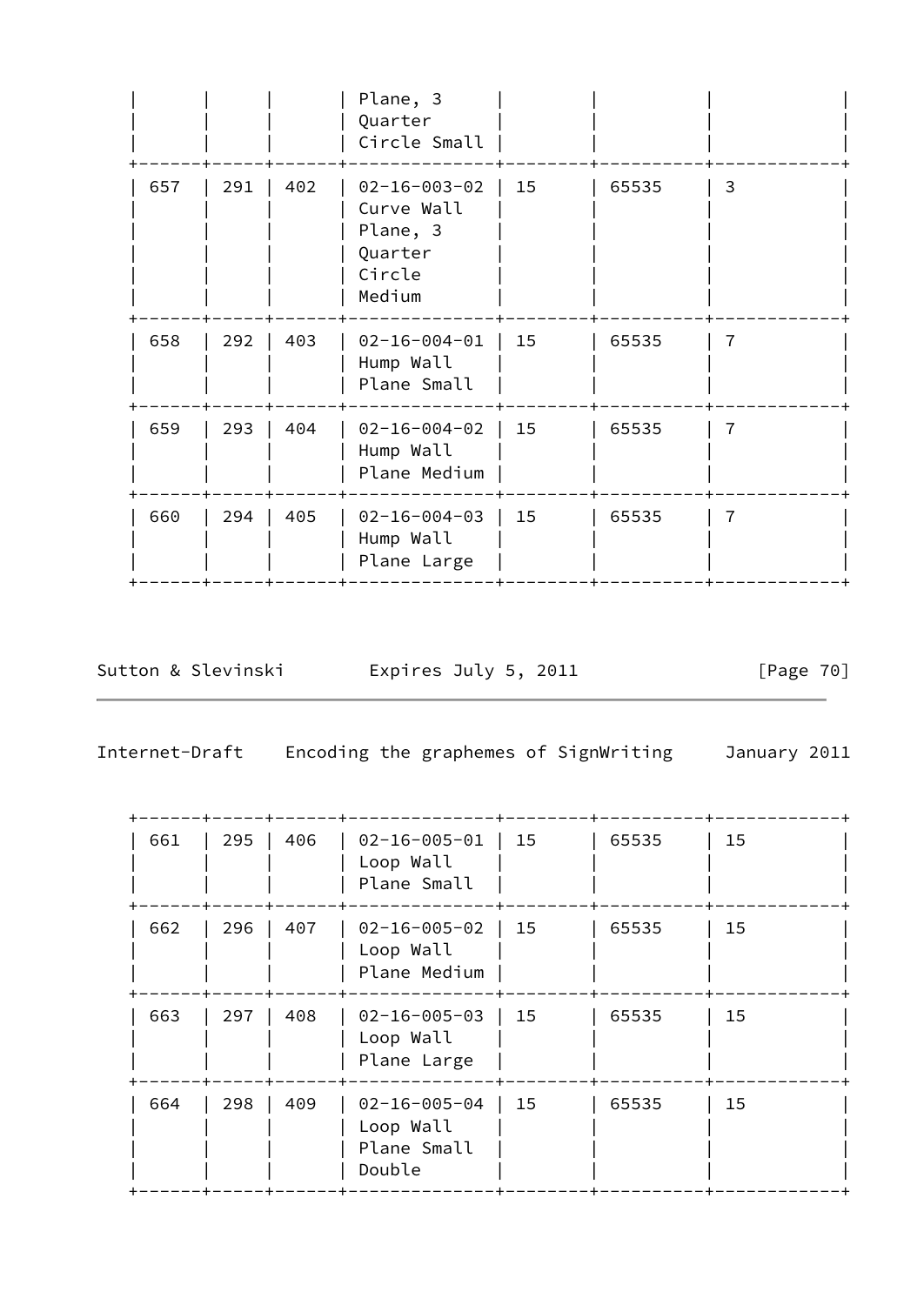| 665 | 299             | 410 | $02 - 16 - 006 - 01$<br>Wave Wall<br>Plane 2<br>Curves Small     | 15 | 65535 | 31 |
|-----|-----------------|-----|------------------------------------------------------------------|----|-------|----|
| 666 | 29a             | 411 | $02 - 16 - 006 - 02$<br>Wave Wall<br>Plane 2<br>Curves<br>Medium | 15 | 65535 | 31 |
| 667 | 29 <sub>b</sub> | 412 | $02 - 16 - 006 - 03$<br>Wave Wall<br>Plane 2<br>Curves Large     | 15 | 65535 | 31 |
| 668 | 29c             | 413 | $02 - 16 - 006 - 04$<br>Wave Wall<br>Plane 3<br>Curves Small     | 15 | 65535 | 31 |
| 669 | 29d             | 414 | $02 - 16 - 006 - 05$<br>Wave Wall<br>Plane 3<br>Curves<br>Medium | 15 | 65535 | 31 |

Sutton & Slevinski Expires July 5, 2011 [Page 71]

| 670 | 29e | 415 | $02 - 16 - 006 - 06$<br>Wave Wall<br>Plane 3<br>Curves Large             | 15 | 65535 | 31 |
|-----|-----|-----|--------------------------------------------------------------------------|----|-------|----|
| 671 | 29f | 416 | $02 - 16 - 007 - 01$<br>Curve Then<br>Straight<br>Movement<br>Wall Plane | 15 | 65535 |    |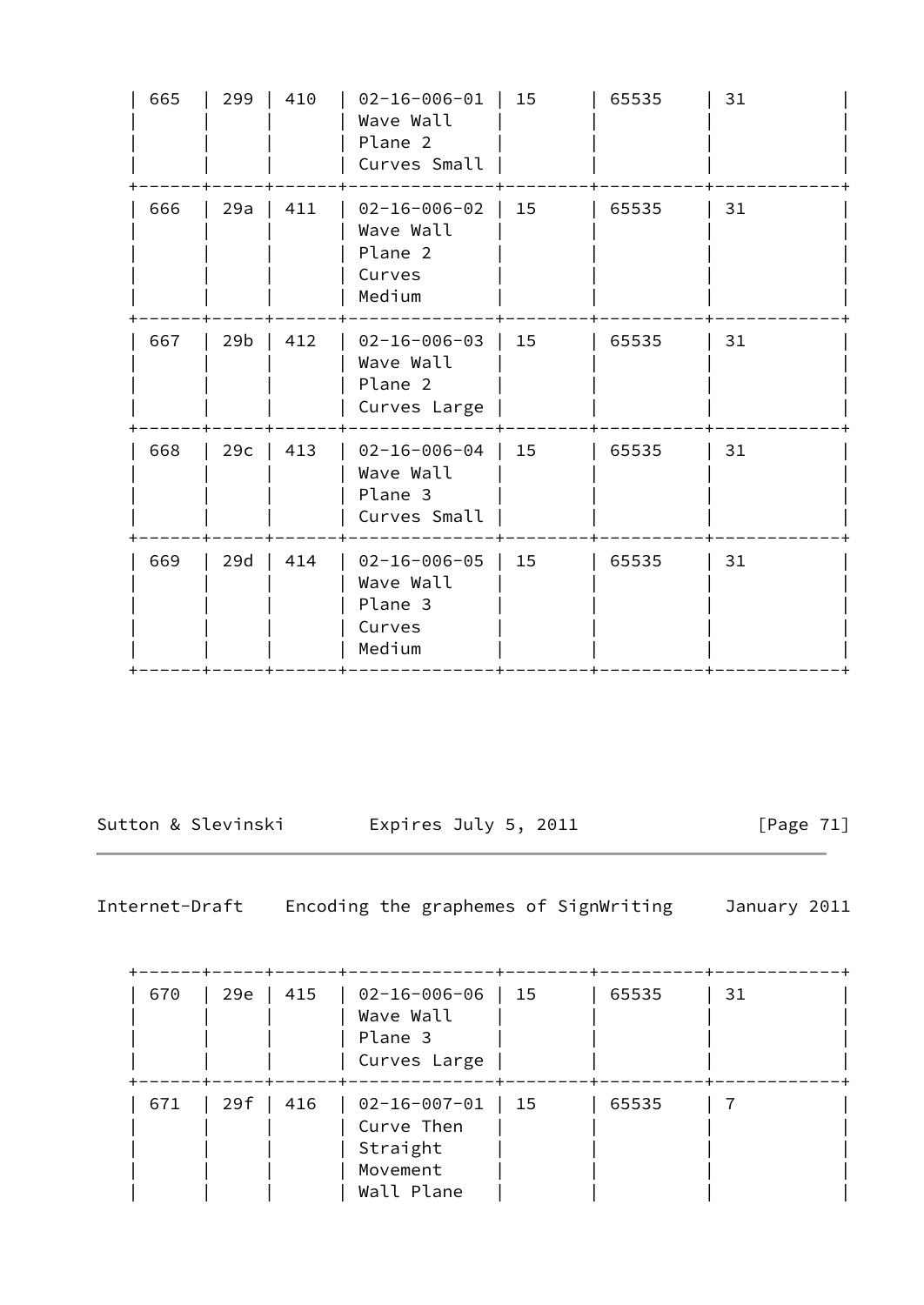| 672 | 2a0   | 417         | $02 - 16 - 007 - 02$<br>Curved Cross<br>Movement<br>Wall Small  | 15 | 65535 | 7              |
|-----|-------|-------------|-----------------------------------------------------------------|----|-------|----------------|
| 673 |       | $2a1$   418 | $02 - 16 - 007 - 03$<br>Curved Cross<br>Movement<br>Wall Medium | 15 | 65535 | $\overline{7}$ |
| 674 | $2a2$ | 419         | $02 - 16 - 008 - 01$<br>Rotation<br>Single Wall<br>Plane        | 63 | 65535 | $\mathbf{1}$   |
| 675 | $2a3$ | 420         | $02 - 16 - 009 - 01$<br>Rotation<br>Double Wall<br>Plane        | 63 | 65535 | $\mathbf 1$    |
| 676 | 2a4   | 421         | $02 - 16 - 010 - 01$<br>Rotation<br>Alternate<br>Wall Plane     | 63 | 65535 | $\mathbf 1$    |
| 677 | $2a5$ | 422         | $02 - 16 - 011 - 01$<br>Shaking Wall<br>Plane                   | 31 | 65535 | $\mathbf{1}$   |
| 678 | $2a6$ | 423         | $02 - 17 - 001 - 01$<br>Curve Hits<br>Front Wall                | 7  | 15    | $\mathbf{1}$   |
| 679 | $2a7$ | 424         | $02 - 17 - 002 - 01$<br>Hump Hits<br>Front Wall                 | 7  | 15    | $\mathbf{1}$   |

Sutton & Slevinski Expires July 5, 2011 [Page 72]

|  | 680   2a8   425   02-17-003-01   7 | -15 |  |
|--|------------------------------------|-----|--|
|  | Loop Hits                          |     |  |
|  | ∣ Front Wall                       |     |  |
|  |                                    |     |  |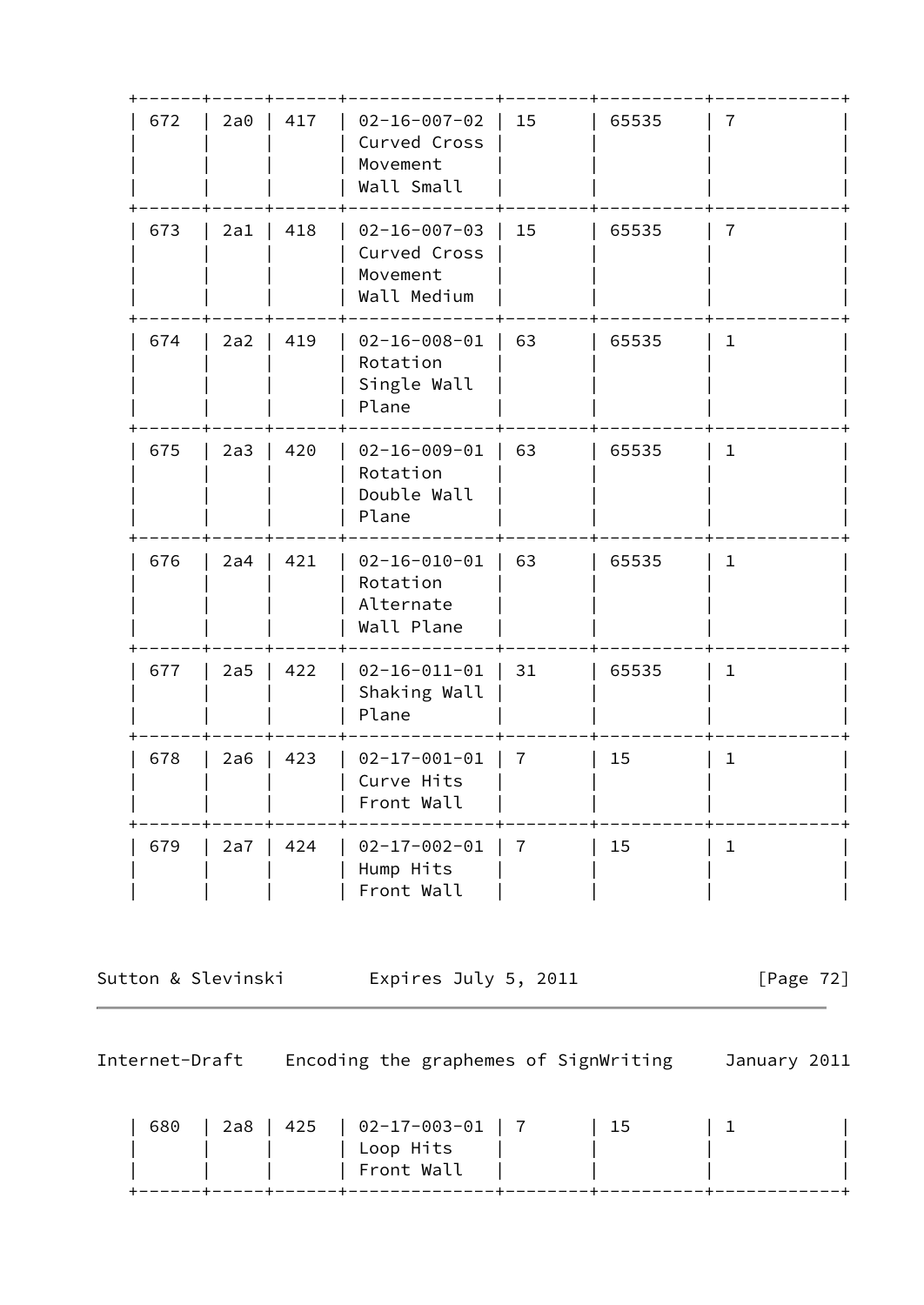| 681 | 2a9 | 426 | $02 - 17 - 004 - 01$<br>Wave Hits<br>Front Wall                       | $\overline{7}$ | 15 | $\mathbf 1$  |
|-----|-----|-----|-----------------------------------------------------------------------|----------------|----|--------------|
| 682 | 2aa | 427 | $02 - 17 - 005 - 01$<br>Rotation<br>Single Hits<br>Front Wall         | $\overline{7}$ | 15 | $\mathbf{1}$ |
| 683 | 2ab | 428 | $02 - 17 - 006 - 01$<br>Rotation<br>Double Hits<br>Front Wall         | 7              | 15 | $\mathbf{1}$ |
| 684 | 2ac | 429 | $02 - 17 - 007 - 01$<br>Rotation<br>Alternating<br>Hits Front<br>Wall | 7              | 15 | $\mathbf 1$  |
| 685 | 2ad | 430 | $02 - 17 - 009 - 01$<br>Curve Hits<br>Chest                           | 7              | 15 | $\mathbf{1}$ |
| 686 | 2ae | 431 | $02 - 17 - 010 - 01$<br>Hump Hits<br>Chest                            | $\overline{7}$ | 15 | $\mathbf{1}$ |
| 687 | 2af | 432 | $02 - 17 - 011 - 01$<br>Loop Hits<br>Chest                            | $\overline{7}$ | 15 | $\mathbf 1$  |
| 688 | 2b0 | 433 | $02 - 17 - 012 - 01$<br>Wave Hits<br>Chest                            | $\overline{7}$ | 15 | $\mathbf 1$  |
| 689 | 2b1 | 434 | $02 - 17 - 013 - 01$<br>Rotation<br>Single Hits<br>Chest              | 7              | 15 | 1            |
|     |     |     |                                                                       |                |    |              |

Sutton & Slevinski Expires July 5, 2011 [Page 73]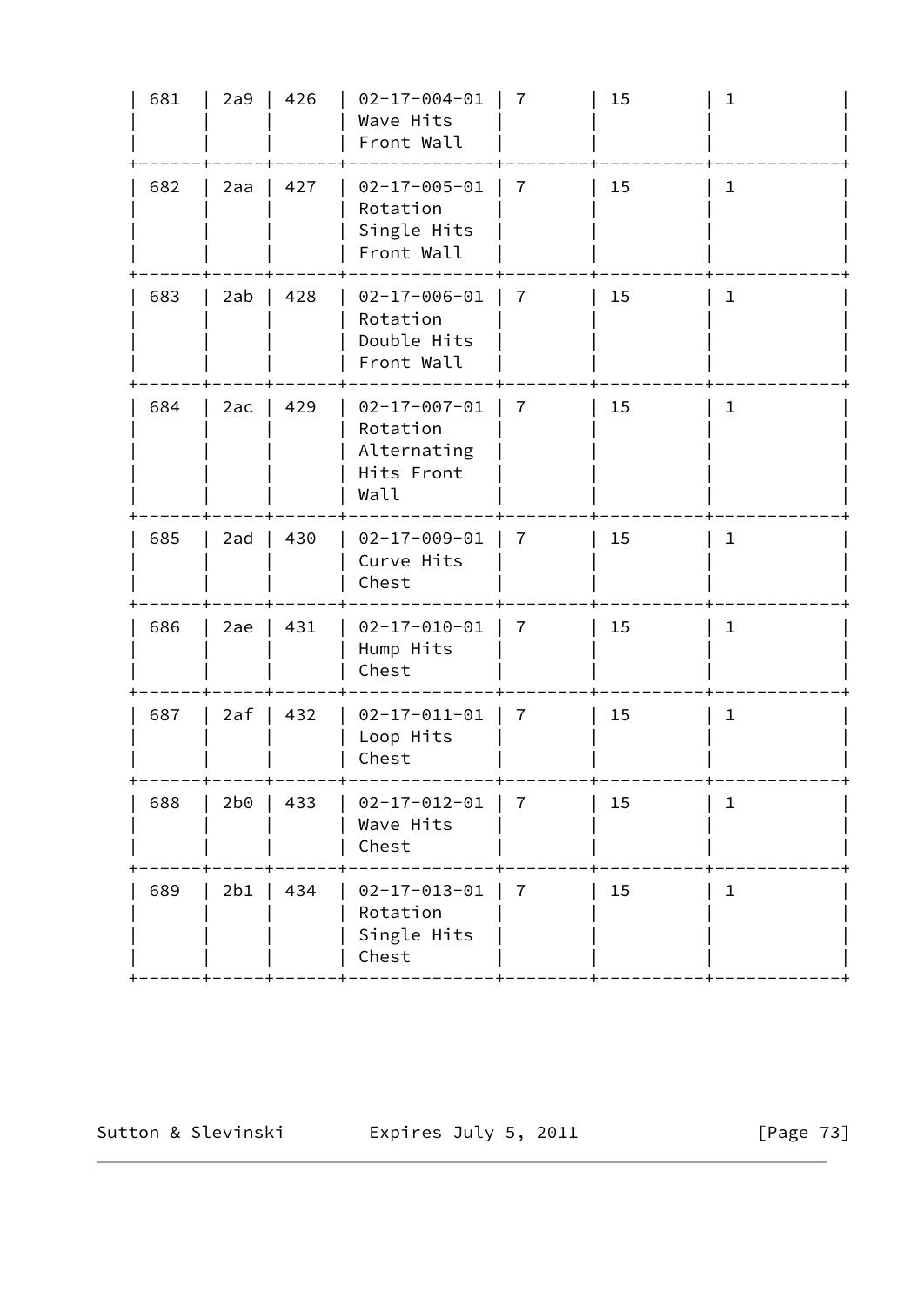| 690 | 2b2 | 435 | $02 - 17 - 014 - 01$<br>Rotation<br>Double Hits<br>Chest      | 7              | 15    | 1              |
|-----|-----|-----|---------------------------------------------------------------|----------------|-------|----------------|
| 691 | 2b3 | 436 | $02 - 17 - 015 - 01$<br>Rotation<br>Alternating<br>Hits Chest | $\overline{7}$ | 15    | $\mathbf 1$    |
| 692 | 2b4 | 437 | $02 - 17 - 016 - 01$<br>Wave<br>Diagonal<br>Path Small        | $\overline{7}$ | 48059 | $\overline{7}$ |
| 693 | 2b5 | 438 | $02 - 17 - 016 - 02$<br>Wave<br>Diagonal<br>Path Medium       | $\overline{7}$ | 48059 | $\overline{7}$ |
| 694 | 2b6 | 439 | $02 - 17 - 016 - 03$<br>Wave<br>Diagonal<br>Path Large        | $\overline{7}$ | 48059 | $\overline{7}$ |
| 695 | 2b7 | 440 | $02 - 18 - 001 - 01$<br>Curve Hits<br>Ceiling<br>Small        | 63             | 255   | 3              |
| 696 | 2b8 | 441 | $02 - 18 - 001 - 02$<br>Curve Hits<br>Ceiling<br>Large        | 63             | 255   | 3              |
| 697 | 2b9 | 442 | $02 - 18 - 002 - 01$<br>Hump Hits<br>Ceiling 2<br>Humps Small | 15             | 255   | 15             |
| 698 | 2ba | 443 | $02 - 18 - 002 - 02$<br>Hump Hits<br>Ceiling 2<br>Humps Large | 15             | 255   | 15             |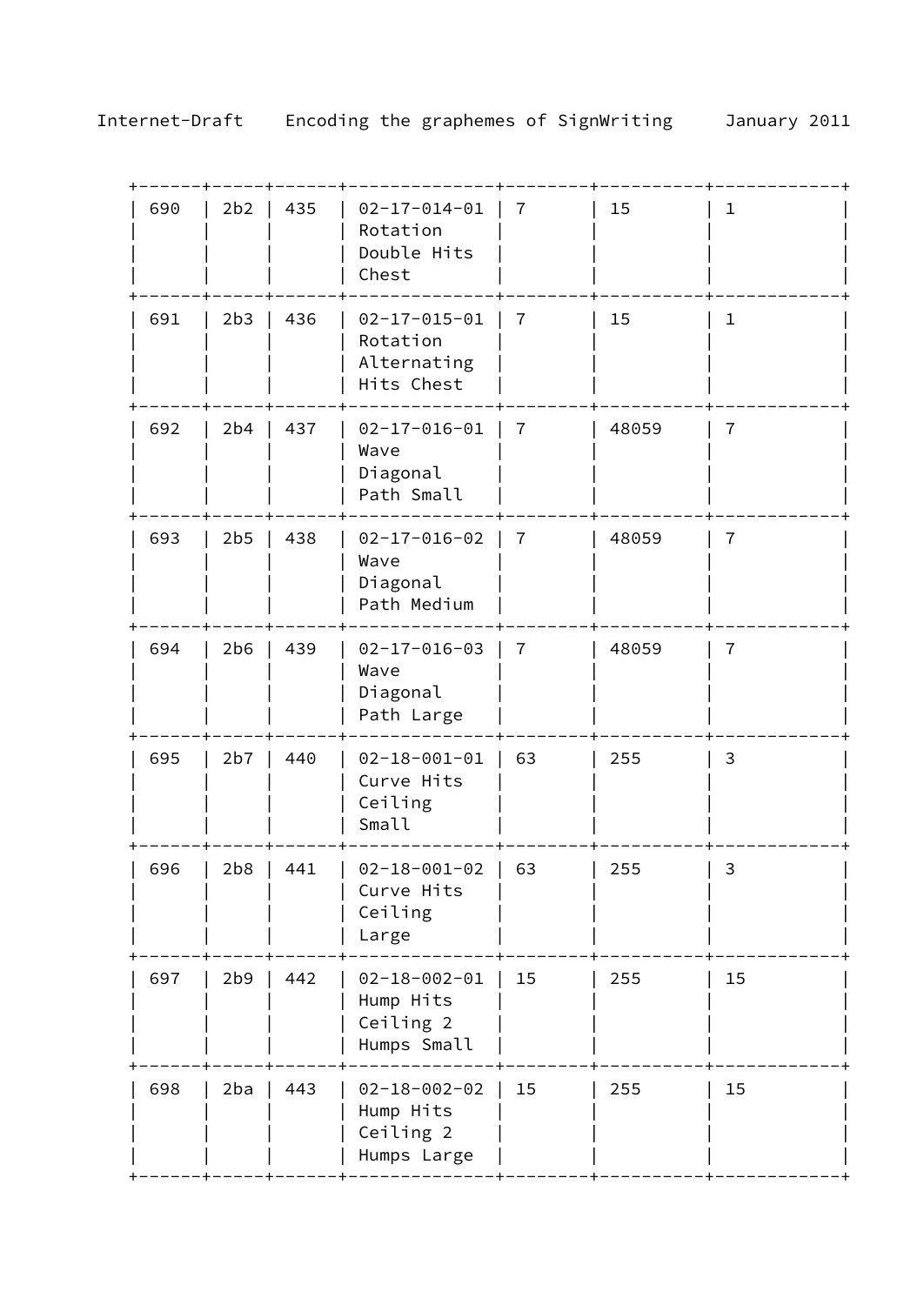| Internet-Draft |  | Encoding the graphemes of SignWriting | January 2011 |
|----------------|--|---------------------------------------|--------------|
|                |  |                                       |              |

| 699 | 2bb | 444 | $02 - 18 - 002 - 03$<br>Hump Hits<br>Ceiling 3<br>Humps Small | 15 | 255 | 15 |
|-----|-----|-----|---------------------------------------------------------------|----|-----|----|
| 700 | 2bc | 445 | $02 - 18 - 002 - 04$<br>Hump Hits<br>Ceiling 3<br>Humps Large | 15 | 255 | 15 |
| 701 | 2bd | 446 | $02 - 18 - 003 - 01$<br>Loop Hits<br>Ceiling<br>Small Single  | 15 | 255 | 15 |
| 702 | 2be | 447 | $02 - 18 - 003 - 02$<br>Loop Hits<br>Ceiling<br>Large Single  | 15 | 255 | 15 |
| 703 | 2bf | 448 | $02 - 18 - 003 - 03$<br>Loop Hits<br>Ceiling<br>Small Double  | 15 | 255 | 15 |
| 704 | 2c0 | 449 | $02 - 18 - 003 - 04$<br>Loop Hits<br>Ceiling<br>Large Double  | 15 | 255 | 15 |
| 705 | 2c1 | 450 | $02 - 18 - 004 - 01$<br>Wave Hits<br>Ceiling<br>Small         | 15 | 255 | 3  |
| 706 | 2c2 | 451 | $02 - 18 - 004 - 02$<br>Wave Hits<br>Ceiling<br>Large         | 15 | 255 | 3  |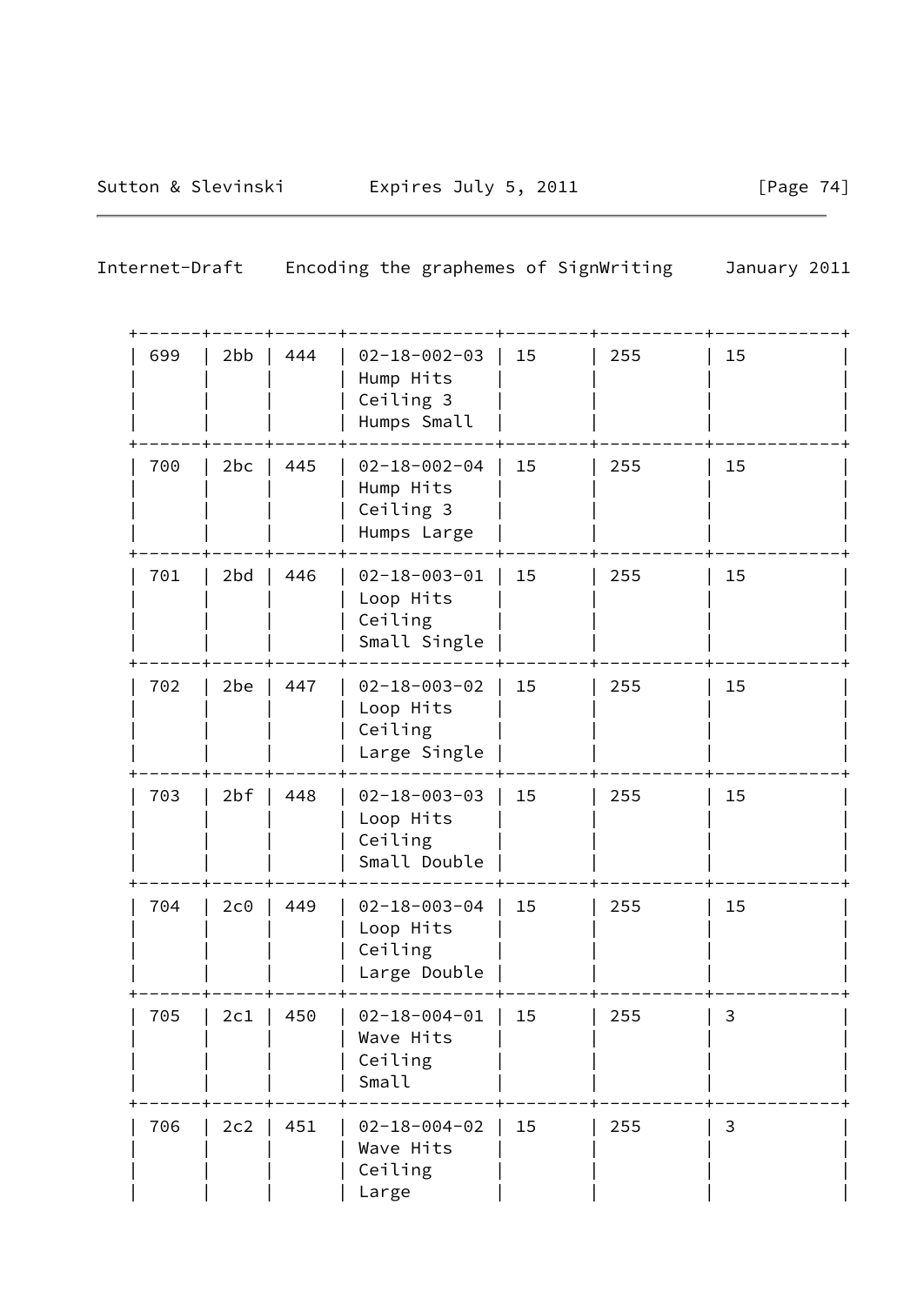| . _ _ _ _ + _ _ _ _ _ + _ _ _ _ _ _ _ + _ _ _ _ _ _<br>707 | 2c3   452   02-18-005-01   63<br>Rotation<br>  Single Hits | 255 |  |
|------------------------------------------------------------|------------------------------------------------------------|-----|--|
|                                                            | Ceiling                                                    |     |  |

Sutton & Slevinski Expires July 5, 2011 [Page 75]

| Internet-Draft |  |  | Encoding the graphemes of SignWriting | January 2011 |
|----------------|--|--|---------------------------------------|--------------|
|----------------|--|--|---------------------------------------|--------------|

| 708 | 2c4 | 453 | $02 - 18 - 006 - 01$<br>Rotation<br>Double Hits<br>Ceiling             | 63 | 255 | $\mathbf{1}$ |  |
|-----|-----|-----|------------------------------------------------------------------------|----|-----|--------------|--|
| 709 | 2c5 | 454 | $02 - 18 - 007 - 01$<br>Rotation<br>Alternating<br>Hits Ceiling        | 63 | 255 | $\mathbf{1}$ |  |
| 710 | 2c6 | 455 | $02 - 18 - 008 - 01$<br>Curve Hits<br>Floor Small                      | 63 | 255 | 3            |  |
| 711 | 2c7 | 456 | $02 - 18 - 008 - 02$<br>Curve Hits<br>Floor Large                      | 63 | 255 | 3            |  |
| 712 | 2c8 | 457 | $02 - 18 - 009 - 01$<br>Hump Hits<br>Floor <sub>2</sub><br>Humps Small | 15 | 255 | 15           |  |
| 713 | 2c9 | 458 | $02 - 18 - 009 - 02$<br>Hump Hits<br>Floor <sub>2</sub><br>Humps Large | 15 | 255 | 15           |  |
| 714 | 2ca | 459 | $02 - 18 - 009 - 03$<br>Hump Hits<br>Floor 3<br>Humps Small            | 15 | 255 | 15           |  |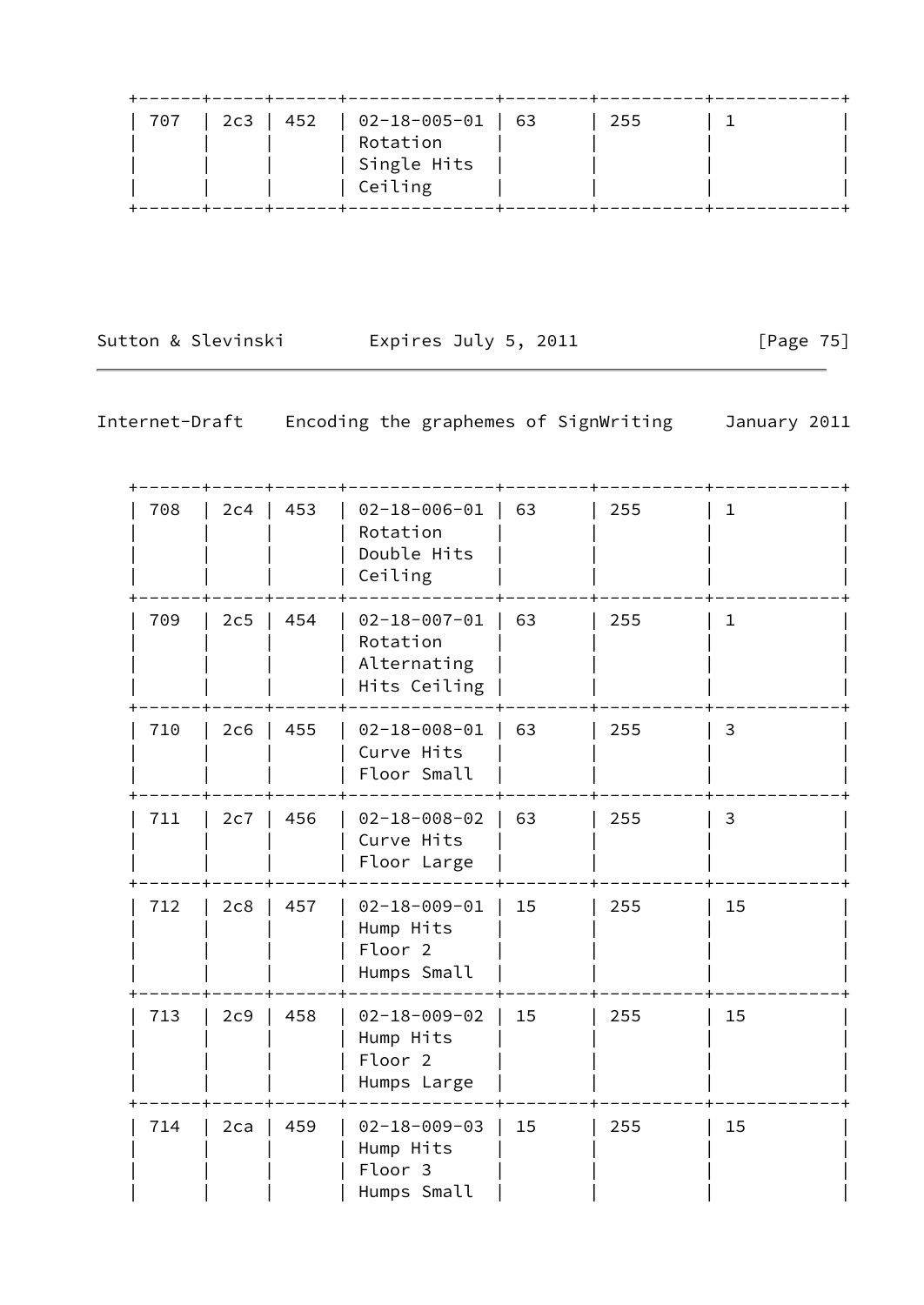| 715 | 2cb | 460 | 02-18-009-04<br>Hump Hits<br>Floor 3<br>Humps Large        | 15 | 255 | 15 |
|-----|-----|-----|------------------------------------------------------------|----|-----|----|
| 716 | 2cc | 461 | $02 - 18 - 010 - 01$<br>Loop Hits<br>Floor Small<br>Single | 15 | 255 | 15 |
| 717 | 2cd | 462 | $02 - 18 - 010 - 02$<br>Loop Hits<br>Floor Large<br>Single | 15 | 255 | 15 |

Sutton & Slevinski Expires July 5, 2011 [Page 76]

| 718 | 2ce             | 463 | $02 - 18 - 010 - 03$<br>Loop Hits<br>Floor Small<br>Double | 15 | 255 | 15           |  |
|-----|-----------------|-----|------------------------------------------------------------|----|-----|--------------|--|
| 719 | 2cf             | 464 | $02 - 18 - 010 - 04$<br>Loop Hits<br>Floor Large<br>Double | 15 | 255 | 15           |  |
| 720 | 2d <sub>0</sub> | 465 | $02 - 18 - 011 - 01$<br>Wave Hits<br>Floor Small           | 15 | 255 | 3            |  |
| 721 | 2d1             | 466 | $02 - 18 - 011 - 02$<br>Wave Hits<br>Floor Large           | 15 | 255 | 3            |  |
| 722 | 2d2             | 467 | $02 - 18 - 012 - 01$<br>Rotation<br>Single Hits<br>Floor   | 63 | 255 | $\mathbf{1}$ |  |
| 723 | 2d3             | 468 | $02 - 18 - 013 - 01$<br>Rotation<br>Double Hits            | 63 | 255 | $\mathbf{1}$ |  |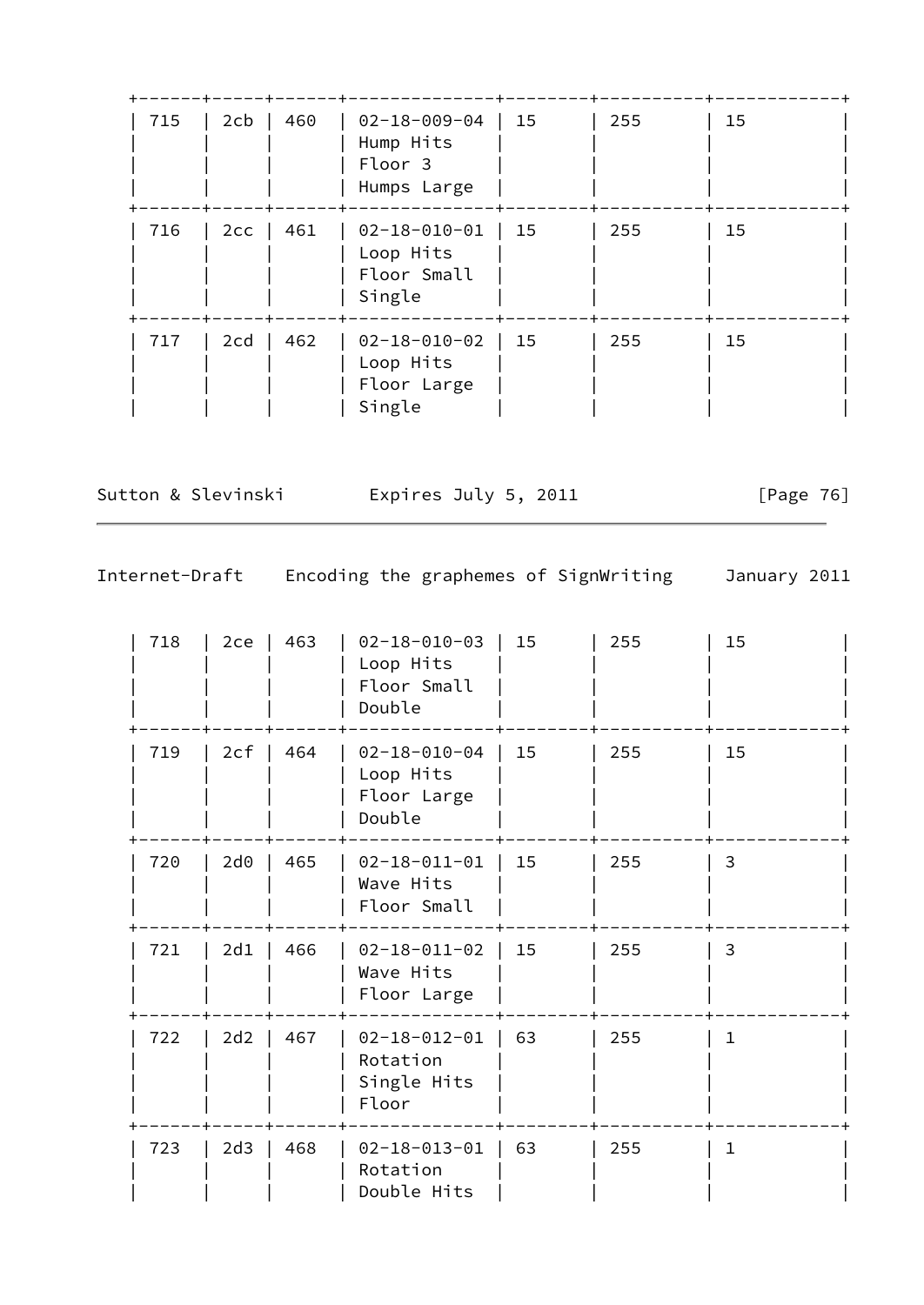|     |     |     | Floor                                                         |    |       |    |
|-----|-----|-----|---------------------------------------------------------------|----|-------|----|
| 724 | 2d4 | 469 | $02 - 18 - 014 - 01$<br>Rotation<br>Alternating<br>Hits Floor | 63 | 255   | 1  |
| 725 | 2d5 | 470 | $02 - 19 - 001 - 01$<br>Curve Floor<br>Plane Small            | 15 | 65535 | 31 |
| 726 | 2d6 | 471 | $02 - 19 - 001 - 02$<br>Curve Floor<br>Plane Medium           | 15 | 65535 | 31 |
| 727 | 2d7 | 472 | $02 - 19 - 001 - 03$<br>Curve Floor<br>Plane Medium<br>V      | 15 | 65535 | 31 |
|     |     |     |                                                               |    |       |    |

Sutton & Slevinski Expires July 5, 2011 [Page 77]

| 728 | 2d8 | 473 | $02 - 19 - 001 - 04$<br>Curve Floor<br>Plane Large       | 15   | 65535 | 31 |  |
|-----|-----|-----|----------------------------------------------------------|------|-------|----|--|
| 729 | 2d9 | 474 | $02 - 19 - 001 - 05$<br>Curve Floor<br>Plane<br>Combined | 15   | 65535 | 31 |  |
| 730 | 2da | 475 | $02 - 19 - 002 - 01$<br>Hump Floor<br>Plane Small        | 15   | 65535 |    |  |
| 731 | 2db | 476 | $02 - 19 - 003 - 01$<br>Loop Floor<br>Plane Small        | - 15 | 65535 |    |  |
| 732 | 2dc | 477 | 02-19-004-01   15                                        |      | 65535 |    |  |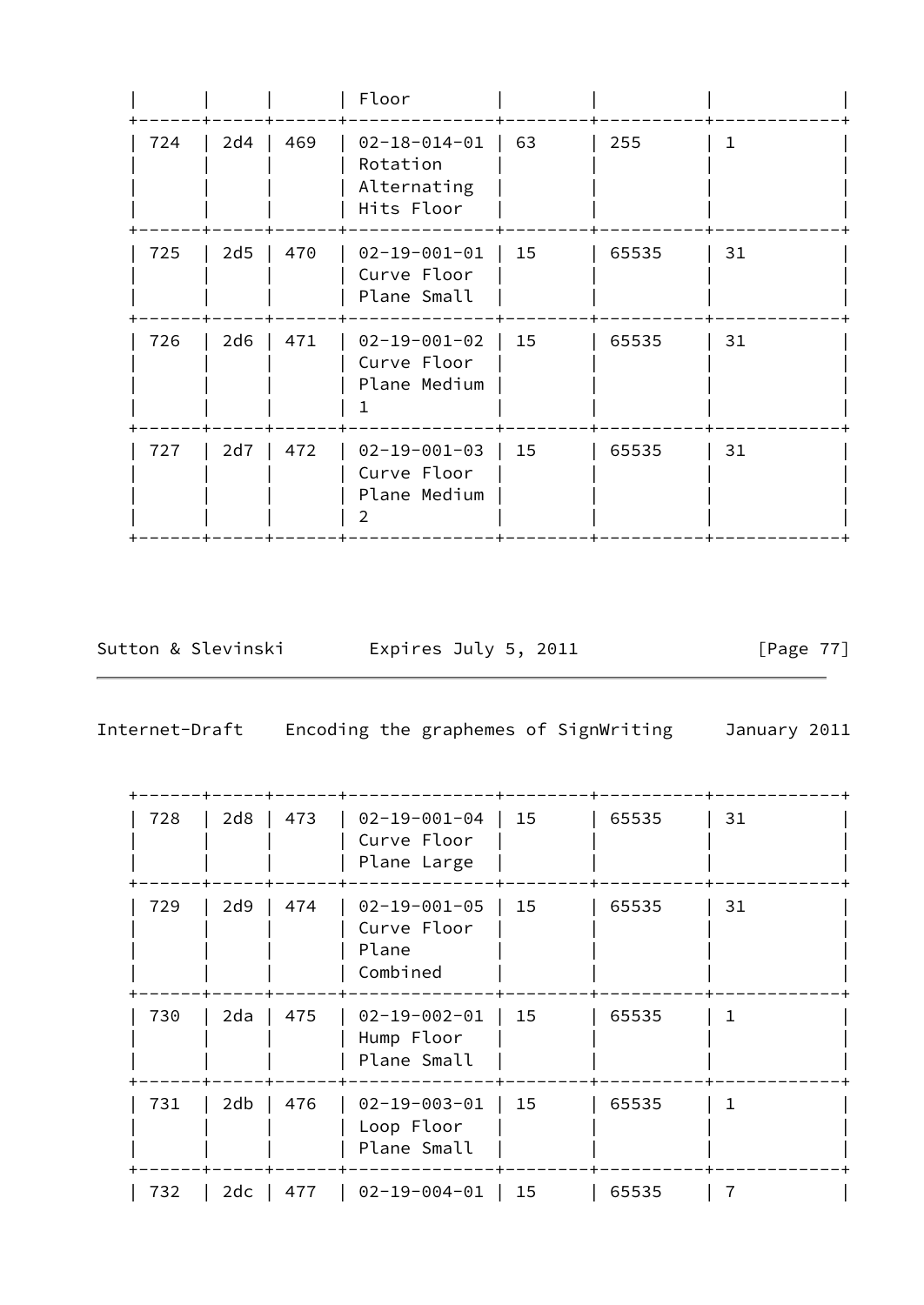|     |     |     | Wave Floor<br>Plane Snake                                      |    |       |                |
|-----|-----|-----|----------------------------------------------------------------|----|-------|----------------|
| 733 | 2dd | 478 | $02 - 19 - 004 - 02$<br>Wave Floor<br>Plane Small              | 15 | 65535 | $\overline{7}$ |
| 734 | 2de | 479 | $02 - 19 - 004 - 03$<br>Wave Floor<br>Plane Large              | 15 | 65535 | 7              |
| 735 | 2df | 480 | $02 - 19 - 005 - 01$<br>Rotation<br>Single Floor<br>Plane      | 63 | 65535 | $\mathbf{1}$   |
| 736 | 2e0 | 481 | $02 - 19 - 006 - 01$<br>Rotation<br>Double Floor<br>Plane      | 63 | 65535 | $\mathbf{1}$   |
| 737 | 2e1 | 482 | $02 - 19 - 007 - 01$<br>Rotation<br>Alternating<br>Floor Plane | 63 | 65535 | $\mathbf{1}$   |
|     |     |     |                                                                |    |       |                |

Sutton & Slevinski and Expires July 5, 2011 [Page 78]

| 738 | 2e2 | 483 | $02 - 19 - 008 - 01$<br>Shaking<br>Parallel<br>Floor       | - 31 | 65535 |   |  |
|-----|-----|-----|------------------------------------------------------------|------|-------|---|--|
| 739 | 2e3 | 484 | $02 - 20 - 001 - 01$<br>Arm Circle<br>Wall Small<br>Single | - 7  | 65535 | 3 |  |
| 740 | 2e4 | 485 | 02-20-001-02                                               |      | 65535 |   |  |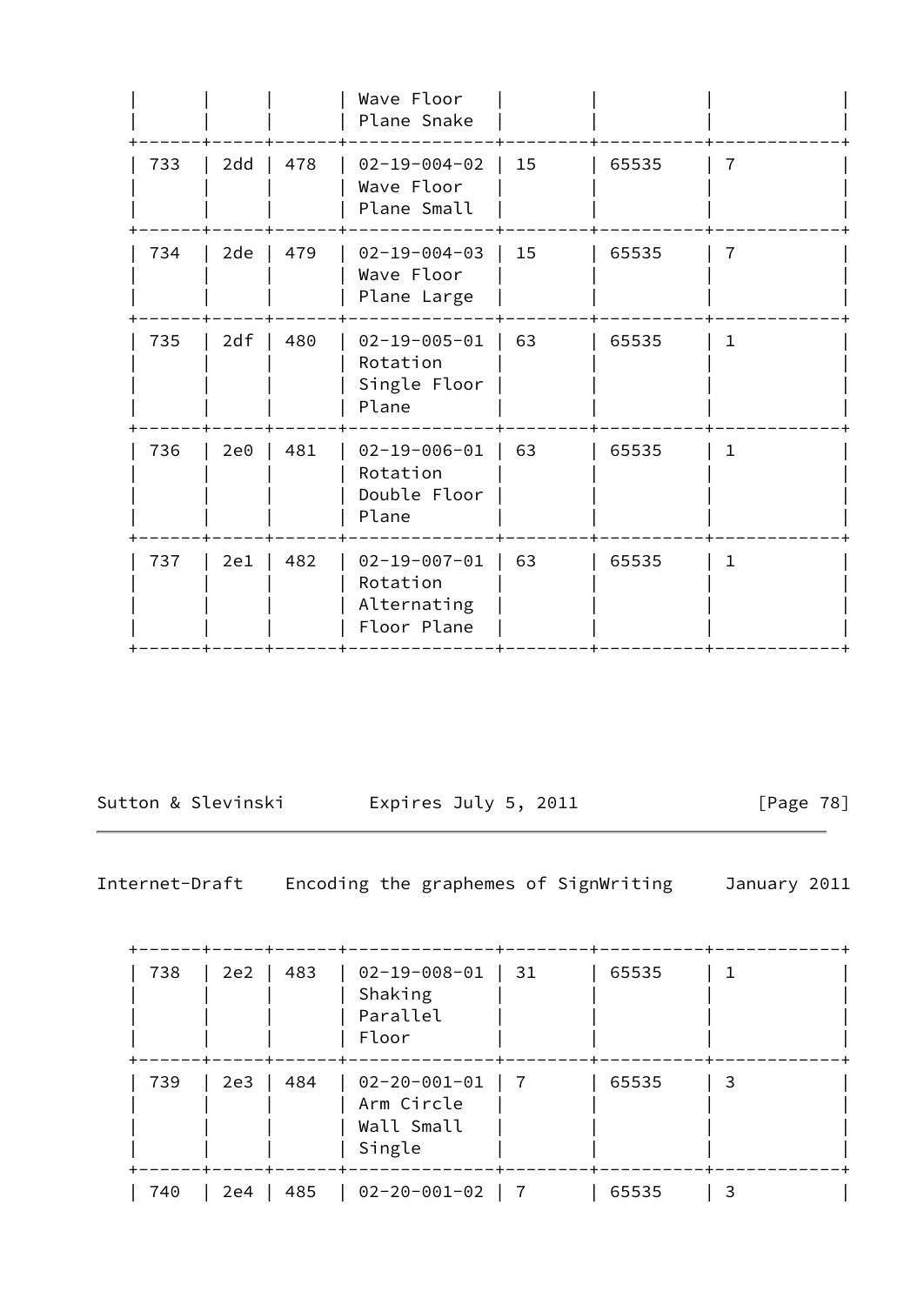|     |     |     | Arm Circle<br>Wall Medium<br>Single                                 |                |       |                |
|-----|-----|-----|---------------------------------------------------------------------|----------------|-------|----------------|
| 741 | 2e5 | 486 | $02 - 20 - 002 - 01$<br>Arm Circle<br>Wall Small<br>Double          | $\overline{7}$ | 65535 | 3              |
| 742 | 2e6 | 487 | $02 - 20 - 002 - 02$<br>Arm Circle<br>Wall Medium<br>Double         | $\overline{7}$ | 65535 | 3              |
| 743 | 2e7 | 488 | $02 - 20 - 003 - 01$<br>Arm Circle<br>Hits Wall<br>Small Single     | 63             | 65535 | 7              |
| 744 | 2e8 | 489 | $02 - 20 - 003 - 02$<br>Arm Circle<br>Hits Wall<br>Medium<br>Single | 63             | 65535 | $\overline{7}$ |
| 745 | 2e9 | 490 | $02 - 20 - 003 - 03$<br>Arm Circle<br>Hits Wall<br>Large Single     | 63             | 65535 | 7              |
| 746 | 2ea | 491 | $02 - 20 - 004 - 01$<br>Arm Circle<br>Hits Wall<br>Small Double     | 63             | 65535 | 7              |
|     |     |     |                                                                     |                |       |                |

Sutton & Slevinski Expires July 5, 2011 [Page 79]

Internet-Draft Encoding the graphemes of SignWriting January 2011

 +------+-----+------+--------------+--------+----------+------------+ | 747 | 2eb | 492 | 02-20-004-02 | 63 | 65535 | 7 |  $|$   $|$   $|$   $|$  Arm Circle  $|$   $|$   $|$ | Hits Wall | Medium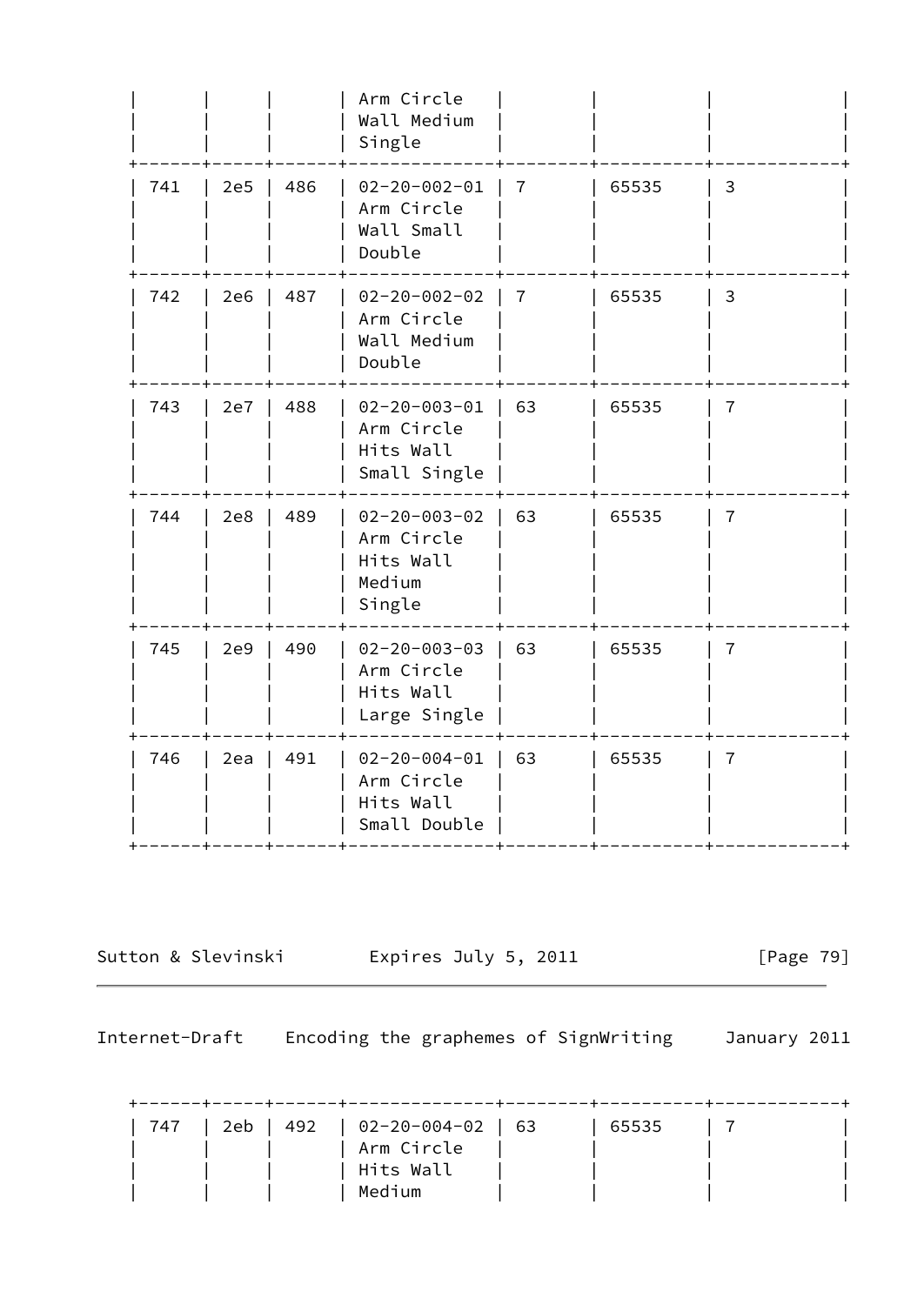|     |     |     | Double                                                          |                |       |    |
|-----|-----|-----|-----------------------------------------------------------------|----------------|-------|----|
| 748 | 2ec | 493 | $02 - 20 - 004 - 03$<br>Arm Circle<br>Hits Wall<br>Large Double | 63             | 65535 | 7  |
| 749 | 2ed | 494 | $02 - 20 - 005 - 01$<br>Wrist Circle<br>Front Wall<br>Single    | 7              | 65535 | 3  |
| 750 | 2ee | 495 | $02 - 20 - 005 - 02$<br>Wrist Circle<br>Front Wall<br>Double    | 7              | 65535 | 3  |
| 751 | 2ef | 496 | $02 - 20 - 006 - 01$<br>Wrist Circle<br>Hits Wall<br>Single     | 7              | 63    | 3  |
| 752 | 2f0 | 497 | $02 - 20 - 006 - 02$<br>Wrist Circle<br>Hits Wall<br>Double     | $\overline{7}$ | 63    | 3  |
| 753 | 2f1 | 498 | $02 - 20 - 007 - 01$<br>Finger<br>Circles Wall<br>Single        | 3              | 255   | 15 |
| 754 | 2f2 | 499 | $02 - 20 - 007 - 02$<br>Finger<br>Circles Wall<br>Double        | 3              | 255   | 15 |
| 755 | 2f3 | 500 | $02 - 20 - 007 - 03$<br>Finger<br>Circles Hits<br>Wall Single   | 3              | 255   | 15 |
|     |     |     |                                                                 |                |       |    |

Sutton & Slevinski Expires July 5, 2011 [Page 80]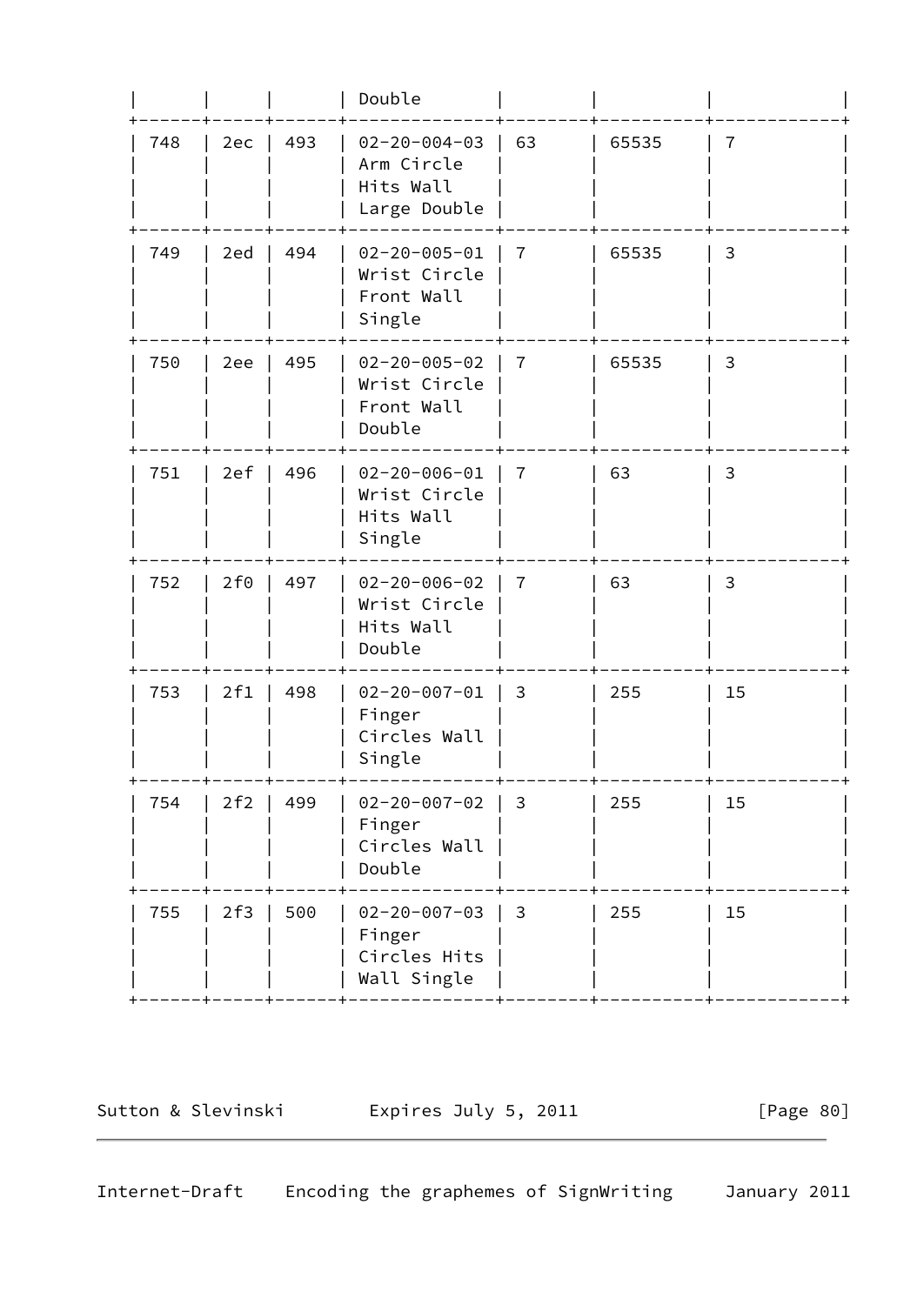| 756 | 2f4   | 501 | $02 - 20 - 007 - 04$<br>Finger<br>Circles Hits<br>Wall Double | 3                               | 255          | 15           |
|-----|-------|-----|---------------------------------------------------------------|---------------------------------|--------------|--------------|
| 757 | 2f5   | 502 | $02 - 20 - 008 - 01$<br>Arrowheads<br>Small                   | 63                              | 255          | 3            |
| 758 | 2f6   | 503 | $02 - 20 - 008 - 02$<br>Arrowheads<br>Large                   | 63                              | 255          | 3            |
| 759 | 2f7   | 504 | $03 - 21 - 001 - 01$<br>Fast                                  | 15                              | $\mathbf{1}$ | $\mathbf{1}$ |
| 760 | 2f8   | 505 | $03 - 21 - 002 - 01$   1<br>Slow                              |                                 | 255          | $\mathbf 1$  |
| 761 | 2f9   | 506 | $03 - 21 - 003 - 01$<br>Tense                                 | 15                              | $\mathbf{1}$ | 3            |
| 762 | 2fa   | 507 | $03 - 21 - 003 - 02$<br>Relaxed                               | 15                              | $\mathbf{1}$ | 3            |
| 763 | 2fb   | 508 | $03 - 21 - 004 - 01$<br>Same Time                             | $\mathbf{1}$                    | 255          | 15           |
| 764 | 2fc   | 509 | $03 - 21 - 004 - 02$<br>Same Time<br>Alternating              | $\mathbf 1$                     | 255          | 15           |
| 765 | 2 f d | 510 | $03 - 21 - 004 - 03$<br>Every Other<br>Time                   | $\mathbf{1}$                    | 255          | 15           |
| 766 | 2fe   | 511 | $03 - 21 - 004 - 04$<br>Gradual                               | $\begin{array}{cc} \end{array}$ | 255          | 15           |
| 767 | 2ff   | 512 | $04 - 22 - 001 - 01$<br>Head                                  | 15                              | 15           | $\mathbf{1}$ |
| 768 | 300   | 513 | $04 - 22 - 002 - 01$   1<br>Head Rims                         |                                 | 255          | $\mathbf{1}$ |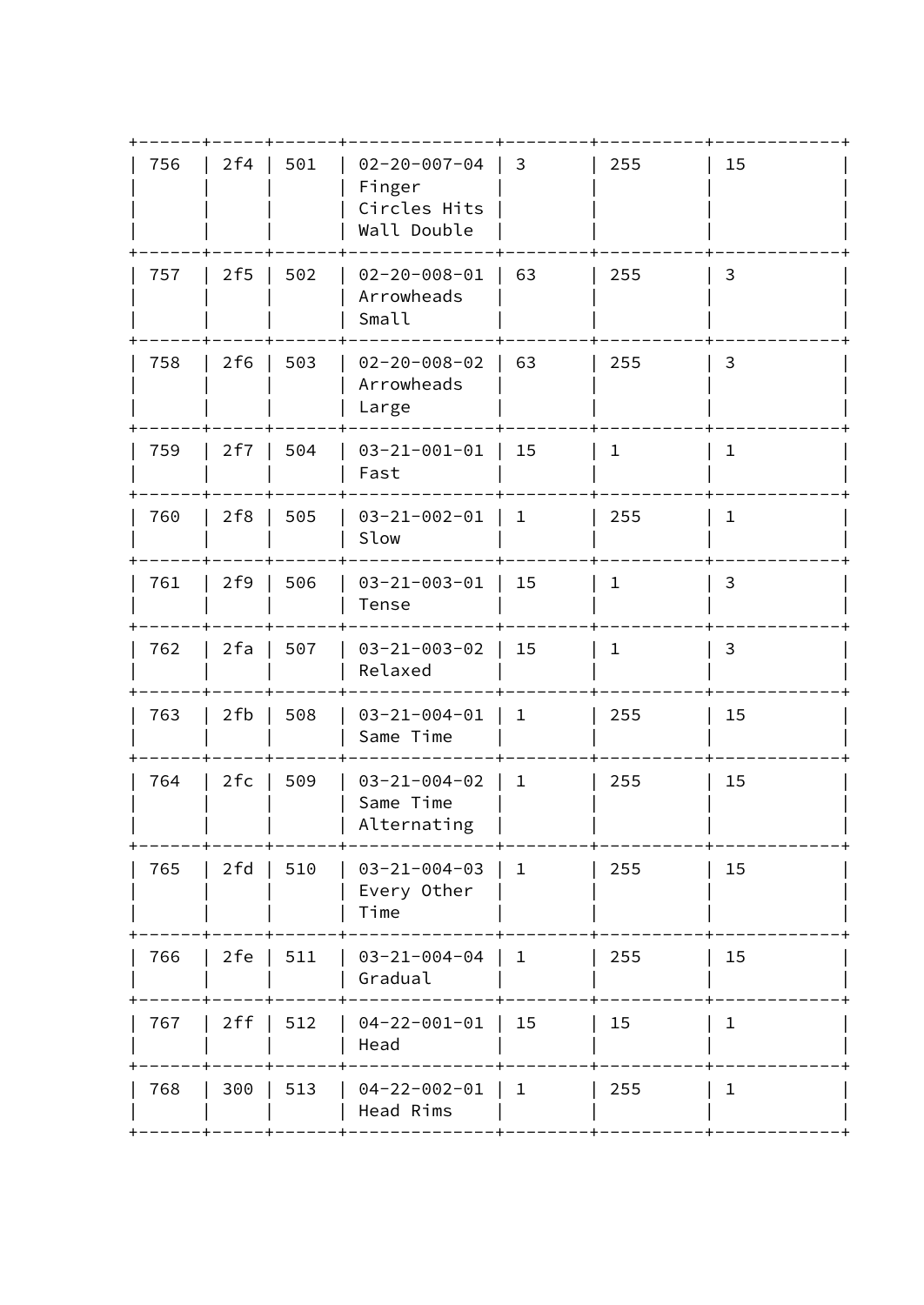| Internet-Draft |     | Encoding the graphemes of SignWriting                                              |    | January 2011 |              |  |
|----------------|-----|------------------------------------------------------------------------------------|----|--------------|--------------|--|
| 769<br>301     | 514 | $04 - 22 - 003 - 01$<br>Head<br>Movement<br>Straight<br>Wall Plane                 | 63 | 255          | $\mathbf{1}$ |  |
| 770<br>302     | 515 | $04 - 22 - 004 - 01$<br>Head<br>Movement<br>Tilts Wall<br>Plane                    | 63 | 3            | $\mathbf 1$  |  |
| 771<br>303     | 516 | $04 - 22 - 005 - 01$<br>Head<br>Movement<br>Straight<br>Floor Plane                | 63 | 255          | $\mathbf{1}$ |  |
| 772<br>304     | 517 | $04 - 22 - 006 - 01$<br>Head<br>Movement<br>Curves Wall<br>Plane                   | 3  | 15           | $\mathbf{1}$ |  |
| 773<br>305     | 518 | $04 - 22 - 007 - 01$<br>Head<br>Movement<br>Curves Floor<br>Plane                  | 3  | 15           | $\mathbf{1}$ |  |
| 774<br>306     | 519 | $04 - 22 - 008 - 01$<br>Head<br>Movement<br>Circles                                | 3  | 15           | $\mathbf{1}$ |  |
| 775<br>307     | 520 | $04 - 22 - 009 - 01$<br>Face<br>Direction<br>Positions,<br>Nose Forward<br>Tilting | 63 | 3            | $\mathbf{1}$ |  |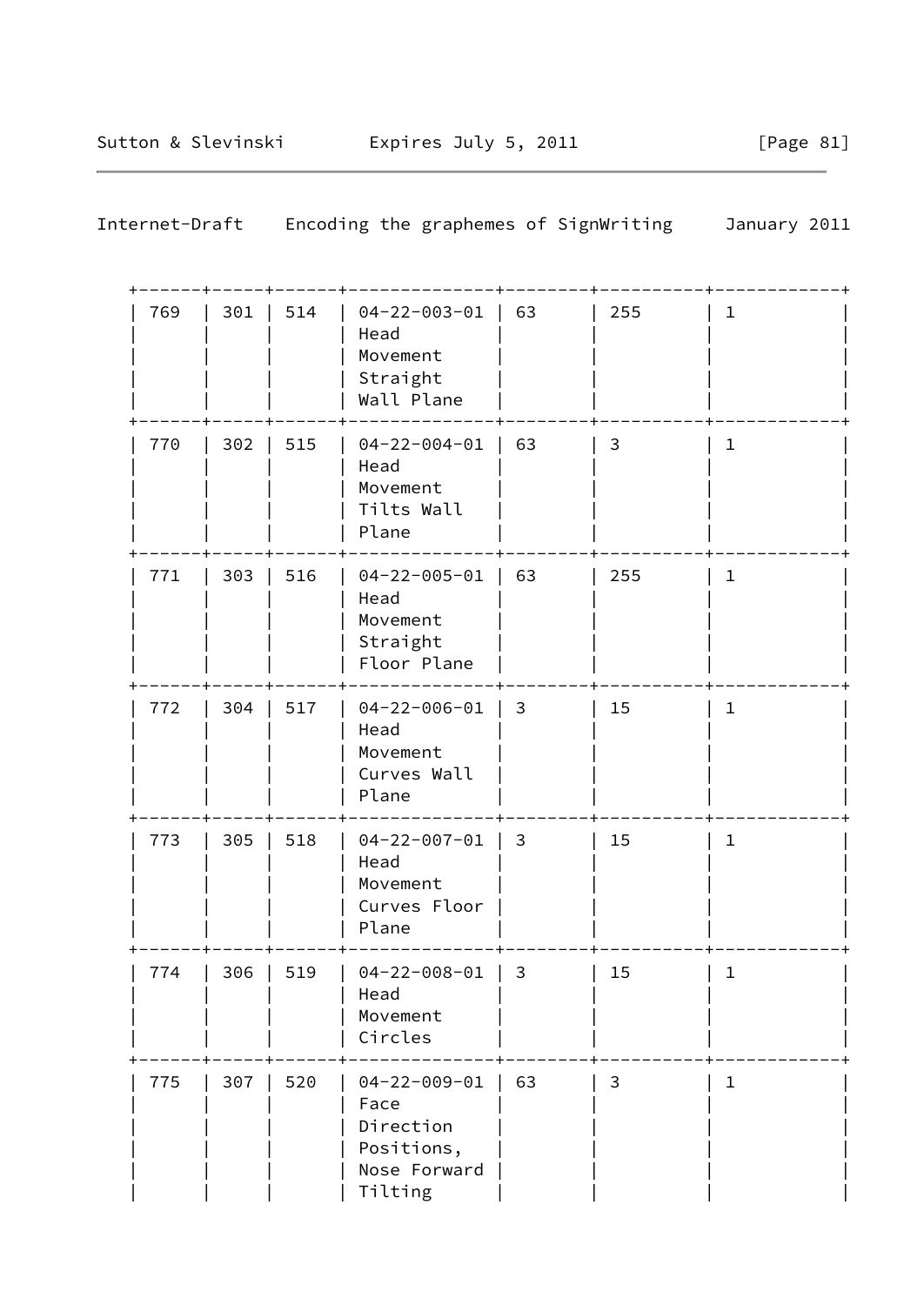Sutton & Slevinski Expires July 5, 2011 [Page 82]

+------+-----+------+--------------+--------+----------+------------+

| 776 | 308             | 521 | $04 - 22 - 010 - 01$<br>Face<br>Direction<br>Positions,<br>Nose Up or<br>Down         | $\overline{7}$ | 65535        | 3              |  |
|-----|-----------------|-----|---------------------------------------------------------------------------------------|----------------|--------------|----------------|--|
| 777 | 309             | 522 | $04 - 22 - 010 - 02$<br>Face<br>Direction<br>Positions,<br>Nose Up or<br>Down Tilting | $\overline{7}$ | 65535        | 3              |  |
| 778 | 30a             | 523 | $04 - 23 - 001 - 01$<br>Eyebrows<br>Straight Up                                       | 63             | $\mathbf{1}$ | $\overline{7}$ |  |
| 779 | 30 <sub>b</sub> | 524 | $04 - 23 - 001 - 02$<br>Eyebrows<br>Straight<br>Neutral                               | 63             | 1            | 7              |  |
| 780 | 30c             | 525 | $04 - 23 - 001 - 03$<br>Eyebrows<br>Straight<br>Down                                  | 63             | $\mathbf{1}$ | $\overline{7}$ |  |
| 781 | 30d             | 526 | $04 - 23 - 002 - 01$<br>Dreamy<br>Eyebrows<br>Neutral Down                            | 63             | $\mathbf{1}$ | 15             |  |
| 782 | $30e$           | 527 | $04 - 23 - 002 - 02$                                                                  | 63             | $\mathbf 1$  | 15             |  |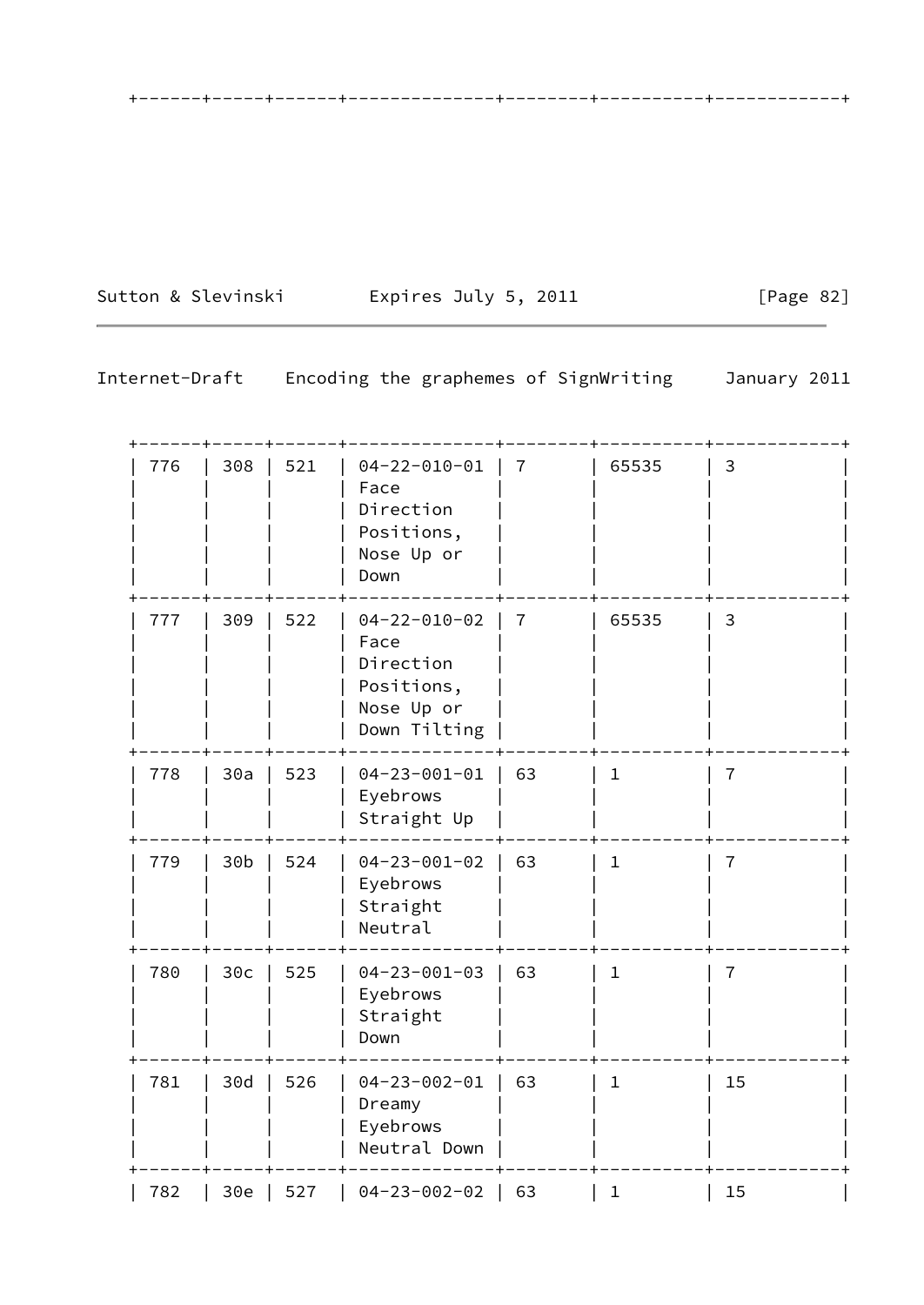|     |     |     | Dreamy<br>Eyebrows<br>Down Neutral                       |    |    |  |
|-----|-----|-----|----------------------------------------------------------|----|----|--|
| 783 | 30f | 528 | $04 - 23 - 002 - 03$<br>Dreamy<br>Eyebrows Up<br>Neutral | 63 | 15 |  |
| 784 | 310 | 529 | $04 - 23 - 002 - 04$<br>Dreamy<br>Eyebrows<br>Neutral-Up | 63 | 15 |  |

Sutton & Slevinski Expires July 5, 2011 [Page 83]

| 785 | 311 | 530 | $04 - 23 - 003 - 01$<br>Forehead<br>Neutral  | 3  | $\mathbf{1}$ | 7  |
|-----|-----|-----|----------------------------------------------|----|--------------|----|
| 786 | 312 | 531 | $04 - 23 - 003 - 02$<br>Forehead<br>Contact  | 3  | $\mathbf{1}$ | 7  |
| 787 | 313 | 532 | $04 - 23 - 003 - 03$<br>Forehead<br>Wrinkled | 3  | $\mathbf{1}$ | 7  |
| 788 | 314 | 533 | $04 - 23 - 004 - 01$<br>Eyes Open            | 31 | $\mathbf{1}$ | 31 |
| 789 | 315 | 534 | $04 - 23 - 004 - 02$<br>Eyes<br>Squeezed     | 31 | $\mathbf{1}$ | 31 |
| 790 | 316 | 535 | $04 - 23 - 004 - 03$<br>Eyes Closed          | 31 | $\mathbf{1}$ | 31 |
| 791 | 317 | 536 | $04 - 23 - 004 - 04$<br>Eye Blink<br>Single  | 31 | $\mathbf 1$  | 31 |
| 792 | 318 | 537 | $04 - 23 - 004 - 05$<br>Eye Blinks           | 31 | $\mathbf{1}$ | 31 |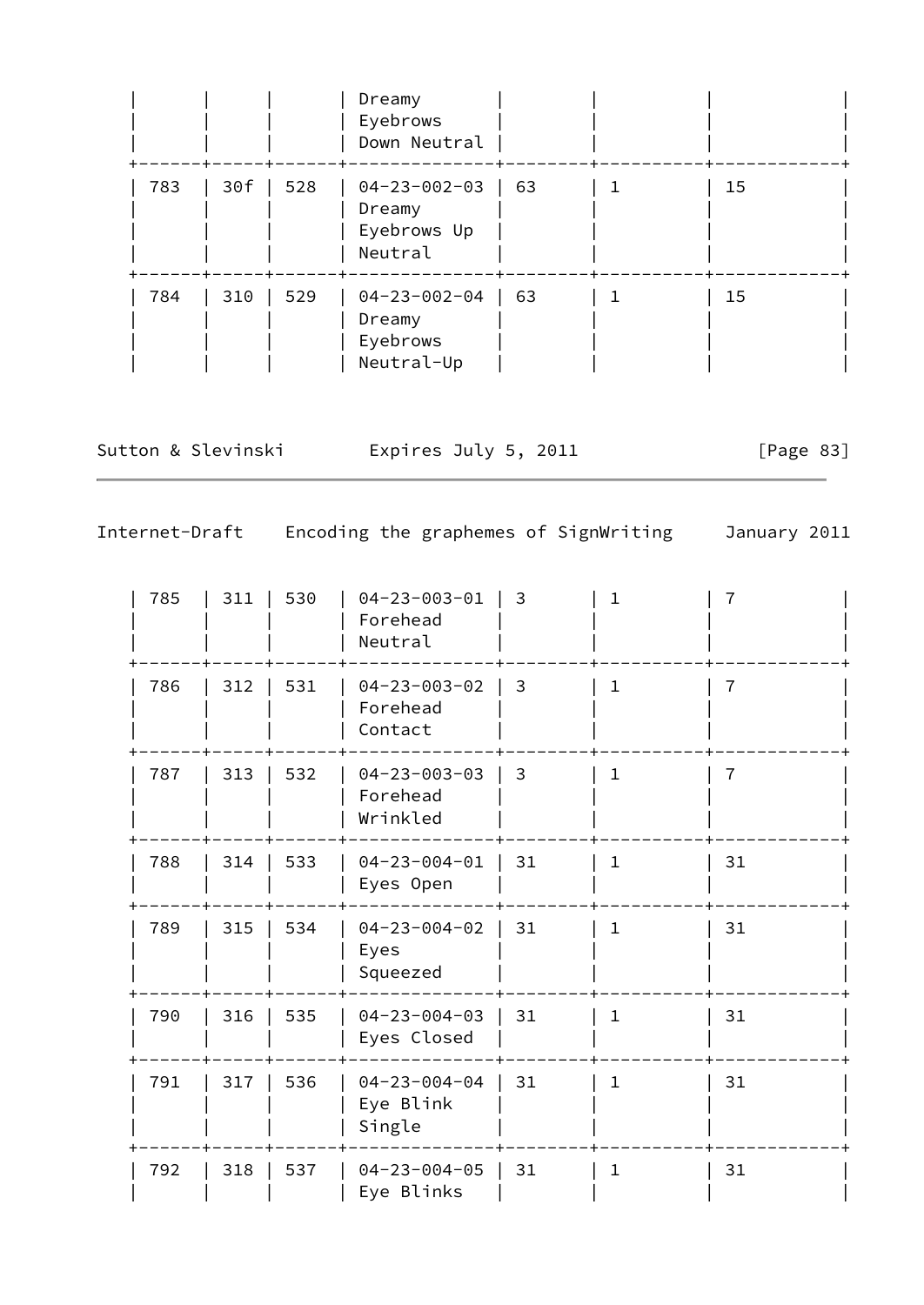|     |                 |     | Multiple                                             |    |             |    |
|-----|-----------------|-----|------------------------------------------------------|----|-------------|----|
| 793 | 319             | 538 | $04 - 23 - 005 - 01$<br>Eyes Half<br>0pen            | 31 | $\mathbf 1$ | 31 |
| 794 | 31a             | 539 | $04 - 23 - 005 - 02$<br>Eyes Wide<br>0pen            | 31 | 1           | 31 |
| 795 | 31 <sub>b</sub> | 540 | $04 - 23 - 005 - 03$<br>Eyes Half<br>Closed          | 31 |             | 31 |
| 796 | 31c             | 541 | $04 - 23 - 005 - 04$<br>Eyes<br>Widening<br>Movement | 31 |             | 31 |

Sutton & Slevinski and Expires July 5, 2011 [Page 84]

| 797 | 31d | 542 | $04 - 23 - 005 - 05$<br>Eye Wink<br>(Squeezed<br>Eye Blink) | 31 | ı   | 31 |
|-----|-----|-----|-------------------------------------------------------------|----|-----|----|
| 798 | 31e | 543 | $04 - 23 - 006 - 01$<br>Eyelashes Up                        | 31 | 1   |    |
| 799 | 31f | 544 | $04 - 23 - 006 - 02$<br>Eyelashes<br>Down                   | 31 | 1.  |    |
| 800 | 320 | 545 | $04 - 23 - 006 - 03$<br>Eyelashes<br>Fluttering             | 31 | 1   |    |
| 801 | 321 | 546 | $04 - 23 - 007 - 01$<br>Eyegaze<br>Straight<br>Wall Plane   | 15 | 255 |    |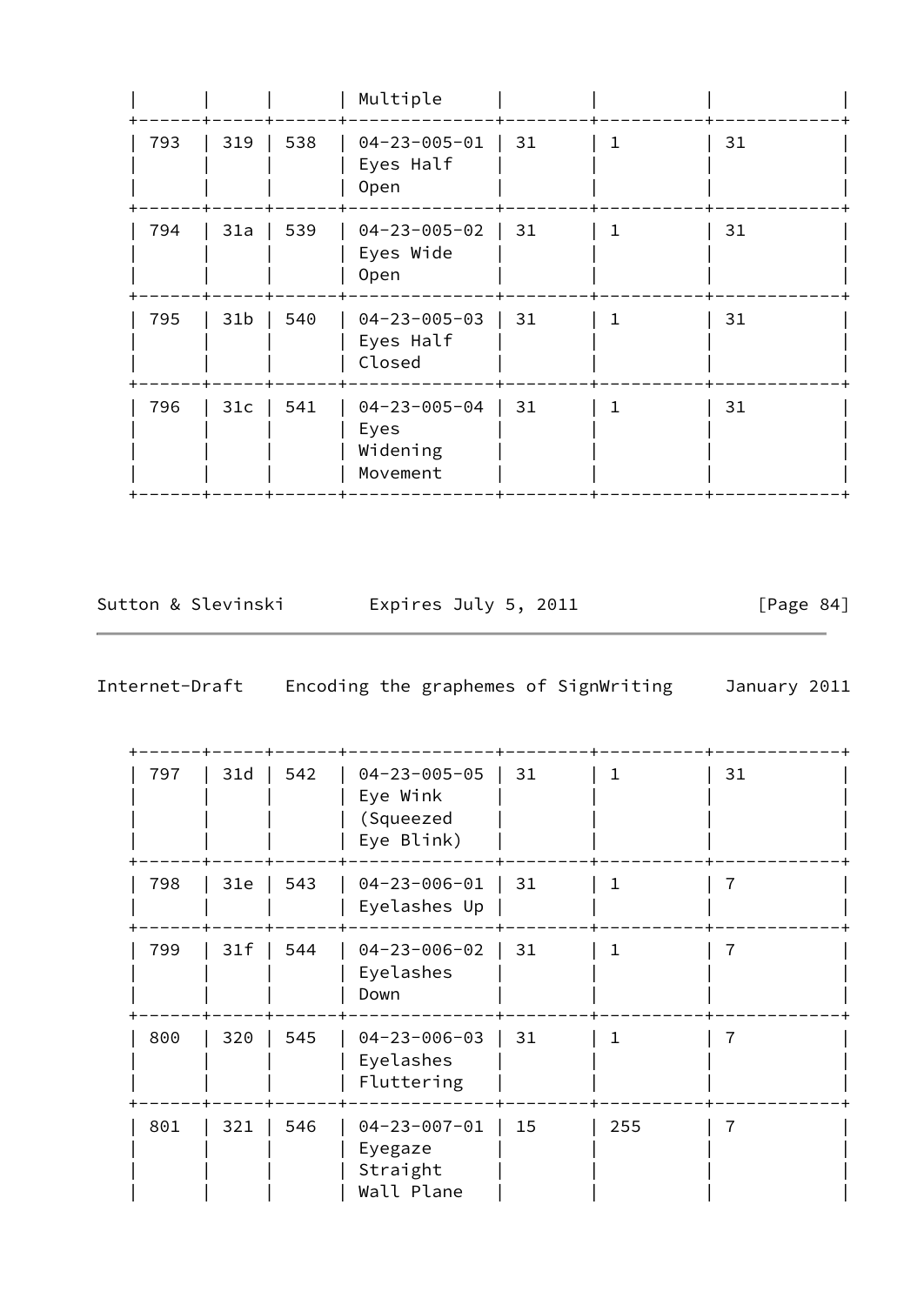| 802 | 322 | 547 | $04 - 23 - 007 - 02$<br>Eyegaze<br>Straight<br>Wall Double        | 15 | 255 | 7 |
|-----|-----|-----|-------------------------------------------------------------------|----|-----|---|
| 803 | 323 | 548 | $04 - 23 - 007 - 03$<br>Eyegaze<br>Straight<br>Wall<br>Alternate  | 15 | 255 | 7 |
| 804 | 324 | 549 | $04 - 23 - 008 - 01$<br>Eyegaze<br>Straight<br>Floor Plane        | 15 | 255 | 7 |
| 805 | 325 | 550 | $04 - 23 - 008 - 02$<br>Eyegaze<br>Straight<br>Floor Double       | 15 | 255 | 7 |
| 806 | 326 | 551 | $04 - 23 - 008 - 03$<br>Eyegaze<br>Straight<br>Floor<br>Alternate | 15 | 255 | 7 |

Sutton & Slevinski Expires July 5, 2011 [Page 85]

| 807 | 327 | 552 | $04 - 23 - 009 - 01$<br>Eyegaze<br>Curved Wall<br>Plane  | 7              | 65535 |  |
|-----|-----|-----|----------------------------------------------------------|----------------|-------|--|
| 808 | 328 | 553 | $04 - 23 - 010 - 01$<br>Eyegaze<br>Curved Floor<br>Plane |                | 255   |  |
| 809 | 329 | 554 | $04 - 23 - 011 - 01$<br>Eyegaze<br>Circles Wall<br>Plane | $\overline{7}$ | 255   |  |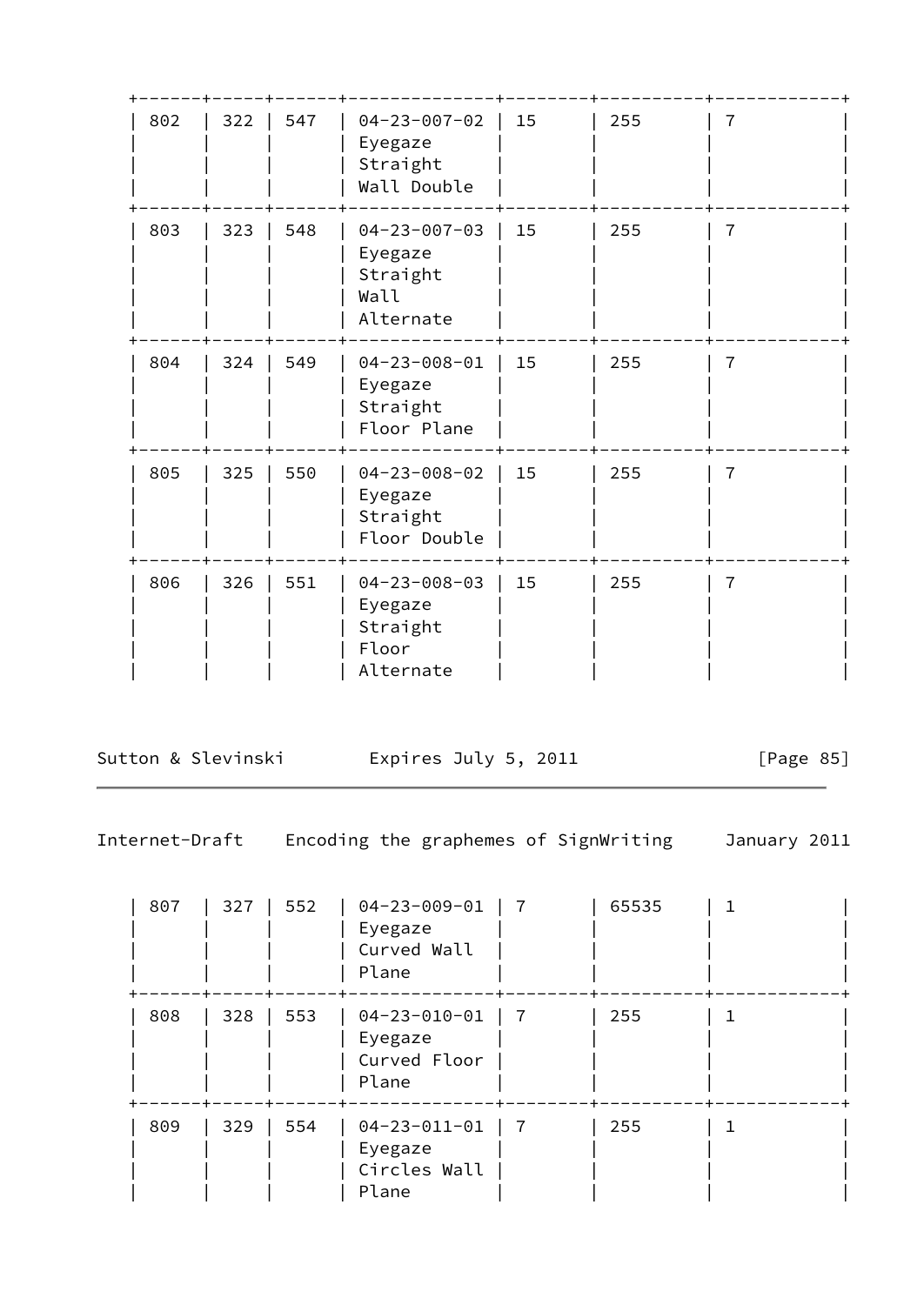| 810 | 32a | 555 | $04 - 24 - 001 - 01$<br>Cheeks<br>Puffed       | 31             | $\mathbf{1}$ | 7              |
|-----|-----|-----|------------------------------------------------|----------------|--------------|----------------|
| 811 | 32b | 556 | $04 - 24 - 001 - 02$<br>Cheeks<br>Neutral      | 31             | $\mathbf 1$  | 7              |
| 812 | 32c | 557 | $04 - 24 - 001 - 03$<br>Cheeks<br>Sucked       | 31             | $\mathbf{1}$ | $\overline{7}$ |
| 813 | 32d | 558 | $04 - 24 - 002 - 01$<br>Tense Cheeks<br>High   | 15             | $\mathbf{1}$ | 7              |
| 814 | 32e | 559 | $04 - 24 - 002 - 02$<br>Tense Cheeks<br>Middle | 15             | $\mathbf{1}$ | $\overline{7}$ |
| 815 | 32f | 560 | $04 - 24 - 002 - 03$<br>Tense Cheeks<br>Low    | 15             | $\mathbf{1}$ | 7              |
| 816 | 330 | 561 | $04 - 24 - 003 - 01$<br>Ears                   | 31             | $\mathbf{1}$ | $\mathbf{1}$   |
| 817 | 331 | 562 | $04 - 24 - 004 - 01$<br>Nose Neutral           | $\overline{3}$ | $\mathbf{1}$ | 15             |
| 818 | 332 | 563 | $04 - 24 - 004 - 02$<br>Nose Contact           | 3              | $\mathbf{1}$ | 15             |
|     |     |     |                                                |                |              |                |

Sutton & Slevinski Expires July 5, 2011

[Page 86]

| 819 | 333   564 | $\vert$ 04-24-004-03   3<br>Nose<br>Wrinkles         |  | 15 |  |
|-----|-----------|------------------------------------------------------|--|----|--|
| 820 |           | $\vert$ 334   565   04-24-004-04   3<br>Nose Wiggles |  | 15 |  |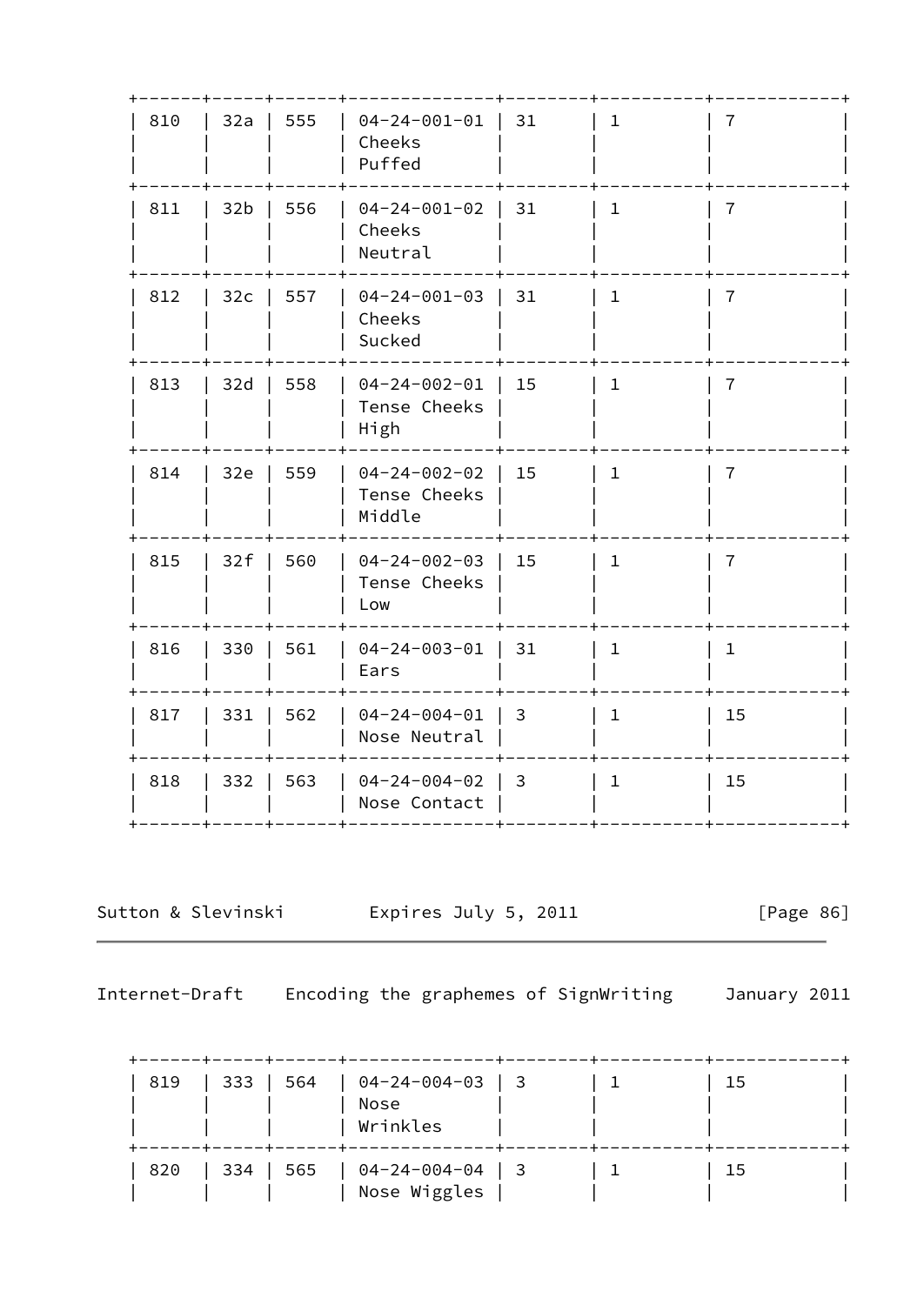| 821 | 335             | 566 | $04 - 24 - 005 - 01$<br>Air Blowing<br>Out             | 63             | $\mathbf{1}$ | 3              |  |
|-----|-----------------|-----|--------------------------------------------------------|----------------|--------------|----------------|--|
| 822 | 336             | 567 | $04 - 24 - 005 - 02$<br>Air Sucking<br>In              | 63             | $\mathbf{1}$ | 3              |  |
| 823 | 337             | 568 | $04 - 24 - 006 - 01$<br>Air Blow<br>Small<br>Rotations | 3              | 255          | 3              |  |
| 824 | 338             | 569 | $04 - 24 - 006 - 02$<br>Air Suck<br>Small<br>Rotations | $\overline{3}$ | 255          | 3              |  |
| 825 | 339             | 570 | $04 - 24 - 007 - 01$<br>Breath<br>Exhale               | 63             | $\mathbf{1}$ | 3              |  |
| 826 | 33a             | 571 | $04 - 24 - 007 - 02$<br>Breath<br>Inhale               | 63             | $\mathbf{1}$ | 3              |  |
| 827 | 33 <sub>b</sub> | 572 | $04 - 25 - 001 - 01$<br>Mouth Closed<br>Neutral        | 3              | $\mathbf{1}$ | 7              |  |
| 828 | 33 <sub>c</sub> | 573 | $04 - 25 - 001 - 02$<br>Mouth Closed<br>Forward        | 3              | $\mathbf 1$  | $\overline{7}$ |  |
| 829 | $33d$           | 574 | $04 - 25 - 001 - 03$<br>Mouth Closed<br>Contact        | 3              | $\mathbf{1}$ | 7              |  |
| 830 | $33e$           | 575 | $04 - 25 - 002 - 01$<br>Mouth Smile                    | 3              | $\mathbf{1}$ | $\overline{7}$ |  |

Sutton & Slevinski and Expires July 5, 2011 [Page 87]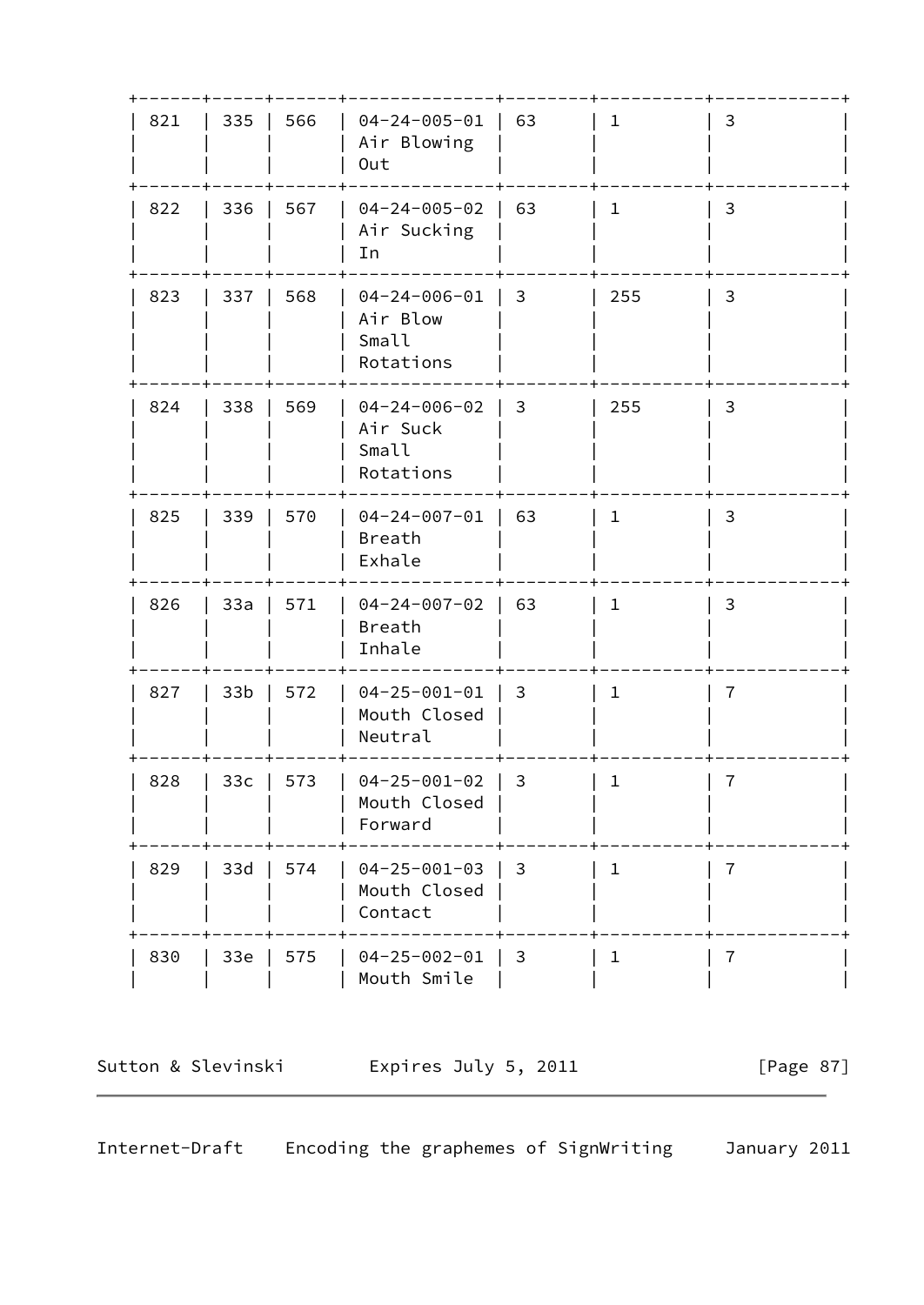| 831 | 33f | 576 | $04 - 25 - 002 - 02$<br>Mouth Smile<br>Wrinkled        | 3 | $\mathbf 1$  | 7              |  |
|-----|-----|-----|--------------------------------------------------------|---|--------------|----------------|--|
| 832 | 340 | 577 | $04 - 25 - 002 - 03$<br>Mouth Smile<br>Open            | 3 | $\mathbf 1$  | 7              |  |
| 833 | 341 | 578 | $04 - 25 - 003 - 01$<br>Mouth Frown                    | 3 | $\mathbf{1}$ | 7              |  |
| 834 | 342 | 579 | $04 - 25 - 003 - 02$<br>Mouth Frown<br>Wrinkled        | 3 | $\mathbf{1}$ | $\overline{7}$ |  |
| 835 | 343 | 580 | $04 - 25 - 003 - 03$<br>Mouth Frown<br><b>Open</b>     | 3 | $\mathbf 1$  | 7              |  |
| 836 | 344 | 581 | $04 - 25 - 004 - 01$<br>Mouth Open<br>Circle           | 3 | $\mathbf{1}$ | $\overline{7}$ |  |
| 837 | 345 | 582 | $04 - 25 - 004 - 02$<br>Mouth Open<br>Forward          | 3 | $\mathbf 1$  | 7              |  |
| 838 | 346 | 583 | $04 - 25 - 004 - 03$<br>Mouth Open<br>Wrinkled         | 3 | 1            | 7              |  |
| 839 | 347 | 584 | $04 - 25 - 005 - 01$<br>Mouth Open<br>Oval             | 3 | $\mathbf 1$  | $\overline{7}$ |  |
| 840 | 348 | 585 | $04 - 25 - 005 - 02$<br>Mouth Open<br>Oval<br>Wrinkled | 3 | $\mathbf{1}$ | $\overline{7}$ |  |
| 841 | 349 | 586 | $04 - 25 - 005 - 03$<br>Mouth Open<br>Oval Yawn        | 3 | $\mathbf{1}$ | $\overline{7}$ |  |
| 842 | 34a | 587 | $04 - 25 - 006 - 01$<br>Mouth Open<br>Rectangle        | 3 | 1            | 7              |  |
|     |     |     |                                                        |   |              |                |  |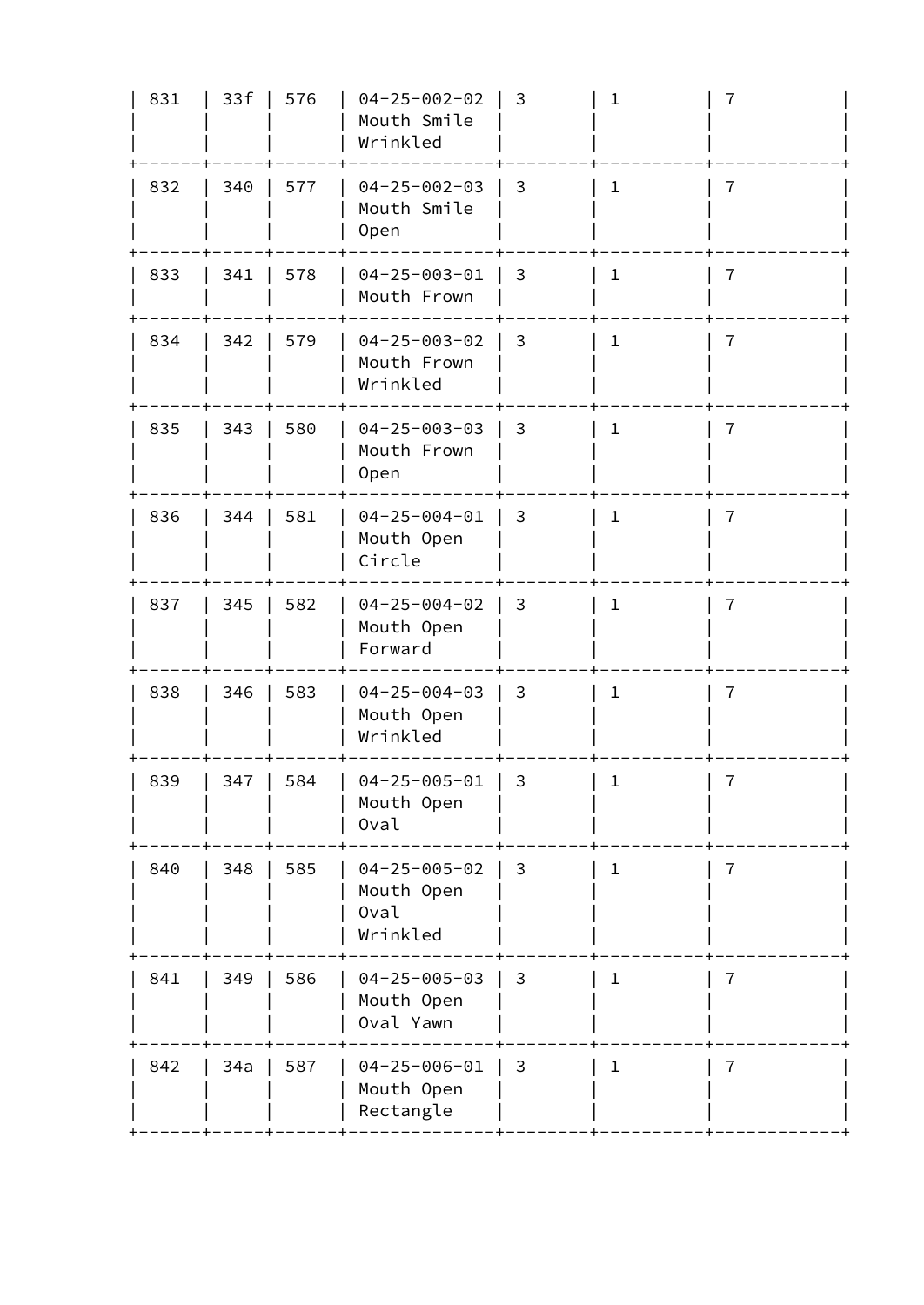| 843 | 34b             | 588 | $04 - 25 - 006 - 02$<br>Mouth Open<br>Rectangle<br>Wrinkled | 3              | $\mathbf{1}$ | 7 |
|-----|-----------------|-----|-------------------------------------------------------------|----------------|--------------|---|
| 844 | 34 <sub>c</sub> | 589 | $04 - 25 - 006 - 03$<br>Mouth Open<br>Rectangle<br>Yawn     | 3              | $\mathbf{1}$ | 7 |
| 845 | 34d             | 590 | $04 - 25 - 007 - 01$<br>Mouth Kiss                          | 3              | $\mathbf{1}$ | 7 |
| 846 | 34e             | 591 | $04 - 25 - 007 - 02$<br>Mouth Kiss<br>Forward               | 3              | $\mathbf{1}$ | 7 |
| 847 | 34f             | 592 | $04 - 25 - 007 - 03$<br>Mouth Kiss<br>Wrinkled              | 3              | $\mathbf{1}$ | 7 |
| 848 | 350             | 593 | $04 - 25 - 008 - 01$<br>Mouth Tense                         | 3              | $\mathbf{1}$ | 7 |
| 849 | 351             | 594 | $04 - 25 - 008 - 02$<br>Mouth Tense<br>Forward              | 3              | $\mathbf{1}$ | 7 |
| 850 | 352             | 595 | $04 - 25 - 008 - 03$<br>Mouth Tense<br>Sucked               | 3              | $\mathbf{1}$ | 7 |
| 851 | 353             | 596 | $04 - 25 - 009 - 01$<br>Lips Pressed<br>Together            | $\overline{3}$ | $\mathbf{1}$ | 7 |
| 852 | 354             | 597 | $04 - 25 - 009 - 02$<br>Lip Lower<br>Over Upper             | 3              | $\mathbf{1}$ | 7 |
| 853 | 355             | 598 | $04 - 25 - 009 - 03$<br>Lip Upper                           | $\overline{3}$ | $\mathbf 1$  | 7 |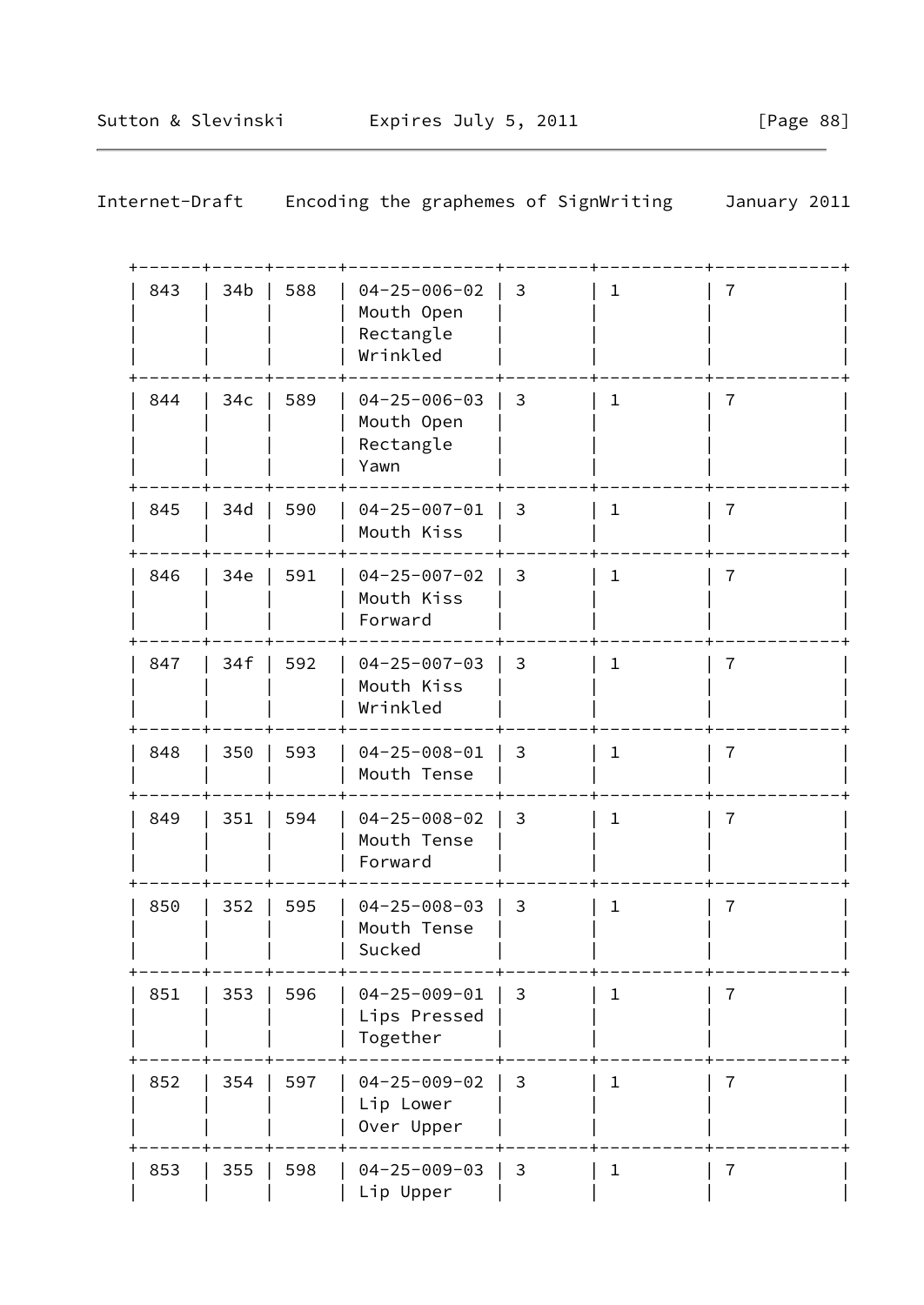|  |  | Over Lower<br>-----+-----+------+--------------- |  |  |
|--|--|--------------------------------------------------|--|--|
|  |  | 854   356   599   04-25-010-01   63              |  |  |
|  |  | Mouth                                            |  |  |
|  |  | Corners                                          |  |  |

Sutton & Slevinski Fxpires July 5, 2011 [Page 89]

| 855 | 357             | 600 | $04 - 25 - 011 - 01$<br>Mouth<br>Wrinkles<br>Single           | 63             | $\mathbf{1}$ | 3            |
|-----|-----------------|-----|---------------------------------------------------------------|----------------|--------------|--------------|
| 856 | 358             | 601 | $04 - 25 - 011 - 02$<br>Mouth<br>Wrinkles<br>Double           | 63             | 1            | 3            |
| 857 | 359             | 602 | $04 - 26 - 001 - 01$<br>Tongue<br>Sticks Out<br>Far           | 3              | 255          | 31           |
| 858 | 35a             | 603 | $04 - 26 - 001 - 02$<br>Tongue Licks<br>Lips                  | 3              | 255          | 31           |
| 859 | 35 <sub>b</sub> | 604 | $04 - 26 - 001 - 03$<br>Tongue Tip<br>Between Lips            | 3              | 255          | 31           |
| 860 | $35c$           | 605 | $04 - 26 - 001 - 04$<br>Tongue Tip<br>Touches<br>Inside Mouth | $\mathbf{3}$   | 255          | 31           |
| 861 | 35d             | 606 | $04 - 26 - 001 - 05$<br>Tongue<br>Inside Mouth<br>Relaxed     | $\overline{3}$ | 255          | 31           |
| 862 | $35e$           | 607 | $04 - 26 - 002 - 01$<br>Tongue Moves<br>Against               | 15             | 255          | $\mathbf{1}$ |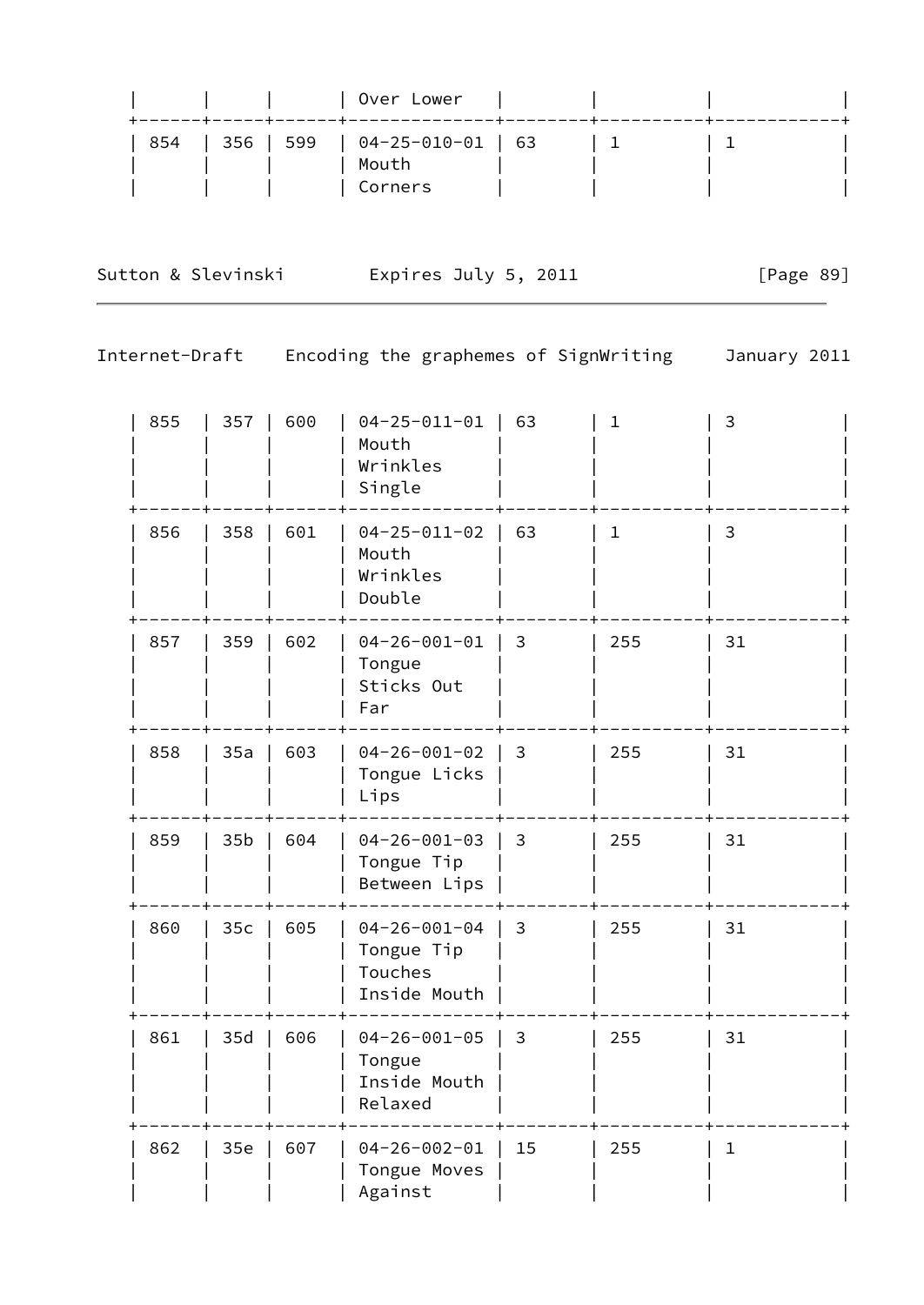|     |      |     | Cheek                                                         |                                                               |  |  |
|-----|------|-----|---------------------------------------------------------------|---------------------------------------------------------------|--|--|
| 863 | 35 f | 608 | 04-26-003-01<br>Tongue<br>Center<br>Sticks Out                | $\begin{array}{cc} \begin{array}{cc} \end{array} \end{array}$ |  |  |
| 864 | 360  | 609 | $04 - 26 - 004 - 01$   15<br>Tongue<br>Center<br>Inside Mouth |                                                               |  |  |

Sutton & Slevinski and Expires July 5, 2011 [Page 90]

| 865 | 361 | 610 | $04 - 26 - 005 - 01$<br>Teeth                          | 63 | 1            | 3            |
|-----|-----|-----|--------------------------------------------------------|----|--------------|--------------|
| 866 | 362 | 611 | $04 - 26 - 005 - 02$<br>Teeth<br>Movement              | 63 | $\mathbf{1}$ | 3            |
| 867 | 363 | 612 | $04 - 26 - 006 - 01$<br>Teeth on<br>Tongue             | 63 | 1            | 3            |
| 868 | 364 | 613 | $04 - 26 - 006 - 02$<br>Teeth on<br>Tongue<br>Movement | 63 | $\mathbf{1}$ | 3            |
| 869 | 365 | 614 | $04 - 26 - 007 - 01$<br>Teeth on<br>Lips               | 63 | $\mathbf{1}$ | 3            |
| 870 | 366 | 615 | $04 - 26 - 007 - 02$<br>Teeth on<br>Lips<br>Movement   | 63 | $\mathbf 1$  | 3            |
| 871 | 367 | 616 | $04 - 26 - 008 - 01$<br>Teeth Bite<br>Lips             | 63 | $\mathbf 1$  | $\mathbf{1}$ |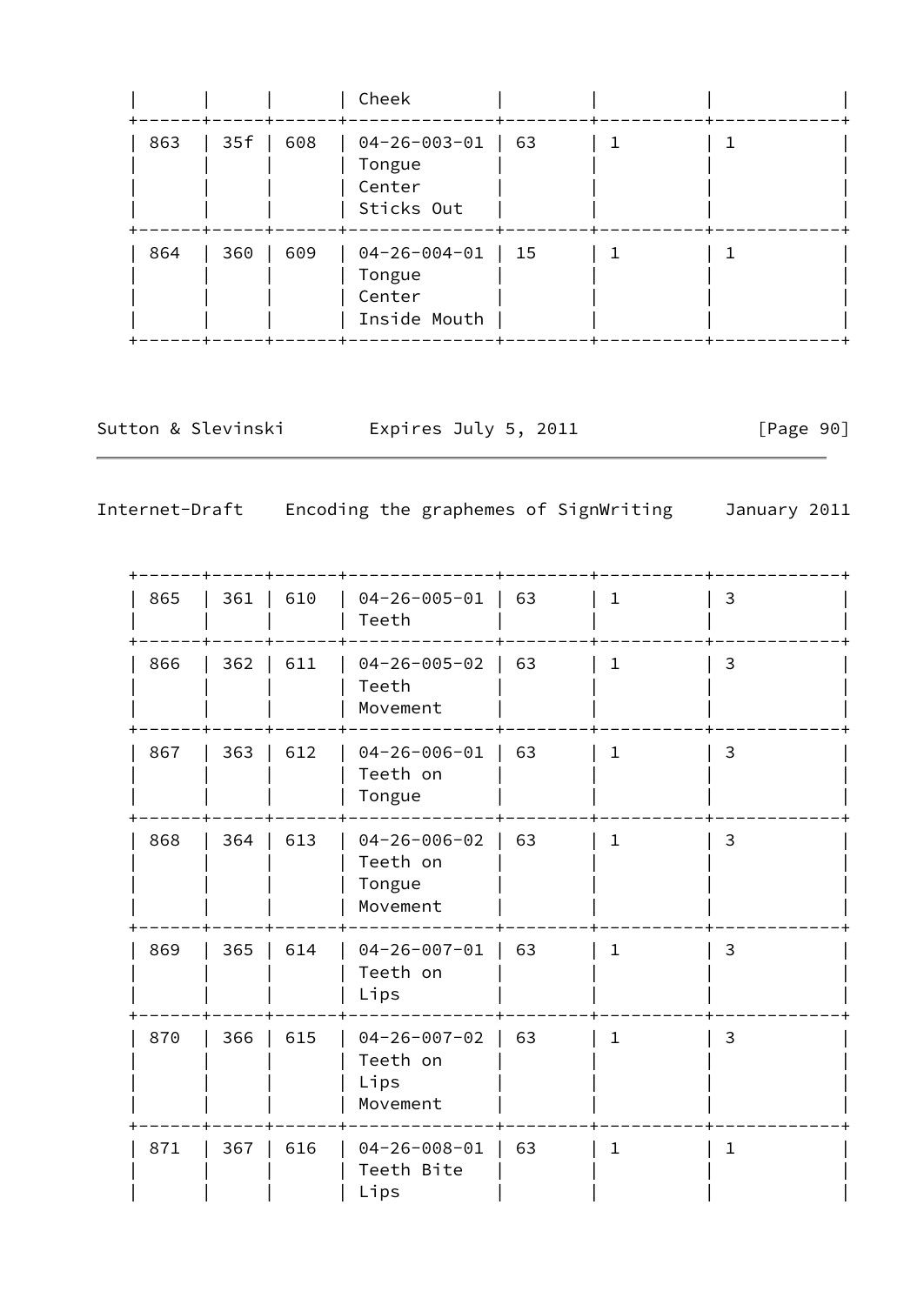| 872 | 368             | 617 | $04 - 26 - 009 - 01$<br>Jaw Movement<br>Wall Plane  | 7  | 255 |  |
|-----|-----------------|-----|-----------------------------------------------------|----|-----|--|
| 873 | 369             | 618 | $04 - 26 - 010 - 01$<br>Jaw Movement<br>Floor Plane | 7  | 255 |  |
| 874 | 36a             | 619 | $04 - 26 - 011 - 01$<br>Neck                        | 63 | 1.  |  |
| 875 | 36b             | 620 | $04 - 26 - 012 - 01$<br>Hair                        | 15 |     |  |
| 876 | 36 <sub>c</sub> | 621 | $04 - 26 - 013 - 01$<br>Excitement                  | 15 |     |  |

Sutton & Slevinski Fxpires July 5, 2011 [Page 91]

| 877 | 36d | 622 | $05 - 27 - 001 - 01$<br>Shoulder Hip<br>Spine               | 7  | 15    | 1            |
|-----|-----|-----|-------------------------------------------------------------|----|-------|--------------|
| 878 | 36e | 623 | $05 - 27 - 002 - 01$<br>Shoulder Hip<br>Positions           | 31 | 63    | L            |
| 879 | 36f | 624 | $05 - 27 - 003 - 01$<br>Shoulder Hip<br>Move Wall<br>Plane  | 63 | 65535 | 1            |
| 880 | 370 | 625 | $05 - 27 - 004 - 01$<br>Shoulder Hip<br>Move Floor<br>Plane | 63 | 65535 | $\mathbf{1}$ |
| 881 | 371 | 626 | $05 - 27 - 005 - 01$<br>Shoulder<br>Tilts (from             | 63 | 65535 | $\mathbf{1}$ |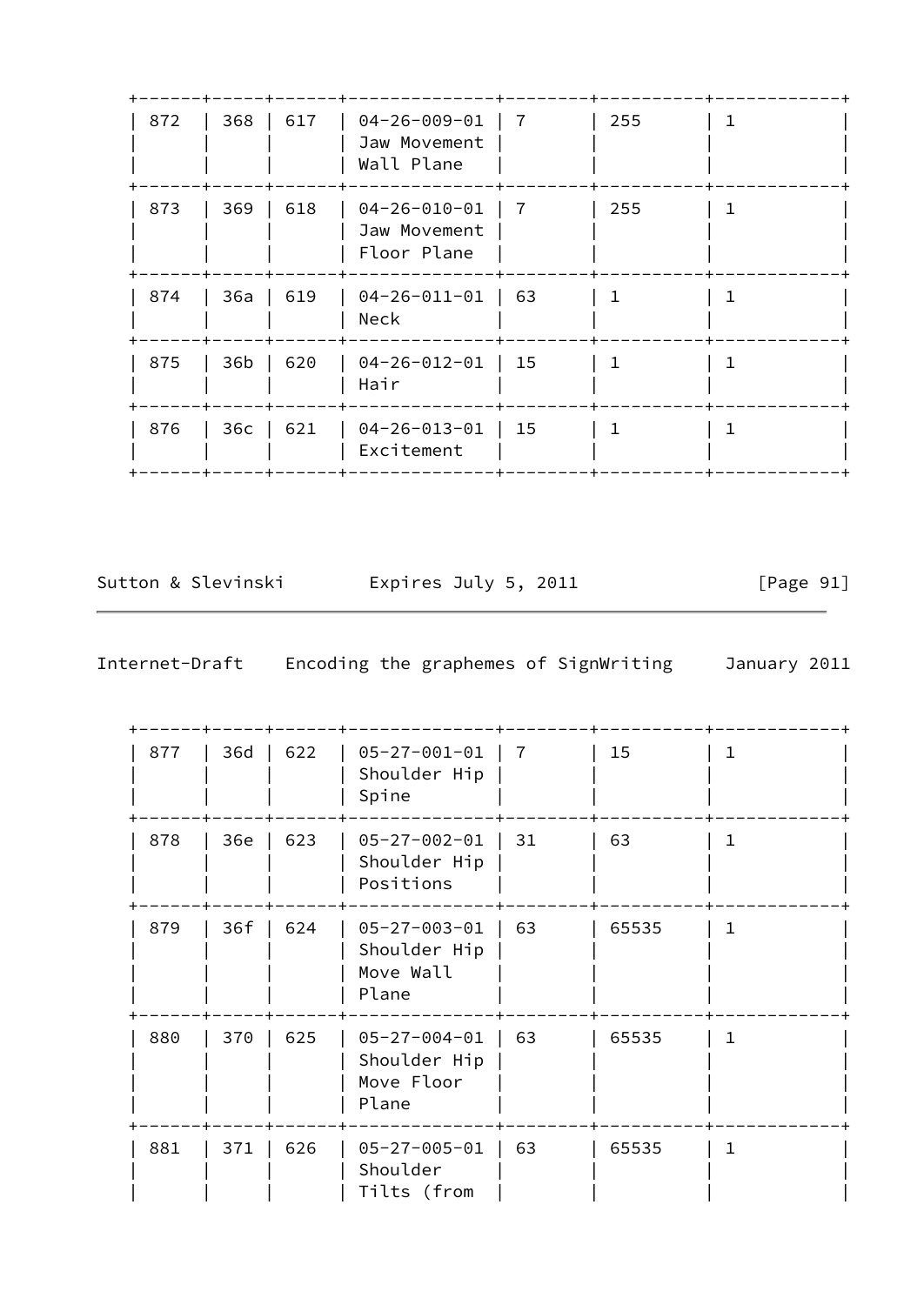|     |     |     | Waist)                                                           |              |       |              |
|-----|-----|-----|------------------------------------------------------------------|--------------|-------|--------------|
| 882 | 372 | 627 | $05 - 27 - 006 - 01$<br>Torso<br>Straight<br>Stretch Wall        | 15           | 15    | 1.           |
| 883 | 373 | 628 | $05 - 27 - 007 - 01$<br>Torso Curved<br>Bend Wall                | 15           | 15    | 1            |
| 884 | 374 | 629 | $05 - 27 - 008 - 01$<br>Torso Twist<br>Floor Plane               | 15           | 15    | $\mathbf 1$  |
| 885 | 375 | 630 | $05 - 27 - 009 - 01$<br>Upper Body<br>Tilts (from<br>Hip Joints) | 63           | 255   | $\mathbf{1}$ |
| 886 | 376 | 631 | $05 - 28 - 001 - 01$<br>Limb<br>Combinations                     | $\mathbf{1}$ | 65535 | $\mathbf{1}$ |

Sutton & Slevinski Expires July 5, 2011 [Page 92]

Internet-Draft Encoding the graphemes of SignWriting January 2011

 +------+-----+------+--------------+--------+----------+------------+ | 887 | 377 | 632 | 05-28-002-01 | 3 | 65535 | 15 | | | | | Limb Length | | | | | | | | 1 | | | | +------+-----+------+--------------+--------+----------+------------+ | 888 | 378 | 633 | 05-28-002-02 | 3 | 65535 | 15 | | | | | Limb Length | | | | | | | | 2 | | | | +------+-----+------+--------------+--------+----------+------------+ | 889 | 379 | 634 | 05-28-002-03 | 3 | 65535 | 15 | | | | | Limb Length | | | | | | | | 3 | | | | +------+-----+------+--------------+--------+----------+------------+ | 890 | 37a | 635 | 05-28-002-04 | 3 | 65535 | 15 | | | | | Limb Length | | | |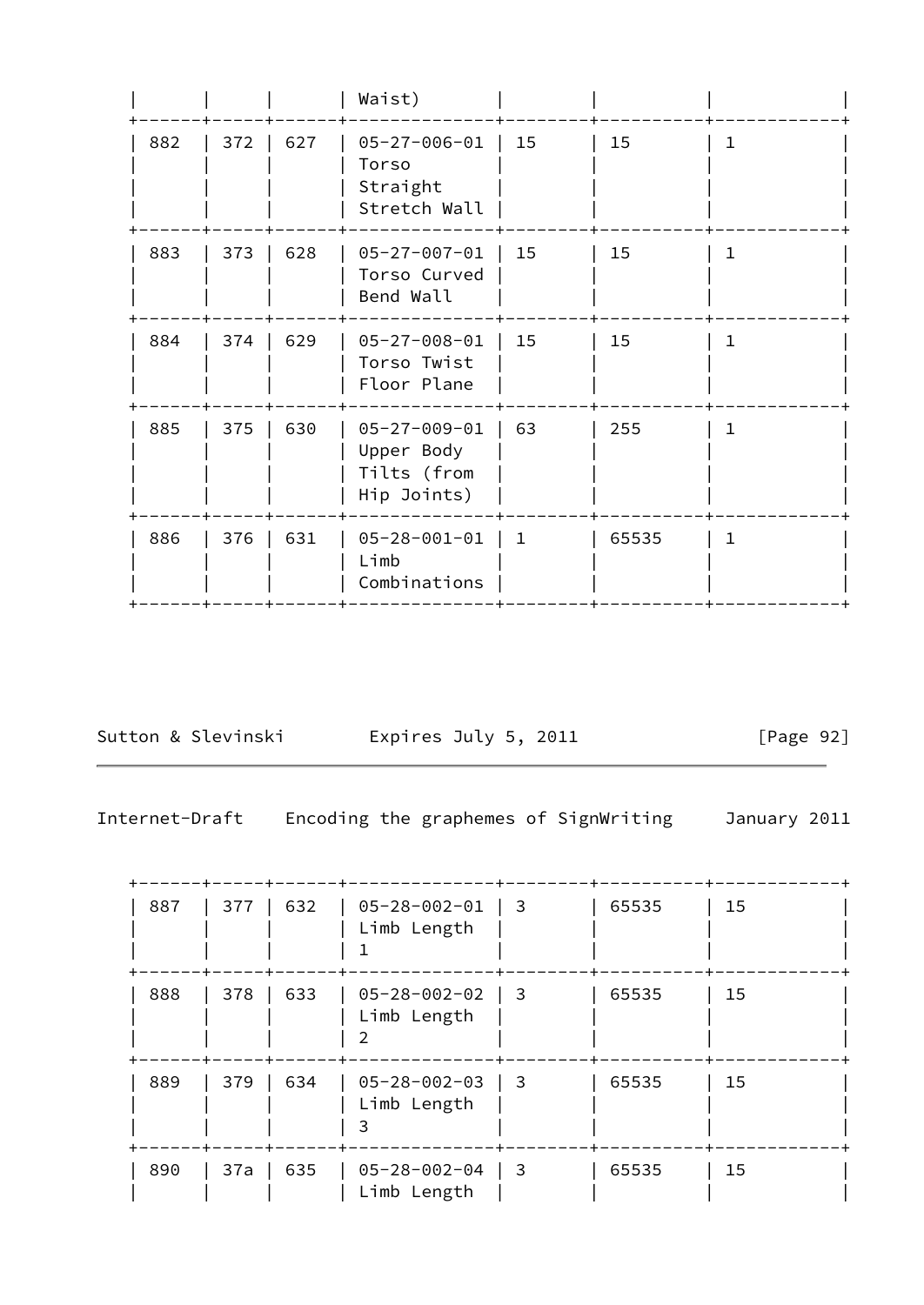|     |                 |     | $\overline{4}$                                           |    |       |                |
|-----|-----------------|-----|----------------------------------------------------------|----|-------|----------------|
| 891 | 37 <sub>b</sub> | 636 | $05 - 28 - 003 - 01$<br>Limb Length<br>5                 | 3  | 65535 | 7              |
| 892 | 37c             | 637 | $05 - 28 - 003 - 02$<br>Limb Length<br>6                 | 3  | 65535 | 7              |
| 893 | 37d             | 638 | $05 - 28 - 003 - 03$<br>Limb Length<br>$\overline{7}$    | 3  | 65535 | $\overline{7}$ |
| 894 | 37e             | 639 | $05 - 28 - 004 - 01$<br>Fingers                          | 63 | 65535 | $\mathbf 1$    |
| 895 | 37f             | 640 | $06 - 29 - 001 - 01$<br>Location<br>Space Wall<br>Plane  | 15 | 255   | 3              |
| 896 | 380             | 641 | $06 - 29 - 001 - 02$<br>Location<br>Space Floor<br>Plane | 15 | 255   | 3              |
| 897 | 381             | 642 | $06 - 29 - 002 - 01$<br>Location<br>Height               | 3  | 255   | $1\,$          |

Sutton & Slevinski Expires July 5, 2011 [Page 93]

| 898 | 382   643 | ----+-----+-----+ | $  06 - 29 - 003 - 01   1$<br>Location<br>Width     | 511 |  |
|-----|-----------|-------------------|-----------------------------------------------------|-----|--|
| 899 | 383   644 |                   | $\vert$ 06-29-004-01 $\vert$ 1<br>Location<br>Depth | 255 |  |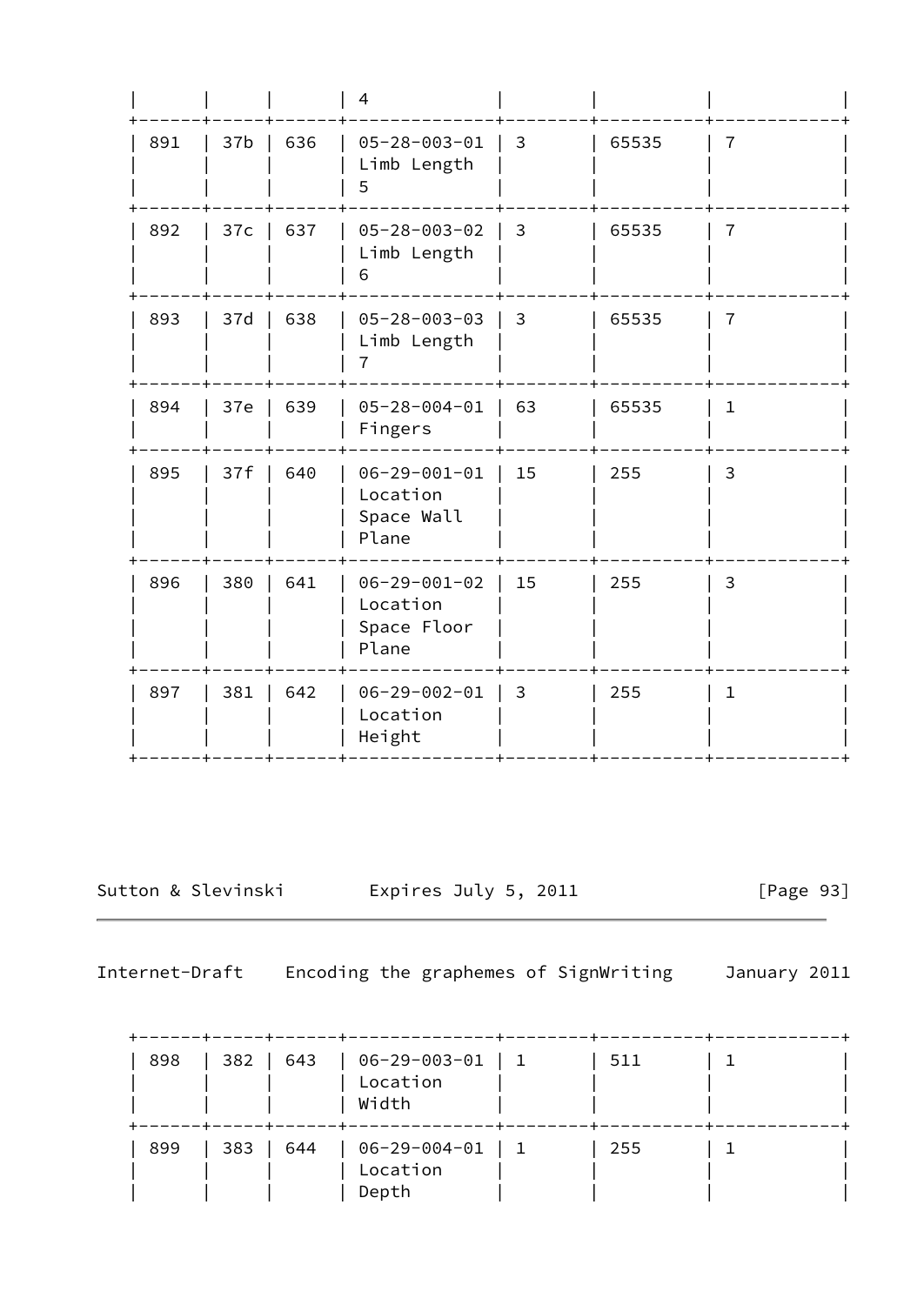| 900 | 384   | 645 | $06 - 29 - 005 - 01$<br>Location<br>Head Neck    | 63           | 255   | ı            |
|-----|-------|-----|--------------------------------------------------|--------------|-------|--------------|
| 901 | 385   | 646 | $06 - 29 - 006 - 01$<br>Location<br>Torso        | 31           | 255   | $\mathbf{1}$ |
| 902 | 386   | 647 | $06 - 29 - 007 - 01$<br>Location<br>Limbs Digits | 63           | 65535 | $\mathbf{1}$ |
| 903 | 387   | 648 | $07 - 30 - 001 - 01$<br>Comma                    | 15           | 255   | 3            |
| 904 | 388   | 649 | $07 - 30 - 001 - 02$<br>Period                   | 15           | 255   | 3            |
| 905 | 389   | 650 | $07 - 30 - 002 - 01$<br>Semi Colon               | $\mathbf{1}$ | 255   | 3            |
| 906 | 38a   | 651 | $07 - 30 - 002 - 02$<br>Colon                    | $\mathbf{1}$ | 255   | 3            |
| 907 | $38b$ | 652 | $07 - 30 - 003 - 01$<br>Parentheses              | $\mathbf{1}$ | 255   | $\mathbf{1}$ |
|     |       |     |                                                  |              |       |              |

Table 18

Sutton & Slevinski Expires July 5, 2011 [Page 94]

Internet-Draft Encoding the graphemes of SignWriting January 2011

<span id="page-106-0"></span>[Appendix B.](#page-106-0) Script Encoding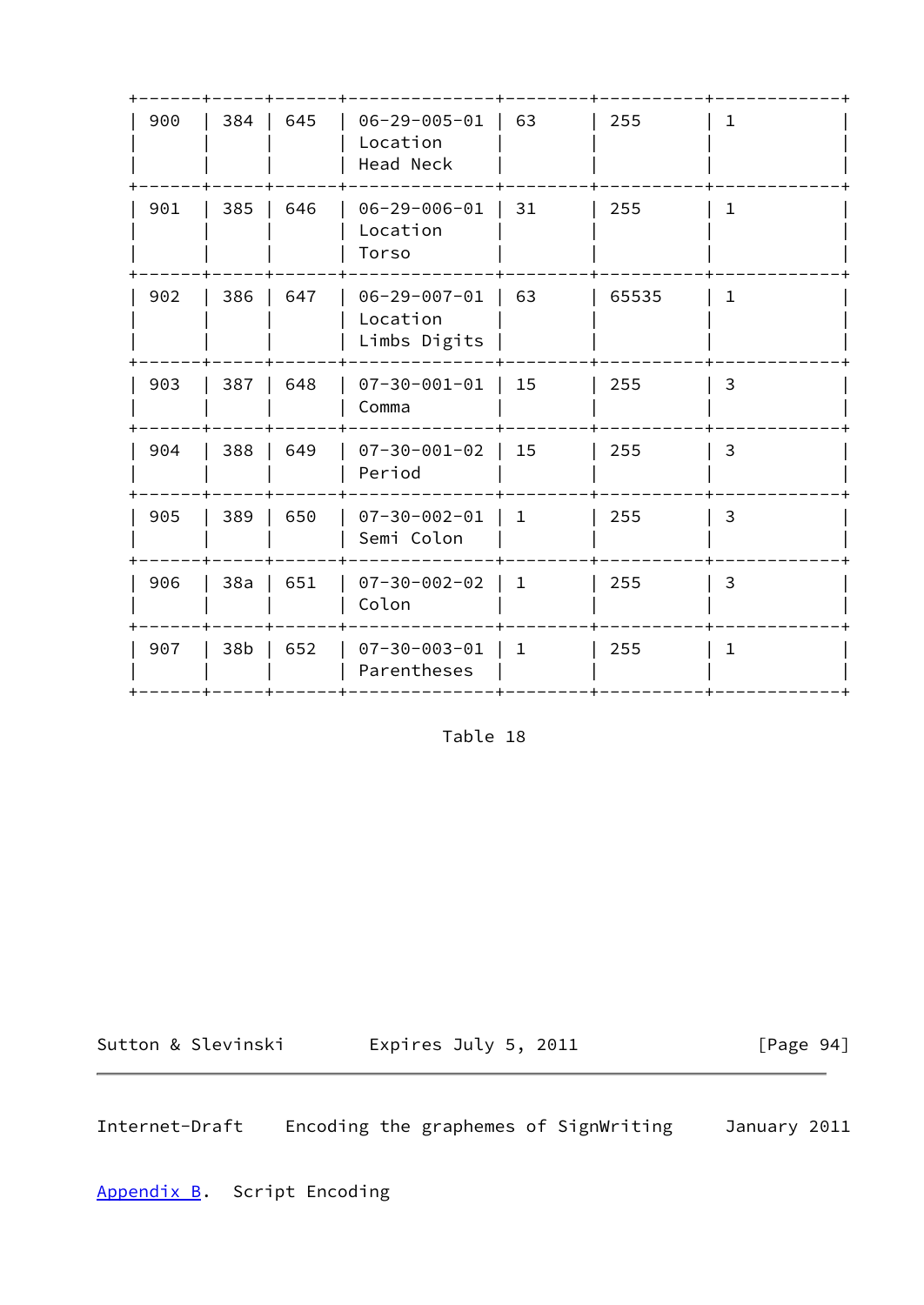Binary SignWriting is the name of the heuristic script encoding model for SignWriting. The first draft of BSW was created in 2008. Through trial and error, the model was successively refactored to reduce the complexity and the computation cost of the implementations. This final implementation, Binary SignWriting revision 3, is optimized for common usage and processing. The x-BSW3 coded character set is a superset of the x-ISWA-2010.

## <span id="page-107-0"></span>[B.1](#page-107-0). Design

 Binary SignWriting is a Cartesian coordinate based system. The data for BSW 3 uses a series of canvases, each with a unique coordinate space. General sign text (Appendix B.2.1) can use any section of the coordinate space. Sign text for layout (Appendix B.2.2) requires that each sign uses the coordinates 0,0 as the absolute center [\(Section 2.2](#page-8-0)). Sign text for display (Appendix B.2.3) defines the top left of every canvas as 0,0 and does not use negative numbers.

## <span id="page-107-1"></span>[B.1.1](#page-107-1). Canvas

 Binary SignWriting limits the size of canvases by the range of possible numbers from -999 to 1,000. Most canvases will only use a small section of the coordinate space. A cluster is a spatial grouping of symbols. Each cluster is oriented on a separate canvas. Each canvas has an X and Y axis from -999 to 1,000. Symbols are placed on the canvas with coordinates that represent the top-left of the symbol glyph.

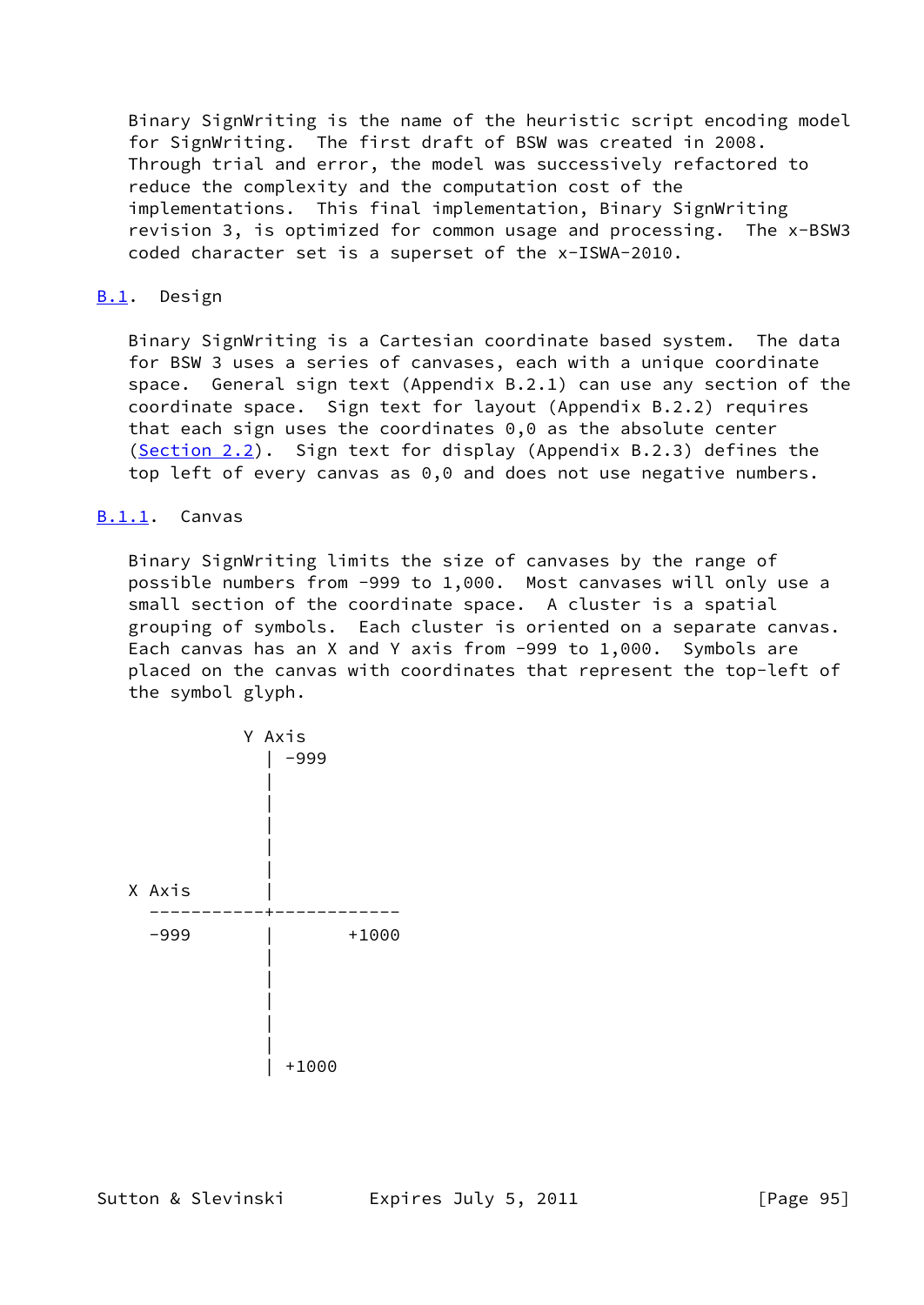Internet-Draft Encoding the graphemes of SignWriting January 2011

### <span id="page-108-0"></span>[B.1.2](#page-108-0). Sequence

 A sequence is a list of writing symbols and/or detailed location symbols. A valid sequence must contain at least one symbol and can not contain punctuation. A sequence is an optional sign prefix. For a set of signs, the sequence is used for searching and sorting.

There are several theories on the best way to structure a sequence. The most productive is based on the SignSpelling Sequence theory of Valerie Sutton. A sequence is structured as a series of starting handshapes followed by optional movements, transitional handshapes, movement, and end handshapes. Only symbols from category 1 (hands) and category 2 (movement) should be used in this first section. The last section of the sequence should contain symbols of dynamics & timing, head & face, or body: categories 3, 4, and 5.

 Detailed location symbols from category 6 can be used in a sequence, but are rarely (if ever) needed for a sequence in general writing.

#### <span id="page-108-1"></span>[B.1.3](#page-108-1). Characters

 The Binary SignWriting revision 3 character set includes all of the x-ISWA-2010 plus structural markers and number characters.

| Section              | Name                    | Token   Code |             | Hex            |  |
|----------------------|-------------------------|--------------|-------------|----------------|--|
| Structural<br>Marker | Sequence                | Q            | 250         | 0fa            |  |
| Structural<br>Marker | Left Lane Sign<br>Box   | L            | 251         | 0fb            |  |
| Structural<br>Marker | Middle Lane Sign<br>Box | B            | 252         | 0fc            |  |
| Structural<br>Marker | Right Lane Sign<br>Box  | R            | 253         | 0fd            |  |
| ISWA 2010 Base       | Writing                 | W            | $256 - 894$ | $100 -$<br>37e |  |
| ISWA 2010 Base       | Detailed<br>Location    | S            | $895 - 902$ | $37f -$<br>386 |  |

Character Ranges of the x-bsw3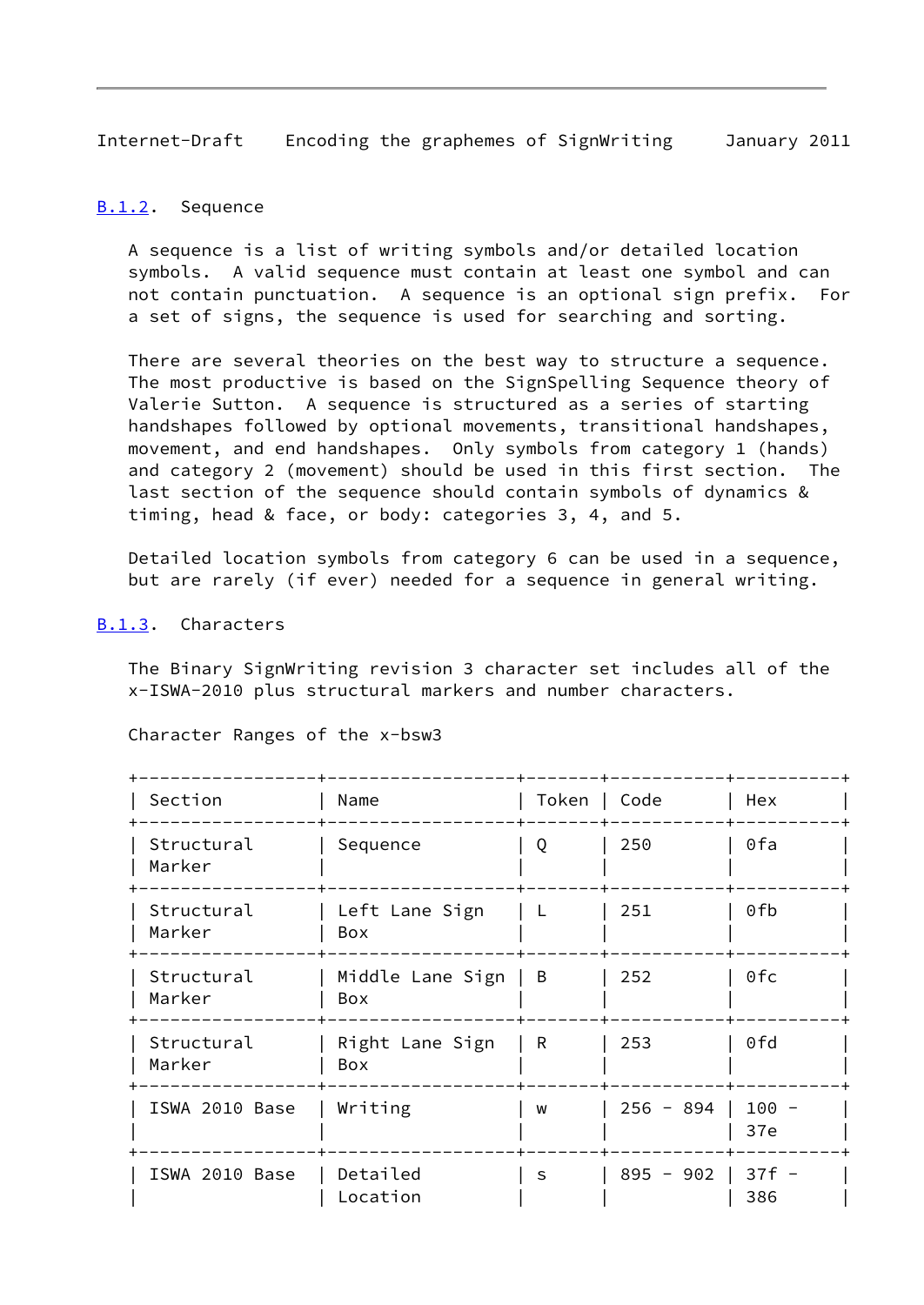Sutton & Slevinski Fxpires July 5, 2011 [Page 96]

Internet-Draft Encoding the graphemes of SignWriting January 2011

| ISWA 2010 Base         | Punctuation | P        | $903 - 907$     | $387 -$<br>38b |
|------------------------|-------------|----------|-----------------|----------------|
| ISWA 2010<br>Modifiers | Fill        |          | $908 - 913$     | $38c -$<br>391 |
| ISWA 2010<br>Modifiers | Rotation    | $\Omega$ | $914 - 929$     | $392 -$<br>3a1 |
| Number<br>Character    |             | n        | $930 -$<br>2929 | $3a2 -$<br>b71 |

# Table 19

 A string of x-bsw3 characters must be well formed to be valid. Validity can be determined with regular expressions. Validity can be verified with a left to right parser, one character at a time. Validity can be defined with ABNF.

# <span id="page-109-0"></span>[B.1.4](#page-109-0). Tokens

 There are 10 tokens used with Binary SignWriting revision 3. They can be grouped in 4 layers: the 4 structural makers, the 3 ranges of base symbols, the 2 modifiers, and the numbers.

 Q L B R w s P i o n

 A string of x-BSW3 characters can be visualized as tokens rather than characters. A tokenized view replaces each character with 1 of the 10 token values. The use of tokens clarifies structures and simplifies regular expressions.

wio - a writing symbol as 3 characters of writing base, fill modifier and rotation modifier.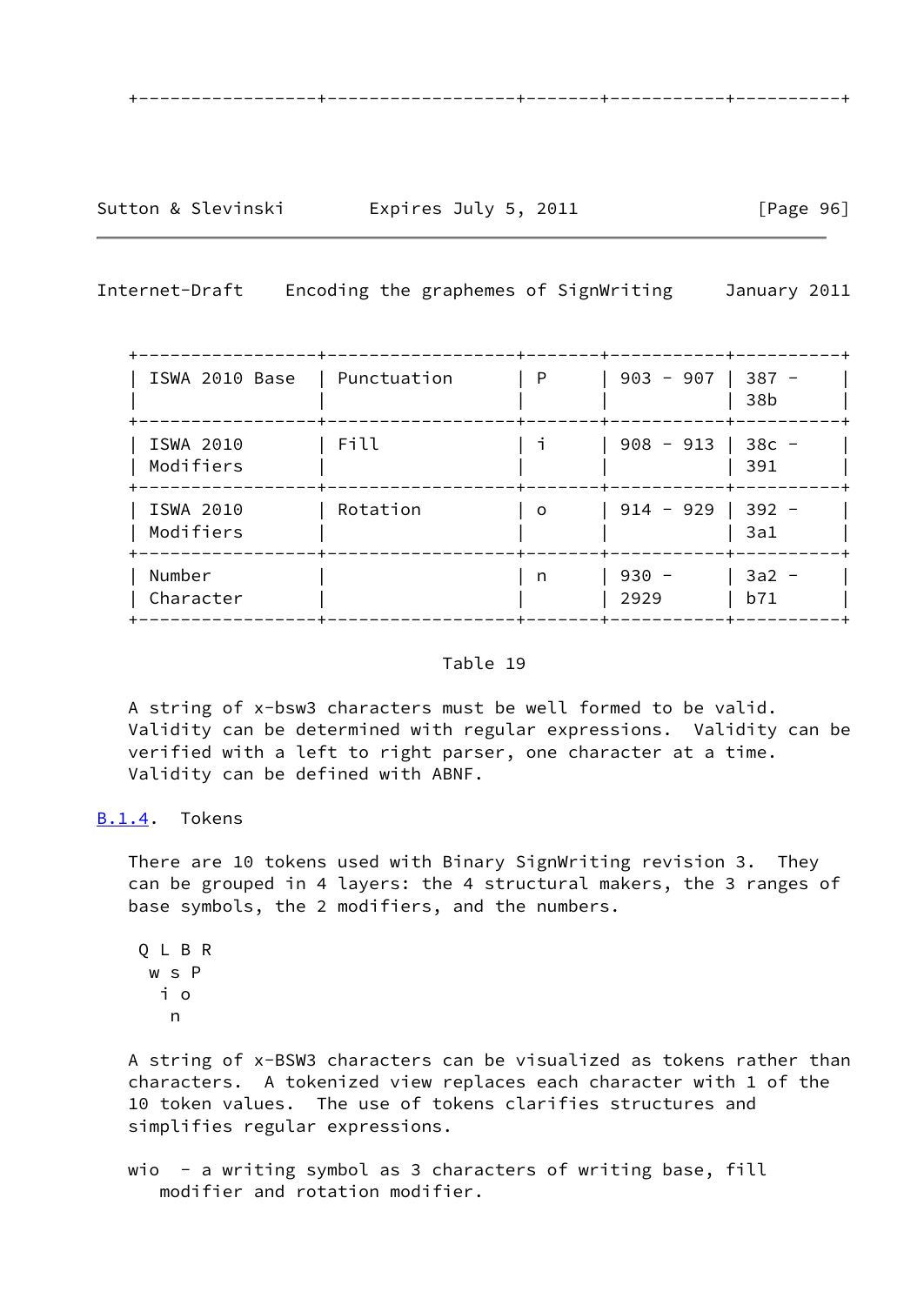nn - coordinates with X and Y values as 2 numbers.

 wionn - a spatial symbol as 5 characters with 3 characters of a writing symbol and 2 characters for coordinates for top left placement.

Sutton & Slevinski Fxpires July 5, 2011 [Page 97]

Internet-Draft Encoding the graphemes of SignWriting January 2011

 $(wionn)* - zero or more spatial symbols.$ 

<span id="page-110-0"></span>[ws] - a writing base symbol or a detailed location base symbol.

 $\lceil \frac{ws}{s} \rceil$  - a writing symbol or a detailed location symbol.

- $(\lceil \text{ws}\rceil i_0)$ + one or more writing symbols and/or detailed location symbols.
- Pio a punctuation symbol as a punctuation base symbol with a fill modifier and a rotation modifier.

<span id="page-110-1"></span>[B.2](#page-110-1). Text as Data

 There are 3 flavors of Binary SignWriting 3: text, layout, and display.

<span id="page-110-2"></span>[B.2.1](#page-110-2). Minimal

 A minimal sign text string contains the minimal amount of data required to represent text. It defines signs and punctuations. A sign is defined with a lane and zero or more spatial writing symbol. A sign can be preceded by an optional sequence. Punctuation is always used alone. A sign canvas can use any section of the coordinate space.

 $[LBR]$ (wionn)\* - a cluster of writing symbols in a lane

 $(Q([\omega s]io)^+)?$  - an optional sequence of writing and/or detailed location symbols

Pio - a punctuation symbol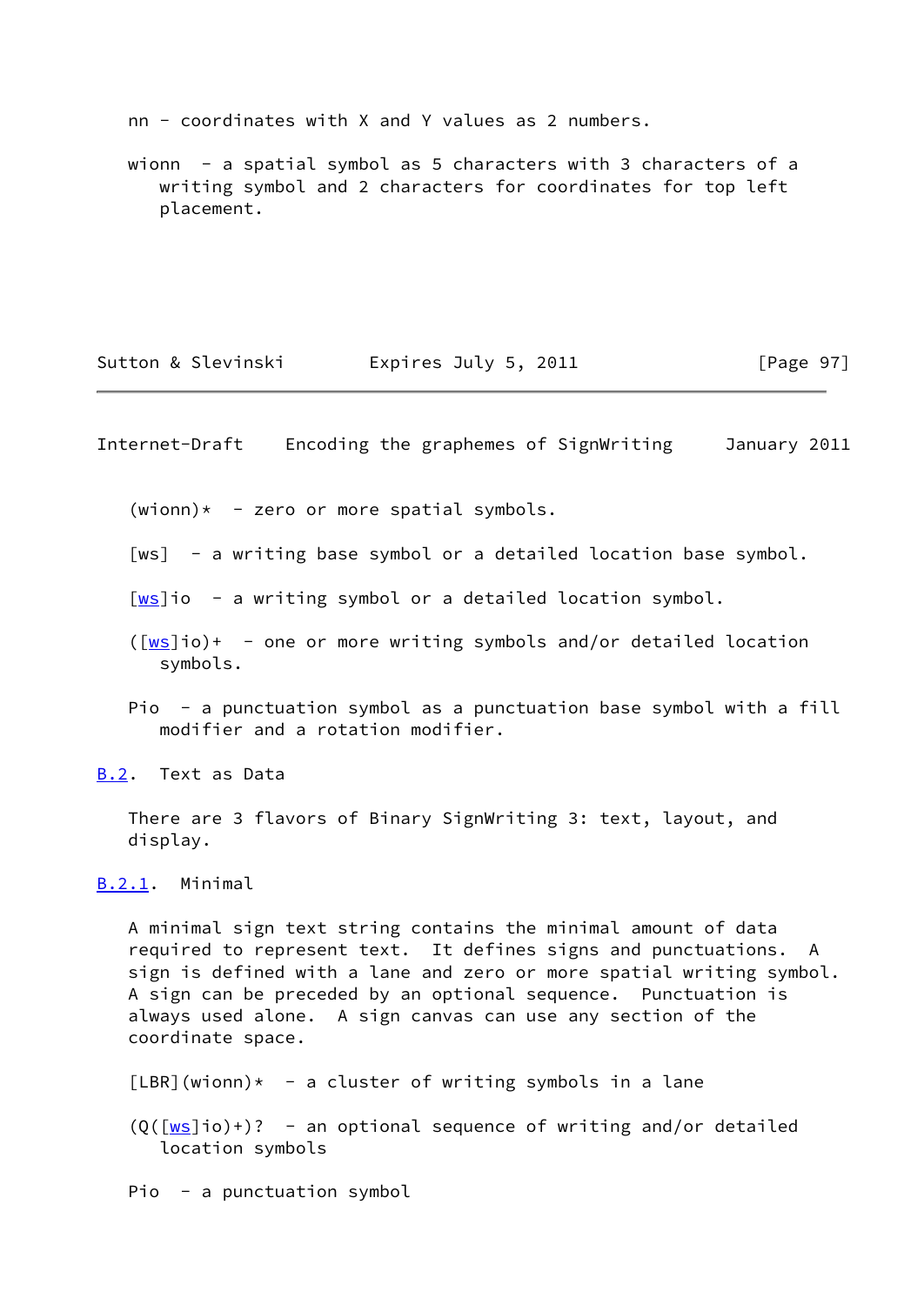$((Q([\underline{ws}]io)+)?[LBR](winon))*)|(Pio) - a sign text$ 

<span id="page-111-0"></span>[B.2.2](#page-111-0). Layout

 A layout sign text string defines maximum coordinates for signs and top-left coordinates for punctuation. Defining sizes in the data stream makes layout possible without needing to access symbol size. Sign text for layout requires that each sign uses the coordinates 0,0 as the absolute center [\(Section 2.2](#page-8-0)).

 $[LBR]nn(wionn)* - a cluster of writing symbols in a lane with$ defined maximum coordinates

| Sutton & Slevinski | Expires July 5, 2011 | [Page 98] |
|--------------------|----------------------|-----------|
|--------------------|----------------------|-----------|

Internet-Draft Encoding the graphemes of SignWriting January 2011

 $(0([ws]io)+)?$  $(0([ws]io)+)?$  $(0([ws]io)+)?$  - an optional sequence of writing and/or detailed location symbols

Pionn - a punctuation symbol with top-left coordinates

```
((Q([\underline{ws}]io)+)?[LBR]nn(wionn)*)|(Pionn) - a sign text for layout
```
<span id="page-111-1"></span>[B.2.3](#page-111-1). Display

 A display sign text string combines multiple signs and punctuations onto a series of defined height canvases using transformation parameters to determine the placement of the various signs and punctuation. When written vertically in columns, the height represents the vertical length that all canvases share in common. For rows, the height represents the horizontal length in common with all canvases. Sign text for display defines the top left of every canvas as 0,0 and does not use negative numbers.

 $Bnn([wsP]ionn)* - a cluster of symbols with defined maximum$ coordinates

Transformational Parameters

|        | - - - |  |
|--------|-------|--|
| ______ | __    |  |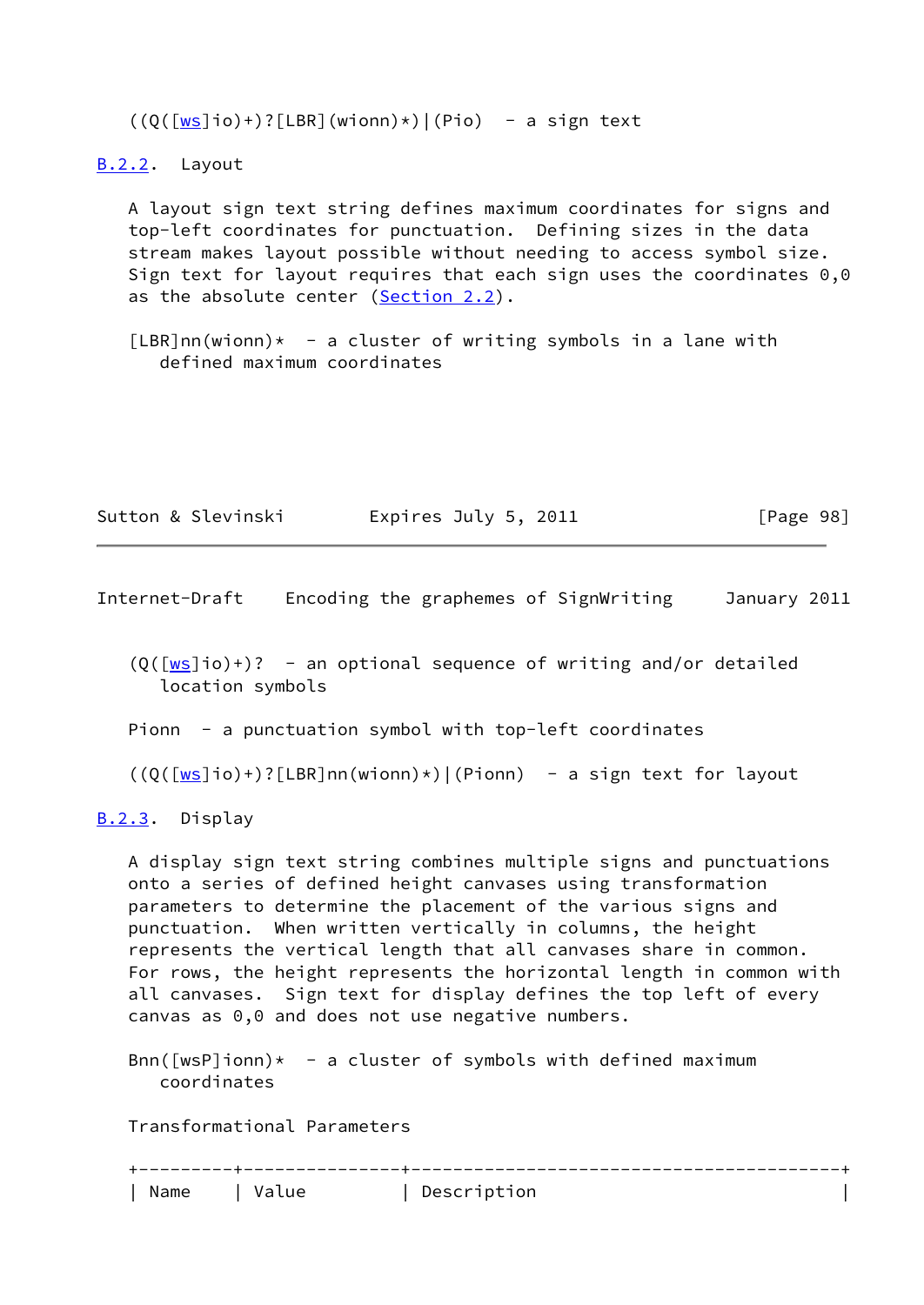| length | number of<br>pixels           | The chunk size of columns or rows                                                                                                      |
|--------|-------------------------------|----------------------------------------------------------------------------------------------------------------------------------------|
| width  | number of<br>pixels           | The width of the column or row                                                                                                         |
|        | breadth   number of<br>pixels | The breadth of all columns or rows                                                                                                     |
| margin | number of<br>pixels           | Distance from closest symbol to width<br>edge.                                                                                         |
| form   | col,cols,row,<br>or rows      | Form of display. The form can be a<br>single strip as a column or a row.<br>The<br>form can be a panel of multiple columns<br>or rows. |

Sutton & Slevinski Expires July 5, 2011 [Page 99]

Internet-Draft Encoding the graphemes of SignWriting January 2011

| style  | fix or flex                                        | The style of the width is either fixed<br>by the width or flexible. For a<br>flexible style, the margin is used as<br>the distance from the edge of the<br>column or row and the edge of the<br>closest symbol. If a width is given, a<br>flexible style will use the width as<br>the minimum column or row width. |
|--------|----------------------------------------------------|--------------------------------------------------------------------------------------------------------------------------------------------------------------------------------------------------------------------------------------------------------------------------------------------------------------------|
|        | spacing $ $ number of<br>pixels: 20,<br>16, 12, 10 | The spacing between signs and<br>punctuation. There are 2 spaces<br>between signs. There is one space from<br>a sign to a punctuation. There are 2<br>spaces after a punctuation.                                                                                                                                  |
| offset | number of<br>pixels                                | The horizontal offset from the center<br>of the middle lane to either the left                                                                                                                                                                                                                                     |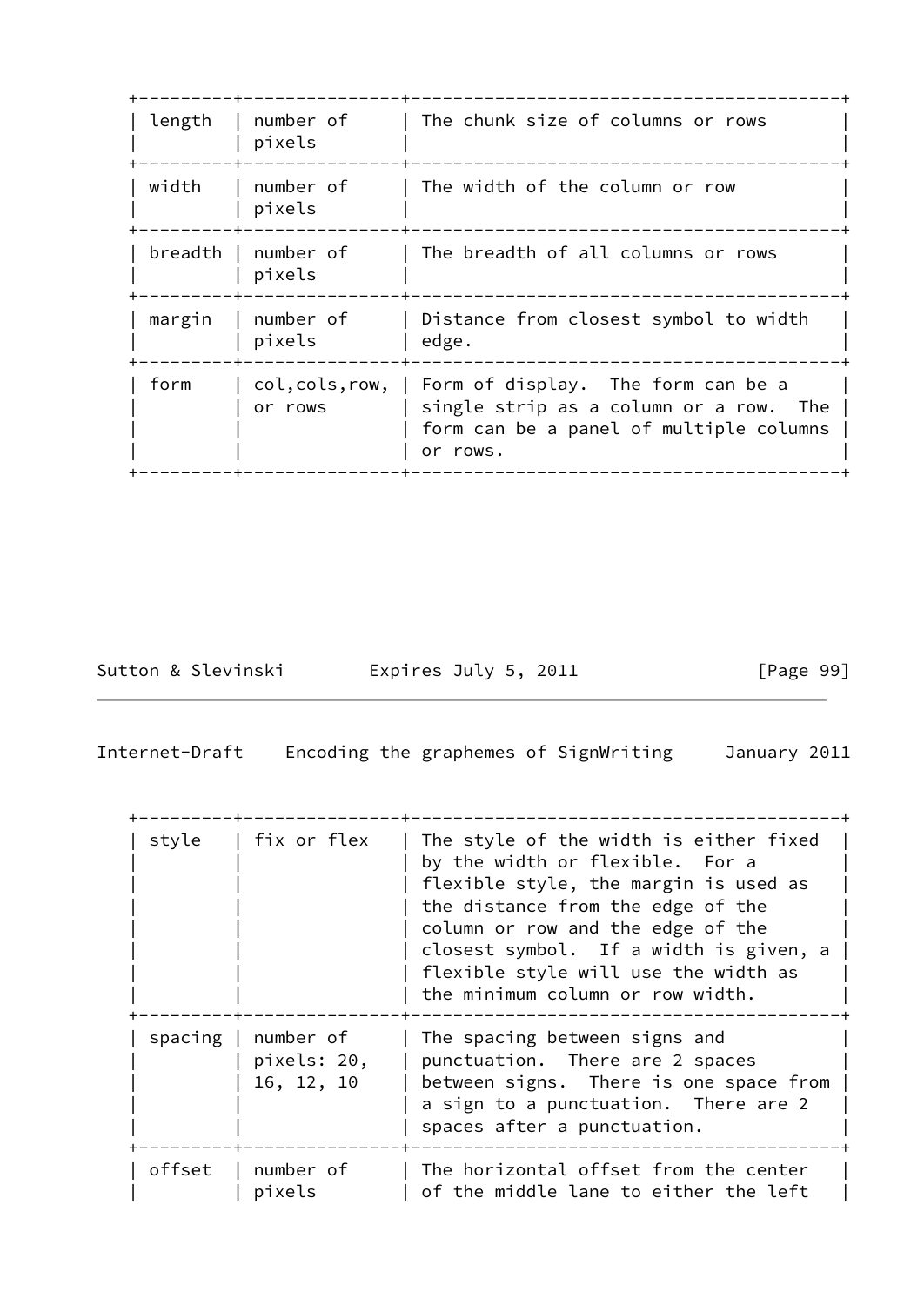|         |                                                | or the right.                                                                                                                                                                                                                                                                                                                                          |
|---------|------------------------------------------------|--------------------------------------------------------------------------------------------------------------------------------------------------------------------------------------------------------------------------------------------------------------------------------------------------------------------------------------------------------|
| top     | number of<br>pixels.                           | The distance from the start of the<br>column or row and the edge of the first<br>symbol.                                                                                                                                                                                                                                                               |
| justify | option<br>number: $1, 2,$<br>3                 | Justify 1 pulls punctuation to the end<br>of a column or row by moving signs<br>closer together. Justify 2 pushes sign<br>apart to evenly cover a column or row.<br>Justify 3 will both pull punctuation<br>and push signs.                                                                                                                            |
| punc    | 1 number or 2<br>comma<br>separated<br>numbers | The number of spaces before and after a<br>punctuation. A single number will use<br>the same number of spaces before a<br>punctuation and after. For 2 numbers,<br>the first represents the number of<br>spaces from a sign to a punctuation,<br>and the second represents the number of<br>spaces after a punctuation. The<br>default value is $1,2.$ |

## Table 20

Sutton & Slevinski Fxpires July 5, 2011 [Page 100]

Internet-Draft Encoding the graphemes of SignWriting January 2011

<span id="page-113-0"></span>[B.3](#page-113-0). Process

<span id="page-113-1"></span>**[B.3.1](#page-113-1).** Format

 When writing BSW 3 with hexadecimal, spaces and underscores should be used and ignored. Every 3 hex character gets an underscore prefix to eliminate false matching. Spaces are used to separate signs and punctuation. A space should not be used between a sequence and a sign, because the sequence is part of the sign and should not be separated.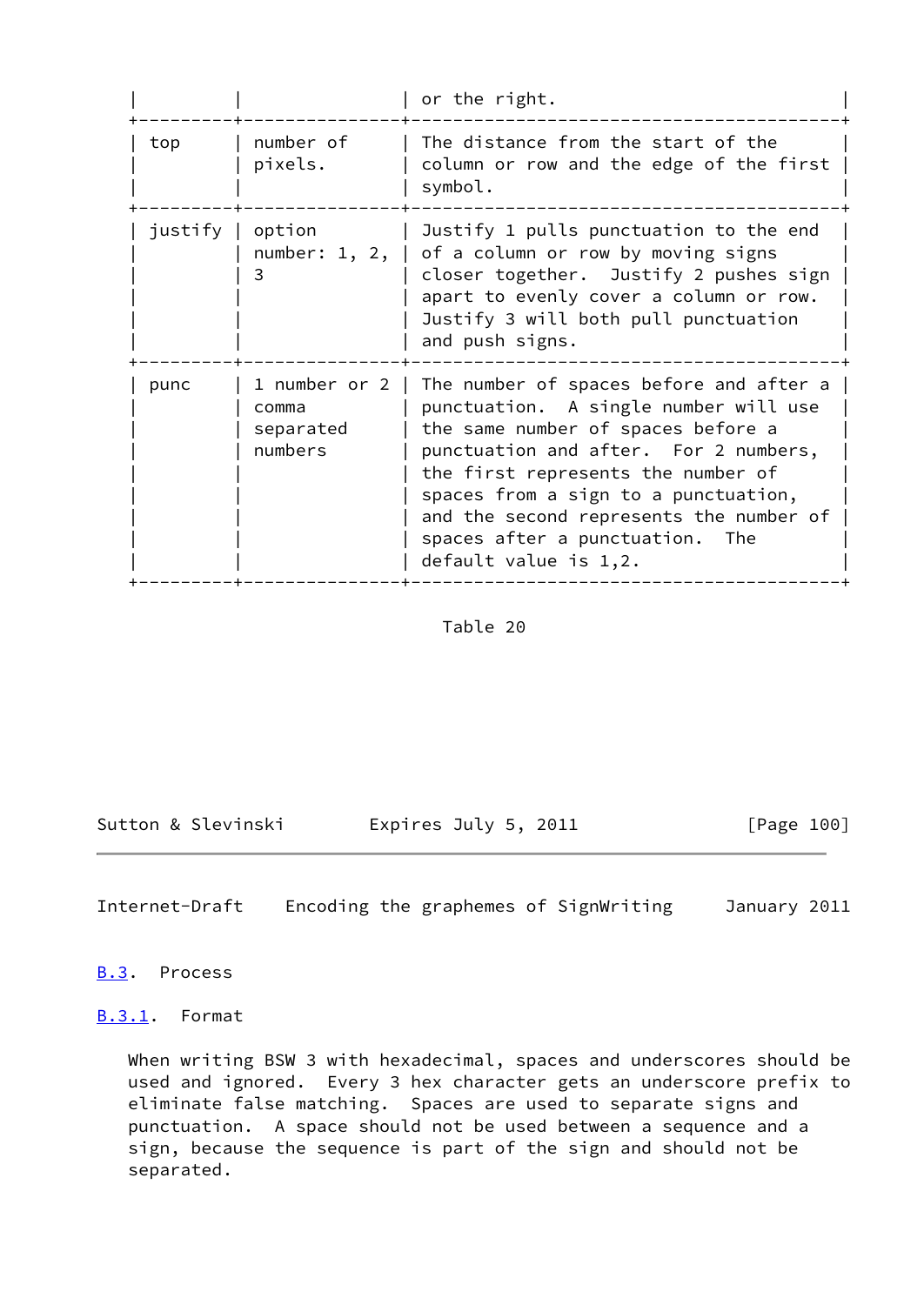For Unicode Interchange, UTF-8 should be used. Optional spaces can be used to separate signs and punctuation. A space should not separate a sequence and a sign. Alternately, a space or line break can be used every 72 characters to chunk Binary SignWriting into fixed width character strings.

### <span id="page-114-0"></span>[B.3.2](#page-114-0). Index

 For a set of signs, each sign can be indexed by the base characters of the symbols in the sign cluster. This index can be used to create a symbol frequency. This index can be used to quickly generate a list of potential signs to search.

# <span id="page-114-1"></span>[B.3.3](#page-114-1). Sort

 With the use of the sequence, sorting is natural when using the ISWA 2010 order. The sequence prefix will naturally enable comparison and sorting of signs without any special functions or configuration.

 Symbol orders other than the ISWA 2010 order are not directly supported. This may be an issue if a language group chooses an alternative order for their specific hand shape subset. It is advised to maintain the same hand shape order as the ISWA 2010 for all subsets. Otherwise, sorting will require construction of a custom Unicode sorting table.

#### <span id="page-114-2"></span>[B.3.4](#page-114-2). Search

 Many types of searches are possible. The most productive pattern is filter and compare. It can be computationally expensive to analyze an entire set of signs. If a set has been indexed, then searching for a sign with a single base is trivial.

 When searching for more than one base character without regard to placement, the index for each base character can be used to create a set of signs. The search result is the intersection of signs for the base character result sets.

| Sutton & Slevinski | Expires July 5, 2011 | [Page 101] |
|--------------------|----------------------|------------|
|--------------------|----------------------|------------|

Internet-Draft Encoding the graphemes of SignWriting January 2011

 When searching by base characters and placement, a two step process can be used. The first creates the intersection for the base character result sets. The second compares the relative position of the symbols in each sign.